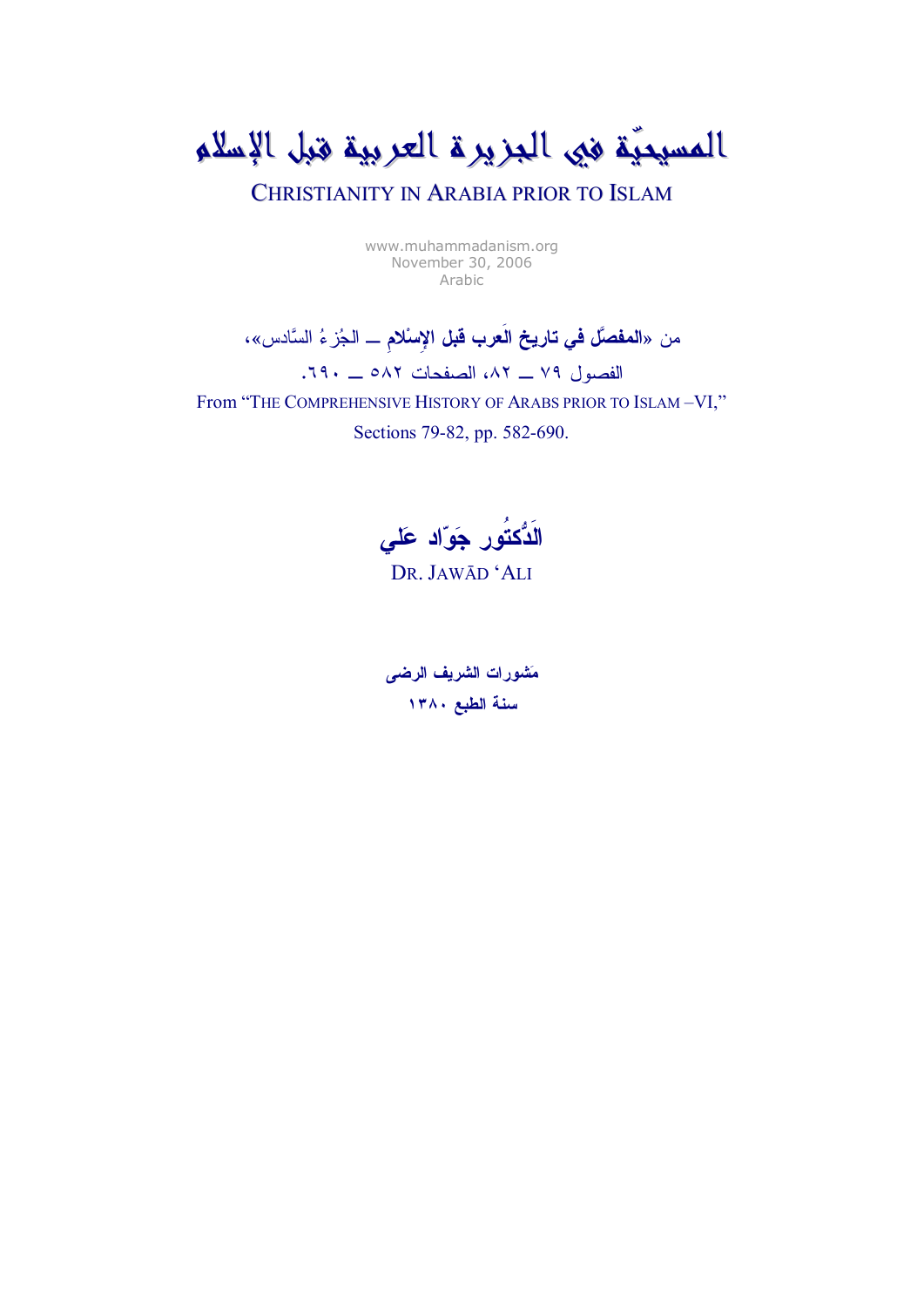## الفصل التاسع والسبعون

النصر انية بين الجاهليين

ولم نكن اليهودية، الديانة السماوية الوحيدة التي وجدت لها سبيلاً إلى جزيرة العــــرب، بل وجدت ديانة سماوية أخرى طريقاً لها إلى العرب، هي الديانة النصر انية. و هي ديانة أحدث عهداً من الدبانة الأولى، لأنها قامت بعدها، ونشأت على أسسها ومبادئها، ولكنها كانت أوســـع أفقاً وتفكيراً من الأولى. فبينما حبست اليهودية نفسها في بني إسرائيل، وجعلت إلهها إلَه بنـــي إسر ائيل شعب الله المختار ، جعلت النصر انية ديانتها ديانة عالميةً جاءت لجميع البشر . وبينمـــا قَيِّدت اليهودية أبنائها بقيود تكاد نضبط حركاتهم وسكناتهم، وفرضت عليهم فروضاً ثقيلة، نجد النصر انية أكثر تساهلاً وتسامحاً، فلم نقيد أبنائها بقيود شديدة، ولـــم تفـــرض علـــبيهم أحكامـــاً اشترطت عليهم وجوب نتفيذها. وقد قام رجال الدين النصارى منذ أول نشأتها بالتبشــــير بهـــا، وبنشرها بين الشعوب، وبذلك نميزت عن اليهودية التي جمدت، واقتصرت على بني إسرائيل.

ولفظة (النصرانية) و(نصارى) التي نطلق في العربية على أتباع المسيح، من الألفاط المعربة. برى بعضى المستشرفين أنّها من أصـــل ســـربانى هـــو: (نصـــرويو) Nosroyo، (نصرايا) Nasraya `، ويرى بعضٌ آخر أنّها من Nazerenes التّسمية العبرانية التي أطلقهــا اليهود على من اتَّبع ديانة المسيح. وقد وردت في

<sup>.</sup> Ency. , III, p. 848 .(۲۰۷ فرائب اللغة (ص ۲۰۷).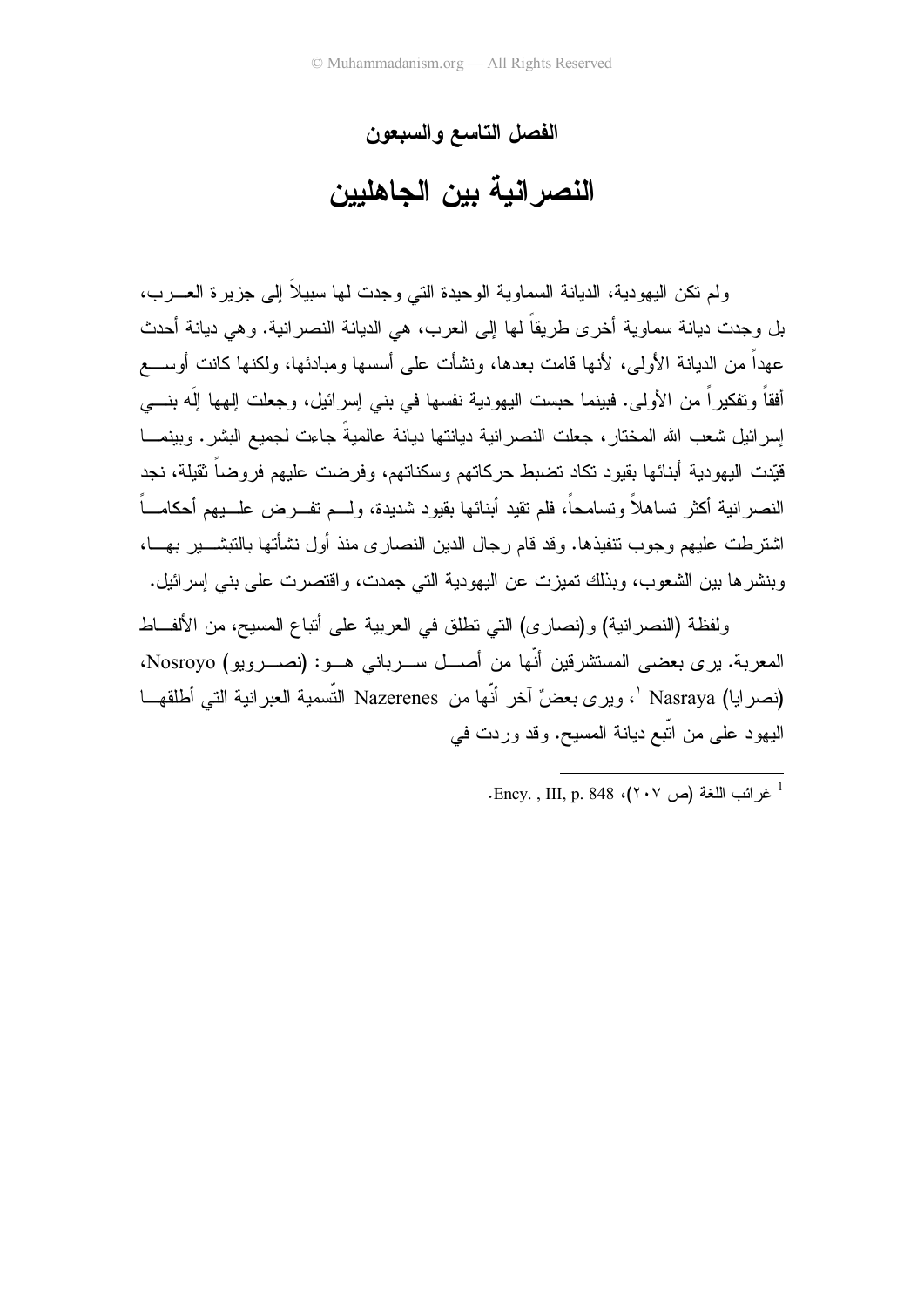في العهد الجديد في (أعمال الر سل) حكاية على لسان يهود`. وبر ي بعض المؤر خين أن لهـــا صلةً (بالناصر ة) التي كان منها (يسو ع) حيث يُقال: (يسو ع الناصـــر ي) أو أنّ لهـــا صــــلة بـ (الناصريين) Nasarenes = Nazarenes إحدى الفرق القديمة اليهودية المنتصرة. وقــد بقـــى اليهود يطلقون على من انبع ديانة المسيح (النصاري)، وبهذا المعنى وردت الكلمة في القـــرآن الكريم، ومن هنا صارت النصر انية علماً لديانة المسيح عند المسلمين.

ولعلماء اللغة الإسلاميين أراء في معنى هذه الكلمة وفي أصطها، هـــي مـــن قبيـــل النفسيرات المألوفة المعروفة عنهم في الكلمات الغريبة التي لا يعرفون لها أصلاً. وقد ذهــب بعضهم إلى أنها نسبة إلى الناصرة التي نُسب اليها المسيح'. وزعم بعض منهم أنها نسبة إلـــي قرية يُقال لمها (نصر إن)، فقبل نصر إني وجمعه نصار ي". وذُكر ۖ أن (النصر إنة) هـــي مؤنـــث النصر اني ُ.

ولم أعثر حتى الآن على نص جاهلي منشور وردت فيه هذه التسمية. أما في الشـــعر الجاهلي، وفي شعر المخضرمين، فقد ذُكر ان أمية بن أبي الصلت ذكرهم في هذا البيت:

> أيام يلقى نصاراهم مسيحهم والكائنين له و داً و قر بانا ْ وذكر أنّ شاعراً جاهلياً ذكر النصاري في شعر له، هو :

معترضاً في بطنها جنينها البكَ نعدو قلقا وضبنها مخالفاً دبن النصار ي دبنها

<sup>1</sup> أعمال الرسل: الإصحاح ٢٤، الآية ٥ « فإننا إدّ وجدنا هذا الرجل مفسداً ومهيج فتنة بين جميع اليهود الذين في المسكونة ومقدام شيعة الناصريين »، Ency. Relig. Ethic. , III, p. 574.  $^2$  اللسان (٧/ ٦٨)، ناج العروس (٣/ ٦٨)، (نصر).  $^2$ <sup>3</sup> المفردات، للأصفهاني (ص ١٤م).  $\overline{4}$ كما أسحدت نصر انة لم تحنف فكلتاهما خرت وأسحد رأسها اللسان (٧/ ٦٨)، (نصر)، « والنصرانية واحدة النصاري »، ناج العروس (٣/ ٥٦٩)، (نصر). <sup>5</sup> النصر أنية و أدابها، القسم الثاني، الجزء الثاني، القسم الأول (ص ١٨٧).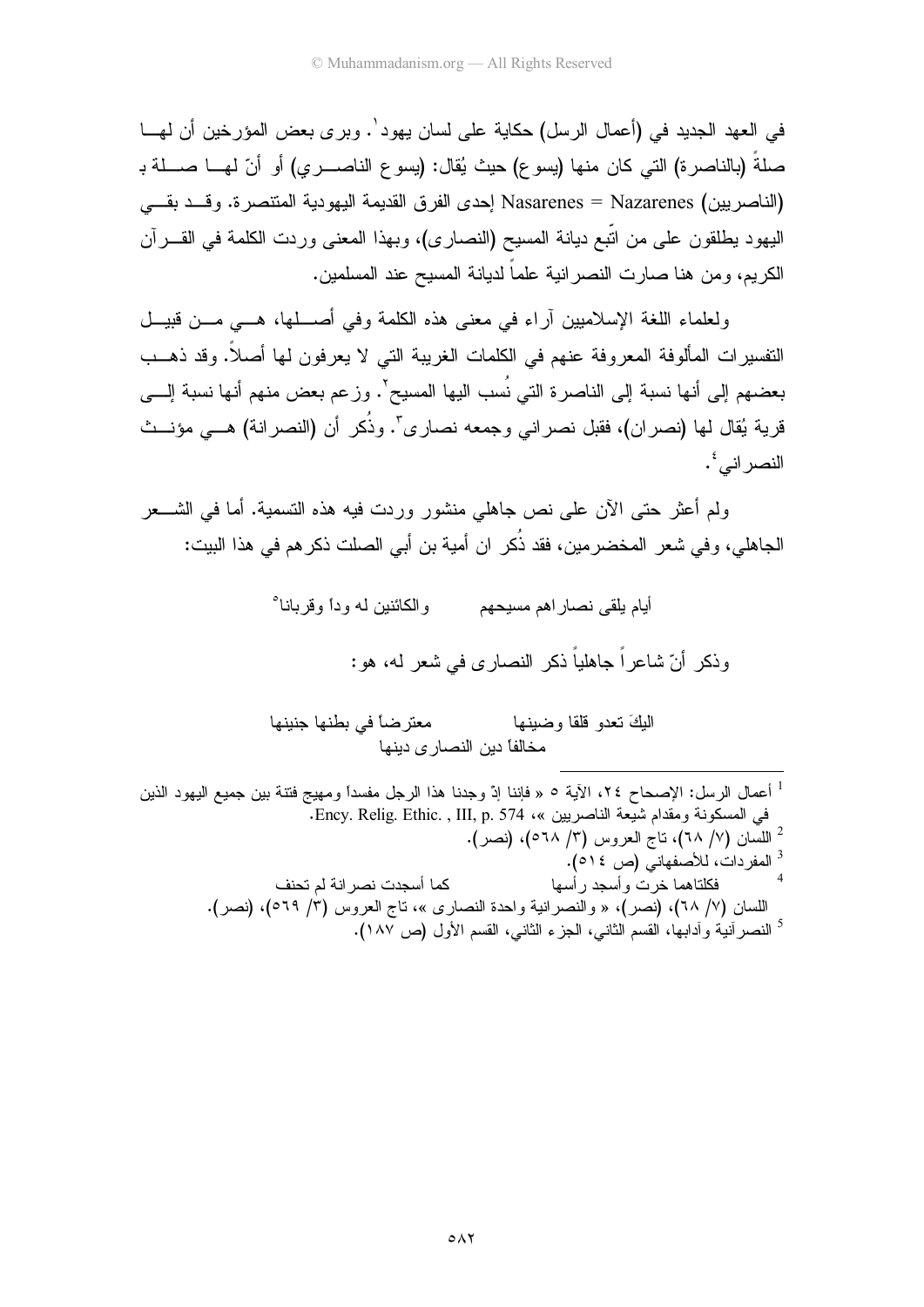و ذُكر أنّ حادر بن جُنبٍّ قال: وقد زعمت بهراء أنّ رماحنا رماح نصارى لا تخوض إلى دم ٰ و أنّ حاتماً الطّائي قال في شعر له: ومازلت أسعى بين نابٍ ودارة مع بلحيانَ حتى خفت أن أتتصر ا<sup>٢</sup> وأنّ (طخيم بن أبي الطخماء) قال في شعر له في مدح بني تميم: وإِنِّي وإِنْ كانوا نصاري أَحبهَّم ﴿ وَيَرْتَاحُ قَلْبِي نَحوهُمْ وَيُتَوَّقَّ و أنّ حسان بن ثابت قال:

فرحت نصارى بِثرب ويهودها لما توارى في الضريح الملحد<sup>؛</sup>

غير أنّ هذه الأبيات وأمثالها إنْ صح أنها لشعراء جاهليين حقـــاً، هـــي مـــن الشــــعر المتأخر الذي قيل قبيل الإسلام. أما قبل ذلك، فليس لنا علم بمـــا كــــان العــــرب يســـمّون بـــــه النصار ي من تسمبات.

والذي نعرفه أن قدماء النصارى حينما كانوا بتحدثون عـــن أنفســـهم كـــانوا يقولـــون (تلاميذ) Disciples، و(تلاميذ المسيح)، ذلك أنهم كانوا بنظرون إلى المسيح نظرتهم إلى معلم يعلمهم ْ وكذلك نظروا إلى حوارييه، فورد (تلاميذ يوحنا) وقصدوا بذلك النصـــاري'. وهـــذه التعابير من أقدم التعابير التي استعملها النصارى للتعبير عن أنفسهم.

كذلك دعـــا قدماء النصاري جماعتهم بـ (الاخوة) وبـ (الاخوة فـــي الله) Brethren in Lord للدلالة على الجماعة، وبـ (الأخ) للتعبير عن المفرد،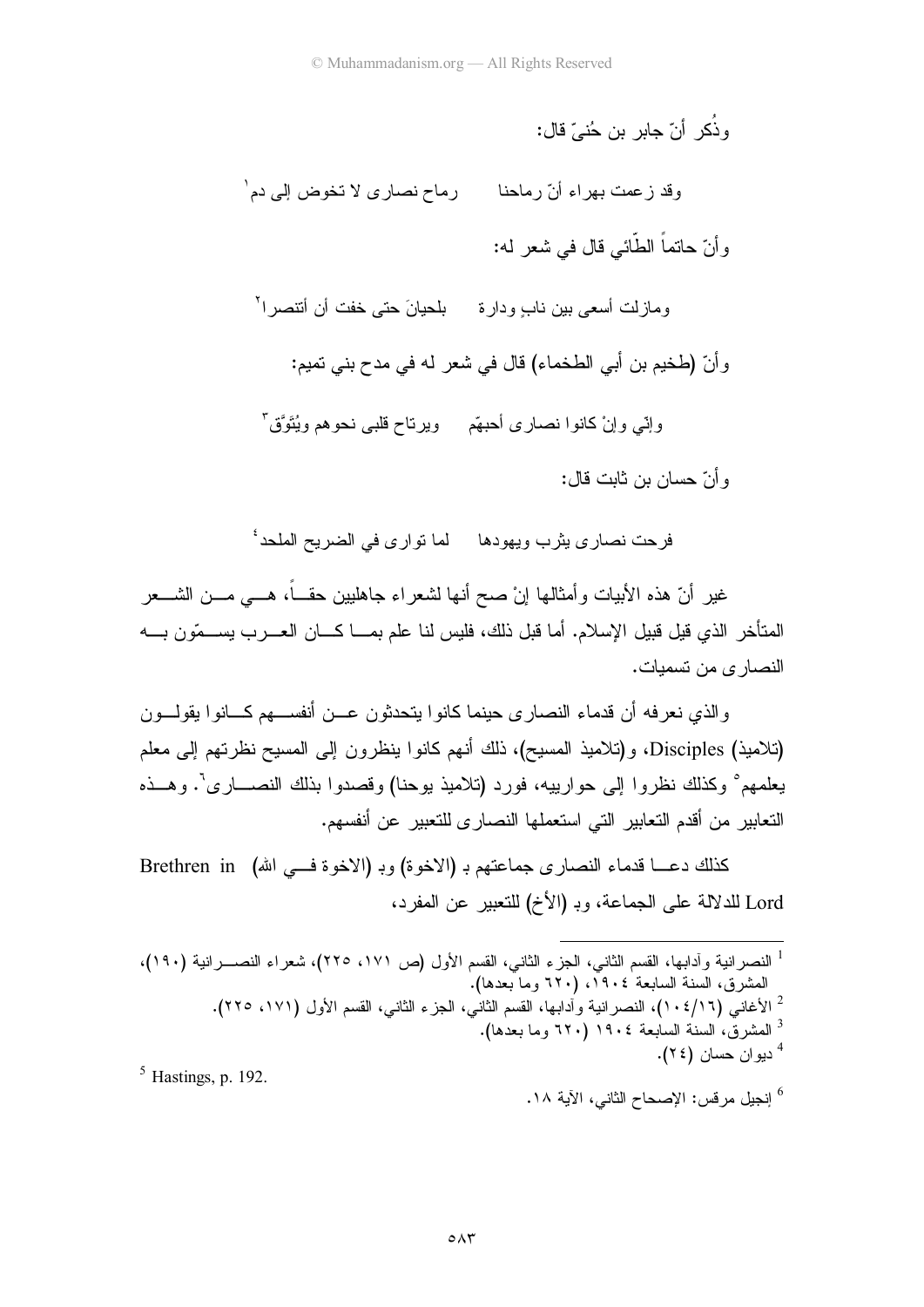ذلك لأن العقيدة قد آخت بينهم، فصار النصار ي كلهم إخو ة في الله و في الدين '. ثم تخصصـــت كلمة (الأخ) برجل الدين ْ. ودعوا أنفســهم (القديســين) Saints ْ والمـــؤمنين ٔ والمختـــارين الأصفياء والمدعوِّين، ويظهر أنها لم نكن علمية، وإنما وردت للأشارة إلى التسمية التي تليها.

وقد كني عن مجتمع النصاري بـ (الكنيسة) Ecclesia وتعني (المجمع) في الإغريقيـــة، بمعنى المحل الذي يجتمع فيه المواطنون. فكني بها عن المــؤمنين وعــن الجماعـــة التابعـــة للمسيح. كما عبر عن النصارى بـ (الفقراء) وبـ (الأصدقاء) <sup>5</sup>.

وقد عرف النصاري بـ Christians نسبةً إلى Christosكاليونانية التي تعني (المســـبح) Messiah، أيْ المنتظر المخلص الذي على بديه بِنم خلاص الشعب المختـــار . ويســـو ع هـــو المسيح، أي المنتظر المخلص الذي جاء للخلاص كما جاء في عقيدة أنباعه، ولذلك قيـــل لمهـــم أتباع المسيح. فأطلقت عليهم اللفظة اليونانية، وعُرفوا بـها، تمييزاً لـهم عن اليـهود. وقـــد وردت الكلمة في أعمال الرسل وفي رسالة بولس الأولى إلى أهل كورنتوس`.

أما في القر آن الكريم وفي الأخبار ، فلم نرد هذه اللفظة البونانية الأصل. ولهذا نجد أن العربية اقتصرت على إطلاق (نصارى) و(نصراني) و(نصرانية) على النصارى نمييزاً لهــم عن أهل الأديان الأخرى. أما مصطلح (عيسوي) و(مسيحي)، فلم يُعرفا في المؤلفات العربيـــة القديمة وفي الشعر الجاهلي، فهما

 $<sup>1</sup>$  Hastings, p. 104.</sup> <sup>2</sup> أعمال الرسل، الإصحاح الأول، الآية ١٥ وما بعدها، 573 .Ency. Reli. Ethic. , 3, p. <sup>3</sup> رسالة بولس الرسول، الرسالة الأولى إلى أهل كورنتوس، الإصحاح الأول، الأية الأولى ما بعدها. <sup>4</sup> أعمال الرسل: الإصحاح الخامس، الأبية ١٤، رسالة بولس الرسول إلى أهل أفسس، الإصحاح الأول، الأبـــة الأولى وما بعدها.  $<sup>5</sup>$  Ency. Reli. Ethic., 3, p. 574.</sup>

<sup>6</sup> أعمال الرسل: الإصحاح الحادي عشر: الآية ٢٦، الإصحاح ٢٦، الآية ٢٨، رسالة بولس الأولى إلى أهــل كورنتس: الإصحاح الرابع، الآية ١٦، Hastings, p. 127.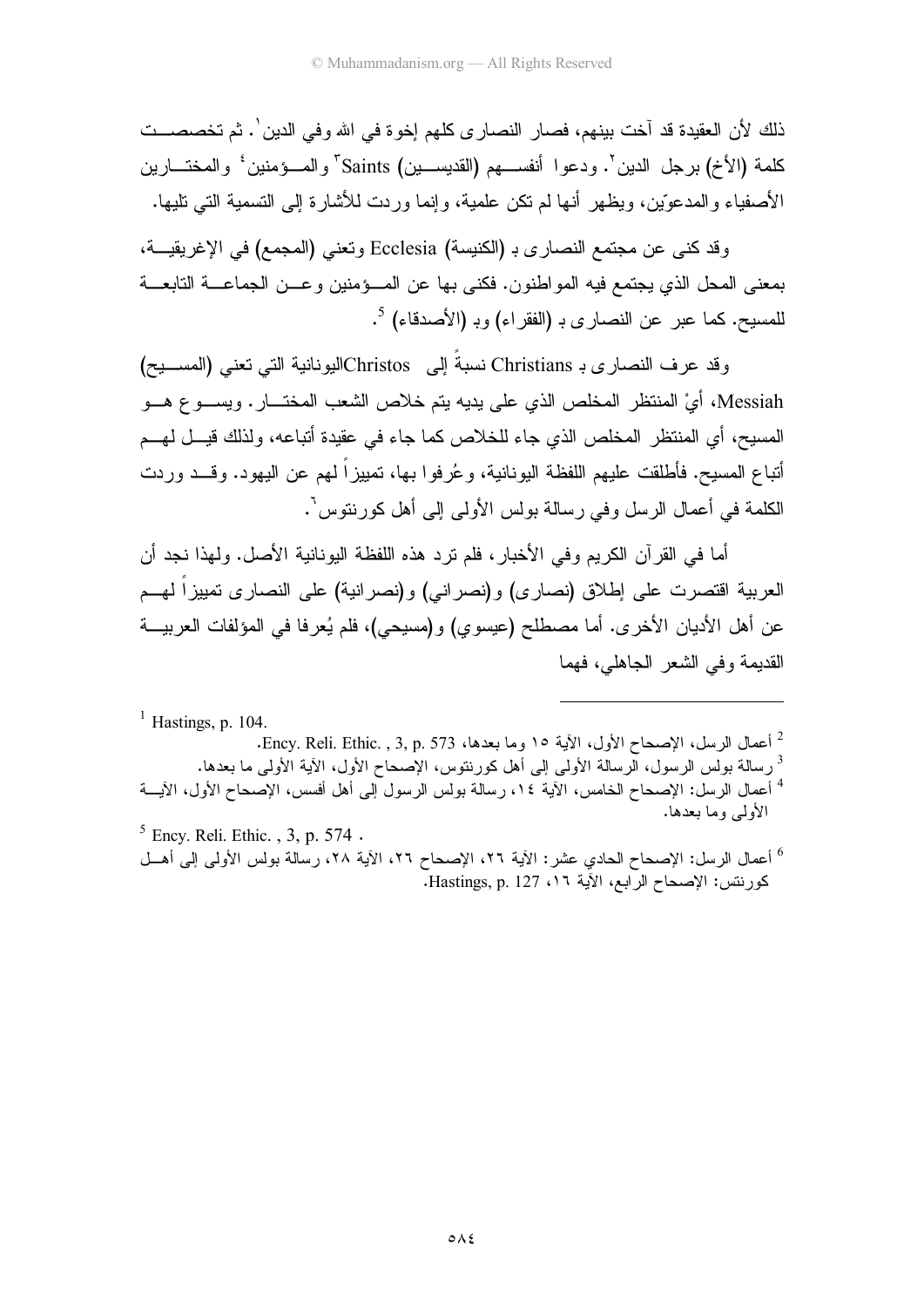من المصطلحات المتأخر ة التي أطلقت على النصار ي`. وقد قصد في القر آن الكـــر بم بـ (أهـــل الإنجيل) ` النصار ي، إذ لا يعتز ف اليهود بالإنجيل. وقد أدخـــل علمـــاء اللغـــة اللفظـــة فــــى المعربات<sup>3</sup>.

وأهم علامة فارقة ميزت نصارى عرب الجاهلية عن العرب الـــوثنيين، هــــي أكـــل النصاري للخنازير ، وحملهم الصليب وتقديسه. ورد أنّ الرسول قال لراهبيْن أنّياه من نجـــران ليبحثًا فيما عنده: « يمنعكما عن الإسلام ثلاث: أكلكما الخنزير، وعبادتكما الصليب، وقولكمـــا لله ولد »<sup>؛</sup>. وورد أنه رأى (عدي بن حاتم الطائبي) وفي عنقه صليب من ذهب، لأنه كان علمي النصر انبة<sup>5</sup>.

وورد في شعر ذي الرّمة:

ولكنَّ أصل امرىء القيس معشرٌ يحل لمهم أكل الخنازير والخمر `

يريد أنّهم نصـار ي في الأصل، فهم يختلفون عن المسلمين في أكلهم لحم الخنزير وفي شر بهم الخمر .

وفد أقسم النصارى بالصليب. هذا (عدي بن زيد) يحلف به في شــــعر ينســـب اليــــه، فبقو ل:

سعى الأعداء لا يألون شراً عليك ورب مكة والصليب لا

ليس في استطاعتنا تعيين الزمن الذي دخلت فيه النصـــــرانية إلــــي جزيــــرة العــــرب. وتحاول مؤلفات رجال الكنائس رد ذلك الناريخ إلى الأيام الأولى من النأريخ النصر اني^، غير أننا لا نستطيع اقر ار هم على ذلك، لأن حججهم في ذلك غير

 $<sup>1</sup>$  Hughes, Dictionary of Islam, p. 431.</sup>

الصائدة، الآية ٤٧ . <sup>3</sup> النهاية في غريب الحديث (٤/ ١٣٦)، المعرب، للجوالقي (٢٣). <sup>4</sup> البلاذري (٧١). <sup>5</sup> اللسان (٤٤٣/١٣)، (وثن)، السيوطي، الدرر المنثور (١٠/ ٧٥). <sup>6</sup> النصر انية (٧٥). <sup>7</sup> شيخو ، شعر اء النصر انية (٤٥١). <sup>8</sup> النصر انية و أدابـها، القسم الأول، نأليف لويس شيخو ، بيروت، ١٩١٢م.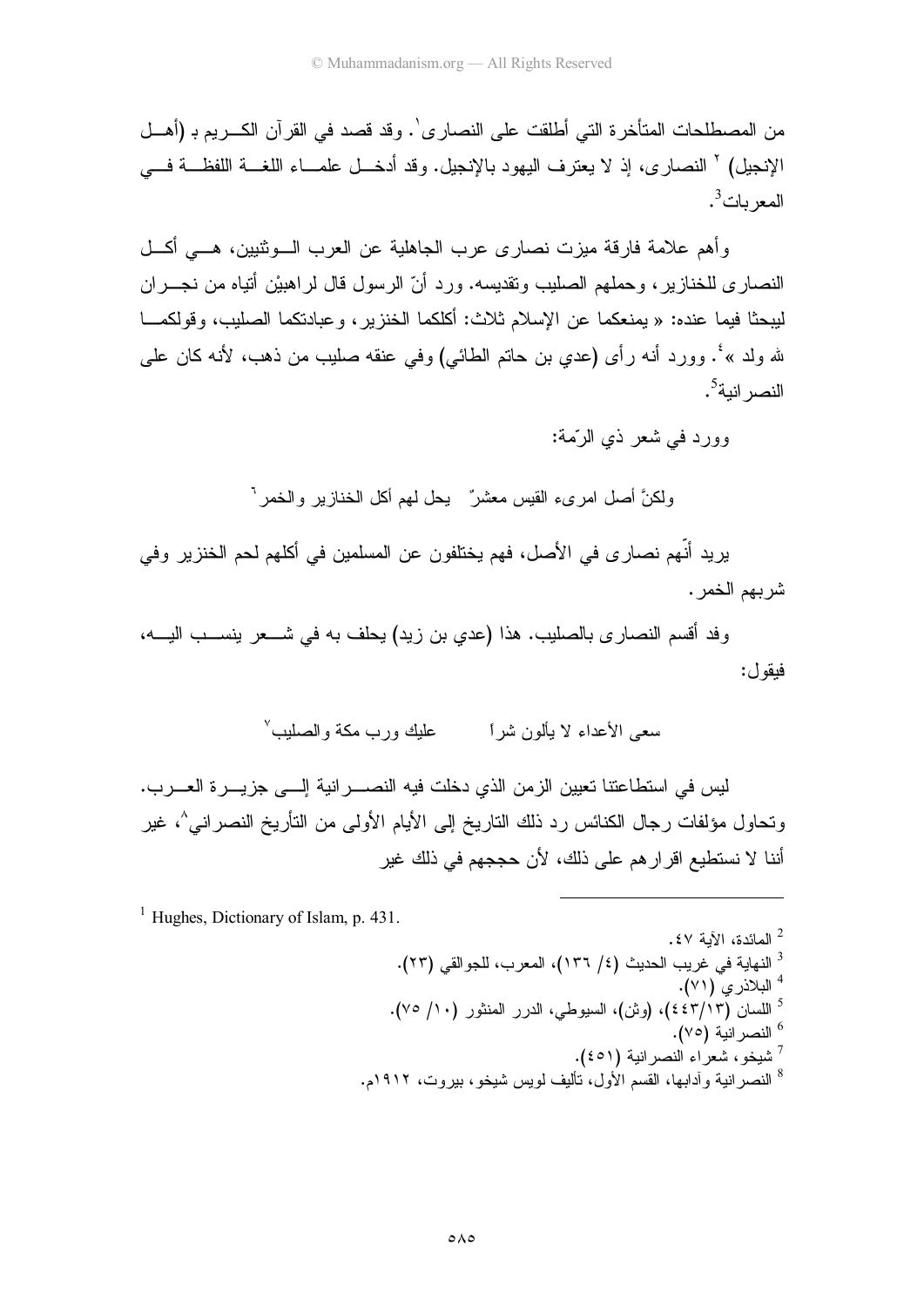كافية للاقناع. ولذلك، فليس من الممكن تثبيت تأريخ لانتشارها في هذه الأماكن فـــي الـــزمن الحاضر، وليس لنا إلاَّ النفنيش عن أقدم الوثائق المكتوبة للوقوف عليها بوجه لا يقبل الشك ولا النَّاوِيلِ. ونحن أمام بحث علمي، يجب أن نكون العاطفة بعيدة عنه كل البعد.

وإذا كانت اليهودية قد دخلت جزيرة العرب بالهجرة والنجارة، فإنّ دخول النصــــرانية اليها كان بالنتبشير وبدخول بعض النساك والرهبان اليها للعيش فيها بعيدين عن ملذات السدنيا، وبالنجارة، وبالرقيق ولا سيما الرقيق الأبيض المستورد من أقطار كانت ذات نقافة وحضـــارة. أما هجرة نصر انية كهجرة يهود إلى الحجاز أو اليمن أو البحـــرين، فلـــم تحـــدث، ذلـــك لأن النصرانية انتشرت في إمبراطورية الروم والساسانيين بالندريج، ثم صـــارت ديانــــة رســـمية للقياصرة والروم وللشعوب التبي خضعت لمهم، فلم تظلُّ النصر انية أقلية هناك، لتضــــطر الِــــي الهجرة جماعة وكتلة إلى بلد غريب. لذلك كان حديثنا عن نصاري العرب من حيث الأصـــل و الأر ومة، بختلف عن حدبثنا عن أصل بـهود البمن أو الحجاز .

وبفضل ما كان لكثير من المبشرين من علم ومن وقوف على الطب والمنطق ووسائل الإقناع وكيفية التأثير في النفوس، تمكنوا من اكتساب بعض سادات القبائل فأدخلوهم في دينهم، أو حصلوا منهم على مساعدتهم وحمايتهم. فنسب دخول بعض سادات القبائل ممن نتصر إلــــي مداو اة الر هبان لمهم و معالجتهم حتى تمكنو ا من شفائهم مما كانو ا يشكون منه من أمر اض. وقد نسبو ا ذلك إلى فعل المعجز ات و البر كات الإلهية، و ذكر بعض مؤر خي الكنبسة أن بعض أو لئك الر هبان القديسين شفو ا بدعو اتهم و بير كات الر بِّ النساء العقيمات من مـــر ض العقـــم فأو لــــدن أو لاداً، و منهم من نوسل إلى الله أن يهب لهن ولداً ذكر اً، فاستجاب دعو تهم، فو هب لهـــم و لـــداً ذكر اً، كما حدث ذلك لضجعم سيد الضجاعمة، اذْ توسل أحد الرهبان إلى الله أنْ يهب له ولـــداً ذكر اً، فاستجاب له. فلما ر أي ضجعم ذلك، دخل في دينه وتعمّد هو وأفر اد قبيلته'. ومنهم مــــن شفي بعض الملوك العرب من أمراض كانت به مثل (مارايشو عزخا) الراهب. ذكـــروا أنــــه شفي النعمان ملك الحيرة من مرض عصببي ألم به، وذلك بإخراجه الشيطان

<sup>1</sup> النصر انبة و أدابها (1/ ٣٥)، Sozomene, Hist. Eccl., VI, 38.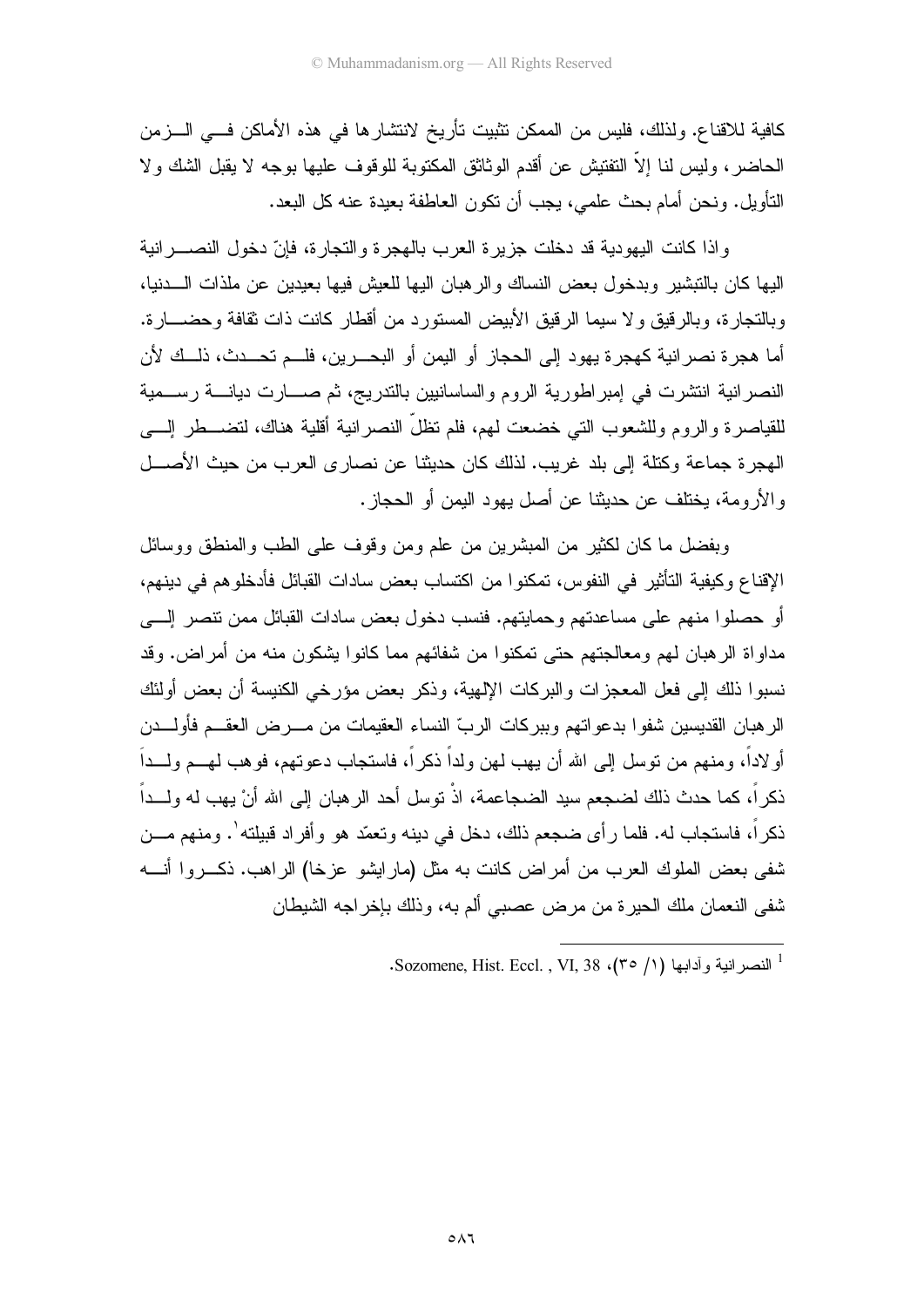من حسده .

وفي تواريخ الكنيسة قصص عن أمثال هذه المعجزات المنسوبة إلى القديسين، كـــالتي نسبوها إلى القديس (سمعان العمودي) (المولود نحو سنة ٣٦٠م) يذكرونها على أنهــا كانــت سبباً في هداية عدد من الأمراء وسادات القبائل إلى النصر انية، وبفضل نتصر هم دخـــل كثيـــر من أتباعهم في هذا الدين ٌ. وكالتي نسبوها إلى القديس (أفتميوس) الذي نصـــــــر بفضـــــل هــــذه المعجزات جمعاً من الأعراب وأسكنهم في أماكن خاصة أنشأ فيها كنائس أطلـــق عليهــــا فــــي البونانية ما معناه (المحلة) أو (المعسكر) ".

ولم يعبأ المبشرون بالمصاعب والمشقات التي كانوا يتعرضون لمها، فـــدخلوا مواضــــع نائية في جزيرة العرب، ومنهم من رافقوا الأعراب، وعاشوا عيشتهم، وجاروهم فـــي طــــراز حياتهم، فسكنوا معهم الخيام، حتى عرفوا بـ (أساقفة الخيام) وبـ (أساقفة أهل الوبر)، وبأســـاقفة القبائل الشرقية المتحالفة وبأساقفة العرب البادية. وقد ذكر أن مطران (بصرى) كان يشـــرف على نحو عشرين أسقفاً انتشروا بين عرب حوران وعـــرب غســــان وقـــد نعتـــوا بـــالنعوت المذكورة، لأنهم كانوا يعيشون في البادية مع القبائل عيشة أهل الوبر '.

وقد دخل أناس من العرب بالنصر انية بانصالهم بالتجار النصارى وبمجالستهم لهـم. روي أن رجلاً من الأنصار ، يُقال له (أبو الحصين)، كان له ابنان، فقدم تجار من الشـــأم إلــــي المدينة بحملون الزيت، فلما باعوا وأرادوا أن يرجعوا، أتاهم ابنا أبي الحصين، فدعوهما إلـــي النصر انية، فتتصر ا فرجعا إلى الشأم معهم ْ.

ودخلت النصرانية جزيرة العرب مع بضاعة مستوردة من الخارج، هي تجارة الرقيق من الجنسيْن، فقد كان تجار هذه المادة المهمة الرابحة يستوردون بضاعتهم من أسواق عالمية مختلفة، ولكن أثمن هذه البضاعة وأغلاها هي البضاعة المستوردة من إمبراطـــوريتـي الـــروم والفرس، لمميزات كثيرة امتازت بها عن الأنواع المستوردة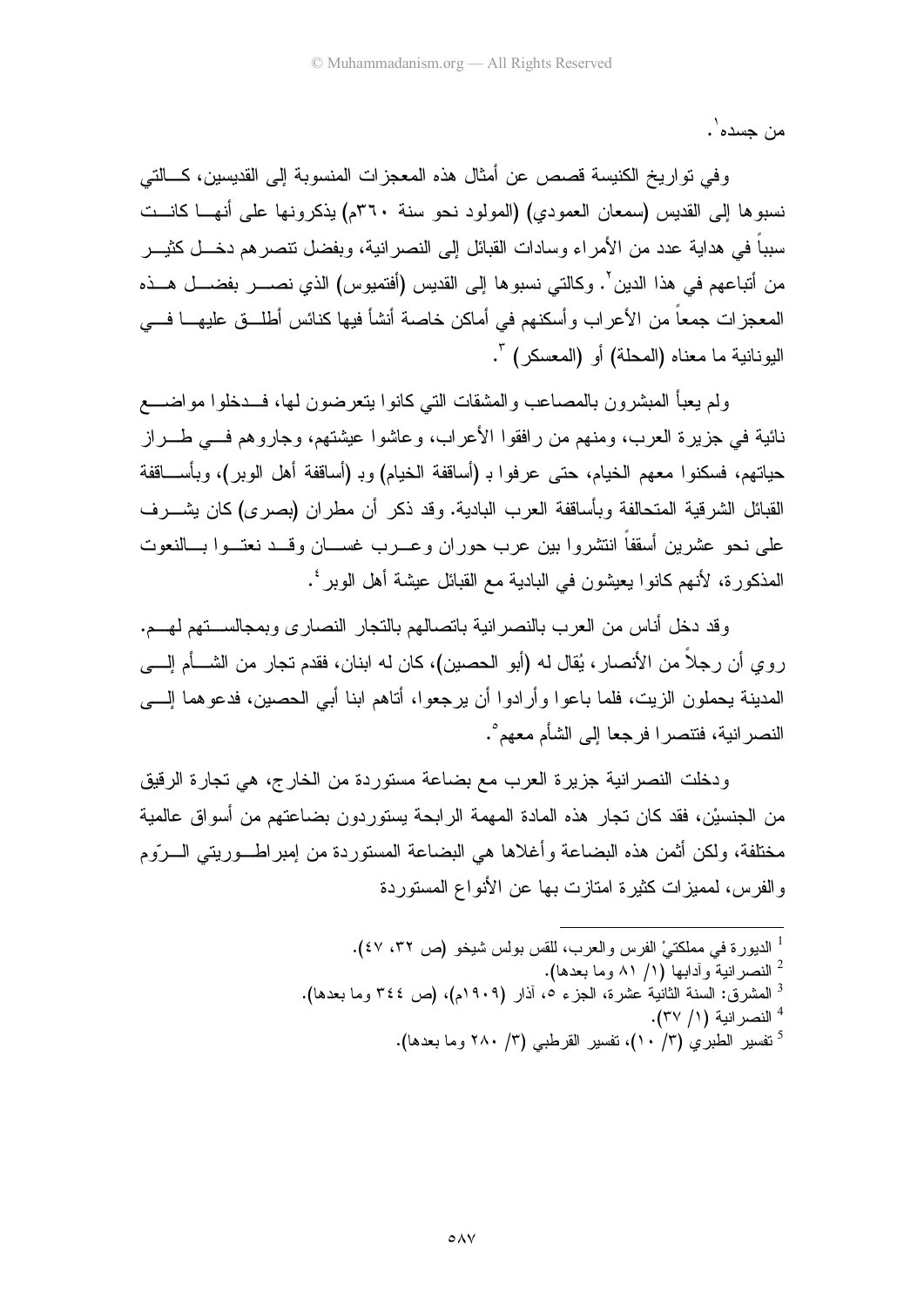من إفريقية مثلاً. فقد كان صنفها من النوع الغالمي الممتاز بالجمـــال والحســـن والاتقـــان شــم بالابتكار وبالقيام بأعمال لا يعرفها من هم من أهل إفريقيـــة. ومـــن الروميّـــات والصــــقليات والجرمانيات من صرن أمهات لأولاد عدوا من صميم العرب. وقد كان أكثـــرهن، ولا ســــيما قبيل ظهور الإسلام، على النصر انية. ومن بينهن من خلدت أسماؤهن لتتحدث للقـــادمين مـــن بعدهم من الأجيال عن أصولهن في العجم و عن الدين الذي كنّ عليه.

وقد كان في مكة وفي الطائف وفي يثرب وفي مواضع أخرى مـــن جزيـــرة العـــرب رقيق نصراني كان يقرأ ويكتب ويفسر للناس ما جاء في النوراة والأناجيل، ويقــص علـــبيم قصصـاً نصر انياً ويتحدث إليهم عن النصر انية، ومنهم من تمكن من إقناع بعض العـــرب فــــى الدخول في النصر انية، ومنهم من أثر على بعضهم، فأبعده عن الوثنية، وسفه رأيهـــا عنـــدهم، لكنهم لم يفلحوا في إدخالهم في دينهم، فبقوا في شك من أمر الديانتيْن، يـــرون أنّ الحـــق فـــي توحيد الله و في اجتناب الأو ثان، لكنَّهم لم يدخلو ا في نصر انبة، لأنها لم تكن على نحو ٍ ما كانو ا يريدون من التوحيد وتحريم الخمر وغير ذلك مما كانوا بيتغون ويشترطون.

وقد أثرت الأديرة تأثيراً مهماً في تعريف التجار العرب والأعراب بالنصـــرانية. فقــد وجد النجار في أكثر هذه الأديرة ملاجيء برناحون فيها ومحلات بتجهزون منها بالماء، كمـــا وجدوا فيها أماكن للهو والشرب: يأنسون بأز هار ها ويخضر ة مز ار عها التي أنشأها الر هيـــان، وبطريون بشرب ما فيها من خمور ونبيذ معتق امتاز بصنعه الرهبان. وقد بقيت شـــهر ة تلّــك الأدير ة بالخمور والنبيذ قائمة حتى في أيام الإسلام. ومن هؤ لاء الر هبان ومن قيامهم بشعائر هم الدينية، عر ف هؤ لاء الضيوف شيئاً عن ديانتهم و عما كانو ا يؤدونه من شعائر . وقد أشير السبي هؤلإء الرهبان الناسكين في الشعر الجاهلي، وذكر عنهم أنهم كانوا يأخذون المصابيح بأيـــديهم لهداية القو افل في ظلمات الليل ٰ.

وقد كانت هذه الأديرة، وهي بيوت خلوة وعبادة وانقطاع إلى عبادة الله والتفكير فيــــه، مواطن نبشير ونشر دعوة. وقد انتشرت حتى في المواضع القصية من البوادي. وإذا طالعنـــا ما كنب فيها وما سجله أهل الأخبار أو مؤرخو الكنائس

<sup>1</sup> Wellhausen, Reste, S. 232.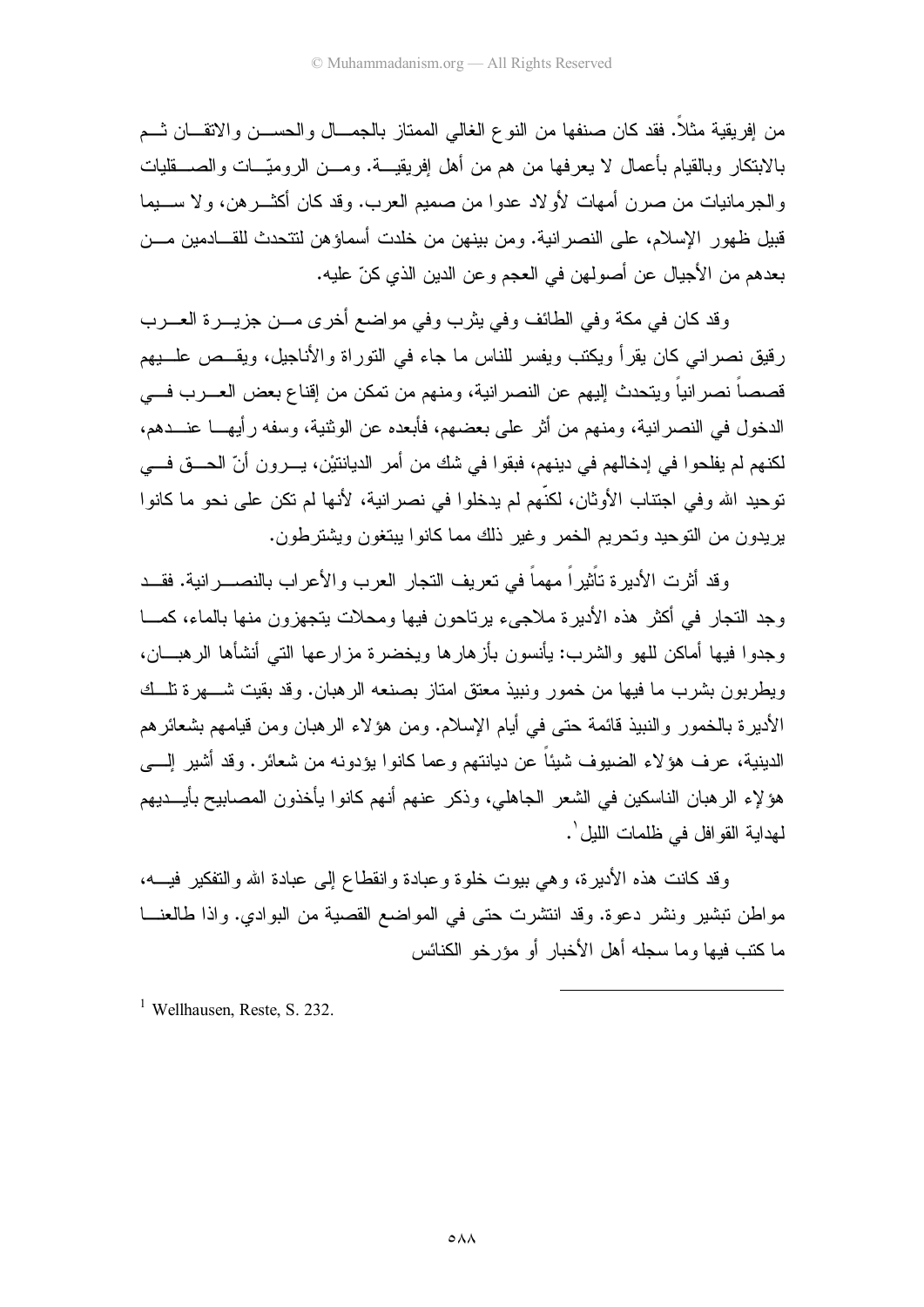عن أسمائها، نعجب من هذا النشاط الذي عر ف به الر هبان في نشر الدعو ة و في إقامة الأدير ة للإقامة فيها في مواضع لا تستهوي أحداً. وهي متقاربة عديدة في بلاد العراق وفي بلاد الشأم. بل نجد لها ذكر اً حتى في الحجاز ونجد وفي جنوبي جزيرة العرب وشرقيها: تتلقى الإعانـــات من كنائس العراق والشأم ومن الروم، حتى تمكنت من النبشير بين أكثر القبائل. ولولا ظهـــور الإسلام ونزول الوحي على الرسول في الحرمين، لكان وجه العالم العربي ولا شك غيـــر مـــا نراه الآن. كان العرب على دين النصرانية وتحت مؤثرات ثقافية أجنبية، هـــي الثقافـــة التـــي انسمت بها هذه الشيع النصر انية المعروفة حتى اليوم.

وقد ذكر (ابن قتيبة الدينوري): أن النصر انية كانت في ربيعـــهَ، وغســـان، وبعــض قضاعة'. وقال (اليعقوبي): « وأما من نتصر من أحياء العرب، فقوم من قريش من بنبي أســـد بن عبد العز ي، منهم عثمان بن الحويرث بن أسد بن عبد العزِّي، وورفَّة بن نوفل بـــن أســـد. ومن بني نميم: بنو امريء القيس بن زيد مناة، ومن ربيعة: بنو تغلب، ومـــن الـــيمن: طـــيء ومذحج وبهراء وسليح ونتوخ وغسان ولخم »'.

وطبيعي أن يكون انتشار النصرانية في العرب ببلاد الشأم واضحاً ظاهراً أكثـــر منــــه في أي مكان آخر . وأقصد ببلاد الشأم ما يقصده علماء الجغرافيا العرب من هذا المصـــطلح. فقد كان لعر ب هذه الديار علاقة مباشر ة و اتصال ثقافي بغير هم من سكان هذه الأر ضين الــــذين دخل أكثر هم في الدبانة النصر انبة، والذبن صار ت هذه الدبانة دبانة بلادهم الر سمبة بعد دخول الر و م فيها و اتخاذهم النصر انية ديناً ر سمياً للدولة منذ نتَّصر أوَّل قيصر من القياصر ة، فكـــان من أولى واجبات الروم السعى في تنصبر الشعوب الخاضعة لهم، لا نقرباً إلى الله وحده، بـــل لتمكين سلطانهم عليهم، وإخضاعهم روحياً لمهم. ولمهذا كان مـــن سياســــة البيـــزنطيين نشـــر النصرانية بين أتباعها وفي الخارج وإرسال المبشرين والاغداق عليهم ومدهم بالأموال لنشـــر الدعوة ونأسيس مكانب للنبشير، وبالفعلة لبناء الكنائس الفخمة الجميلة على طراز فنسى أنيسق جميل غير معروف بين من سيبشر بهذا الدين بينهم. وبذلك نبهر عقولهم، فتشـــعر أن للــــدين الجديد مز ايا ليست في دينهم، و أن معابده أفخم من

<sup>1</sup> المعارف (٦٢١)، البدء والنَّاريخ (٤/ ٣١)، الأعلاق النفيسة (٢١٧). - البعقوبي (١/ ٢٢٧).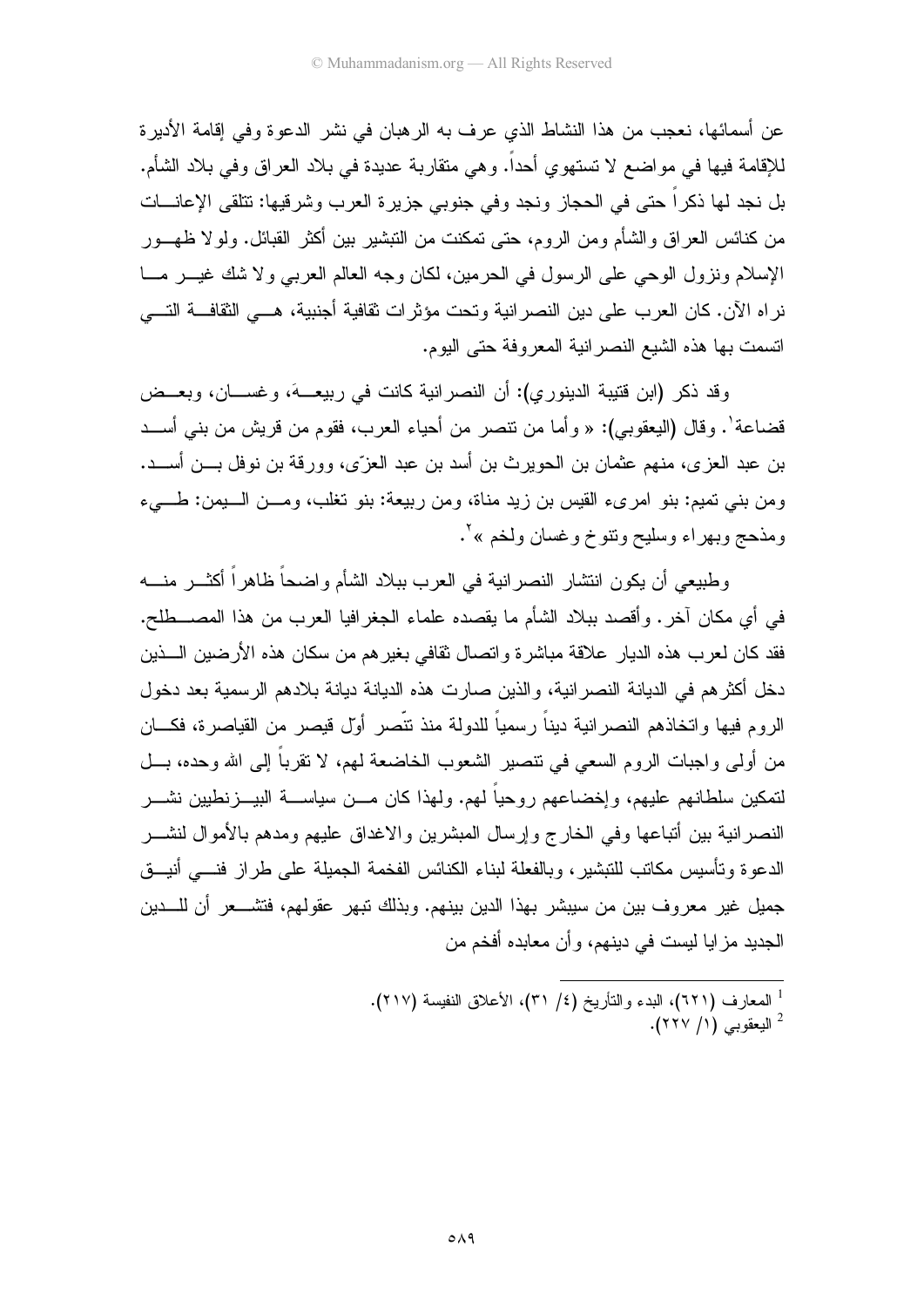معابدهم، ور جال دينه أر قي من ر جال دينهم. وبذلك يأتون اليها. وللبهر جــــة و الفخفخــــة أثـــر عظيم في كثير من الناس، فالعين عند أكثر البشر، نقوم مقام العقل. وقد يكون مـــا قـــام بــــه الأحباش في اليمن من إنشاء الكنائس العظيمة فيها ونفننهم في نزويقها ونجميلها وفي فرشـــها بأفخر الرياش والفراش لصرف الناس عن الكعبة كما بزعم أهل الأخبار دلبلاً على ما أقول.

وقد وجدت النصر انية لمها سبيلاً بين عرب بلاد الشأم وعرب بادية الشـــأم والعــــراق. فدخلت بين (سليح)، و(الغساسنة)، و(تغلب)، و(نتوخ)، و(لخم)، و(إياد) `. وقد انتشــــرت بــــين عرب بلاد الشأم بنسبة نزيد على نسبة انتشارها بين عرب بلاد العراق، وهو شيء طبيعـــي، فقد كانت بلاد الشأم تحت حكم البيز نطيين، وديانتهم الرسمية، هي الديانة النصر انية، وكسانو ا يعملون على نشرها ونرويجها بين شعوب (إمبراطوريتهم)، وبين الشعوب الأخرى، لا ســــيما الشعوب التي لهم مصالح اقتصادية معها. ففي نشر النصر انية بينهم وإدخالهم فيهــا، نقريــب لتلك الشعوب منهم، وتوسيع لنفوذهم السياسي بينهم، وتقوية لمعسكرهم المناهض لخصـــومهم الفرِ س، أقوى دولة معادية لهم في ذلك الوقت. ولهذا سعت القسطنطنية لإدخال عب يهم في النصر انية، وعملت كل ما أمكنها عمله للتأثير على سادات القبائل لإدخالهم في دينهم، بدعوتهم لزيارة كنائسهم وبارسال المبشرين اللبقين اليهم، لاقناعهم بالدخول فيهــا، وبإرســـال الأطبـــاء الحاذقين اليهم لمعالجتهم، وللتأثير عليهم بذلك في اعتناق النصر انية. كمـــا دعـــوهم لزيــــارة العاصمة، لمشاهدة معالمها ولإبهار عقولهم بمشاهدة كنائسها، والانصال بكبار رجــال الـــدين فيها، لتعليمهم أصول النصر انية. وأظهروا لهم مختلف وسائل المعونة والمساعدة إن دخلوا في ديانتهم، وبذلك أدخلوهم في النصر انية فصاروا إخواناً للروم في الدين.

نعم، دخل سادات القبائل والحكام العرب النابعون لهم فسي هــذه الديانـــة، فصــــاروا نصاري، ولكنهم لم يأخذوا نصرانية الروم، بل أخــذوا نصـــرانية شـــرقية مخالفــة لكنيســة (القسطنطنية)، فاعتنقوها مذهباً لمهم. وهي نصرانية عدت (هرطقة) وخروجاً على النصــــرانية الصحيحة (الأرثوذكسية) في نظر الروم. نصر انية متأثرة

<sup>1</sup> البعقوبي (١/ ٢٢٧)، (أدبان العرب).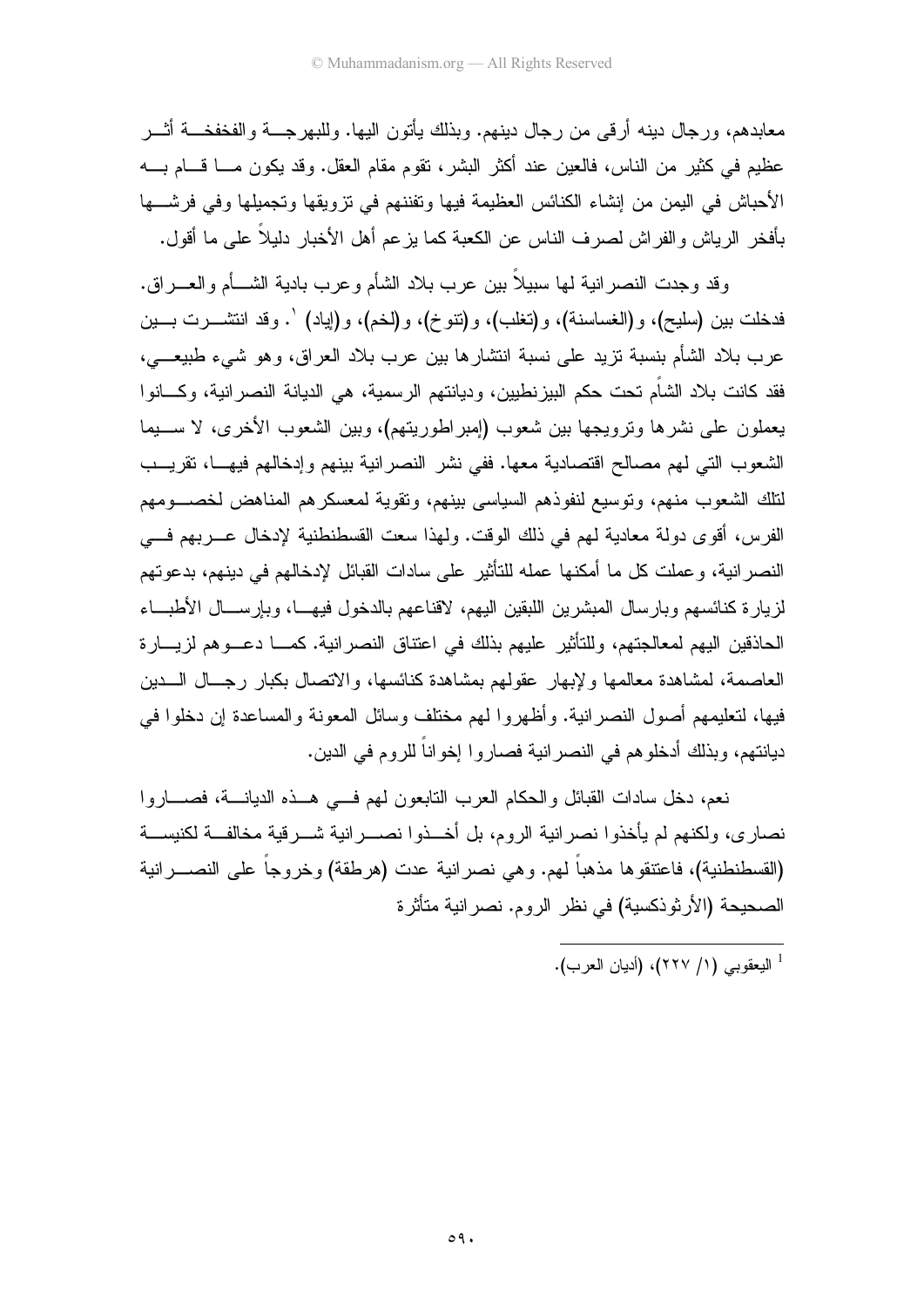بالتربة الشرقية، وبعقلية شعوب الشرق الأدنبي، نبتت من التفكير الشرقي فسي السدين، ولمهــذا تأثرت بها عقلية هذه الشعوب فانتشرت بينها، ولم تجد لها إقبالاً عند الــــروم وعنــــد شــــعوب أوروبة. وكان من جملة مميز اتها عكوفها على در اسة العهد القديم، أي التـــور اة، أكتـــر مـــن عكوفها على در اسة الأناجبل '.

والنصر انية التي شاعت بين عرب بلاد الشأم، هي النصر انية اليعقوبيـــة، أو المـــذهب اليعقوبي بنعبير أصح. وهو مذهب اعنتقه أمراء الغساسنة ونعصبوا له، ودافعوا عنه، وجـــادوا رجال الدين في القسطنطنية وفي بلاد الشأم في الذب عنه. فزعم مثلاً أن (الحارث بن جبلـــة) (ملك العرب النصارى) تغلب في مناظرة جرت له مع (البطريرك افـرام) (٢٦م ـــــ ٤٥م) على (البطريرك) وأفحمه في جوابه. وكان افرام، وهو على مذهب (الملكيــين)، قــد قصـــده لاقناعه بنرك المذهب (المنوفيزيتي) والدخول في مذهبه٬ ونسبوا إلى (المنذر بــن الحـــارث) دفاعاً شديداً عن (المنوفيزينيّة)، أي المذهب الذي كان عليه الغساسنة من مذاهب النصـــر انية، وذكروا أنه أنب (البطريرك دوميان) وهو في القسطنطنية على تهجمه على (المنسوفيزينيين)، و عمل جهده في النقريب بين مذهبه ومذهب القيصر ، واتصل بالقيصر (طيباريوس) (٥٧٨ ــ ٨٢مم) ليعمل على بث روح التسامح بين المذاهب النصر انية وترك الحرية للأفراد في دخول المذهب الذي يريدونه والصلاة في أية كنيسة يريدها النصراني'.

وبظهر أن بعض الضجاعمة الذين كانوا بتولون حكم عرب الشأم قبل الغساسنة كسانوا على دين النصر انية. غير أننا لانستطيع أن نحكم على أي مذهب من مذاهب النصر انية كانو ا. فذكر و ا أن (ز وكوموس)، و هو (ضجعم) جد الضجاعمة تتصر على يد أحد الر هبان، وذلك أن هذا الرئيس كان منلهفاً إلى مولود ذكر، فجاءه هذا الراهب، وتضرع إلى الله أن يهبـــه ولـــداً ذكر اً، فلما استجاب الله له تعمدّ وتبعته قببلته".

 $1$  Nöldeke, Geschichte des Qorāns, I, S. 7. <sup>2</sup> المشرق، السنة الرابعة والثلاثون، كانون الثانبي ـــ أذار، ١٩٣٦ (ص ٦١ وما بعدها). <sup>3</sup> النصر انية (١/ ٣٥).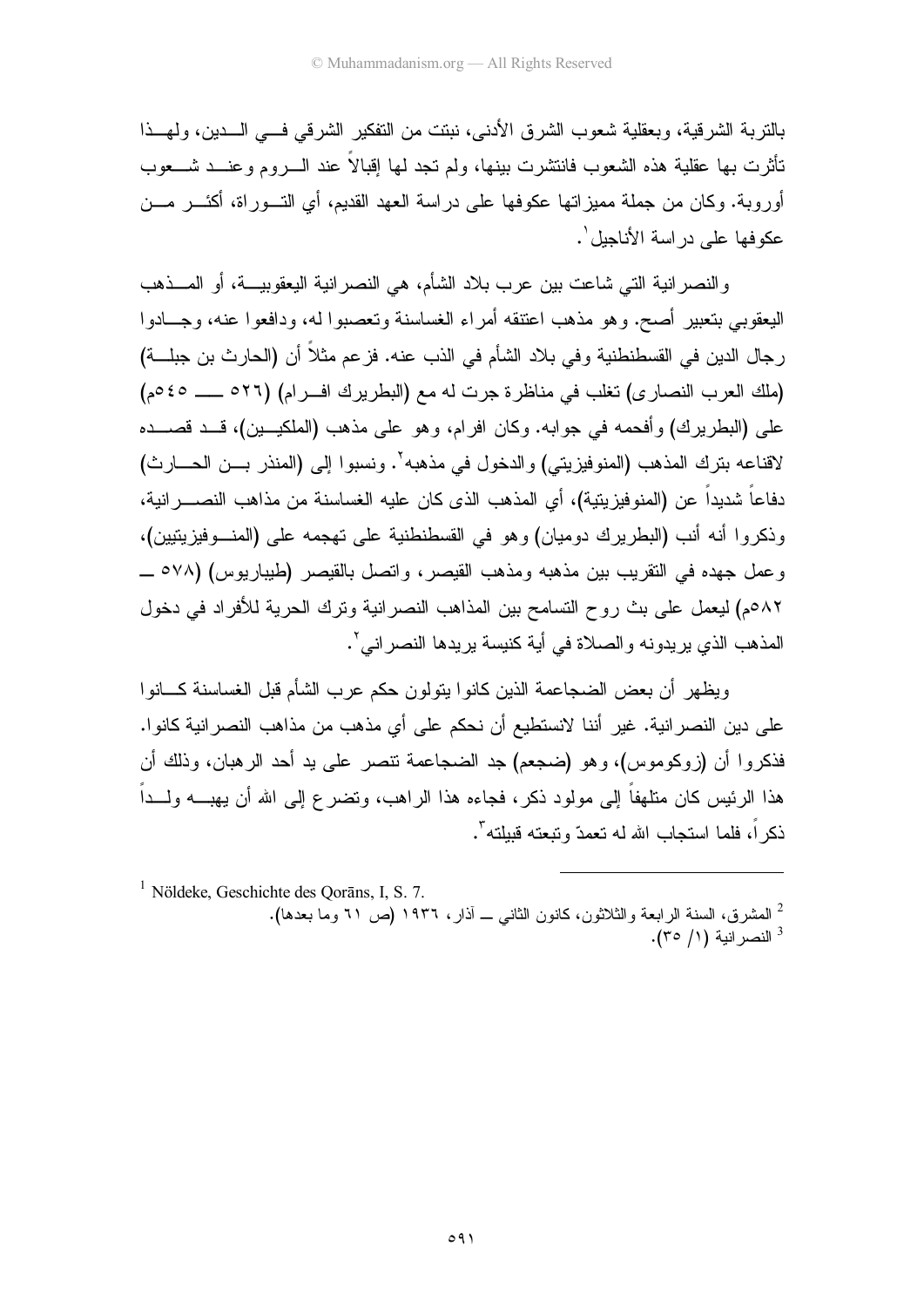وقد كان مشهد القديس (سرجيوس) في (الرصافة)، من أهم المزارات التسي تقصـــدها المتنصر ة من عرب الشأم، مثل الغساسنه وتغلب. وقد تقرب إليه بعض ملوك الغساسنة بتقـــديم الهدايا والنذور إليه وبنزيينه وبزيارته، وبالاعتناء بالمدينة وبصهاريجها نكريماً لـــه، وتقربـــاً اليه، وظل هذا المزار مقصوداً مدة في الإسلام. وقد عدّ التغلبيون هذا القديس شفيعهم، جعلــوا له راية حملوها معهم في الحروب، وكانوا يحملونها مع الصليب تبركاً وتيمناً بالنصر '.

وكان حاضر (قنسرين) لنتوخ. أقاموا في طرفها هذا منذ زمن قديم، مذ أول نـــزولهم بالشأم. نزلوا في طرفها ونتصروا. فلما حاصر (أبو عبيدة) المدينة، دعاهم إلى الإسلام، فأسلم بعضهم، وأقام على النصرانية بنو سليح. كذلك كان في طرف قنسرين عشـــائر مـــن طـــيء، نزلوا بها في الجاهلية على أثر الحروب التي وقعت فيما بينهم، واستدعت تفرقهم، فأقاموا عند قنسر بن مع القبائل العربية الأخر ي التي جاءت إلى هذا المكان ".

وكان بقرب مدينة (حلب) حاضر يدعى (حاضر حلب) يجمع أصنافاً من العرب مـــن نتوخ وغيرهم. فلما جاء (أبو عبيدة) إلى المدينة، صالح من فضلَّ البقاء منهم على دينه علـــى الجزية، ثم أسلم الكثير منهم فيما بعد ".

وتعد بهراء في جملة القبائل العربية المنتصرة عند ظهور الإسلام. نتصـــرت كمـــا نتصرت غسان وسليح ونتوخ وقوم من كندة، وذلك لنزولها في بلاد الشأم ولاتصالها بالروم ٔ.

|                             |                                                                                | قال الأخطل:                        |
|-----------------------------|--------------------------------------------------------------------------------|------------------------------------|
| ومار سرجيس، وسما ناقعا      | لما رأونا، والصليب طالعا،                                                      |                                    |
| خلوا لنا راذان والمزارعــا  | وأبصروا رايانتسا لوامعسا                                                       | فأجابه جرير :                      |
| شهباء ذات مناكب جمهورا      | أفبالصليب وما سرجيس نتقي                                                       |                                    |
|                             |                                                                                | وقال:                              |
| بعد الصليب وما لمهم من ناصر | يستتصرون بمار سرجيس وابنه                                                      |                                    |
| ١٩٣٦، (ص ٢٤٦ وما بعدها).    | المشرق، السنة الرابعة والثلاثون، نيسان ـــ حزيران،                             |                                    |
|                             | لْـ البلاذري، فتوح (١٥٠ وما بعدها)، (أمر جند قنسرين والمدن التي تدعى العواصم). |                                    |
|                             |                                                                                | <sup>3</sup> البلاذري، فتوح (١٥١). |
|                             | <sup>4</sup> اليعقوبي (١/ ٢٩٨)، الخراج (١٤٦)، النصرانية (١٢٥).                 |                                    |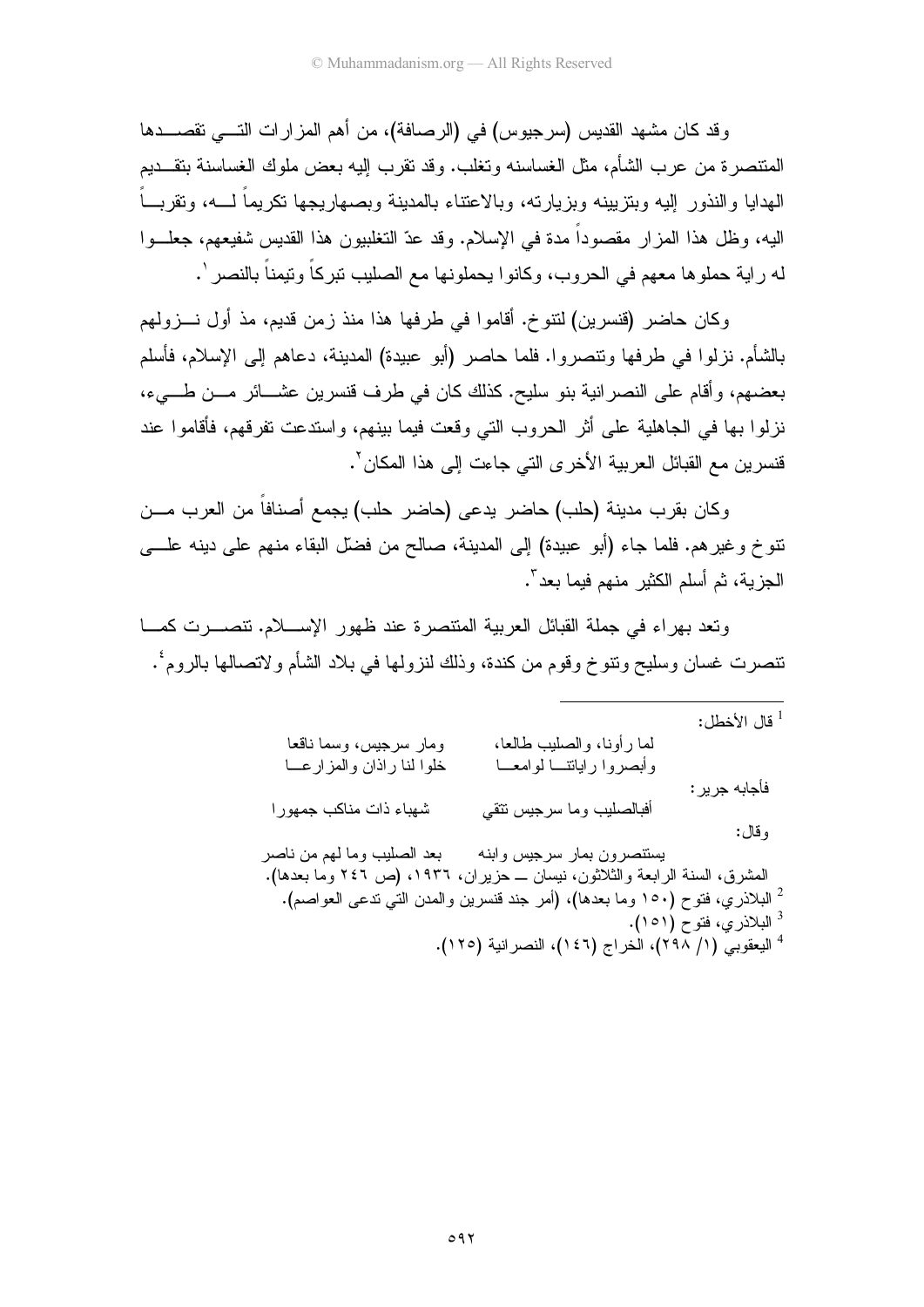وقد سكن قوم من (إياد) السواد والجزيرة، وسكن قوم منهم بـــلاد الشــــأم، فخضــــعوا للغساسنة وللروم ونتصروا. وهم في جملة القبائل التي لم يأخذ علماء العربية اللســـان عنهـــا لمجاورتها أهل الشأم، ولنأثرها بهم، وهم قوم بقرؤون ويكتبـــون بالســــريانية، فتـــأثروا بـهـــم، لر و ابط الاحتكاك و النقافة و الدبن '.

وقد نزك لنا رجل من نصارى الشأم نصاً قصيراً مؤرخاً بسنة (٤٦٣) المقابلة لســـنة (٥٦٨) للميلاد، وهي غير بعيدة عن ميلاد الرسول جاء فيها: « نا شرحيل بر ظلمو بنيــت ذا المرطول سنت ٤٦٣ بعد مفسد خيبر بعم »، أي « أنا شراحيل بن ظالم بنت ذا المرطول بعــد مفسد (خيبر) بعام ». هو على قصره ذو أهمية عظيمة من الناحية اللغويـــة، إذ هـــو الـــنص الجاهلـي الوحيد الذي وصل الينا مكتوباً باللـهجة التـي نزل بـها القرآن الكريم. وهو علـي ما أعلم النص الجاهلي الوحيد أيضاً الذي وصل إلينا مكتوباً بصيغة المتكلم، فالنصوص الأخرى التسي وصلت البنا و المكتوبة بمختلف اللهجات العربية مدوّنة كلها بضمبر الغائب. وهو أبضــــاً مـــز، النصوص العربية القليلة التي تركها النصاري العرب لمن بعدهم في بلاد الشأم.

وقد استغل الروم العربَ المنتصرة بأن أثاروا في نفوسهم العواطــف الدينيـــة علـــي المسلمين، حينما عزم المسلمون على فتح بلاد الشأم وطرد البيزنطيين منها، وأغروا ســـادات القبائل بالمال وبالهدايا وبالوعود حتى اشتروهم فصاروا إلى جانبهم. والمصالح الشخصية هي فوق كل مصلحة عند سادات القبائل، لا تعلو ها عندهم مصــــلحة، فانضـــمو ا الـــبهم، وجـــاءو ا بقبائلهم لتحار ب معهم. ومن هذه القبائل العربية التي حاربت مع الروم، غسان. حاربوا معهــم في معارك عديدة. ففي يوم اليرموك كانوا في صفوف الروم، وكان رئيسهم (جبلة بن الأيهــم الغساني) في مقدمة الجيش الذي أرسله هرقل لمحاربة المسلمين. كان علـــي رأس مســـتعربة الشَّام من غسان ولخم وجذام ْ. وقد اشترك مع الروم في حروب أخرى ضد المسلمين.

وكانت (سليح) في جملة القبائل العربية المتنصرة التي حاربت المسلمين. ولما نقهقـــر الروم وانهزموا، دفعوا الجزية لاحتفاظهم بدينهم. وكذلك كانت عاملة ولخم وجذام فسي جملة القبائل المنتصرة التي ساعدت الروم، وأزرتهم. كانوا مع

> <sup>1</sup> المز هر (١/ ١٠٥)، النصر انية (١٢٤).  $^{2}$  البلاذر ي، فتوح (١٤٠)، (بو م نبوك).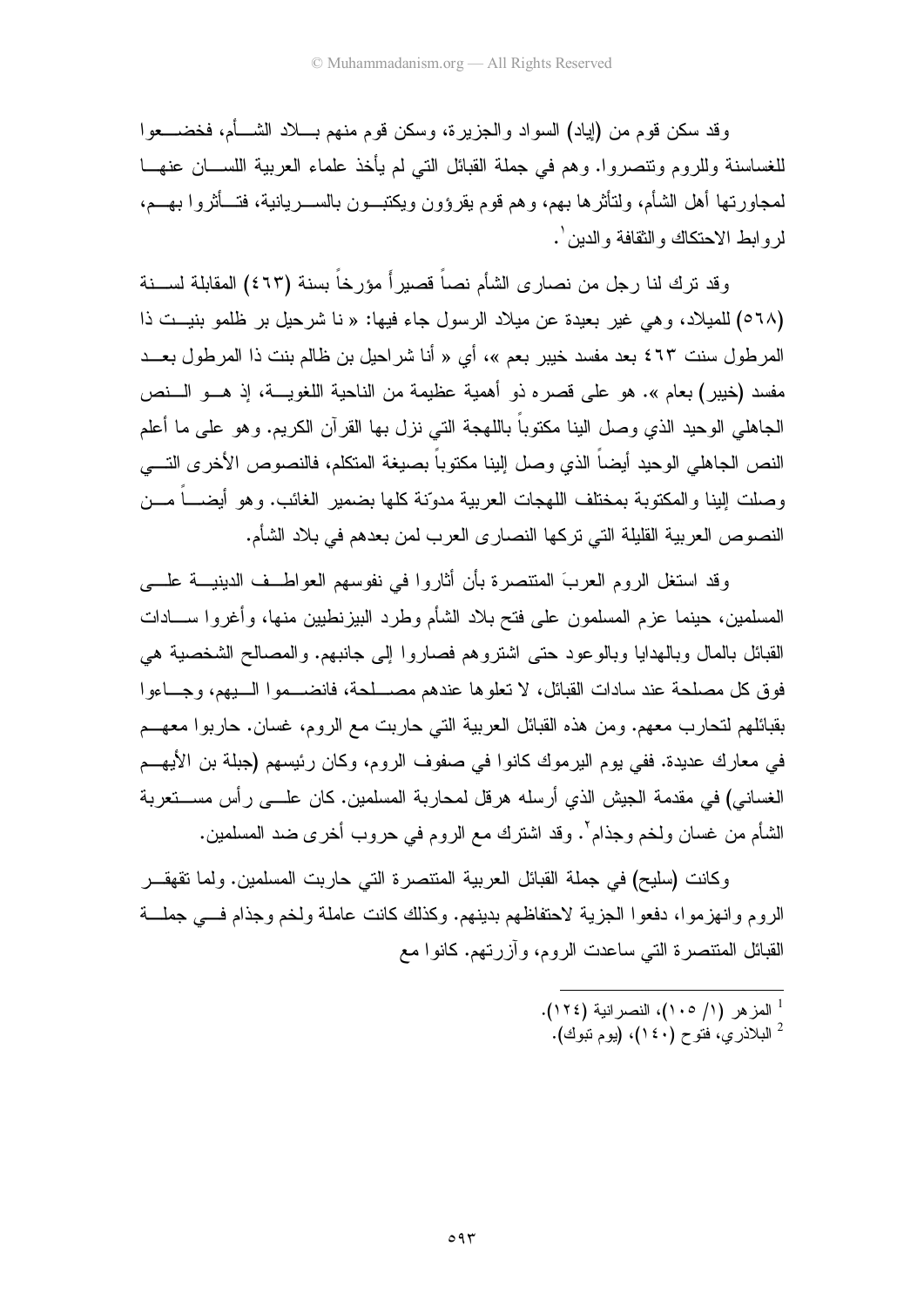الروم مثلاً حين مجيء الرسول إلى (تبوك) `. وظلوا إلى جانبهم يؤيدونهم حتى تبين لهـــم أن النصر قد تحول للمسلمين، وأن الهزائم قد حالفت الروم، عندئذ انضمت في جملة مـــن انضــــم من متنصر ة العرب إلى المسلمين لمحاربة الروم".

وكادت قبيلة (تغلب) الساكنة غرب الفرات، أن تفرّ إلى بلاد الـــــروم وتلحــــق بــــأرض الروم، لما غلب البيزنطيون على أمرهم وفنحت بلاد الشأم والعراق أمـــام المســـلمين. ولمـــا خيّرت بين البقاء على دينها ودفع الجزية وبين الدخول في الإسلام، أنفت من دفــع الجزيــــة، ورضيت بدفع ضعف الصدقة التي تؤخذ من المسلمين في كل سائمة وأرض ".

وقد نزحت (اياد) إلى بلاد الروم وبقيت بها، ثم عاد جمع منها لاخراج القيصر إياهم، فنز لو ا بلاد الشأم و الجزير ة و انضمو ا إلى اخو انهم في الجنس ُ .

وبلِّي هؤ لاء عربُ العراق، لاحتكاكهم بالنصار ي و لانتشار النصب انبة في العب اق بالر غم من أن دبانة الحاكمبن لهذا القطر كانت دبانة أخر ي، و أن النصــــر انبة لــــم تكـــن فــــي مصلحة الفرس. غير أن الفرس لم يكونوا ببشرون بدينهم، ولم يكن يهمهم دخول الناس فيه، إذ عدت المجوسية ديانة خاصة بهم، و هذا مما صر ف الحكومـــة عـــن الاهتمـــام بـــأمر أديـــان الخاضعين لمها من غير أبناء جنسها، إلاّ اذا وجدتها نتعار ض مع سياستها، وتدعو إلى الابتعاد عنها. ثم إن النصر انية التي انتشرت فيها لم تكن من النصر انية المتشيعة للروم، ولهذا لم تجــد الدولة الساسانية من هذه الناحية ما بهدد سباستها بالأخطار ، فغضت النظر عنها، وإنْ قاومتهــا مر ار اً و اضطهدتها، وفتك ملوكها بعدد من الداخلين فيها، أشار ت اليهم كتب مؤر خو الكنيســـة في تو اريخهم عن الشهداء القديسين °.

وقد أشار أهل الأخبار إلى نتصر بعض ملوك الحيرة، ونسبوا اليهم بناء الأديرة

- <sup>1</sup> البلاذر ي (٧١)، (تبوك وأبلة وأذرح ومقنا والجرباء).
	- ً الخراج (١٣٨)، (فصل في الكنائس والبيع والصلبان).
- <sup>3</sup> البلاذرّي (١٨٥)، (أمر نصّارى بني نغلب بن وائل)، الســـنن الكبـــرى (٩/ ٢١٦)، الخـــراج (١٢٠ ومـــا بعدها).
	- الطبري (٤/ ١٩٧ وما بعدها)، (الجزيرة).

<sup>5</sup> هنالك عدة مؤلفات في هذا الموضوع، راجع منها:

Georg Hoffmann, Auzüge aus Syrischen akten Persicher Märtyrer, Leipzig, 1880.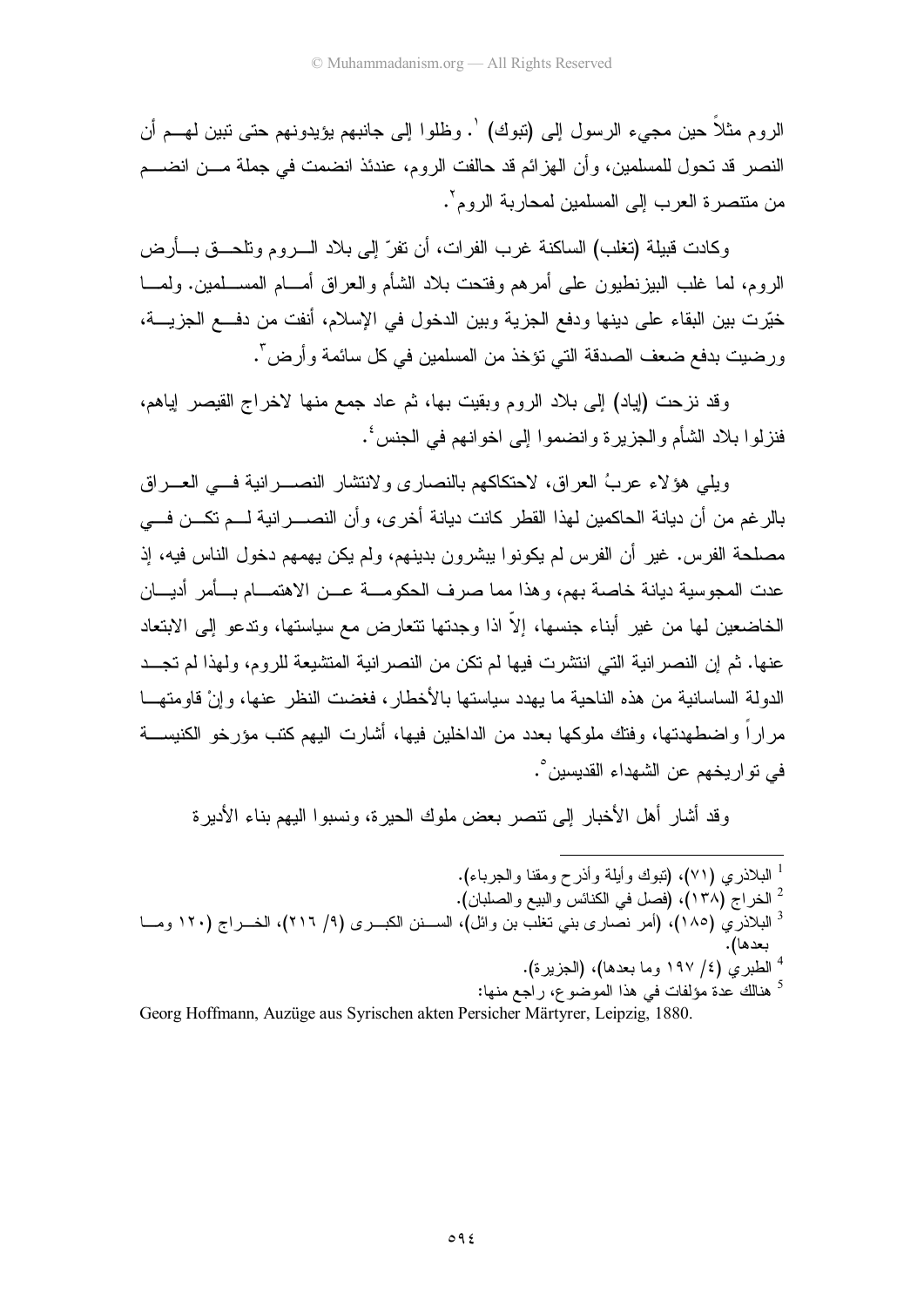والكنائس، كما أشار إلى ذلك بعض مؤرخي الكنيسة. كالذي ذكـــروه عـــن (المنـــذر) وعـــن (النعمان بن المنذر). غير أننا لا نستطيع إقرار ذلك بوجه عام، ولا بدّ من التريث، إذ يظهـــر أن أكثر ٍ ملوك الحير ة كانو ا على الوثنية. وإذا كان كثير ٍ من ملوك الغساسنة قــد دخلــو ا فـــى النصر انية فإن ظروفهم تختلف عن ظروف ملوك الحيرة. فقد كان الروم، وهــم ســـادة بــــلاد الشأم، على هذه الديانة، وكانوا بِشجعون انتشار النصرانية ويسعون لها، ولمهــذا كـــان لمهــذه السياسة أثر في الغساسنة أصحاب الروم، وهم على انصال دائم بهم بطبيعــة حكمهــم لـــبلاد الشَّام. أما في العراق، فلم تكن هذه الديانة ديانة رســمية للحكومـــة، إنمـــا انتشـــرت بفضـــل المبشرين، ولهذا انتشرت بين سواد الشعب، ولم نتنشر بين الملوك. ولــم تضـــغط الحكومـــة الساسانية على ملوك الحيرة للدخول في هذه الديانة التي لم يكونوا أنفسهم داخلين فيها، فهـــي بالإضافة إليهم ديانة غريبة، لا يعنيهم موضوع انتشارها، ولا يهمهم موضوع انتشـــارها، ولا يهمهم شأنها ما دامت لا نتعارض وحكمهم في العراق.

وقد كان (هانبيء بن قبيصة الشيباني) ممن كان على النصر انية، وهو من سادات (بنبي شيبان)، ومات وهو على هذا الدين. وكان في جملة من فاوض (خالد بن الوليد) باســـم قومــــه على دفع الجزية للمسلمين.

ومن منتصرة العراق بنو عجل بنُ لجيم من قبائل بكر بن وائل. وقــد عُـــرف مـــنهم (حنظلة بن ثعلبة بن سيار العجلي) الذي سادهم في معركة ذي قارٍ. وقد حاربت (خالــد بـــن الوليد)، وكان قائدها جابر بن بجير وعبد الأسود. وكان منها في أيام بني أمية أبجر بن جابر . و هو والد حجّار . وقد بقي علي نصر انبِنه في الإسلام. `

وكان في الحيرة سراة نصارى اشتركوا مع سراة قريش في الأعمال التجاريــــة مثـــل (كعب بن عدى النتوخي)، وهو من سراة نصارى الحيرة، وكان أبوه أسقفاً على المدينة، وكان هو يتعاطى التجارة، وله شركة في التجارة في الجاهلية مع (عمر بن الخطـــاّب) فـــي تجـــارة البز، وكان (عقيداً) له، قدم المدينة في وفد من أهل الحيرة إلى النبي ورأى الرسول، فأسلم في رواية، ولم يسلم في رواية أخرى. ولما نوفي الرسول، ثبت على الإسلام علـــي روايــــة مـــن صير ہ مسلما في

<sup>1</sup> الأغاني (٦/١٣) وما بعدها)، النصر انية (١٣٦).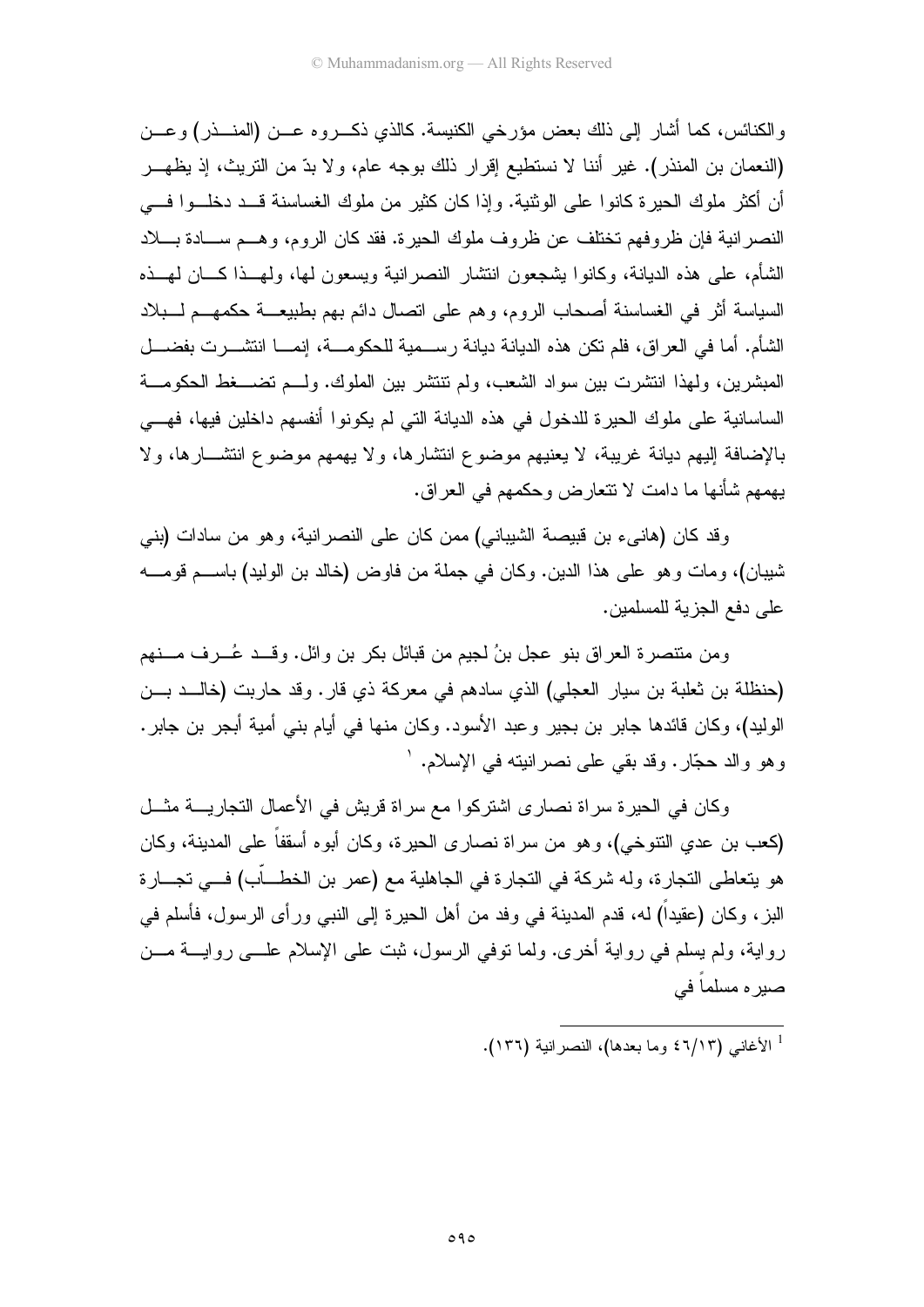أيام الرسول. واشترك في جيش اليمامة الذي أرسله (أبو بكر)، ووجهه (أبو بكر) في رســـالـة إلى (المقوفس)، ثم وجهه (عمر) برسالة اليه في أيامه. وشهد فتح مصر . `

و قد أخر جت مدبنة الحبر ة عدداً من ر جال الدبن، مثل مار ايليا و أصله مـــن الحبـــر ة، والقديس حنا نبشوع، وهو من عرب الحيرة ومن عشيرة الملَّــك النعمـــان `، والقـــديس مـــار يوحناً"، و(هوشاع) الذي حضر مجمع اسحاق الجاثليق عام ٤١٠م، وشمعون الـــذي أمضــــي أعمال مجمع (يهبالا) الذي انعقد سنة ٤٨٦م، وشمعون الذي حضر مجمع (أقـــاق)، و(ايليـــا) المنعقد سنة ٤٨٦ م وأمضيي في سنة ٤٩٧م مجمع (اباي)، و(ترساي) الذي تحزب سنة ٢٤مم لنرساي الجاثليق ضد (البِشاع) و(افرام) و(يوسف)، وقد حضر مجمع (أيشوعياب الأرزنـــي) الذي انعقد سنة ٨٥م، وشمعون بن جابر الذي نصرٌ الملك النعمان الرابع في سنة ٥٩٤علـــي ما يذكر م مؤرخو الكنيسة<sup>؛</sup>.

وقد كان (مار يشوعياب الأرزوني) Jesujab I. Arzunita المتوفى ســنة ٩٩م مــن أصل عربي. درس الديانة في (نصيبين) Nisibis، ثم تقَّــدم فصــــار أســـقفاً علـــي (أرزون) Arzun، ثم ترقى حتى صار (بطريكاً) (بطريقاً) على النساطرة سنة٨٠مم. وقــد زار الملــك (النعمان). وتوسط عند الروم لمساعدة (خسرو أبرويز) Chosroes Abruizus، ضد (بهــرام) Varames — Beheram وقد توفي في خيم (بني معدّ) (المعديين) Maadenes، ونقـــل إلـــي الحبر ة فدفن في دبر (هند) ابنة النعمان °.

وقد عثر ً علي آثار كنائس في خر ائب الحير ة، و أشار أهل الأخبار إلي وجود الكنــــائس والبيع والأديرة في الحيرة. وذكر (باقوت الحموي) أسماء عدد من الأديرة كانست بـــالحيرة أو بأطر افها وبالبادية، منها: (دير ابن برّاق) بظاهر الحيرة، و (دير ابن وضّاح) بنو احي الحيـــرة، وديار ات الأساقف، و هي

> <sup>1</sup> الإصابة (٣/ ٢٨٢)، (رقم ٧٤٢٢). <sup>2</sup> الديورة في مملكتيْ الفرس والعرب (٣٢ وما بعدها).  $($ ٤٧) الديورة  $^3$ <sup>4</sup> أدى شير (٢/ ٢٠٨).

<sup>5</sup> W. Smith, A Dictionary, II, p. 370, John of Ephesus, Eccl. Histo., II, 40 ff.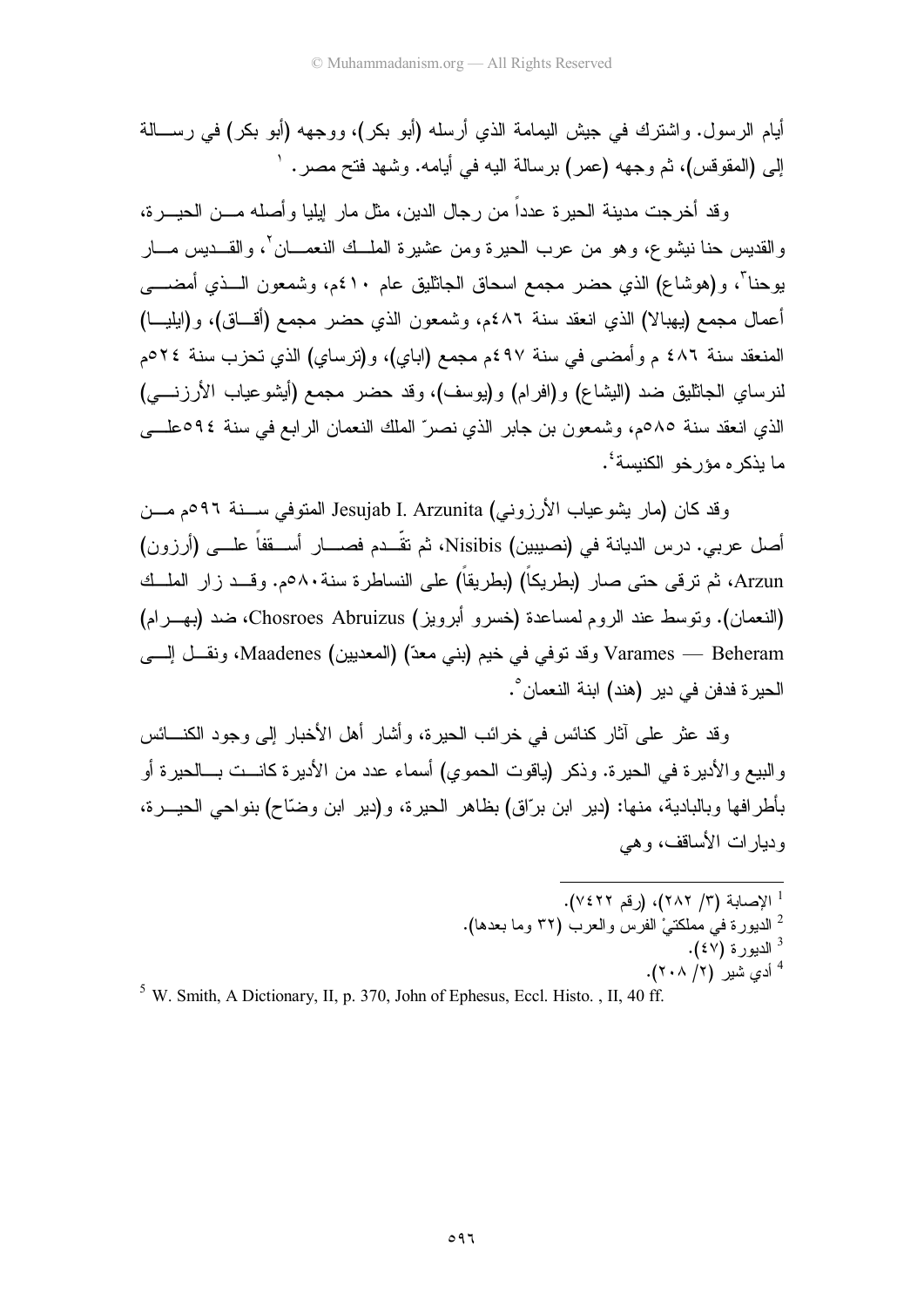جملة أدير ة كانت بالنجف ظاهر الكوفة بحضر تها نهر الغدير ، و دير الأسكون « و هو بـــالحير ة راكب على النجف وفيه قلالي وهياكل وفيه رهبان يضيفون من ورد عليهم ». ودير الأعور، بظاهر الكوفة بناه رجل بن إياد بقال له الأعور من بني حذافة بن زهر بن إياد، وديـــر بنــــي مرينا، بظاهر الحيرة عند موضع جفر الأملاك، ودير حنظلة، منسوب إلى حنظلـــة بــــن أبــــى عفراء بن النعمان، وهم عم إياس بن فبيصة، وكان من رهط (أبي زبيد) الطائي، وكـــان مـــن شعراء الجاهلية، ثم نتصر وفارق قومه، ونزل الجزيرة مع النصارى حتى فقه ديسنهم وبلسغ نهايته، وبني ديراً عُرفٍ باسمه، هو هذا الديرِ ، وترهب حتى مات ٰ. ودير حنظلـــة بـــالحيرة، وهو منسوب إلى حنظلة بن عبد المسيح بن علقمة، ودير حنة، وهو بالحيرةٌ كذلك بناه المنـــذر لقوم من نتوخ يقال لهم بنو ساطع، نقابله منارة عالية كالمرقب تسمى القائم، لبنـــي أوس بـــن عمرو بن عامر، ودير السوا بظاهر الحيرة يتحالفون عنده، ودير الشاء، ودير عبــد المســـيح و هو بظاهر الحيرة بموضع الجرعة بناه عبد المسيح بن عمرو بن بقيلة، ودير علقمة بـــالحيرة منسوب إلى علقمة بن عدي بن الرميك بن توب بن أسس بن دبي بن نمارة بن لخم، ودير قرة وهو دير بإزاء دير الجماجم بناه رجل اسمه قرة من بني حذافة ابن زهر بن إيــــاد فــــي أيــــام المنذر بن ماء السماء، ودير اللَّجّ وهو بالحيرة بناه النعمان بن المنذر أبـــو قـــابوس، و« كــــان يركب في كل أحد اليه، وفي كل عيد، ومعه أهل بيته، خاصة من آل المنـــذر، علـــيهم حلـــل الديباج المذهبة، وعلى رؤوسهم أكاليل الذهب، وفي أوساطهم الزنانير المفصصـــة بـــالجوهر، وبين أيديهم أعلام فوقها صلبان، وإذا قضوا صلاتهم، انصر فوا إلى مستشر فه علـــى النجــف، فشرب النعمان وأصحابه فيه بقية بومه، وخلع ووهب، وحمل ووصل وكان ذلك أحسن منظـــر وأحمله »<sup>٢</sup>.

ودير مارت (مارة) مريم. وهو دير قديم من أبنية آل المنذر بنـــواحي الحيـــرة بــــين الخورنق والسدير وبين قصر أبى الخصيب مشرف على النجف، ودير مار فسايثون بسالحيرة أسفل النجف، ودير مر عبدا بذات الأكيراح من نواحي الحيرة منسوب إلى مر عبدا بن حنيف بن وضاح اللحياني كان مع ملوك الحيرة،

> <sup>1</sup> البكري، معجم (٢/ ٥٦٧)، (دير حنظلة).  $^{2}$  البكري، معجم (٥/ ٥٩٦)، (دير اللج).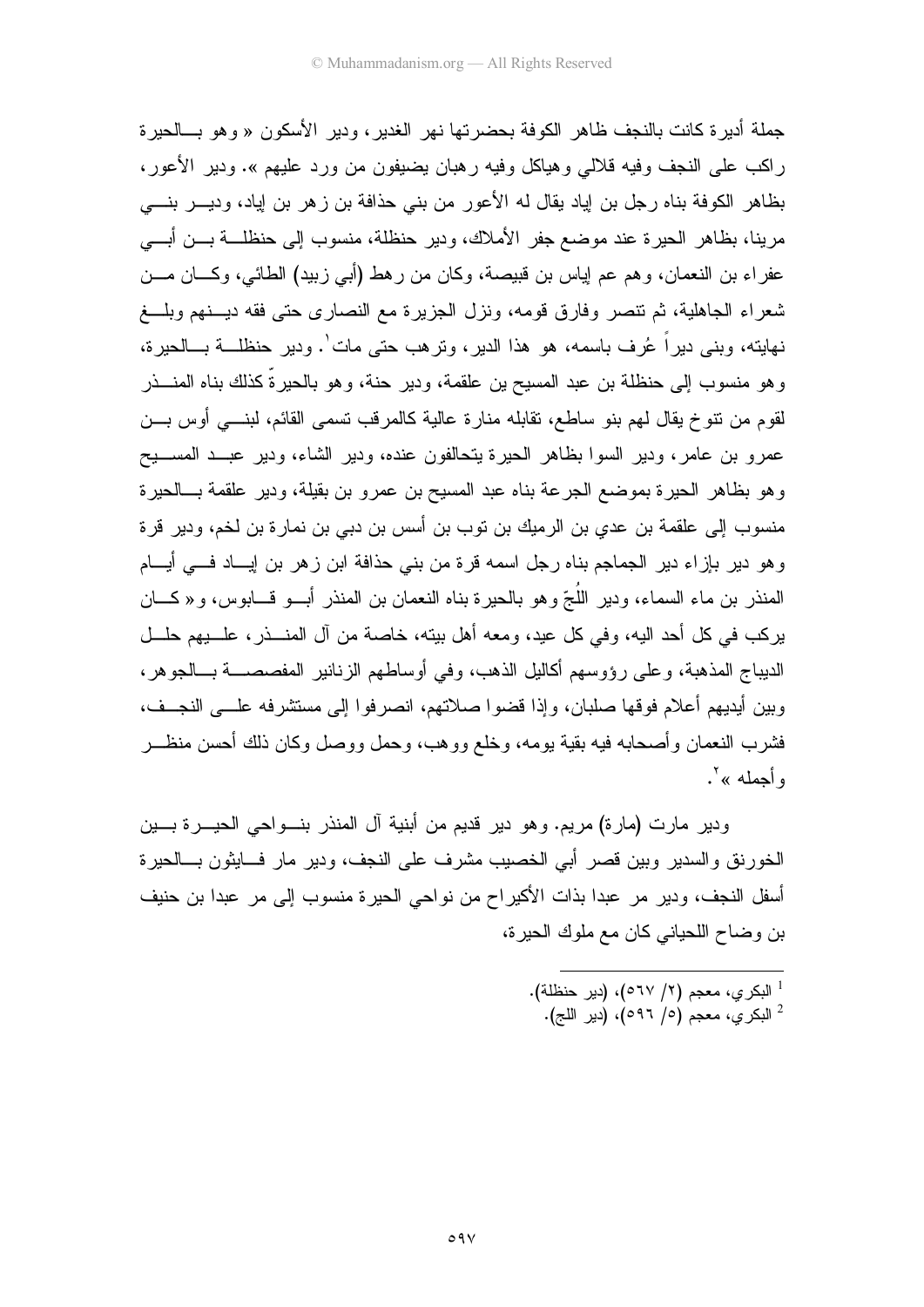دير ابن المزعوق، وهو دير قديم بظاهر الحيرة، ودير هند الصغرى بنت النعمان بن المنـــــــــــــــــــــــــــــــ المعروفة بالخُرْقة، وكانت به قبور أهلها، بنته هند في أيام (خسرو أنو شروان) في زمنْ مـــار افريم الأسقف. وأما الدير المعروف بدير هند الأقدم، فنسب بناؤه إلى هند الكبرى، أم عصــرو ين هند '.

هذه أسماء اخترتها من بين أسماء أديرة أخرى كثيرة ذكرها (الشنابشتى) `، ويـــاقوت الحموي والبكري، لأن لها صلة بالحيرة وبما جاور ها وبالعرب سكان هذه الأرضــــين. ونجـــد في بلاد الشأم أديرة أخرى بناها عربها في نلك الديار قبل الإسلام. ونجد على تسميات بعضها الصبغة الإرمية كما في تسمية (مار افريم) (مار افـــرايم) و(مـــار عبـــدا) و(مـــار فـــايثون)، وغيرها. وكلمة (مار) من كلمات بني إرم، كما نجد الصبغة النصرانية للأعلام واضحة علـــي بعضها كما في عبد المسيح وحنة ومارت مريع وأمثال ذلك، وهي من الأعلام التي اختصـــت بالنصار ي. وذلك بسبب أن النصر انبة كانت متأثر ة بثقافة بنـــي إر م، وكانــت تســتعل اللغـــة الإر مبة في الصلوات و في تأدبة الشعائر الدبنية الأخرى. ولغة بني إر م هي لغسة العليم عنب النصاري الشرقيين، فكان من الطبيعي استعمال نصاري العرب لهذه اللغة في كنائسهم وبيعهم وأديرتهم وفي دراستهم للدين وما يتصل باللاهوت من علوم. ومن هنا استعمل كتأبهم قلم بنبي إرم في كتاباتهم، ومن هذا القلم تولد القلم النبطي المتأخر الذي تفرع منه القلم العربـــي الـــذي كتب به أهل الحجاز عند ظهور الإسلام، فصار القلم الرسمي للمسلمين.

وقد نعت الرواة وأهل الأخبار العرب التي دانت بالنصر انية بـ (العـــرب المنتصـــرة)، تمييز اً لها عن العرب الآخرين الذين لم يدخلو ا في هذه الديانة، بـــل بقيـــت علـــي إخلاصــــها ووفائها لديانة أبائها وأجدادها، وهي عبادة الأوثان. ومن القبائل التي يحشرها أهل الأخبار في جملة (العرب المنتصرة) غسان وتغلب ونتوخ ولخم وجــذام وســـليح وعاملـــة. ويلاحـــظ أن الأخباريين يطلقون على هذه القبائل أو على أكثرها (العرب المستعربة)، وهـــم لا يقصـــــدون بذلك نسبها، لأن من بينها كما نعلم من هو من أصل قحطاني على حسب مذهب أهل الأنساب في نسب

- <sup>1</sup> البكري (٢/ ٦٠٦)، البلدان (٤/ ١١٩ وما بعدها)، « القول في ذكر الأديرة ».
- <sup>2</sup> مطبعة المعارف، بغداد، تأريخ كلدو وأثور (٢/ ٢٩)، ذخيمة الأذهان (٣١٧).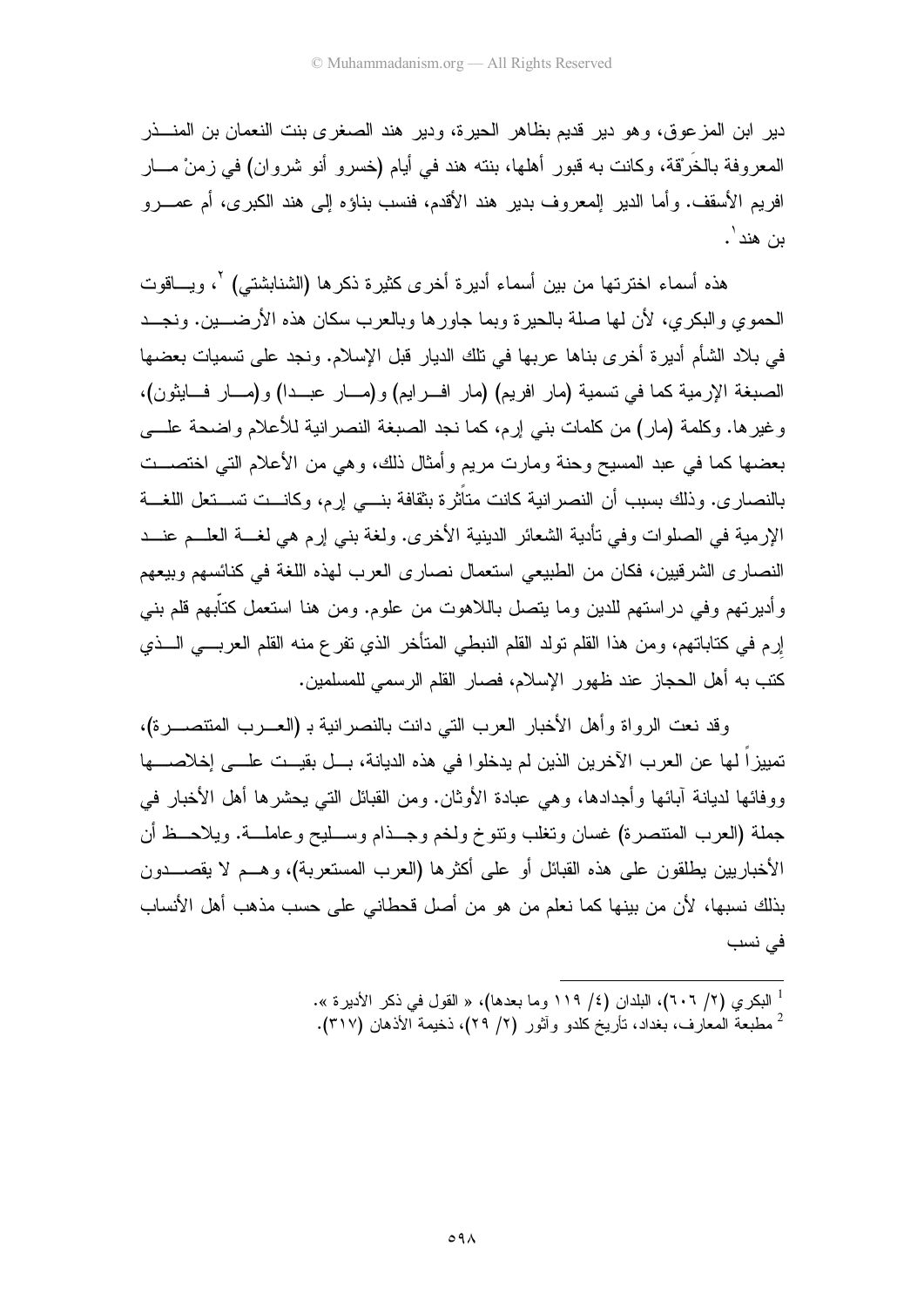القبائل. وإنما يريدون من هذا المصطلح القبائل التي كانت قد سكنت ببلادالشام والســـاكنة فــــي أطراف الإمبر اطورية البيزنطية وفي سيف العراق. من حدود نهر الفرات إلى باديــــة الشــــأم، فهو بشمل إذن القبائل النازلة على طرفي الهلال الخصيب وفي طرفي القــوس التـــي تحـــيط بحدود الإمبراطوريتيْن. وخاصة تلك القبائل التي دانت بالنصرانية وتأثرت بثقافـــة بنــــي إرم وبلهجتها، وذلك لظهور هذا الأثر فيها، وعلى لهجتها خاصة، ممـــا حـــدا بعلمـــاء اللغـــة أن يتحرجوا في الاستشهاد بشعرها في قواعد اللغة. والاستشهاد بشعر قبيلة لاثبات القواعــد هــو أوثق شاهد في نظر العلماء على التسليم بنقاوة لغة القبيلة التي يستشهد بشعرها وأصالتها.

ووجدت النصر انية بعد بلاد الشأم والعراق لمها مواضع أخـــرى دخلـــت اليهـــا، هــــى أطراف جزيرة العرب، كالعربية الغربية والجنوبية والشرقية. وتفســـير دخولهـــا إلــــي هـــذه الأرضين واضح، هو اتصالها بطرق القوافل البرية والبحرية في البلاد التـــي انتشـــرت فيهـــا النصر انية، ومجيء النجار النصاري والمبشرين مع القوافل إليها. ونجار النصاري، لم يكونوا علي شاكلة تجار بهود: كانوا برون أن التجارة هي كسب مادي، ولكن التبشير مـــع التجـــارة ربح مضاعف، هو ربح في الداريْن:. الدنيا والاخرة، فكانوا يغتنمون فرصــــة وجـــودهم فــــي البلاد التي ينزلونها لنشر دينهم فيها ثم إن في انتشار دينهم بين سكان هــذه المواضــــع التـــي يطرقونها كسباً لهم ولبلادهم، وأكثرهم من الروم. فإنهم يجدون بتتصر الغرباء، إخوانـــاً لهـــم يرون رأيهم، ويعطفون عليهم. ثم إنهم سيفضــــلونهم فــــي تعــــاملهم معهـــم علــــي غيــــرهم، وسيتساهلون معهم ولا شك. ثم إنهم سيقربونهم بنتصير هم من العالم النصر انبي، وممثَّـــل هـــذا العالم وحماته هم الروم.

وكان أهل دومة الجندل خليط، فهم نصاري، قال عنهم أهل الأخبار انهم (مـــن عبـــاد الكوفة) `. ويظهر من خبر أسر خالد للأكبدر ومجيئه به على رســول الله، ومــن مصـــالحة الرسول له على الجزية، أنه كان على النصر انية، إذ لا تؤخذ الجزية من مشرك '.

<sup>&</sup>lt;sup>1</sup> البلاذري، فتوح البلدان (٧٤) « دومة الجندل ».

د ثم إنّ خالداً قدم بأكبدر على رسول الله، صلى الله عليه وسلم، فحقن له دمه، وصالحه على الجزيسـة، ثـــم  $^2$ خلي سبيله، فرجع إلى فريته »، الطبري (٣/ ١٠٩)، (دار المعارف)، (ذكر الخبر عن غزوة تبوك).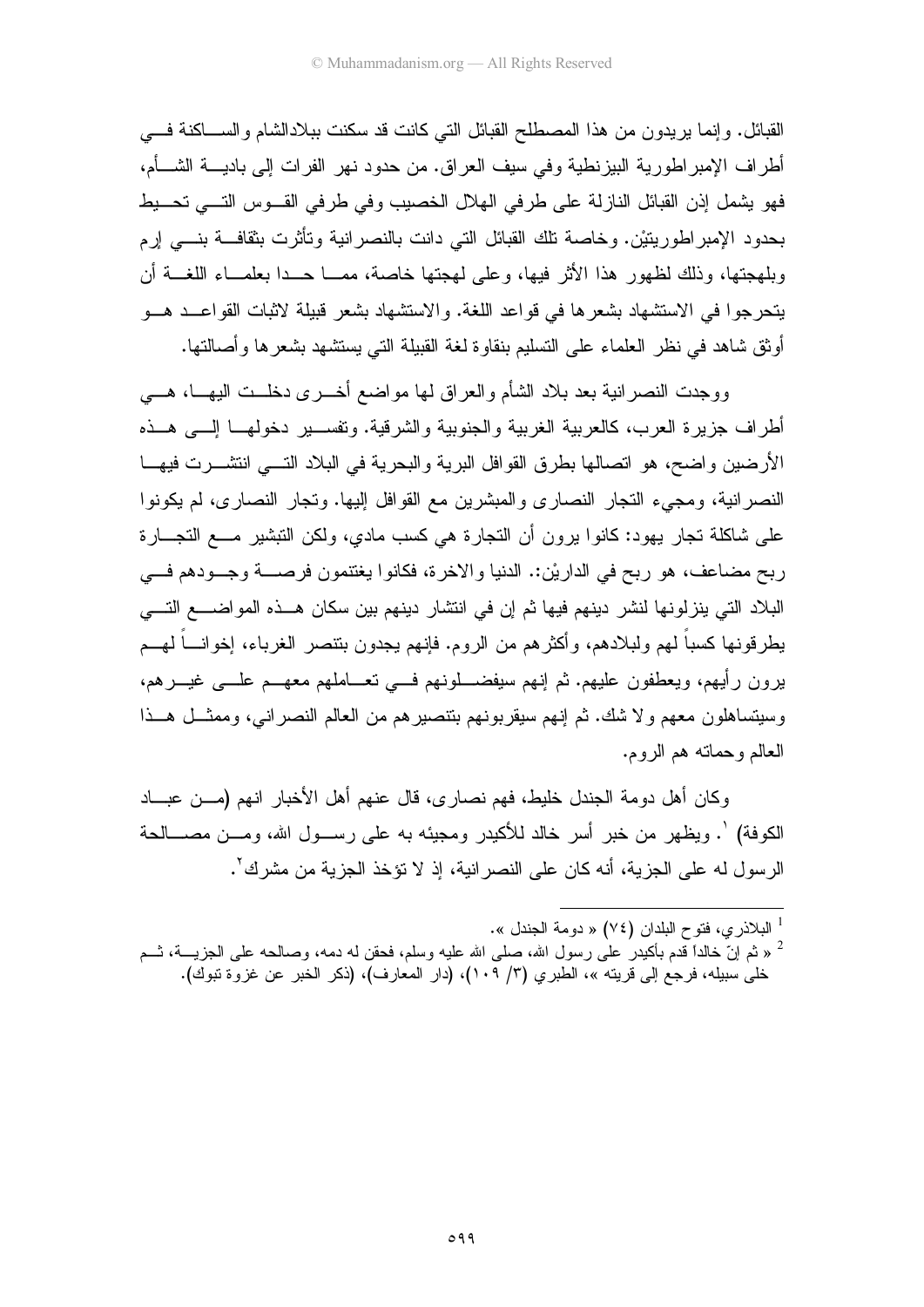أما (أيلة)، فكان اسم صاحبها في أيام الرسول (يحنة بن رؤبة) (يوحنا بن رؤبة) وهو نصر اني كما يدل اسمه عليه، جاء إلى نبوك في السنة التاسعة من الهجر ة، وكان الرسول بها، فصالحه على الجزية وبقى في محله'. وقد دعاه المسعودي (أسقف أيلة) `. وورد في محاضر بعض المجامع الدينية (أسقف أيلة والشراة) ".

وكان في وادي القرى نفر من الرهبان، كما ورد ذلك في شعر جعفر بن سراقة أحـــد بنبي قرة، وهو :

فريقان: رهبان بأسفل ذي القرى وبالشام عرافون فيمن نتصرا<sup>؟</sup>

ونعد طبيء من القبائل التي وجدت النصر انية سبيلاً اليهـــا. وقـــد ورد أن (أحودمـــا) (المغريان) نتقل بين طيء في سنة (٨٧٠) لليونان المقابلة لسنة (٥٥٩) للميلاد°. وقــد كـــان عدي بن حاتم الطائي في جملة الداخلين في النصر انية من طيء. ويذكر أنه كان (ركوســـيّاً)، وفد علمي الرسول، وأعلن إسلامه". غير أن هذا لا يعني أن النصر انية كانت هي الغالبة علـــي هذه القبيلة، فقد كان قوم منها بتعبدون للصنم (الفلس)، أي على الشرك.

ولم يذكر ِ أهل الأخبار شيئاً يستحق الذكر ٍ عن النصر انية في يثر بٍ. وقد أشار ِ القـــر آن الكريم في مواضع عديدة من الأيات المدنية إلى النصارى، غير أن تلك الاشارات عامة في طبيعة المسيح وفي النصر انية نفسها لا في نصار ي يثرب وفي صلاتهم بالإسلام. ثم إن أهــل السير لم يشيروا إلى تصادم وقع بين النصاري والمسلمين ولا إلى مقاومـــة نصــــاري يشــرب للرسول كالذي وقع بين يهود بثرب والرسول، مما يدل على أن النصر انية لم نكن قويسة فسي المدينة، و أن جاليتها لم تكن

<sup>1</sup> البلاذر ي (٦٦)، السنن الكبر ي (٩/ ١٨٥ وما بعدها). <sup>2</sup> النتبيه (٢٧٢)، النصر انية (٤٤٨). <sup>3</sup> النصر انية (٤٤٨). <sup>4</sup> الأغاني (٧/ ٩٦) « نسب جميل وأخبار ه ». <sup>5</sup> النصرانية وأدابها، القسم الأول (١٣٢ وما بعدها)، Barhebraei, Chronicon Eccl. , III, 100. <sup>6</sup> الإصابة (٢/ ٤٦١)، (رقم ٥٤٧٧)، المشرق، السنة الثامنـــة، العـــدد ١١، (١٩٠٥)، (٥٠٧)، النصـــرانية  $.(\Upsilon\Upsilon\Upsilon)$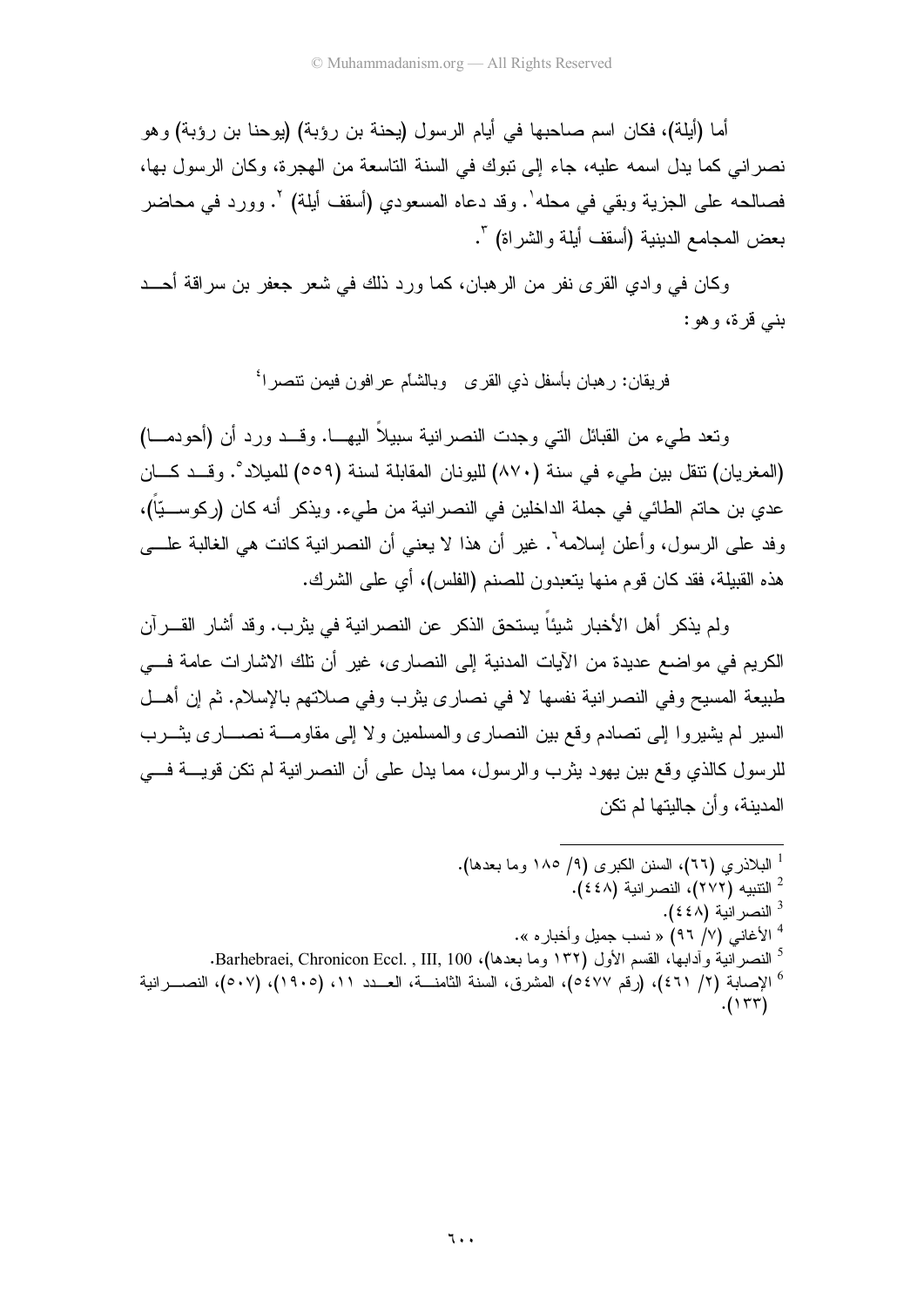كثيرة العدد فيها. غير أن هذا لا يعني عدم وجود النصاري في هذا الموضع الزراعي المهم`. فكما كان في مكة ر قيق ومو الي يقومون بخدمة ساداتهم، كذلك كان في المدينة نفر منهم أيضا يقومون بمختلف الأعمال التي يعهد أصحابهم إليهم القيام بها. ولا بدَّ أن نكون لهذه الطبقة من البشر مكانة في هذه المدينة وفي أي موضع آخر من جزيرة العرب. فقد كانت هـــذه الطبقـــة عموداً خطيراً من الأعمدة التي يقوم عليها بنيان الاقتصاد في ذلك العهد، فهي بالنســـبة لـــذلك العهد الآلات المنتجة والمعامل المهمة لأصحاب الأموال وللسادة الأثرياء، تؤدي ما يطلب منها القيام به وما يراد منها إنتاجه بأجور زهيدة وبدقة ومهارة لا نتوفر عند الأحرار من العــــرب. ثم إن الأحر ار ًمهما بلغ حالهم من الفقر ۖ والفاقة كانوا بأنفون من الأعمال الحرِّ فية ونحوها مما يوكل إلى هذه الطبقة القيام به، لأنها في نظر هم من المهن المنحطة التي لا تليق بالرجل الحر مهما كان عليه من فقر وبؤس، ولمهذا كان لا بد من الاستعانة بالموالـي والرقيق للقيـــام بـــأكثر متطلبات حياة الانسان.

ويفهم من بيت للشاعر (حسان بن ثابت في قصيدة ر ثي بها النبي، و هو :

فرحت نصاري بِثرب ويهودها لمّا تواري في الضريح الملجد<sup>٢</sup>

أنه كان في يثرب نفر من النصار ي كما كان بها قوم من يهود. وذكـــر ٍ أن النصــــار ي كانوا يسكنون في يثرب في موضع يقال له: سوق النبط".

ولعل هذه السوق هي الموضع الذي كان ينزل فيه نبط الشأم الذين كـــانوا يقصــــدون المدينة للاتجار في الحبوب، فصارت موضعاً لسكني هؤلاء النصاري، ونسب إلــــبهم ُ. وقـــد ور د أن عمر بن الخطاب استعمل أبا زبيد الشاعر النصر انبي على صدقات قومه، و أن أبا زبيد هذا كان مقر باً من الخليفة عثمان بن عفان من بعده ْ.

وقد كان (أبو عامر) الراهب، الذي تحدثت عنه أثناء حديثي عن الأحناف،

<sup>1</sup> السنن الكبرى (۹/ ۱۸۲ وما بعدها). - ديو ان حسان (09) « تحقيق هرشفلد ». <sup>4</sup> البخاري (٣/ ٤١ وما بعدها)، النصر انية (٤٤٩). <sup>5</sup> النصر انبة (٤٤٩).

 $3$  Nallino, Raccolta, III, p. 140.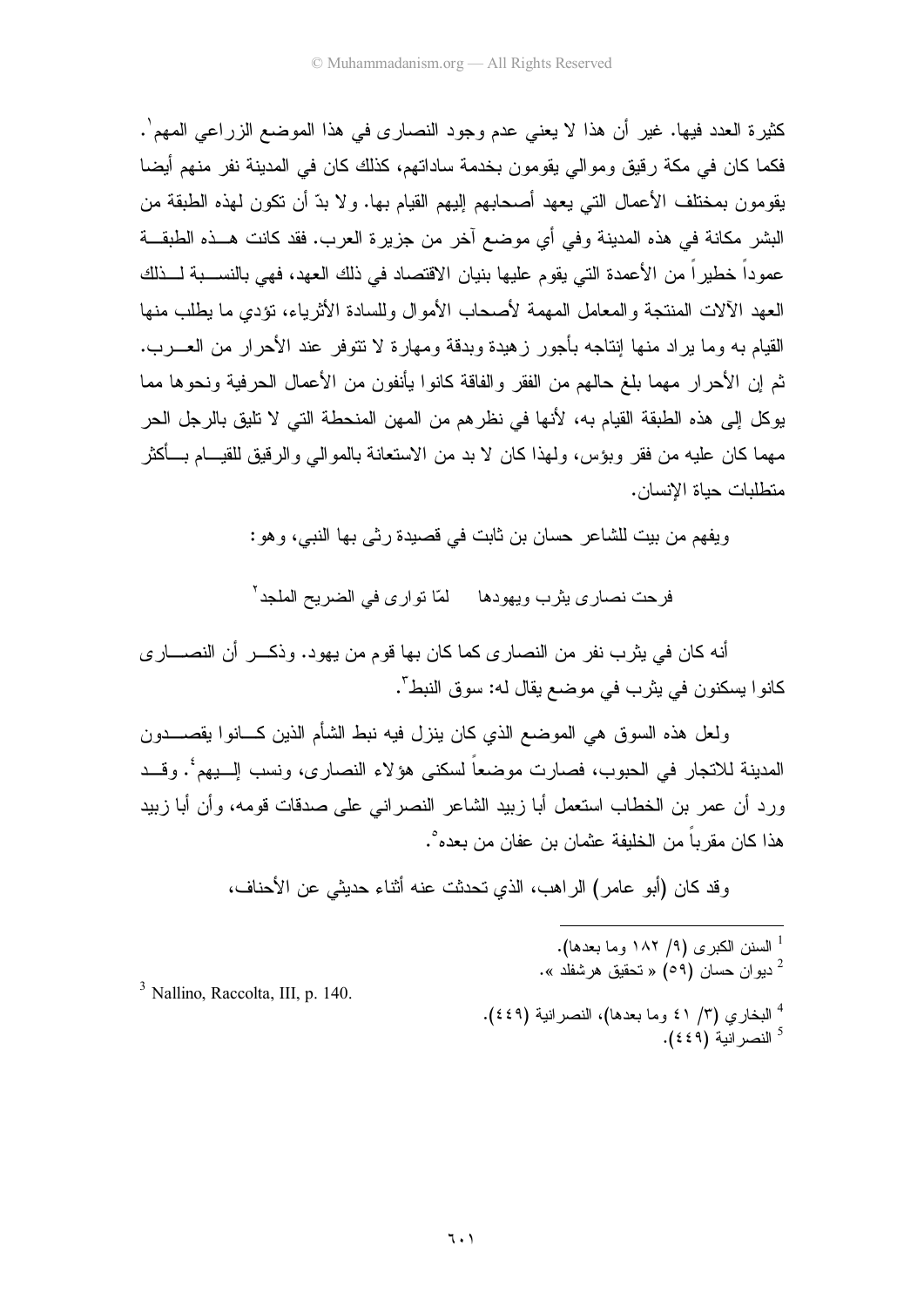ممن اعتنق النصرانية، ومن أهل يثرب. ويظهر أنه كان قد تمكن من إقنـــاع بعـــض شـــباب الأوس من اعتناق دينه، بدليل ما ذكر ه علماء التفسير ٍ من أنه لما خرج مـــن يثـــر ب مغاضـــباً للرسول، وذهب إلى مكة، مؤيداً لِباهم ومحرضاً لهم على محاربة الرسول أخذ معه خمسين أو خمسة عشر رجلاً من الأوس، على ما ذكره علماء النفسير، فلما أيس من نجاح أهل مكة فـــي القضاء على الرسول فرّ إلى بلاد الشأم على نحو ما ذكرت، ليطلب مدداً من الروم يعينه فـــي زحفه على المدينة. وأنا لا استبعد احتمال وجود أناس آخرين من أهل يثرب كانوا قد دخلــوا في النصر انية ودعوا اليها، واحتمال وجود مبشرين فيها، كانوا يسعون لإدخال أهلها في ديـــن عيسى، بؤيدهم ويمدَّهم بالمال والمعونة الروم حكام بلاد الشأم.

وكان بين سكاّن مكة عند ظهور الإسلام جماعة من النصــــارى هـــم مـــن الغربــــاء النازحين إليها، لأسباب، منها: الرق، والإتجار، والنبشير، والحرفة. فأما الرِّقيق، فمنهم الأسود و الأبيض: الأسود من إفريقية، و الأبيض من أوروبة، أو من أقطار الشرق الأدني، وهم أعلـــي في المنزلة وفي السعر من النوع الأول، وهم بحكم قانون ذلك العهد وعرفه تبع لسادتهم وفي ملك بمبنهم، بقومون بالأعمال التي توكل اليهم، لبس لهم التصرف إلاّ بأمر هم، فهم في الواقــــع بضاعة يتصرف بها صاحبها كيف يشاء، ليس لها صوت ولا رأي، إن أبق المملوك قتـــل أو أنزل به العقاب الذي يراه ويختاره صاحبه ومالكه.

وبين الرقيق الأبيض خاصة نفر كانوا على درجة من الفهم والمعرفة، بعر فون القراءة والكتابة، ولـهم الطلاع في شؤون دينهم ومعارف ذلك العهد. ولـهذا أوكل اليـهم القيام بـالأعمــــال التي تحتاج إلى مهار ة وخبر ة وذكاء. وقد كان حالهم لذلك أحسن من حال غير هم من الأر قاء. ومنهم من كان بِشر ح لسادتهم أمور دبِنهم و أحو ال بلادهم، و بِقصون عليهم ما حفظو ه و و عـــو ه من أخبار الماضين وقصص الراحلين، وأكثر هم ممن كانت ألسنتهم لم تتـــر و ض بعـــد علــــى النطق بالعربية، فكانوا برطنون بها، أو بناحثمون، ومنهم من كان لا يعرف شيئاً منهـــا، أو لا بعر ف منها إلا القليل من الكلمات.

ومن، هؤلاء رجل نصراني كان بمكة قيل إن اسمه: سلمان، أو يســـار، أو جبـــر، أو يعيش، أو بلعام، ادعى أهل مكة أنه كان هو الذي يلقن الرسول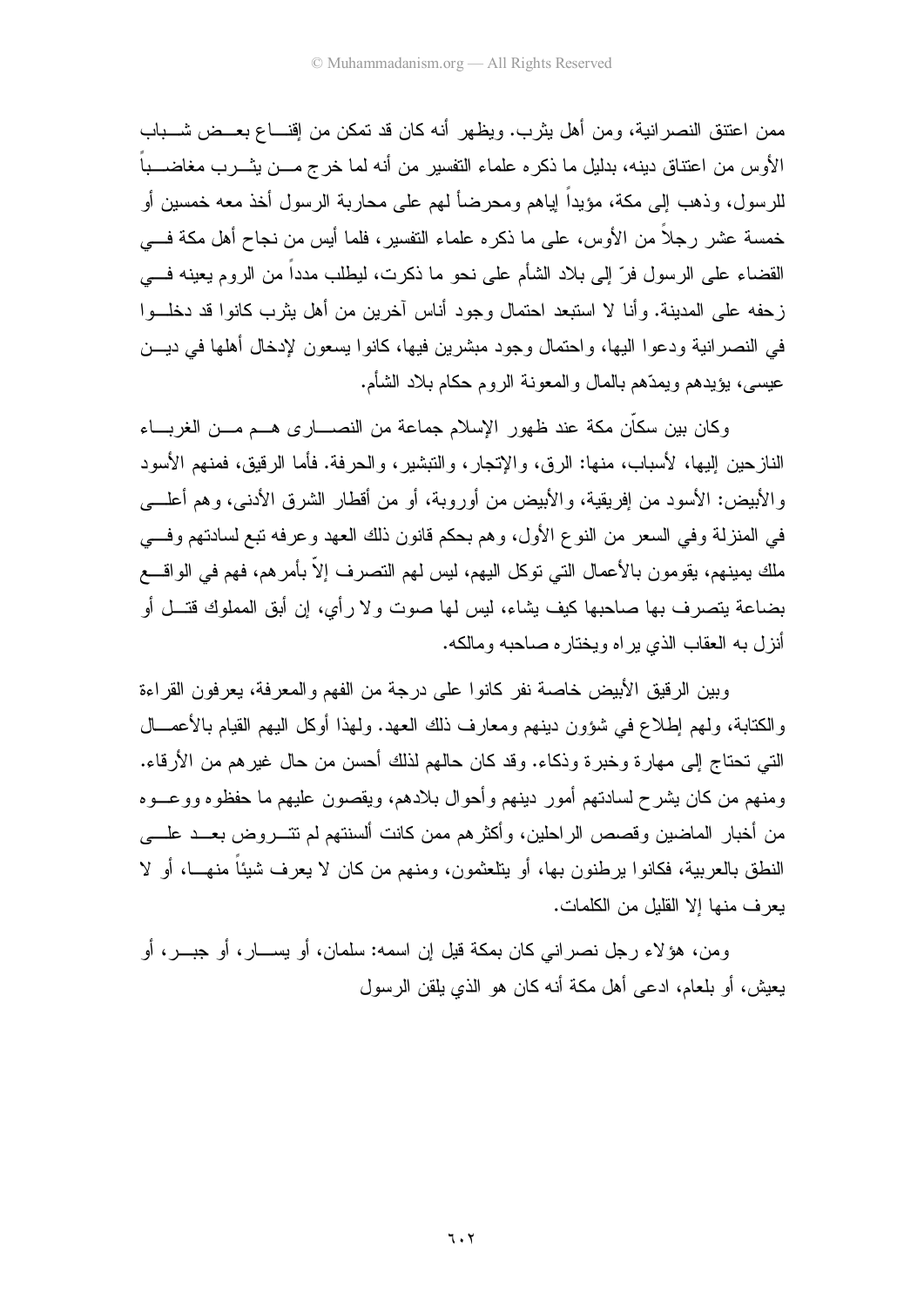ما كان يقوله للناس من ر سالته، و أنه هو الذي كان يعلمه. وقد أشير إلى قول قريش هذا فــــى الآية: ﴿ وَلَقَدْ نَعْلَمُ أَنَّهُمْ يَقُولُونَ إِنَّمَا يُعَلِّمُهُ بَشَرٌ، لِّسَانُ الَّذي يُلْحدُونَ إلَيْه أَعْجَميٌّ، وَهَــذَا لسَانٌ عَرَبَـيٌّ مُّبينٌ ﴾'. ومن روى من المفسرين أن اسمه جبر، قال: إنه كـــان غلامـــاً لعـــامر بـــن الحضر مي، وأنه كان قد قرأ النوراة والإنجبل `، وكان الرسول بجلس اليه عند المسروة إلــــى مبيعته، « فكانـــوا: والله ما يعلم محمداً كثيراً مما يـــأتـى بــــه إلاّ جبــــر النصــــرانـى، غــــلام الحضر مي »<sup>۳</sup>.

ومن هؤلاء من زعم أنه كان قيناً لبني الحضرمي، وأنه كان قد جمع الكتــب، وهـــو رومي، فكان رسول الله يأتي اليه ويجتمع به، فكان المشركون يقولون: إنه يستعلم مسن هسذا الرومي! وذكر بعض الرواة أن (آل الحضرمي) كانوا بملكون عبديْن، هما: جبر ويسار، فكانا يقرآن النوراة والكتب بلسانهما، فكان الرسول بمر عليهما فيقوم يستمع منهما. وقيل إنهما كانـــا من أهل (عبن التمر )، و إنهما كانا بصنعان السبوف بمكة، وكانا بقر آن التور اة و الإنجبل، فربما مرّ بهما النبي، وهما يقرآن فيقف ويستمع. وأما من قال إن اسمه (يعيش)، فذكر أنه كان مولِّي لحويطب بن عبد العز ي. و أما من ذكر ۖ أن اسمه (بلعام)، فقال انه كان قيناً ر و مياً بمكة وكـــان نصرانياً أعجمي اللسان، « فكان المشركون يرون رسول الله، صلى الله عليــــه وســــلم، حــــين يدخل عليه وحين يخرج من عنده، فقالوا انما يعلمه بلعام »<sup>؛</sup>. ومهما اختلف المفسرون في اسم هذا الر جل فإنهم اتفقو ا \_علي أنه كان أعجمي الأصل، نصر انباً، بقر أ الكتب، و أنه كان بمكة نفر من المو الى كانو ا على دين النصر انية يقر أو ن ويكتبو ن.

واللَّى هذا الشَّخص أو هؤ لاء الأشخاص، أعني: يعيش ويقال عائش أو عـــدّاس مــــولـي حويطب بن عبد العزى ويسار مولى العلاء بن الحضرمى وجبر مولى عـــامر، أشــــير فــــى القرآن الكريم، في الآية: ﴿ وَقَالَ الَّذِينَ كَفَرُوا: إِنْ هَذَا إِلَّا

ا سورة النحل، الرقم ١٦، الآية ١٠٣. <sup>2</sup> نفسير الطبري (١٤/ ١١٩)، « وكانوا يقولون: والله ما يعلم محمداً كثيراً مما يأتي به إلاّ جبر النصــــراني، غلام ابن الحضرمي »، روح المعاني (١٤/ ٢١٢ وما بعدها)، ابن هشام. <sup>3</sup> تفسير الطبري (١٤/ ١٢٠)، روح المعاني (١٤/ ٢١٢)، ابن هشام (٢٦٠). <sup>4</sup> تفسير الطبري (١٤/ ١١٩)، روح المعانيّ (١٤/ ٢٣٣)، تفسير الطبرسي (المجلد الثالث).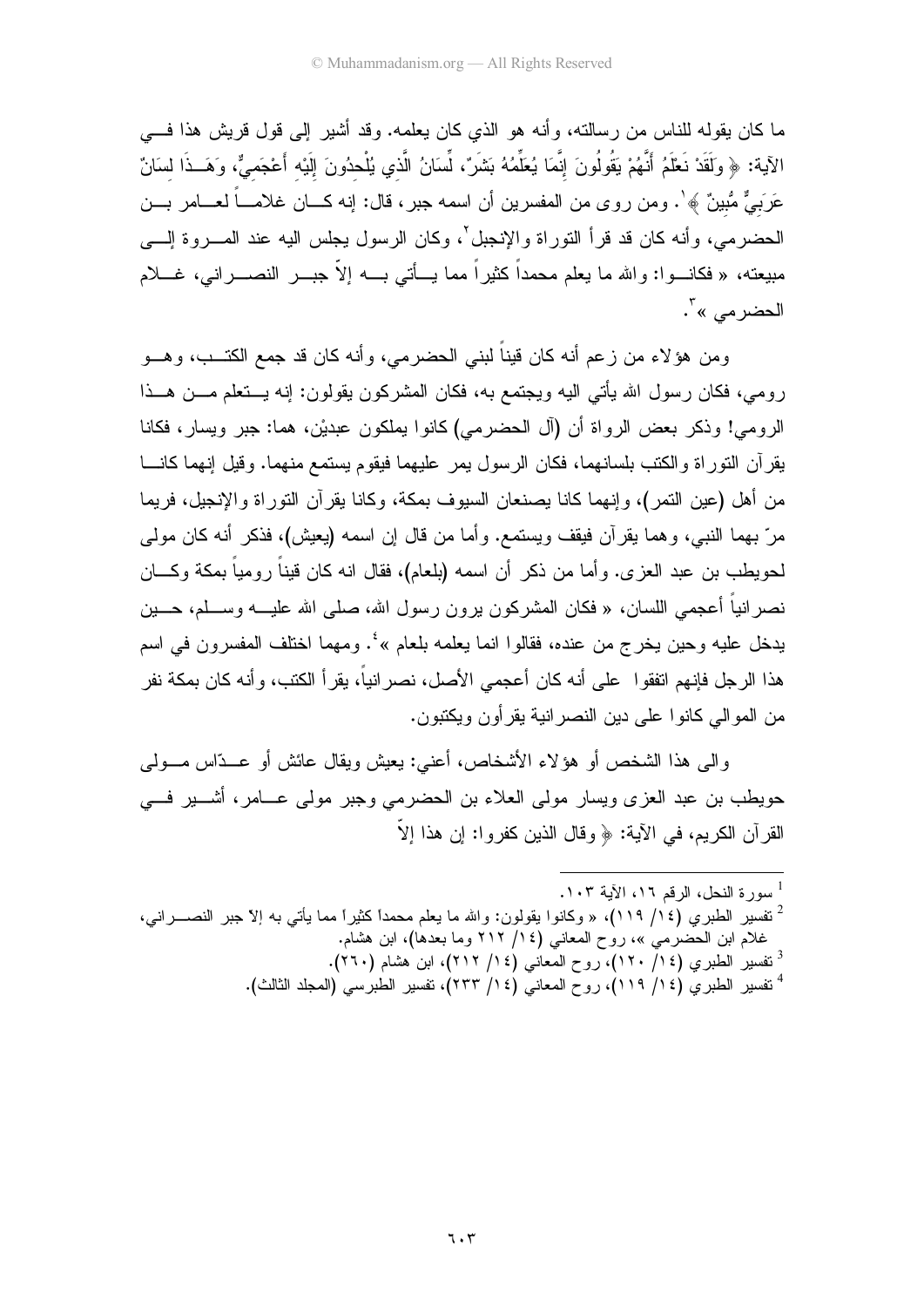افك افتر اه و أعانه عليه قوم آخر ون ﴾ ٰ. وقد ذكر المفسر ون أنّ هؤ لاء « كانو ا كتابيين يقر أون النَّور اة، أسلمو ا، ركان رسول الله، صلَّى الله عليه وسلَّم بِنعهدهم، فقيل ما قَبْل » ْ .

وعرفت أسماء جملة رجال ونساء من هذا الرقيق الذي جيء بسه إلسي مكسة والسي مواضع أخرى من جزيرة العرب. من هؤلاء نسطاس، ويقصد بذلك أنستاس، وكان من موالي صفوان بن أمية. و(مينا) (ميناس)، و(يوحنا) عبد (صهيب الرومي)، و(صهيب) نفسه لم يكــن عربياً، إنما كان من بلاد الشأم في الأصل، وهو رومي الأصل ولـــذلك قيـــل لــــه (صـــــهيب الرومي). وكان قد جاء مكة فقيراً لا يملك شيئاً، فأقام بها، ثم اتصل بعبد الله بن جُدعان الثري المعروف، وصار في خدمته، ولذلك قيل إنه كان مولى من موالى عبد الله بن جدعان. وفي رواية أنه كان من (النمر بن قاسط)، سقط أسيراً في الروم فباعوه، فاشترى مـــنهم. وقـــد ورد في حديث: « صهيب سابق الروم »، فهذا يدل على أنه من أصل رومي. وهــو مـــن أوائـــل المسلمين، يذكر أنه حينما همَّ بنرك مكة والذهاب إلى المدينة بعد هجرة الرسول اليها « قال له كفار قريش: أنيتنا صعلوكاً حقيراً، فكثر مالك عندنا، وبلغت الذي بلغت، ثم تريـــد أن تخـــرج بمالك ونفسلك!! والله، لا يكون ذلك. فقال لهم صهيب: أرأيتم إن جعلت لكـــم مـــالـي أتخلـــون سبيلي? قالوا: نعم، قال: فإني جعلت لكم مالي » ّ، وترك قريشاً ليذهب إلى الرسول.

وكان لبني مخزوم الأثرياء جملة جوار بونانيات، كما كان لدى العبّاس عم النبي جوار بو نانبات، و أشبر إلى و جو د جو ار فار سبات. و كان هذا الر قبق الأبــبض ذكــو ر أ و إناثـــأ مـــن جنسيات متعددة، منهم من كان من أصل رومي، ومنهم من كان من عنصر أوروبـــي آخـــر، ومنهم من كان من الفرس أو من أهل العراق مثل نينوي وعين النمر، ومنهم من كان من بلاد الشَّام أو من أقباط مصر ، و هم على النصر اّنية في الغالب ُ .

- <sup>2</sup> تفسير الطبري (١٨/ ١٣٧ وما بعدها)، روح المعاني (١٨/ ٢٣٤ وما بعدها)، مجمــع البيـــان (٧/ ١٦١)، (طهران)، (الجزء الثامن عشر)، (سورة الفرقان). <sup>3</sup> ابن هشام (٢/ ٨٩)، الإصابة (٢/ ١٨٨)، (الرقم ٢٠٤٤).
	- <sup>4</sup> المشرق، السنة الخامسة والثلاثون ١٩٣٧ (ص ٨٨ وما بعدها).

<sup>&</sup>lt;sup>1</sup> الفر قان، الرقم ٢٥، الآبة ٤.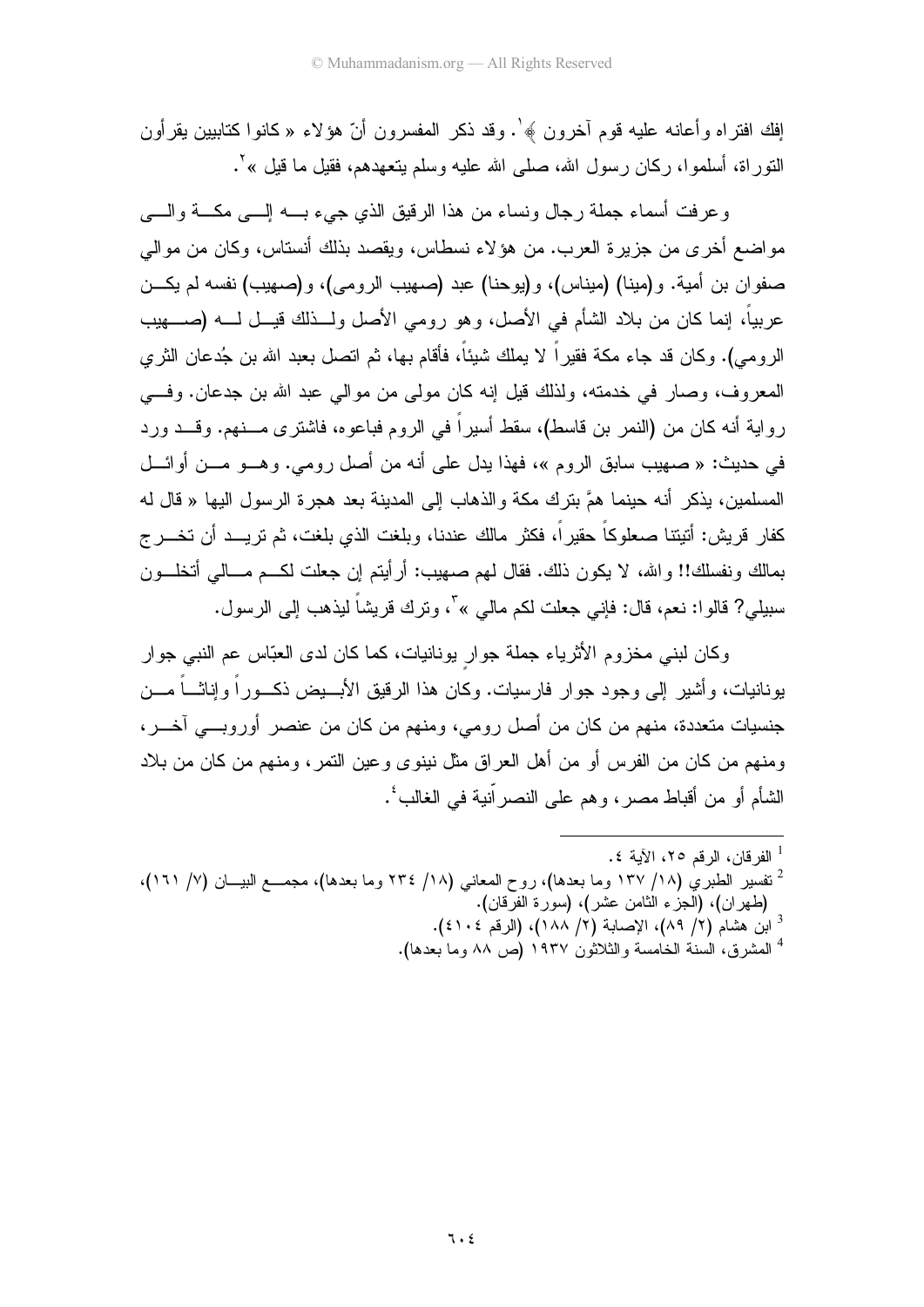وقد كانت في مكة عند ظهور الإسلام جالية كبير ة كثير ة العدد من العبيـــد، عر فـــوا بـ (الأحابيش). وبين هؤ لاء عدد كبير من النصار ي، استور دو ا للخدمة وللقيام بالأعمال اللاز مــــة لسراة مكة. وقد ترك هؤلاء الأحابيش أثراً في لغة أهل مكة، يظهر فـــي وجـــود عـــدد مـــن الكلمات الحبشية فيها في مثل المصطلحات الدينية والأدوات التي يحتاج اليها في الصـــناعات وفي الأعمال البدوية التي يقوم بادائها العبيد. وقد أشار العلماء إلى عدد مـــن هـــذه الكلمـــات ذكروا أنها نعربت، فصارت من الكلام العربي. وقد أشاروا إلى ورود بعضــــها فــــي القــــرآن الكريم وفي الحديث'.

ويشير أهل الأخبار إلى ورود بعض الرهبان والشمامسة إلى مكة. وقد كان من بيـــنهم من يقوم بالتطبيب. وقد ذكر الأخباريون أن شماساً كان قد قصد مكة، فعجب الناس به، وقــد سمّوا أحدهم به، هو عثمان بن الشّريد بن سويد بن هرمي بن عامر بن مخزوم، فقـــالوا لــــه: (شماس) `.

وذكر (اليعقوبي)، أن ممن نتصر ٍ من أحياء العرب، قوم من قريش من بني (أسد بـــن عبد العزي)، منهم (عثمان بن الحويرث بن أسد بن عبد العـــزي) ". وقـــد ورد فـــي بعـــض الأخبار أنه قدم على قيصر، فتتصر، وحسنت منزلته عنده. وأن قيصر ملكه على مكة. ومنحه بر اءة بذلك، و اعتر ف به. وقد سبق أن تحدثت عنه في أثناء كلامي على مكة. وقد ذكــر ت أن من الصعب تصور بلوغ نفوذ القبصر هذا الحد من جزيرة العرب، فلم بتجاوز نفسوذ السروم الفعلي في وقت ما من الأوقات أعالي الحجاز . ولكن ذلك لا يمنع من نقر ب السادات و تــز لفهمً إلى عمال الروم وموظفيهم في بلاد الشأم، بإظهار أنهم من المخلصين لهم المحبـــين للــــروم، وأنهم من كبار السادات ذوى المكانة والنفوذ، للحصول على مكاسب مادية ومعنويسة مسنهم، تجعل لهم مكانة عند أتباعهم وجاهاً ومنزلة ونفوذاً على القبائل الأخرى. وقـــد كــــان الـــــروم يعرفون ذلك معرفة جيدة، بفضل در استهم لنفسية الأعراب، ووقوفهم علـــي طبـــائع ســـادات القبائل، فكانوا يشجعون هذا النوع من النودد السياسي لكسب العرب وجرهم إلى جانبهم.

<sup>1 «</sup> فقال: يا أم خالد، هذا سناه. وسناه بالحبشية حسنة »، أســد الغابــة (٥/ ٥٧٩)، المعـــرب (٢٠٢، ٢٠٣، ٣٥٢)، صحيح مسلم (٢/ ١٨٩). ابن هشام (۲/ ۳۲۹)، « من حضر بدراً من بين مخزوم »، المشرق، السنة الخامســـة والثلاثـــون، ۱۹۳۷  $^2$ (ص ٩٠ وما بعدها)، كتاب نسب قريش (٣٤٢). <sup>3</sup> اليعقوبي (١/ ٢٢٧)، (أديان العرب).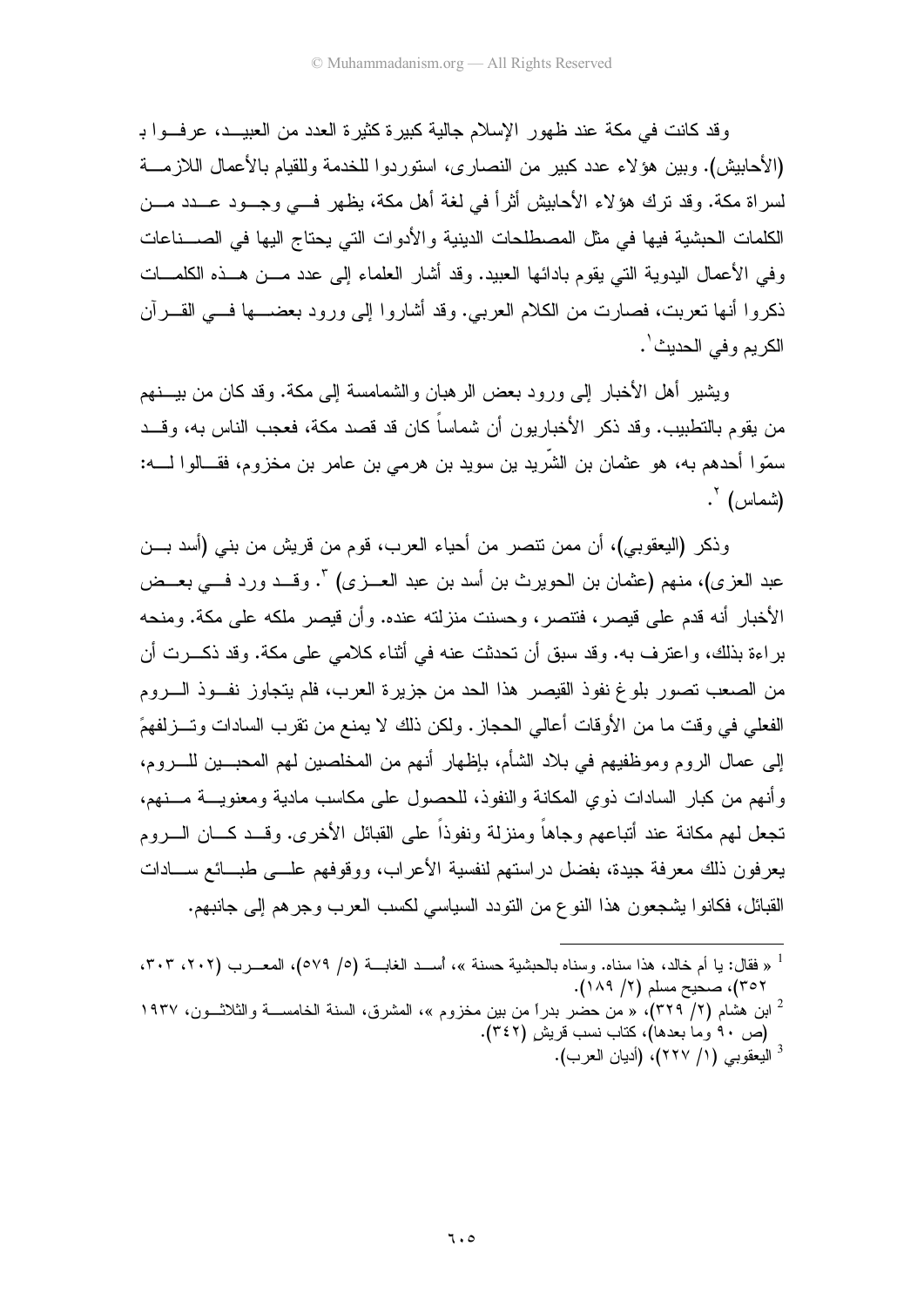وعدّ (ورقة بن نوفل) في جملة المتنصرين في بعض الروايات، فقد ذكر أنه « تتصر و استحكم في النصر انية، وقر اً الكتب، ومات عليها » <sup>י</sup>.

وقد استدل (شيخو) من الخبر المروى عن الصور التيَّ قيـــل إنهـــا صـــور الرســـل، والأنبياء وببنها صورة المسيح ومريم، والتي ذكر أنها كانت مرسومة على جـــدران الكعبـــة، على أنها هي الدليل على أثر النصر انية بمكة. استدل على فكرته هـــذه بخبـــر خلاصـــته أن الرسول حينما أمر فطمست نلك الصور، استثنى منها صورة عيسى وأمه مريم، وبخبـــر ثـــان ورد عن تمثال لمريم مزوِّق بالحلي وفي حجرها عيسي، باد في الحريق الذي شب في عصـــر (ابن الزبير)، وبخبر ثالث عن امرأة من غسان قيل إنها « حجت في حاج العرب، فلمــــا رأت صورة مريم في الكعبة، قالت: بأبي أنت وأمي: إنك لعربية. فأمر رسول الله، صلى الله عليـــه وسلم، بمحو تلك الصور ، إلاَّ ما كان من صورة عيسى ومريم » '.

وكان في الطائف نفر من الموالي كانوا على دين النصرانية، لــم يتعـــرض ســـادتهم كسائر رجال الأماكن الأخرى من الحجاز لدينهم، فتركوهم على دينهم يقيمون شعائر هم الدينية على نحو ما بِشاؤون. من هؤلاء (عدَّاس)، وكان من أهل نينوي، أوقعه حظه في الأسر، فبيع في سوق الرقيق، وجي به إلى الطائف فصار مملوكاً لعتبة وشيبة ابني ربيعة. وعنـــد مجـــيء الرسول إلى الطائف عار ضداً نفسه على نقيف أهلها، كان هو في جملة من نكلم اليه". ومـــنهم الأز ر ق، ذكر ۖ أنه كان عبداً ر و مباً حداداً، و أنه هو ۖ أبو نافع الأز ر ق الخار جي الذي بنتمي البب الأز ار قَّة. و هناك ر و ايات نتفي و جو د صلة لمهذا الأز ر ق بالأز ر ق و الد نافع المذكور ' .

و أما الحديث عن النصر انية في اليمن، فهو حديث غامض أوله، مبهم أصله، لا نعرف متى نبدأ به على وجه التحقيق. فليس لدينا نص بالمسند يشير ٍ إلى مبدأ

<sup>1</sup> اليعقوبي (١/ ٢٩٨)، (ليدن)، المحبر (١٧١)، ابن هشام (١/ ٢٤٣، ٢٥٠ ومـــا بعـــدها)، النصــــرانية (١/ ١١٩)، المشرق، السنة الخامسة والثلاثون، ١٩٣٧ (ص ٢٧٢). <sup>2</sup> النصر انية (ص ١١٧). <sup>3</sup> ابن هشام (٣/ ٣٠)، أسد الغابة (٣/ ٢٨٩)، الإصابة (٢/ ٤٥٩)، الرقم ٥٤٧٠)، النصر انبة (٤٥٢). <sup>4</sup> البلاذري (٦٢).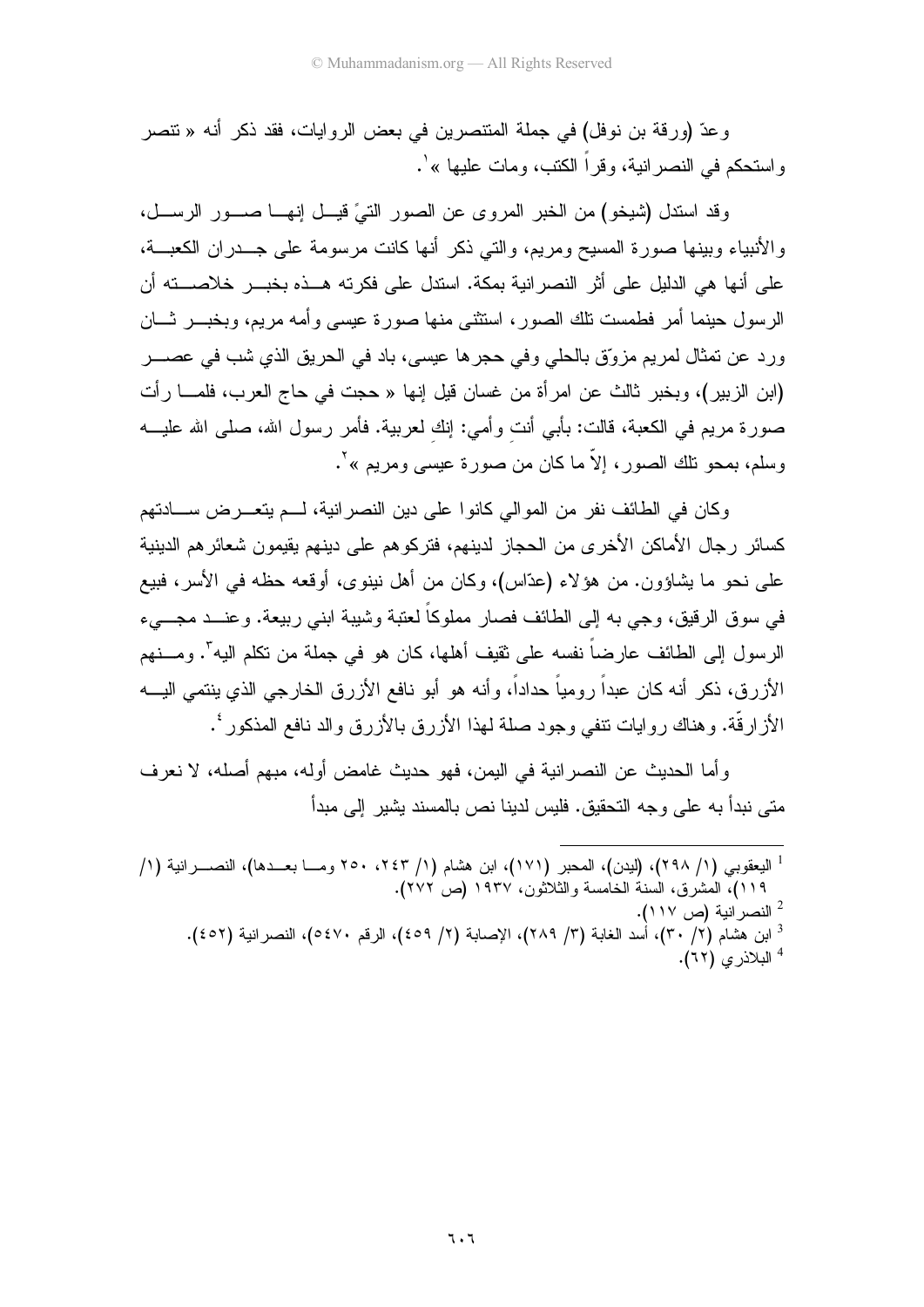دخول النصر انية العربية الجنوبية. وما لدينا من كتابات مما له بعض العلاقة بالنصر انية إنمـــا دوّن في الحقبة المتأخر ة من تأريخ اليمن، و في أيام الحبشة في اليمن، و هو ساكت في الجملـــة عن المبدأ وعن المبشرين بالنصر انية في العربية الجنوبية. فليس لدينا من بين نصوص المسند في هذا الباب عون ولا سند.

وليس لنا اذن إلاَّ أن نفعل ما فعلناه بالنسبة إلى اليهودية، فنرجع إلى الموارد الإسلامية و النصر انية لنر ي رأيها في هذا الباب.

ونز عم الموارد الإسلامية أنّ الذي نشر النصر انية في اليمين رجل صالح من بقايا أهل دين عيسى اسمه (فيميون) Faymiyon = Phemion '، وكان رجلاً زاهداً في السدنيا مجـــاب الدعوة سائحاً بنزل القرى لا يُعرف بقرية إلاّ خرج منها إلى قرية لا يعرف فيهـــا، وكــــان لا بِأَكلِ إِلاَّ مِن كسبٍ بده، وكان بنَّاءً بعملِ الطِّينِ وكانٍ بعظمِ الأحدِ: إذا كان الأحدِ لم بعملِ فبسه شيئاً. ففطن لشأنه في قرية من قرى الشأم رجل من أهلها اسمه (صالح)، فأحبه واتبعه علـــي دينه ورافقه. وانصرف ومعه صالح من ضواحي الشأم حتى وطئا بعض أرض العرب، فعـــدا عليهما، فاختطفتهما سيارة من بعض العرب، فخرجوا بهما حتى باعوهما بنجران. وأهلها مـــن بني الحارث بن كعب من بني كهلان. وكانوا يعبدون العزى على صورة نخلة طويلـــة بـــين أظهرهم. فابناع رجل من أشرافهم (فيميون)، وابناع رجل أخر صالحاً، وقد أعجب صــــاحب فيميون به، لما رآه فيه من صلاح وورع، فأمن بدينه، وأمن أهل نجران منـــذ ذلــك الحــــين بالنصرانية لمعجزة قام بها (فيميون)، حينما دعا الله يوم عيد العزى أنْ يرسل عليهـــا ريحـــاً صرصراً عاتية تُخنى عليها. فأتت الريح عليها فجعفتها من أصلها فألقتها، فآمن بدينــــه أهـــل نجر ان. فمن هنالك كانت النصر انية بنجر ان<sup>7</sup>. ويذكر الطبر ي أنّ أهل نجر ان كانو ا يعيدو ن كل سنة، « إذا كان ذلك العيد علقوا عليها كل ثوب حسن وجدوه، وحلَّىّ النســـاء. ثـــم خرجـــوا، فعكفوا عليها بوماً » ".

ويظن أن (فيميون) كلمة يونانية في الأصل حرفت من أصل Euphemion.

. ه فيميو ن $\alpha \gg 0$  قميو ن $\alpha \gg 1$ <sup>2</sup> الطبري (٢/ ١٠٣ وما بعدها)، ابن هشام (٢٠ وما بعدها)، الكامل، لابن الأثير (١/ ١٧١)، البيضاوي (٢/ ۳۹۰)، ابن خلدون (۲/ ۵۹).

الطبري (٢/ ١٢٠ وما بعدها) « دار المعارف ».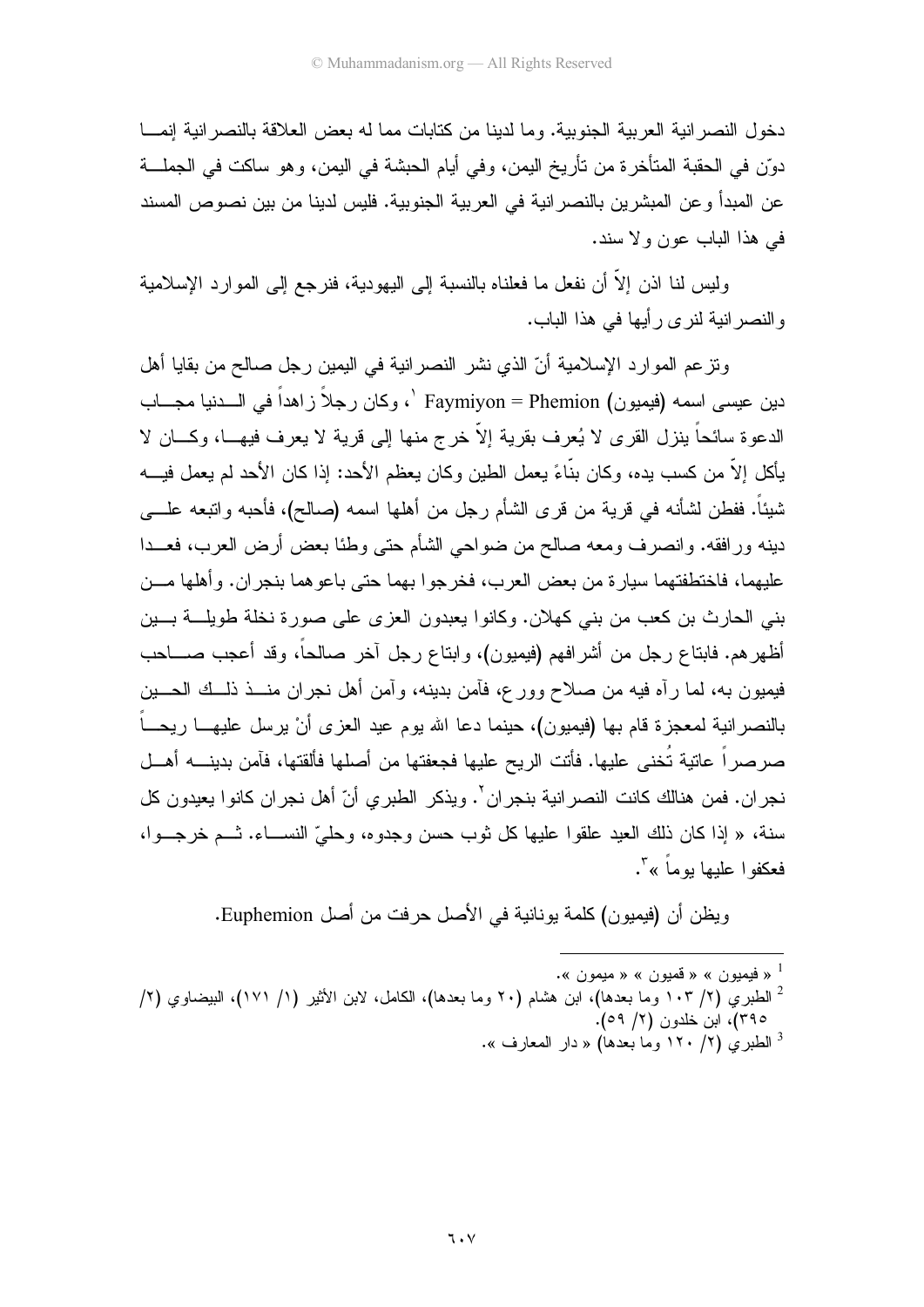وزعم أن (فيميون) عين أحد النجرانيين واسمه (عبد الله بن الثامر) رئيساً علــــبيهم، وجعلهـــم نحت ر عاية أسقف اسمه (بولس) `.

وقد ذكر (الأزرقي) أن أهل نجر إن كانو إ من أشلاء سبأ « وكانو إ على دين النصر انية على أصل حكم الإنجيل، وبقايا من دين الحواريين، ولهم رأس يقال له: عبد الله بن ثامر » ْ .

وتذكر رواية اسلامية أخرى أن أهل نجران كانوا أهل شرك، يعبدون الأوثان وكسان في قرية من قراها قريباً من نجران ساحر يعلم غلمان أهل نجران السحر ، وكان أحد رجـــال نجر ان و اسمه (الثامر) بر سل ابنه (عبد الله) مع غلمان أهل نجر ان إلى ذلك الســـاحر يعلمهـــم السحر ، فكان يمر ٍ على صاحب خيمة بين نجر ان وتلك القرية، وقد أعجبه ما رآه من صــــلاته وعبادته ونقواه، فجعل يجلس اليه ويسمع منه حتى دخل في دينه، وصار يدعو اليه بين أهـــل بلده. فمن ثم انتشر ت النصر انبة في نجر ان، وظهر ت علي الوثنية".

وتذكر هذه الروابة، أن (عبد الله بن الثامر )، أخذ من ثم ببشـــر بالنصـــر انبة، وبـــأتـى بالمعجز ات إذ بشفي المر ضبي « حتى لم بيق أحد بنجر ان به ضر إلاّ أتاه فاتبعه علـــي أمـــر ه، ودعا له فعوفي، حتى رفع شأنه إلى ملك نجران. فدعاه فقال له: أفسدت عليّ أهــل قريتـــي، وخالفت ديني ودين أبائي، لأمثلن بك! قال: لا نقدر على ذلك، فجعل برسل بــــه إلــــي الجبـــل الطويل فيطرح عن رأسه فيقع على الأرض، ليس به بأس، وجعل يبعث به إلى مياه بنجـــران، بحور لا يقع فيها شيء إلاّ هلك، فيُلقى فيها فيخرج ليس به بأس، فما غلبه، قال عبــد الله بـــن الثامر: إنك والله لا نقدر على قتلى حتى نوحد الله فتؤمن بما أمنت به، فإنك إن فعلــت ذلــك سلطت على فقتلتني، فوحد الله ذلك الملك، وشهد بشهادة عبد الله بن الثامر ، ثم ضربه بعصــــاً في بده فشجّه شجة غير كبيرة، فقتله، فهلك الملك مكانه، واستجمع أهل نجر ان على دين عبـــد الله بن الثامر »<sup>؛</sup>.

ولم تصرح هذه الرواية التي يرجع سندها إلى (محمد بن كعب بن القرظى)

<sup>1</sup> Fell. in ZDMG., 35, 1881, S. 31, anm., I, O'leary, p. 143. <sup>2</sup> أخبار مكة (١/ ٨١). الطبري (٢/ ١٢١ وما بعدها) « دار المعارف ». <sup>4</sup> الطبري (٢/ ١٢٢) « دار المعارف ».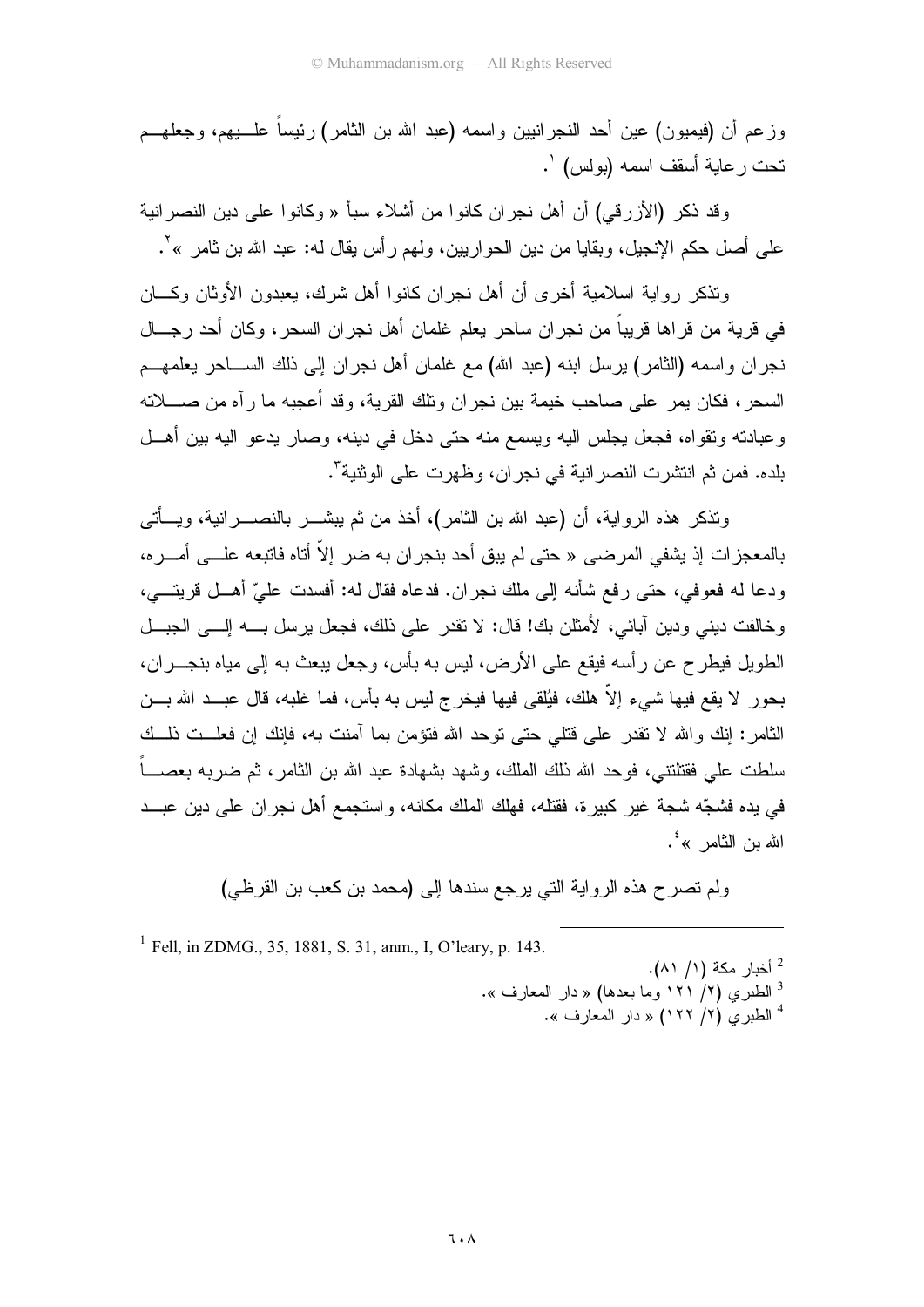وبعض أهل نجران، باسم الرجل الصالح الذي أخذ منه (عبد اللَّه بن الثامر) نصــــرانيته. وقـــد نبِّه إلى ذلك الطبر ي، في أثناء سر ده لها، فقال: « ولم يسمو ه باسمه الذي سمّاه به و هــب بـــن منيه » ٰ.

وقد صيرت بعض الروايات (عبد الله بن الثامر) في جملة من قتلهم (ذو نواس) مـــن النصارى، غير أن (الطبري)، نبه إلى خطل هذا البعض، وبينّ أن (عبد الله) كان قد قتل قبـــل ذلك، قتله ملك كان قبله، هو كان أصل ذلك الدبن <sup>٢</sup>.

و هناك قصبة ذكر ها (ابن إسحاق)، تز عم أن ر جلاً حفر خر بـة من خر ب نـجر ان لبعض حاجاته، فوجد عبد الله بن الثامر تحت دفن منها فاعداً واضعاً يده على ضــــربة فــــى رأســــه ممسكاً عليها بيده، فإذا أخرت يده عنها انبعثت دماً، وإذا أرسلت يده ردِّها عليها، فأمسك دمها، وفي يده خاتم، فأقر على حاله وردّوا عليه الدفن الذي كان عليه، وكان ذلك بأمر عمـــر بـــن الخطاب ".

والظاهر أن النجر انبين، لم ينسوا رئيسهم (عبد الله بن الثامر ) حتـــى بعــد اســــلامهم، فرووا عنه هذا القصص وصيروه على هذه الصورة التي روتها القصة. ويظهـــر أنــــه قتـــل، فصير شهيداً من الشهداء، لأنه قتل في سبيل دينه وفي سبيل نشره بين النجر انيين.

وز عم بعض الأخبار بين أن الذي أدخل النصر انية ونشر ها في الحمير بين، هـــو النبـــع عبد كلال بن منوب: أخذ النبع نصر انبته بز عمهم من ر جل من غسان ذكر و ا أنه كان قد قـــدم عليه من الشأم. فما علمت حمير بنتصر النبع وبنغيير دينه وإعراضه عـــن عبادتهـــا، وثبـــت بالغساني فقتلته<sup>؛</sup>. وقد أشير إلى نتصره في القصيدة الحميرية°.

<sup>1</sup> الطبر ي (٢/ ١٢١ وما بعدها) « دار المعارف ». الطبري (٢/ ١٢٣) « دار المعارف ». <sup>3</sup> الطبرى (٢/ ١٢٤). <sup>4</sup> الطبري (٢/ ٨٦): « ذكر ما كان من الأحداث في أيام يزدجرد بن بهرام وفيروز بين عمالها على العـــرب أم أين عبد كلال الماضيي على لدين المسيح الطاهر المساح النصرانية (١/ ٥٥).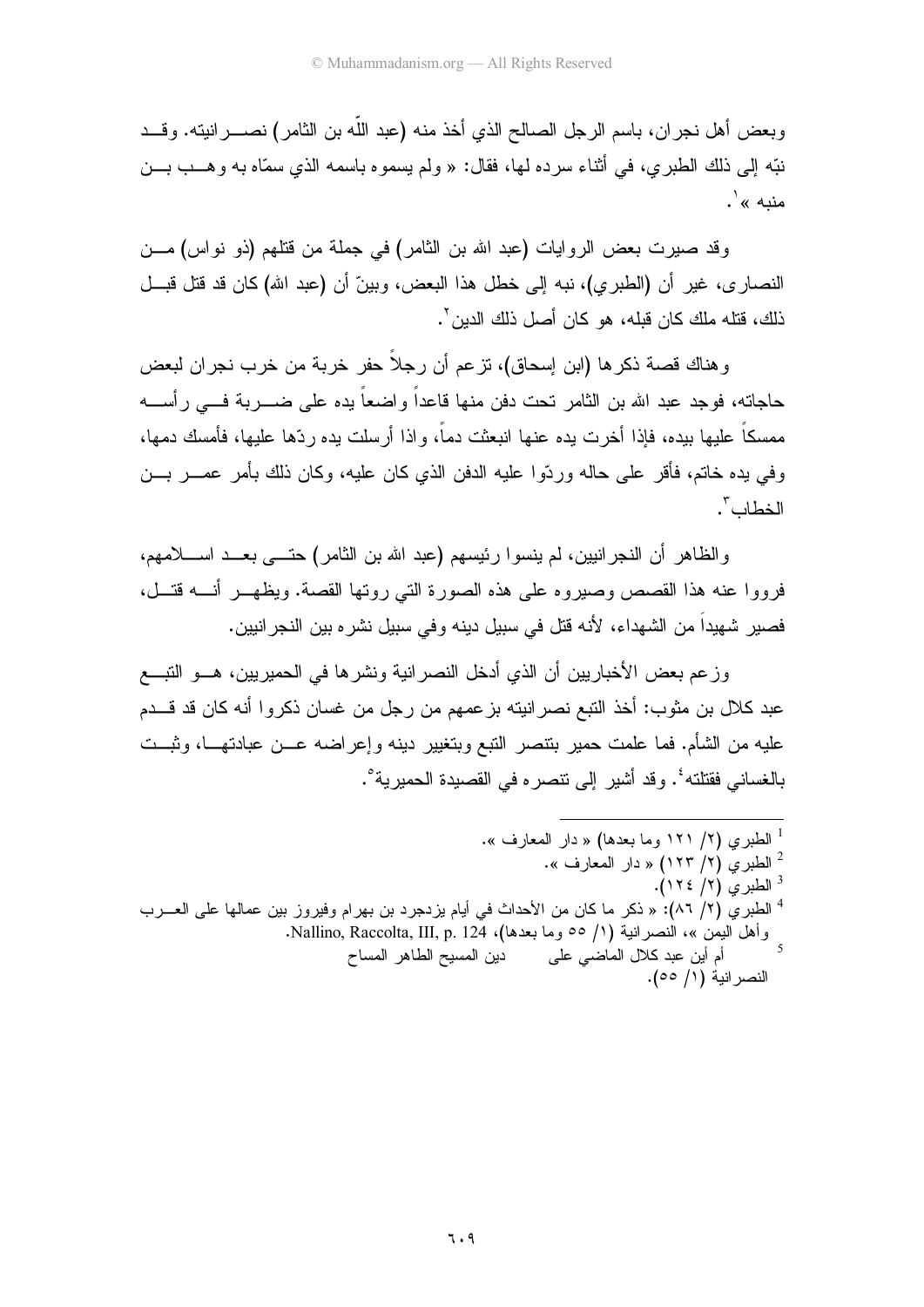أما الر و اية الأولى فتتسب إلى (و هب بن منبه). و أما الر و اية الثانية فتتسب إلى (محمد بن كعب القرظي) والى بعض أهل نجران لم يصرح (ابن إسحاق) بذكر أسمائهم، فالروايتـــان اذن من مورد و احد هو أهل الكتاب ٰ. فو هب بن منبه من مسلمة يهود. و أما محمد بن كعب بن أسد القرظي المتو في بين سنة ١١٨ ـــــ ١٢٠ للهجر ة، فهو من أصل يهو دي كذلك، من قريظة حلفاء الأوس، وقريظة يهود. وكان مثل وهب قاصاً من القصاص يقص في المسجد. وقد جـــرّ قصصـه. هذا عليه البلايا، فكان يقص في المسجد فسقط عليه السقف فمات ٌ.

وجدت أقوال محمد بن كعب القرظي سبيلها إلى تأريخ الطبري عن طريق سيرة ابـــن إسحاق، و هو طريق ابن حميد عن سلمة بن الفضل عن ابن إسحاق صباحب السير ة الذي أخـــذ منه بلا واسطة كما أخذ منه بالواسطة. أما الأخبار المروية عنه، فهـــى فـــى ســـير الرســـل و الأنبياء، وفي انتشار اليهودية والنصر انية في اليمن، وفي الأمور التي تخــص اليهــود فـــي الحجاز ". وكان من المقر بين إلى الخليفة عمر بن عبد العز بز ، لأنه كانت له به معر فة ســـابقة قبل توليه الخلافة. فلما ولي الخلافة، كان بذهب اليه وبتحدث معه في الز هد وفــي القصـــص الذي يحمل طابع الإسر ائيليات و في التفسير الذي اشتهر به ُ.

فناقل النصر انية إلى نجر ان إذن رجل غريب جاء إلى البلد من ديار الشأم على رواية (وهب بن منبه). ويرجع (أوليري) هذه الروابة إلى أصل يرى جذوره في السريانية°. واســـم هذا الرجل الصـالـح غير عربـي بالطبـع. فلعله من المبشربن الذين كـانوا بطوفـــون بـــين ديــــار العرب للتنشير .

و لا يستبعد أن يكون المبشرون قد أدخلوا النصر انية إلى اليمن عن طريق الحجاز ،

. الطبري (١٠٤/٢)، نفسير الطبري (٣٠/ ٨٥/٣٠)، Nallino, Raccolta, Di Scritti, III, 1941, p. 124. راجع ما كتبته عنه في مجلة المجمع العلمي العراقي، المجلد الأول، ١٩٥٠، (ص ١٩٨)، وتهذيب التهذيب  $^2$ (٤١ - ٤٢)، عيون الأَخبار (١/ ٢٠١، ٢٢٤) (٢/ ٢٤ ، ٣٤٣)، (٣/ ٤). <sup>3</sup> الطبري (١/ ١٣٨)، (٢/ ١٠٤)، ورد اسمه في «٢٩» موضعاً في تأريخ الطبري. <sup>4</sup> ابن سعد، طبقات (0/ ٢٧٢ فما بعدها)، مجلد ٧، قسم ٢ ص ١٩٤، عيون الأخبار (٢/ ٣٤٣)، (٣/ ٤). O'leary, p. 143. $5$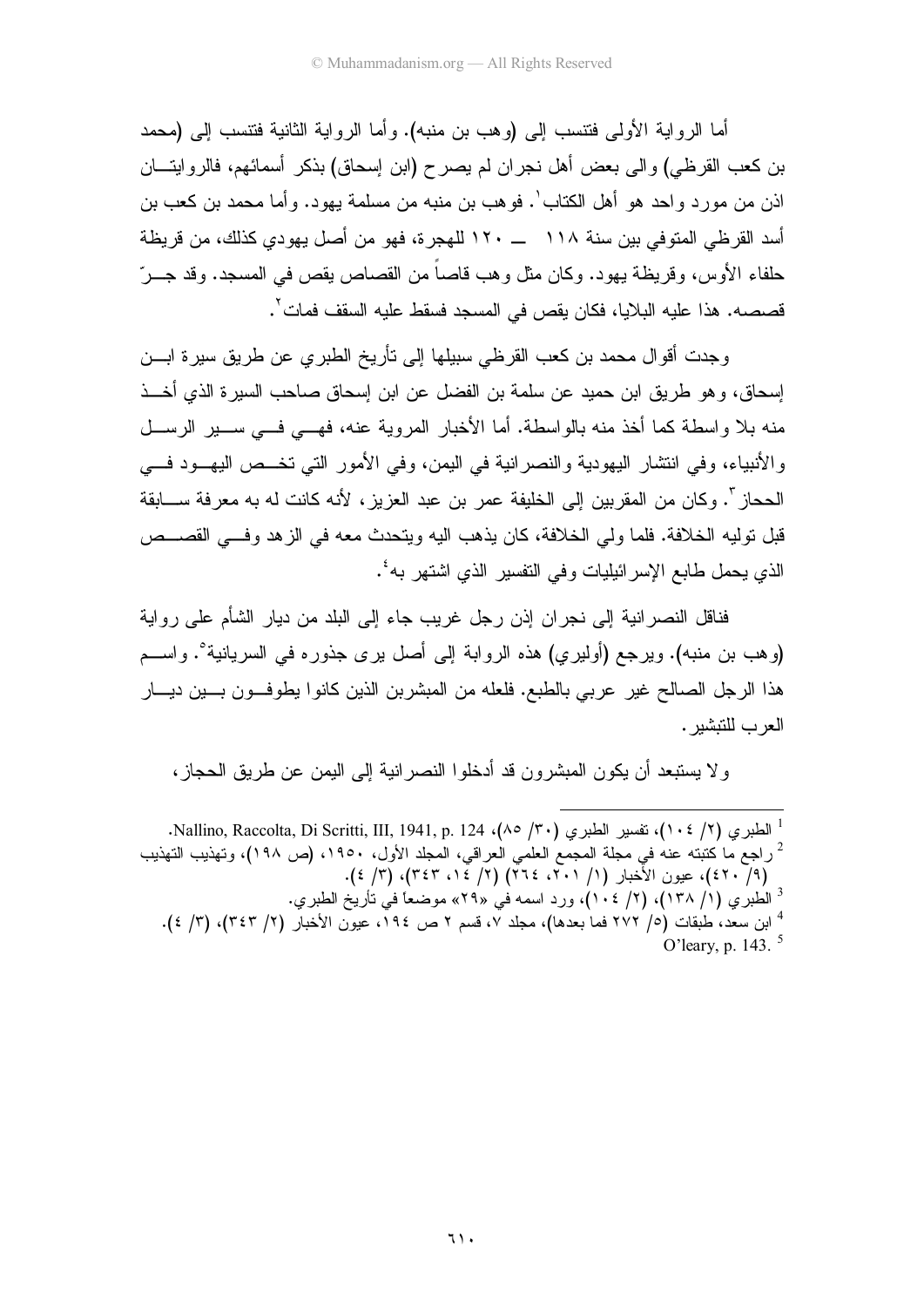فقد كانو ا ينتقلون بين العرب لنشر هذا الدين. وليس بمستبعد أيضاً أن يكون قـــد دخـــل عـــن طريق الساحل أيضاً مع السفن. فقد كان المبشر ون بنتقلـــون مــــع البحــــار ة والنجـــار لنشــــر النصر انية، وقد تمكنوا بمعونة الحكومة البيزنطية من تأسيس جملة كنائس على سواحل جزيرة العرب وفي سقطري والهند. كما لا يستبعد أن يكون للمبشرين الذين جاؤوا من العـــراق كمــــا تذكر بعض الموارد النصرانية السريانية دخل في نشر النصرانية في اليمن. ولا ســـيما نشـــر النسطورية في نلك البلاد.

و أما الموار د النصر انية، فإنها مختلفة فيما بينها في أول من أدخـــل النصــــر انية إلــــي اليمن، فالمو ار د اليونانية نر ي ر أياً، و المو ار د السر يانية نر ي ر أياً، و المو ار د الحبشية نر ي ر أياً أخر، يختلف عن الرأييْن. وكل رأي من هذه الأراء الثلاثة يرجع شرف نشر النصــــرانية فــــي البمن البه.

يحدثنا كتبة التواريخ الكنسية من اليونان أن القيصر (فسطنطين) الثاني أرسل في عـــام (٣٥٤) للميلاد (ثيوفيلوس اندس) Theophilus Indus، أي (ثيوفيلوس الهندي)، من جزيـــرة سرنديب أي سيلان إلى العربية الجنوبية للتبشير بالنصر انية بين الناس. وقد تمكن من إنشـــاء كنيسة في عدن وأخرى في ظفار وثالثة في هرمز، وعين للمتنصــــرين رئيســــاً ثـــم رحـــل. وصبارت ظفار ً في سنة ٢٥٦م مقر اً لرئيس أساقفة بِشرف علي شوَّون نصبار ي نجر ان و هر مز وسقطر ي'. وقد عثر ً على مقربة من خرائب ظفار ً على أعمدة من الطر از (الكورنثي) و علـــي بقايا نيجانها و عليها نقوش صلبان يظهر أنها من مخلفات تلك الكنائس القديمــــة التــــى شــــبدت بمساعدة البعثات النبشير بـة و في أيام الحبشة في اليمن `.

وزعم (فيلوستورجيوس) Philostorgius أنّ هذا الشعب الذي بشَّر (ثيوفيلـــوس) بــــين أفر اده بالنصر انية، شعب هندي، وكان يدعى سابقاً باسم شعب (سبأ) نسبة إلى عاصـــمته ســـبأ ويعرف اليوم باسم حمير Homeritae ". وقد نوهم

<sup>4 «</sup> تاوفي الهندي » النصر انية (١/ ٥٦).

Alt Kult., S. 148, Philostorgius, Historia Eccleslastica, III, 46, Hugh Scott, in the High Yemen, 1947, p. 211, Mordtmann, Miscellen zur himjarischen Alterthumskunde, in ZDMG., 1877, XXXI, S. 64. ff., Migne, Petr. Grea., LXV, Col., 459-637, Conti Rossini, un documento, p. 710.

<sup>&</sup>lt;sup>2</sup> Alt. Kult. S. 148, Nallino, Raccolta, III, p. 133, Bury, History of the Roman Empire, II, p.

<sup>&</sup>lt;sup>3</sup> Philostorgius, I. II, 6, ZDMG., 31, 1877, S, 65.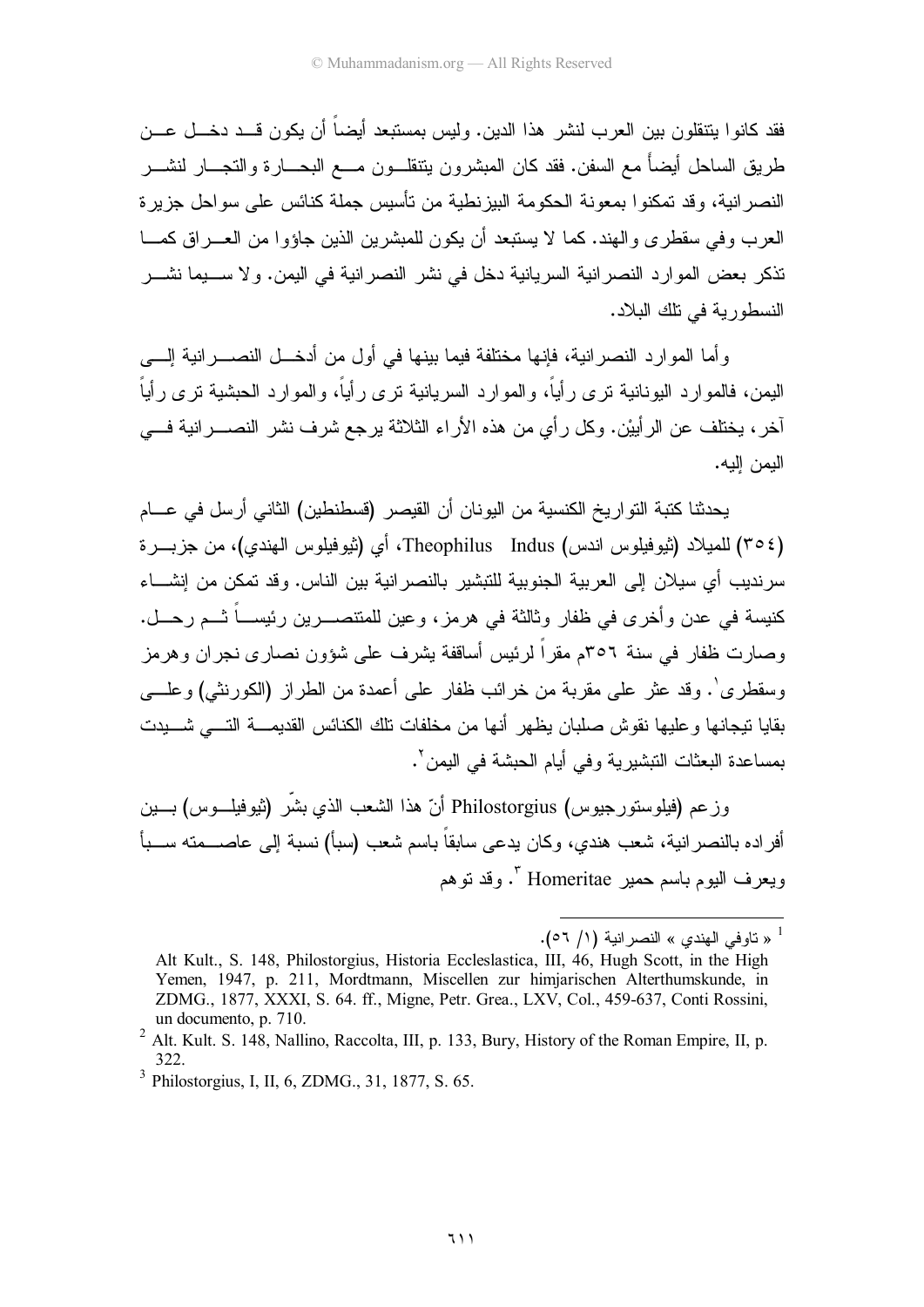عدد من الكتبة (الكلاسيكيين) فحسبو ا الحمير بين من الهنود، كما أن بعضــــاً مـــنهم ظنـــو ا أن السبئيين من (الكوشيين) الحبش، والذي أو قعهم في هذا الو هم هو حســـلات هـــوَ لاء بـإفريقيـــة وبالهند، ولوقوع بلادهم على المحيط الهندي وعلى مقربة من إفريقية'.

وجاء في رواية أخرى أن القيصر (قسطنطين) الثاني أرسل (ثيوفيلـــوس) إلــــي ملـــك حمير Homeritae ونجاشي الحبشة Axume وذلك في عام (٣٥٦) للميلاد. برســائل كتبهــا القيصر إلى الملكيْن. فلما أنهى مهمته لدى ملك حمير ، انتهز هذه الفرصة فزار وطنه الهنــد، ثم عاد فذهب إلى الحبشة. وعاد منها فذهب إلى أنطاكية Antiochia ومنها إلى القســطنطنية'. ويظهر من هذه الرواية أن مهمته هذه لم نكن مهمة دينية، انما كانت ذات طابع سياسي، الغاية منها ضم حمير والأحباش إلى معسكر البيزنطيين.

وقد كان من مصلحة الحكومة البيزنطية بعد دخول القيصر (قسطنطين) في النصرانية عام (٣١٣) م للميلاد واتخاذها ديانة رسمية للدولة، أن ينشر هذا الدين ويكثر أتباعه، لما في ذلك من فوائد سياسية ومصالح اقتصادية، فضلاً عن الأثر العميق الذي يتركه هذا العمل فـــي نفوس أتباعه المؤمنين مما يرفع من مكانة القياصرة في نفوس الشعب ويقوى مـــن مراكـــز هم ونفوذهم على الكنيسة والر عية. وبمساعدة هؤ لاء القياصر ة تمكن المبشر ون من إنشـــاء ثــــلاث كنائس في (ظفار ) و (عدن) و (هر مز ) ".

ولم يكن يقصد (قسطنطين) كما يرى المستشرق (روسيني) من إرسال الوفــد الـــذي نز أسه (ثيوفيلوس) إلى ملك حمير ، هدفاً دينياً محضاً، وإنما أراد أن يعقد معاهدة نجاريــــة مــــع الحميريين ويحقق له منافع اقتصادية وسياسية، بأن يحقق لــــه التجــــارة البحريـــة، ويحــــرض اليمانيين على الفرس ويدخلهم في معسكر ه بدخولهم

<sup>&</sup>lt;sup>1</sup> النصر انية (١/ ٥٣ وما يعدها).

<sup>&</sup>lt;sup>2</sup> Paulys—Wissowa, Zweite Reike, Zehuter Halbband, S. 2167, Philostorgius, Hist. Eccle., II 6. Kidd, A History of the Church, II, 161, III, 429, Bury, History of the later Romen Empire, II, p. 322.

<sup>&</sup>lt;sup>3</sup> Ency. of Relig. And Ethi., III, p. 589, Franz Stuhimann, Der Kampf um Arabien, S. 12.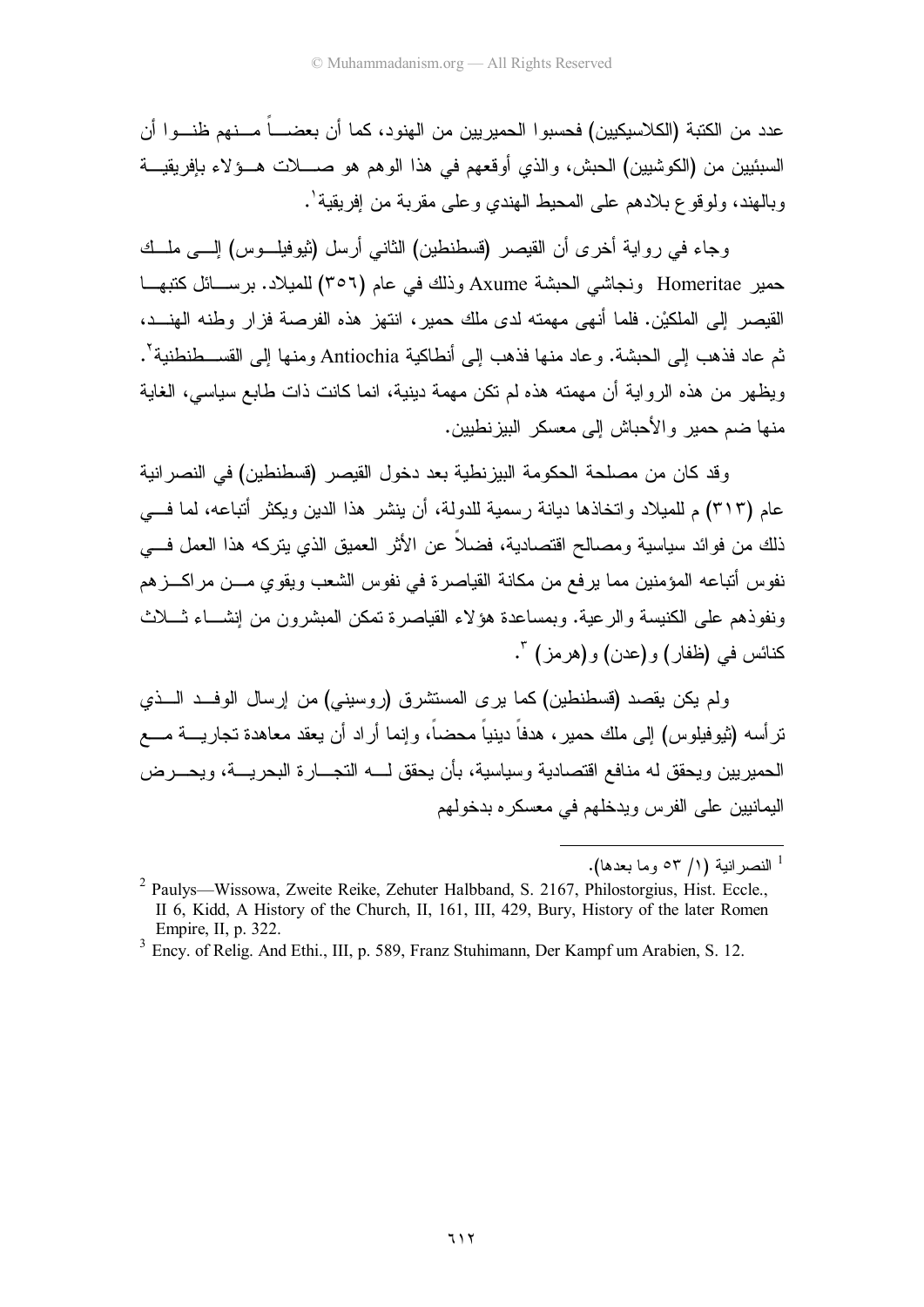في النصر انية التي تجمع عندئذ بينهم وبين الروم`.

وورد في رواية أخرى أن الحميــربين Homeritae دخلــوا فـــي عهــد (انســطاس) (انسطاسيوس) (٤٩١ ـــ ٥١٨م) في النصر انية. وذكر أيضاً أنه كان في جملة مـــن قصـــدوا القديس (سمعان العمودي) رجال من عرب حمير، وقد رآهم (تاودوريطس) في القرن الخامس للمبلاد '.

وأما الموارد السريانية، ومنها الموارد النسطورية، فتزعم أن تاجراً من أهل نجـــران اسمه (حنان) أو (حبّان)، قام في أبام (بز دجر د) الأول (٣٩٩ ـــ ٤٢٠ للمبلاد) بسفر ة تجار بـــة إلى القسطنطنية، ثم ذهب منها إلى الحيرة، وفيها نلقن مبادىء النصر انية ودخل فيها. فلما عاد منها إلى نجران، بشر فيها بالنصرانية حتى تمكن من نشرها بين حميـــر. وترجـــع تـــواريخ البطارقة هذه الحادثة إلى أيام بطرقة (معنى) Maʿna الموافقة لحـوالي ســنة (٤٢٠) بعــد المبلاد". وذكر أنه في عهد البطريق (سبلاس) Silas (٥٠٥ ـــ ٥٢٣م) هرب لاجئـــون مـــن اليعاقبة Jakobiten إلى الحيرة، غير أن النساطرة أجلوهم عنها، فذهب قسم منهم إلى نجران، فنشر وا مذهبهم بين السكان ُ.

ونشير الأخبار الكنسية أيضـاً إلى أن ر سولمي الكلدان الأولين: (ادى) و (مار ي) كانا قـــد سارًا إلى بلاد العرب سكان الخيام. وإلى نجران وجزائر بحر اليمن. وجــاء فـــى المصـــحف الناموسي: « وبشر الجزيرة والموصل وأرض السواد كلها وما يليها من أرض التــبمن كلهـــا وبلاد العرب، سكان الخيام والى ناحية نجران والجزائر التي في بحر اليمن ماري الذي مـــن السيعين »°.

وللحبش قصص عن انتشار النصر انية في نجر ان، خلاصتها: إن قديسا اسمه

ا النصر انية (١/ ٥٩)،

Conti Rossini, un documento sul Cristianesimo nello iemen, p. 710.

 $^{2}$  النصر انبة (١/ ٥٧ وما بعدها)، Mordtmann, in ZDMG., XXXI, 1877, S. 65, Theodorus, Lector, Histo. Eccl., I, II, p 567, (ed. Valesius and Nicephorus Callistus).

<sup>3</sup> Chronik von Séert, II, 149, ABM, 22, Eduard Sachau, zur ausbreitung des Christentums in Asien, Berlin, 1919, S. 68.

<sup>4</sup> Chronik von Séert, II, 149.

<sup>5</sup> النصر انية (١/ ٥٨).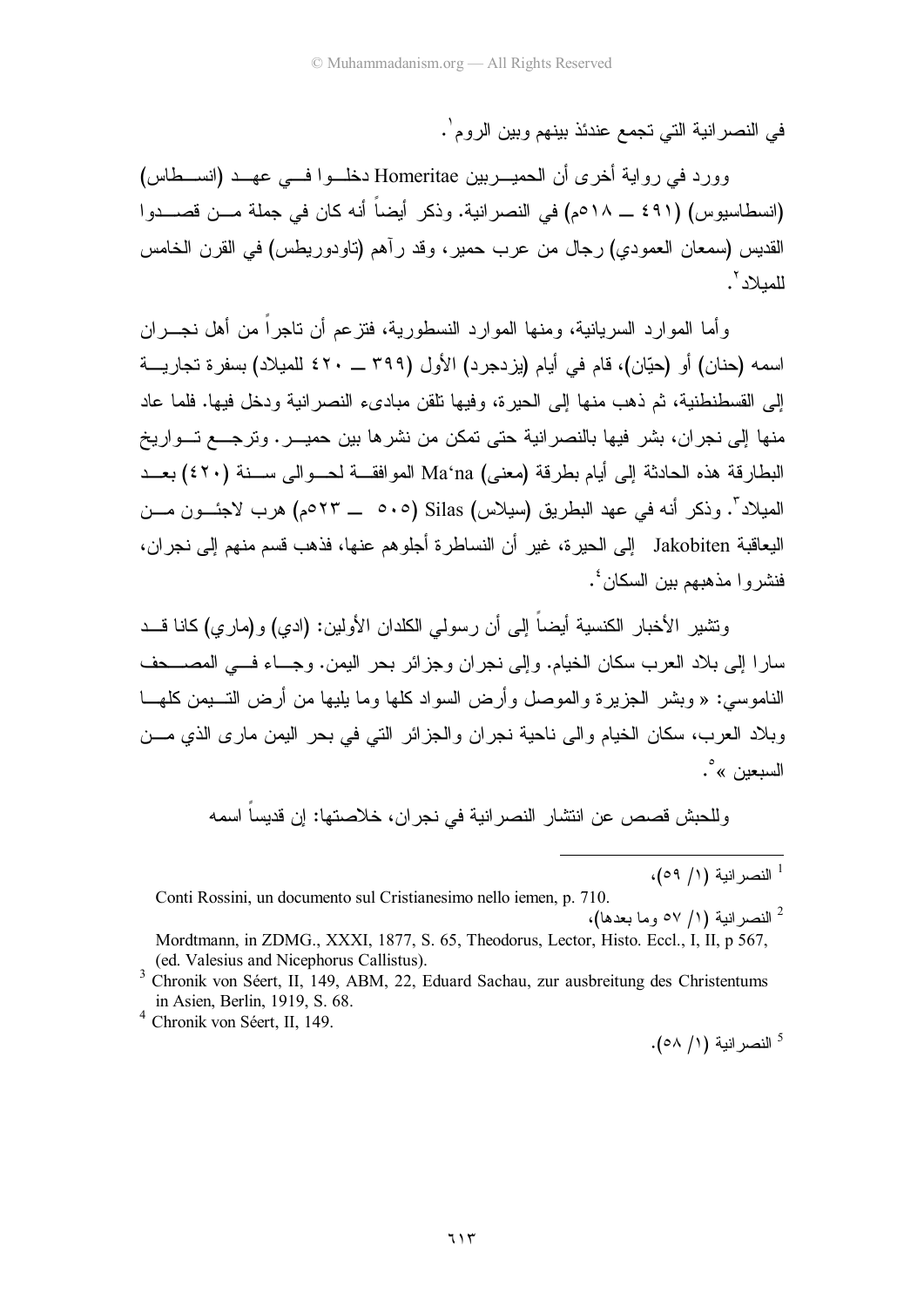(ازفير) Azkir، أقام كنيسة ورفع الصليب وبشَّر بالنصر انية في نجران، وذلك في أيام الملك (شرحبيل بنكف) ملك حمير، فاستاء من ذلك (ذو ثعلبان) و(ذو قيفان)، وأرسلا رجالهما إلــــى المدينة لمهدم الكنيسة وإنزال الصليب والقبض على القديس، ففعلوا وألق وا بسه فسى غياهــب السجن. وفي أثناء اقامته فيه هدى قوماً من السجناء إلى النصر انية بفعل المعجز ات التي قـــام بها، فغضب الملك (شرحبيل) عليه، وأرسل إلى القيلين اللذين كانا في نجران أن يرسلا اليـــه هذا الرجل الذي فتن الناس، فأرسل مخفوراً اليه. وفي أثناء اجتيازه الطريسق إلـــي عاصـــمة الملك ظهرت منه معجزات خارقة، آمن بها عدد ممن رافقوه أو وقفوا على أحواله وتعمّــدوا علي بديه. فلما وصل إلى (ظفار ) عاصمة (شر حبيل)، انتهر ه الملك وحاجه في دينه و عـــر ض عليه كتب (يهود)، ثم أغراه بالذهب والمال، فقال له القديس: « الذهب والفضة فانيـــان، أمـــا كرستس ساكن السماء فباق ». وقد حرضه عليه أحد الأحبار، فأمر الملك عندئذ بإرساله إلــــى نجر ان لقتله. فلما بلغ المدينة، قتله اليهو د، فمات شهيداً في سبيل دينه ٰ.

ونز عم الروابة الحبشبة أن نصار ي البمن كانوا برسيلون بهــداباهم إلـــي النجاشـــي بالضر ائب يدفعونها اليه `.

وذكر أن أحد الأساقفة ممن كان في اليمن، كان قد اشترك في أعمال مجمــــع (نبقيـــة) الذي انعقد سنة ٣٢٥ للميلاد". وإذا صح هذا الخبر ، فإنه يعني أن النصر انية كانت قد وجـــدت لَّها سببلاً إلى البِمن في القر ن الر ابع للمبلاد.

يتبين من هذه الأخبار أن النصر انية لم ندخل العربية الجنوبية من طريق واحد، وإنمـــا دخلتها من البر ومن البحر، دخلتها من البر من ديار الشأم إلى الحجاز فاليمن، ومن العــــراق أيضـاً مـع القو افل التجارية المستمرة التي كانت بين اليمن والـعراق. ودخلتها من البـحر بواسطـة السفن اليونانية ودخلتها مع الحبشة كذلك الذين كانو ا على اتصال دائم باليمن وببقيـــة العربيـــة الجنوبية منذ أيام ما قبل الميلاد.

<sup>&</sup>lt;sup>1</sup> Winckler, AOF., IV, 1896, S. 329. ff., British Museum Orient., 686, 687, 688, 689.

<sup>&</sup>lt;sup>2</sup> Fell. in ZDMG., 35, 1881, S. 50.

<sup>.</sup> Nallino, Raccolta, III, p. 122, Caetani, Annali, I, p. 125 (٥٧/١)  $^{3}$  النصر انبة (٥٧/١)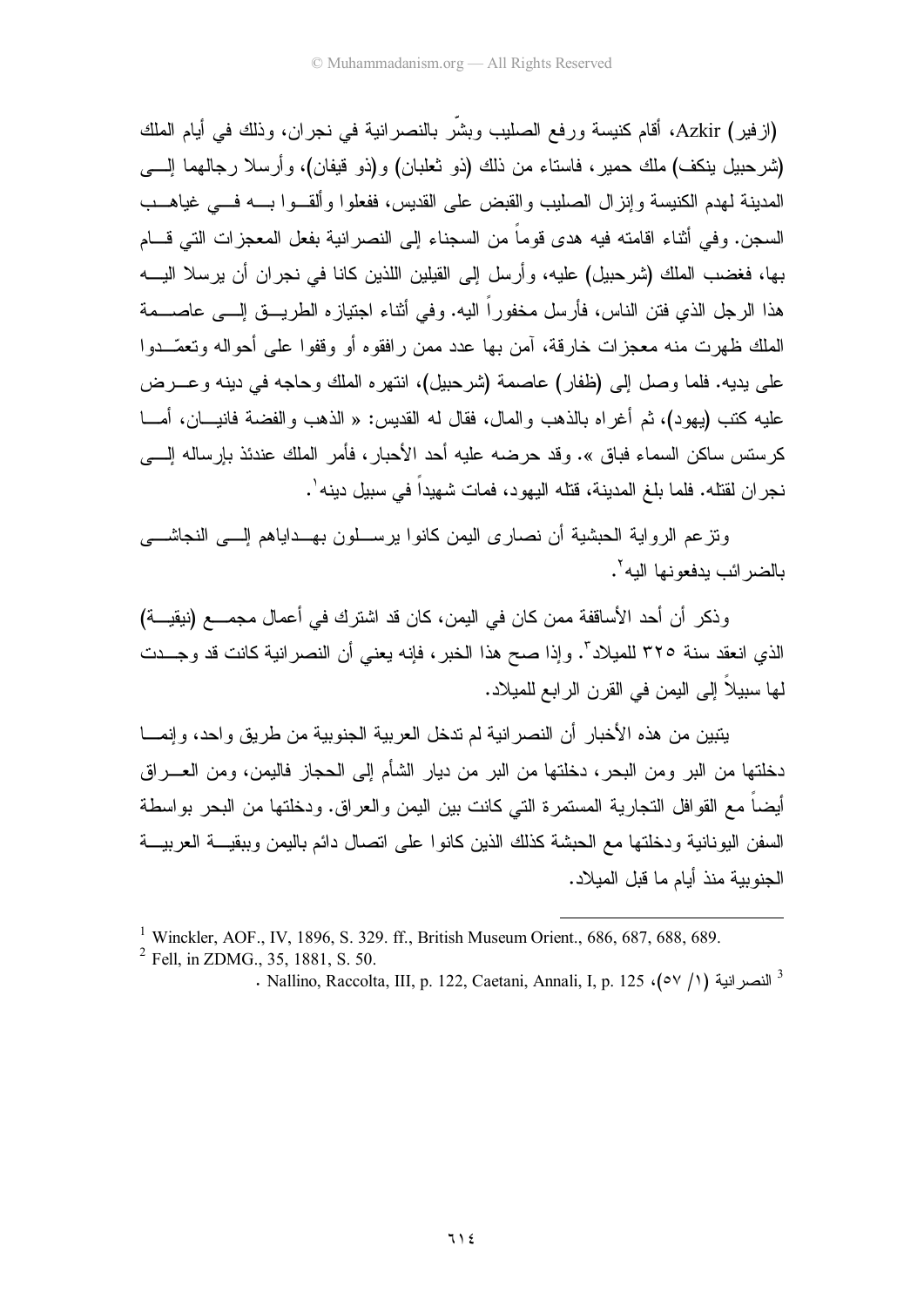و قد كانت نجر ان أهم مو طن للنصر انية في اليمن، ولعلها الموطن الوحيد الذي رسخت هذه الديانة فيه في هذه البلاد. وقد اشتهرت نجر ان بالحادثة التي وقعت فيها، حادثـــة تعـــذيب النصاري، وبما ذكره أهل الأخبار عن الكنيسة التي أنشأها الأحباش فيهـــا وعرفــت بـ (كعبـــة نجران) عند الأخباريين كمــــا عرفت بـ (بيعة نجران) أيضـاً. وفي رواية تتسب إلى ابن الكلبي « أنها كانت قبّة من أدم من ثلاث مئة جلد، كان اذا جاءها الخائف أمـــن، أو طالـــب حاجـــة قضيت، أو مسترفد أرفد. وكانت لعظمتها عندهم يسمونها كعبة نجران، وكانــت علـــى نهـــر نجر إن، وكانت لعبد المسيح بن دارس بن عدي بن معقل، وكان يستغل من ذلك النهر عشـــرة آلاف دينار ، وكانت القبّة تستغر قها »'. وكان ينفق عليها من غلّة ذلك النهر .

وورد في رواية أخرى أنها كانت بناءً بُنبي على بناء الكعبة. وقد بناها بنو عبد المسدّان بن الديَّان الحارثي، بنو ها علي بناء الكعبة، و عظمو ها مضاهاة لها. وكان فيها أساقفة معتمون، و هم الذين جاؤوا إلى النبي، ودعاهم إلى المباهلة<sup>؟</sup>.

وتذكرنا قصبة (ابن الكلبي) عن أصل كعبة نجر إن، و أنها كانت من أدم، بما نعرفه عن خيمة (يهوه) إله العبر انيين، وتعبد الإسر ائيليين له فيها قبل بناء الهيكل، واعتقادهم أنها خيمـــة مقدسة، وبما نعرفه من خيم القبائل المقدسة، وذلك لأنها كانت بيوناً توضــــع فيهــــا الأصــــنام ويتعبد أفر اد القبيلة بها، فإذا ارتحلوا إلى مكان جديد نقلوا خيمتهم معهم. والظــاهر ان كعبـــة نجر ان المذكور ة، إن صحت رو ابة ابن الكلبي، كانت من هذا النو ع، خيمة مقدسة في الأصــــل و ذلك قبل دخو ل أهل نجر ان في النصر انية، فلما دخلو ها، لم تذهب عنها قدسيتها، بل حو لو هـــا إلى كنيسة، ثم بنو ا بيعة في موضعها فيما بعد.

وفي رواية أن قُس بن ساعدة الإيادي كان أسقفاً على نجران ّ، وهي رواية تحتاج إلى سند موثوق به، وقد أخذ بها (شيخو ) وأمثاله ممن بر جع كل شيء

 $3$  Raccolta, III, p. 128, Lammens, Califat, p. 332.

<sup>&</sup>lt;sup>1</sup> البلدان (٨/ ١٩٣)، ناج العروس (١/ ٤٥٧)، (٣/ ٥٥٦)، ديوان الأعشى (١٢٢)، (طبعة كاير) (Geyer)، ابن فتيبة، الشعر والشعراء (٢٨٣). Raccolta, III, p. 127 .

<sup>&</sup>lt;sup>2</sup> البلدان (٨/ ٦٢٣) « نجران »، ناج العروس (٣/ ٥٥٦).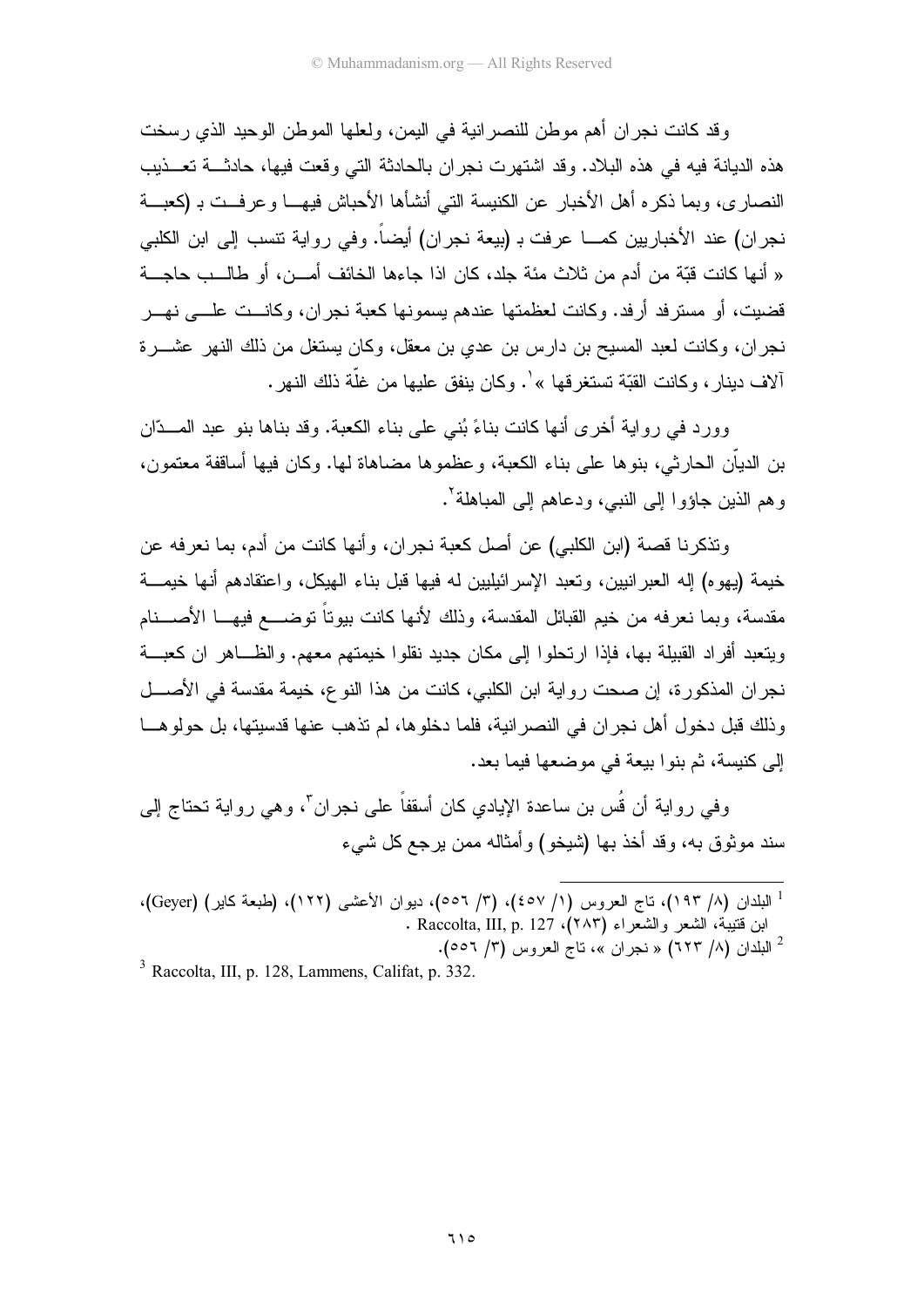من هذا القبيل في الجاهلية إلى النصر انية.

وقد كانت نجران المركز الرئيس للنصرانية في اليمن عند ظهور الإسلام، لها نظـــام سياسي وإداري خاص تخضع له، وعليها: (العاقب)، وهو كما يقول أهل السير: « أمير القوم، وذو رأيهم، وصاحب مشورتهم، والذي لا يصدرون إلا عن رأيه »، و(السيد)، وهو « ثمالهم، وصاحب رحلهم ومجتمعهم »، و(الأسقف)، وهو « حبرهم، وإمامهم، وصاحب مدراســـهم » ْ. ويقصدون به رئيس نجران الديني الذي اليه يرجعون في أمور الدين. أمــــا العاقـــب والســــيد، فإليهما إدارة الجماعة، والإشراف على شؤونهم السياسية والمالية، وتدبير ما يحتاج المجتمــع البه من يقبة الشؤون ".

وقد صالح أهل نجران خالد بن الوليد، في زمن النبي، في السنة العاشرة من الهجـــرة، وبذلك دخل أكثر سكان المدينة في الإسلام. أما من بقي على دينه من النصاري، فقد فرضـــت عليه الجزية".

ويذكر أهل السير أن اسم عاقب نجران في أيام النبي، هو (عبد المسيح) رجــل مـــن كندة. وقد قدم على رأس وفد من أهل نجران إلى يثرب، فقابل الرسول، وتحدث معه. وكـــان معه (الأيهم) و هو سيد نجر ان يومئذ، و أبو حارثة بن علقمة أحد بني بكر بـــن و ائـــل، و كــــان أسقفهم وحبرهم وإمامهم بومئذ، وله مقام عظيم عندهم، « وقد شرف فيهم، ودرس كتبهم حتى حسن علمه بدينهم، فكانت ملوك الروم من أهل النصر انية قد شرفوه ومولوه، وأخدموه، وبنـــوا له الكنائس، وبسطوا عليه الكرامات، لما يبلغهم عنه من علمه وإجتهاده في دينه »<sup>؛</sup>.

وإذا صح ما رواه أهل الأخبار ً من أن عاقب نجر ان كان كندياً، و أن اسقفها كان مـــن (بكر بن وائل)، فإن ذلك يدل على أن الرئاسة عند النصارى العرب،

- ا ابن هشام (٢/ ٢٠٤)، ناج العـــروس (١/ ٣٨٩)، (عقــب)، (٦/ ١٤١)، (ســـقف)، اللســــان (١١/ ٥٧)، .<br>«وصاحب مدارسهم»، ابن سعد (١/ ٣٥٧).  $^2$  Raccolta, III, p. 128.
- <sup>3</sup> الطبري (٣/ ١٥٧)، « حوادث السنة العاشرة »، البلدان (٨/ ٢٦١ وما بعدها). <sup>4</sup> ابن هشام (٣/ ٢٠٤)، ناج العروس (١/ ٣٨٩)، اللسان (٢/ ١٥)، ابن سعد (١/ ٣٥٨)، نهاية الإرب (١٨/  $.$ (۱۲۱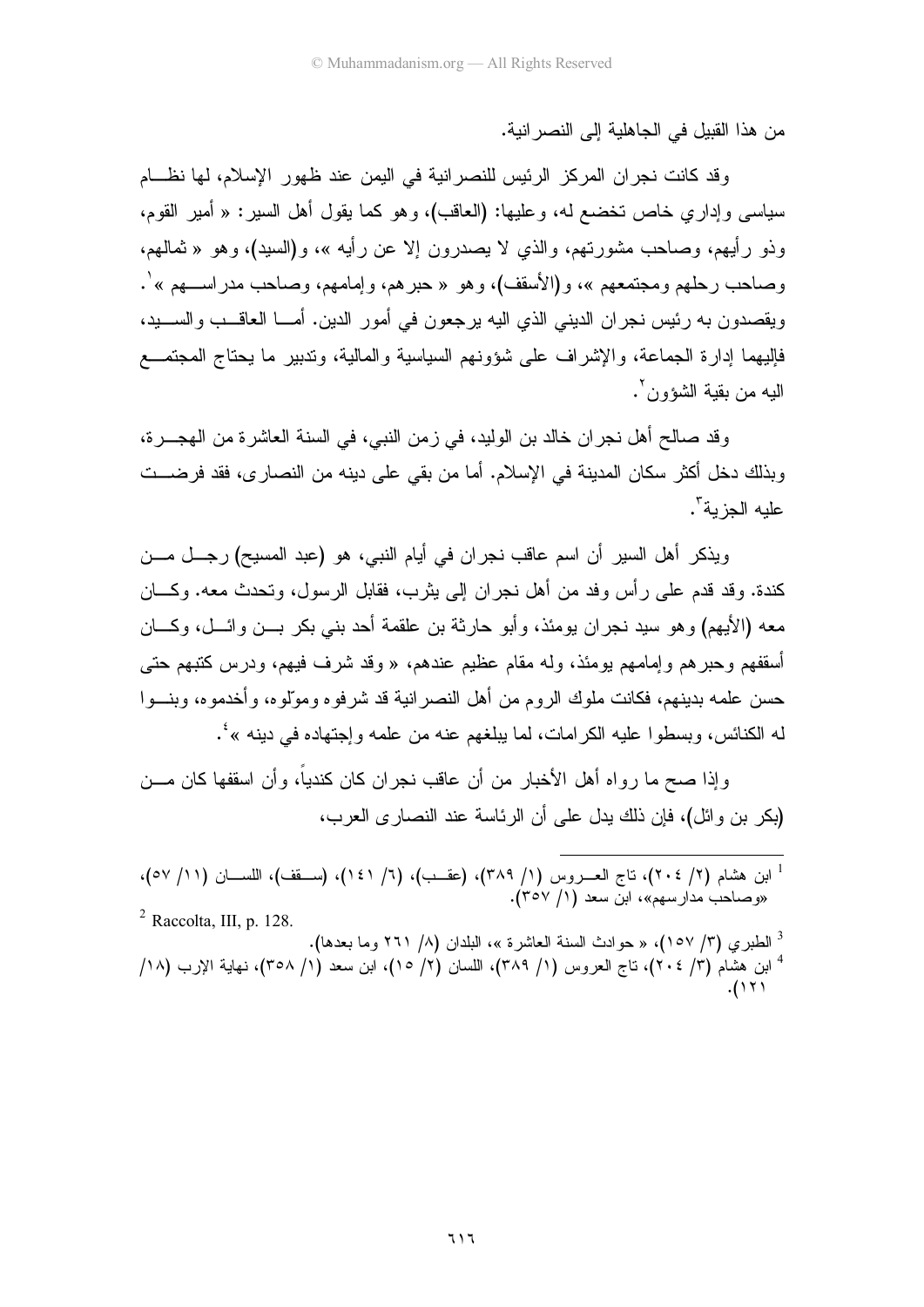لم نكن نتبع العرف القبلي في الزعامة، وإنما كانت عن نتسيب واختيار، وأنا لا استبعد احتمال وجود مراجع دينية عليا، كانت هي التي نتولى النظر في ادارة الكنائس وفي تعيـــين رجـــال الدين وفي النظر في المشكلات التي تقع بين النصارى، أو بين النصارى وغيرهم، وفي أمـــر مساهمة النصاري العرب في المجامع الكنسية التي نتظر في المسائل العامة للطوائف.

ويرى بعض أهل الأخبار أن « السيد والعاقب أسقفي نجـــران اللــــذين أرادا مباهلــــة رسول الله » هما من ولد الأفعى بن الحصين بن غنم بن رهم بن الحارث الجرهمـــي، الـــذي حكم بين بني نزار بن معد في ميراثهم، وكان منزله بنجران ٰ.

ويذكر علماء اللغة، أن (العاقب) من كل شيء آخره، والعاقب السيد، وقيل الـــذي دون السيد، وقيل الذي يخلف السيد، وقيل: الذي يخلف من كان قبله في الخير كـــالعقوب ْ. والــــذي أوحى اليهم بهذا النَّاويل والنفسير، ظاهر لفظة (عقب) في عربيتنا التي منهـــا اشـــنقت لفظـــة (العاقب) على رأيهم، والصحيح أنها لفظة عربية جنوبية وردت في المسند، بمعنـــي (رئـــيس) وممثل قوم، أي رسول قوم، فورد (عقبت نشقم)، أي (رئيس) مدينة (نشق) ٌ، وبمعنــــي ممثـــل مدينة (نشق) ُ'.

وذكر أن نصار ي نجر ان، أرسلواً العاقب والسيد في نفر المحاججة رســول الله فيمـــا نزل عليه في المسيح، من أنه عبد الله، حيث كبر ذلك عليهم ســماعه، فاخــذوا يخاصـــمونه ويجادلونه فيه، وألحوا عليه بالجدل والخصومة، فدعاهم إلى الملاعنة، فامتنعوا ودعــوا إلـــي المصـالحة، فصـالحهم ْ. وأنه إلى ذلك أشير في القرآن الكريم: ﴿ فَمَنْ حَآجَّكَ فيه من بَعْــد مَــا جَاءكَ منَ الْعلْمِ فَقُلْ: تَعَالَوْاْ نَدْعُ أَبْنَاءنَا وَأَبْنَاءكُمْ وَنسَاءنَا وَنسَاءكُمْ وَأَنفُسَنَا وأنفُسكُمْ، ثُمَّ نَبْتَهــلْ فَنَجْعَل لَّعْنَةَ اللّه عَلَى الْكَاذِبِينَ ﴾ ْ .

> $(151)$  المحبر (١٣١). <sup>2</sup> ناج العروس (1/ ٣٨٩)، (عقب).

 $3$  Jamme 619, Ma Mb 178, Mahram, p. 120.

- <sup>4</sup> Jamme, South Arabian Inscription, p. 445.
- <sup>5</sup> إرشار السارى (٦/ ٤٣٧). <sup>6</sup> أل عمران، الأية رقم ٢١، نفسير الطبري (٣/ ٢٠٩ وما بعدها)، روح المعاني (٣/ ١٦٥)، إمتاع الأسماع (١/ ٥٠٢)، الواحدي، أسباب (٧٤)، ابن سعد (١ قسم ٢ ص ٨٤)، إشارد الساري (٦/ ٤٣٧).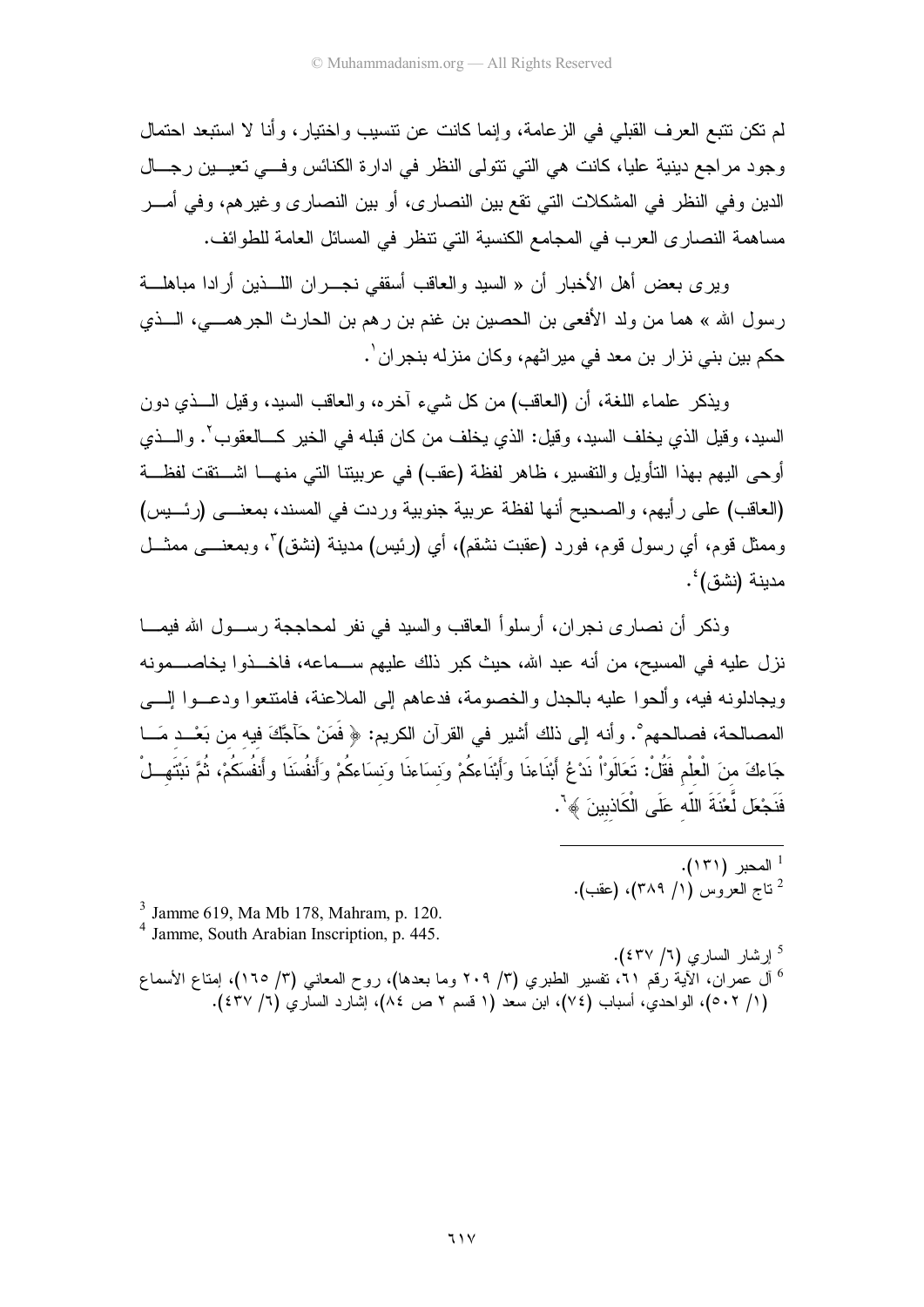وور د ايضاً أنه لما بُعث رسول الله وسمع به أهل نجر ان أتاه منهم أربعة نفر ً من خيار هم منهم العاقب والسيد، و(مار سرجس)، و(مار يحز)، « فسألوه ما يقول في عيسى. فقال: هو عبد الله وروجه وكلمته. قالوا هم: لا، ولكنه هو الله نزل من ملكه، فدخل في جوف مريم، ثــم خــرج منها، فأرانا قدرته وأمره، فهل رأيت قط إنساناً خلق من غير أب? فأنزل الله، عز وجـــل: إنَّ مَثَلَ عبسَى عندَ اللّه كَمَثَل آدَمَ خَلَقَهُ من تُرَاب ثمَّ قَالَ لَهُ: كُن فَبِكُونُ » ٰ .

وقد كان لنصارى اليمن كنائس أخرى غير كنيسة (نجران): فقد كانست لهسم كنيســـة عظيمة في (صنعاء)، هي (القليس) التي اكتسبت شهرة عظيمة في كتب الأخبـــار والتـــواريخ و هي كنيسة (أبر هة)، من أصل (اكلسيا) Ecclysia اليوناني بمعنى الكنيسة، وموضـــعها الآن جامع (صنعاء) على ما يظن. وقد أبدع الأحباش في نزيبينها وتجميلها، وأنفقوا عليهـــا مبـــالـغ طائلة.

كما كانت لهم كنائس في (مأرب) و(ظفار). وقد عهد الأحباش بتدبير شـــؤون كنيســـة (ظفار) إلى أسقف شهير يقال له (جرجنسيوس) (جورجيسيوس) (جرجيسيوس). وهو مؤلف كتاب شرائع الحميريين. وله مناظرات مع اليهود '.

وقد بقيت النصر انية قائمة في اليمن في أيام الإسلام، ففي الأخبار الكنسية أن رئـــيس البطارقة النساطرة (طيموثاوس)، نصب في أواخر القـــرن الثـــامن للمـــيلاد أســـقفاً لنجـــران وصنعاء، اسمه (بطرس)". وفي (الفهرست) لابن النديم، أنه النقي براهب من نجـــران يـــدعى حسّان، كان قد أنفذه الجائليق إلى الصين، ليتفقد مع خمسة أناســـي مـــن النصــــاري أحـــوال نصار إها، فعاد منها سنة (٣٧٧) للهجرة، و أخبر ه بعجائب تلك البلاد ُ. وذكر أنه فسي حسوالي سنة ١٢١٠ للميلاد كان في منطقة صنعاء خمسة أساقفة، وأسقف في مدينة زبيد وأسقف فـــي نجران، وأنه كان في حوالي سنة ١٢٥٠ للميلاد أسقف في عدن ْ.

- <sup>1</sup> تفسير الطبرى (٣/ ١٩ وما بعدها). . Minge, Patr. Grae., 86, 567-620 (٦٤ /١) " <sup>3</sup> النصر انية (١/ ٦٧). <sup>4</sup> الفهرست (٥٠٤) « مطبعة الاستقامة ».
	- <sup>5</sup> النصر انية (١/ ٦٧).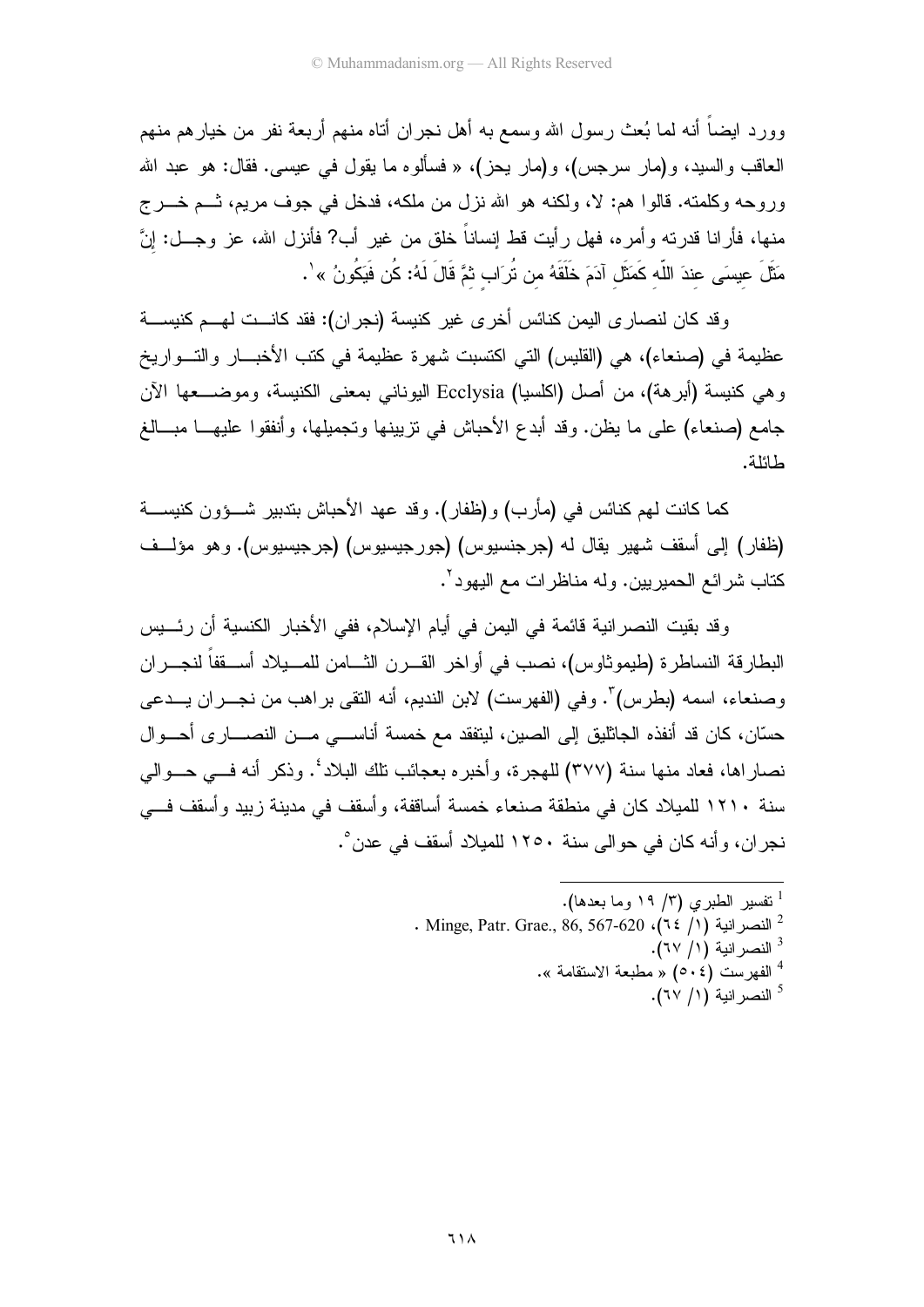إن بقاء النصرانية في نجران وفي مواضع من اليمن وأنحـــاء أخـــرى مـــن جزبـــرة العرب، وبقاء اليهود في اليمن إلى زمن غير بعيد، يشير إلى أن ما ذهــب اليـــه كثيـــر مـــن المؤرخين من إجلاء أهل الكتاب بأمر الخليفة (عمر) عن جزيرة العرب ثم بقية الخلفاء الـــذين ساروا على حكم: « لا يجتمع دينان في جزيرة العرب » فيه مبالغة'. والظــاهر أن الإجـــلاء كان قاصر اً على المواضع التي تعرضت فيها جاليات أهل الكتاب فيها للإسلام بسوء. فطبـــق علي جاليات يهو د يثر ب و من كان يسكن إلى الشمال منهم، لو فو فهم مو قفاً معادياً شـــديداً مـــن الإسلام، ولعملهم في إثارة الفتن على المسلمين. ومن يدري فلعلهم، ولعل أهل الكتاب عمومـــاً ساعدوا في قيام الردة وتشجيع المتنبين والمرتدين للقضاء على الخطر الذي ز عصــوه، خطــر ظهور الإسلام وانتشاره في جزيرة العرب وفي خارجها، وقيام دولة موحدة كبيرة فيها. ومـــن يدري أيضاً، فلعل الروم والأحباش كانوا أيضاً في جملة من كان محرض أهل الكتـــاب علــــي الدس للإسلام، و أن بعض من أعلن الردة مثل (النعمان الغرور) وهو نصر انبي، وغير ه ممـــن ارند معه من النصاري، كانوا قد نلقوا عوناً من الخارج، وهذا ما حمل الخليفـــة علــــى اتبــــاع قاعدة إجلاء الدساسين من أهل الكتاب مهما كان نوعهم عن جزيرة العرب لحماية الإسلام من خطر الفتنة ومن الردة، ولم نكن قواعده قد نركزت واستقرت استقراراً ناماً بعد.

إن الذي افهمه من سياسة إجلاء (عمر ) لأهل الكتاب، هو إن ذلك الإجلاء كان خاصاً بالجاليات اليهودية التبي كانت نقيع فيما بين فلسطين ويثرب، وقاصراً عليها، بســـبب وقوفهـــا موقفاً معادياً من الإسلام، أما النصارى فلم نكن لهم جاليات هناك، فلم يقع إجلاء لهـــم فيهـــا. ولكن (عمر) ومن جاء بعده لم يطبقوا الإجلاء على الأسر والأفراد، بدليل ما نجده في أخبـــار أهل الأخبار من وجود أسر وأفر اد من يهود ونصار ي في بِثر ب وفي مكة وفي الطائف بعـــد وفاة عمر .

أما في غير الحجاز من بقية أنحاء جزيرة العرب، فلم يطبق قانون (عمر) على أهــل الكتاب، بدليل دفع جالياتهم (الجزية) عن رؤوسهم في أيامه إلى وفاته، ثم في أيام مـــن جـــاء بعده من الخلفاء. فكأن الخليفة، قد طبق أمر الإجلاء على

لا قال رسول الله صلى الله عليه وسلم، لأخرجن اليهود والنصارى عن جزيرة العرب حتى لا أدغ فيهـــا إلا " مسلماً »، البلدان (٨/ ٢٦٣).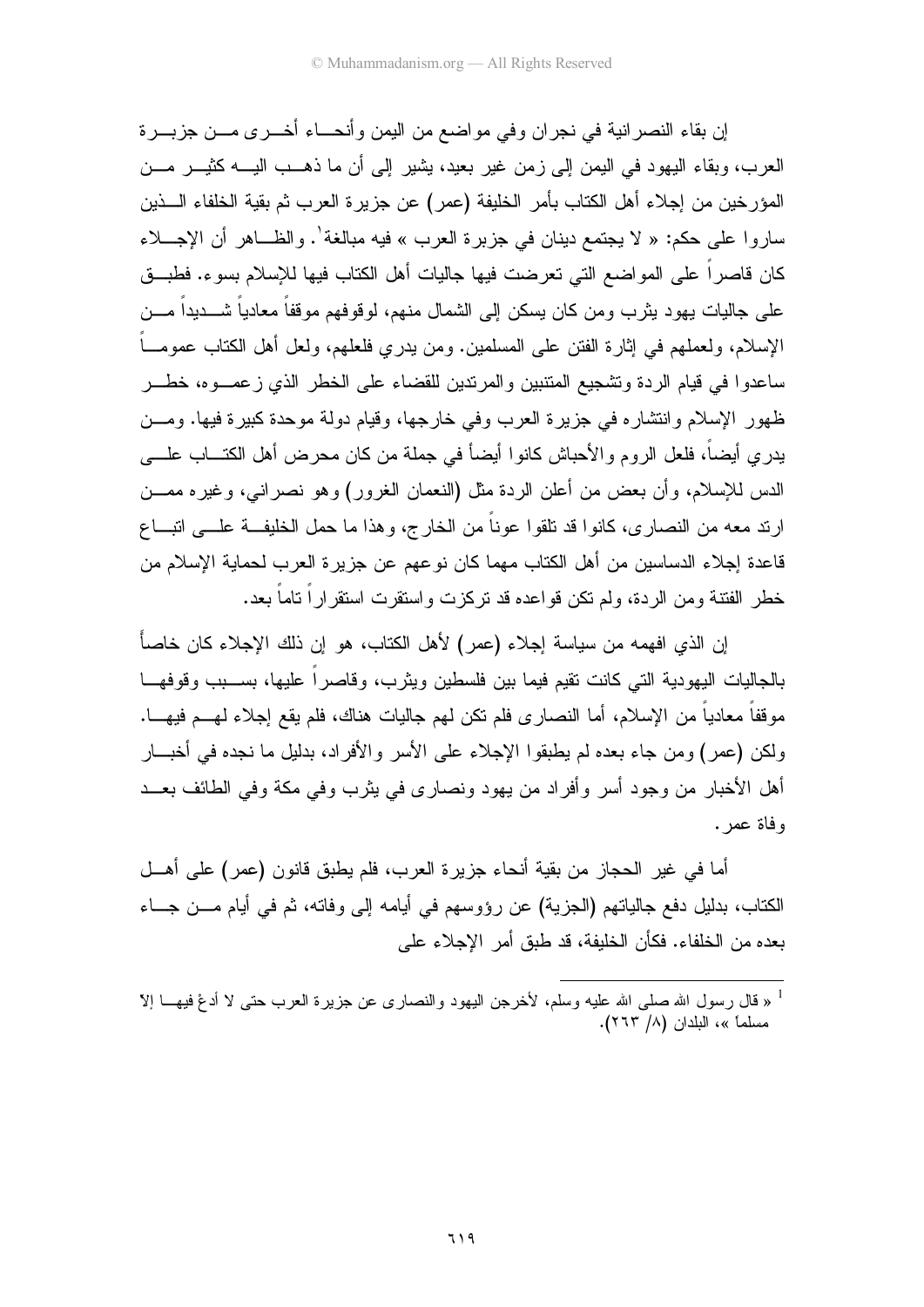يهود الحجاز لخوفه من خطر بقائهم في مقر الإسلام وفي مدينة الرسول ومن احتمال عـــودة من هاجر منهم إلى أرضهم وتكتلهم من جديد، وإثارتهم من لم يكن قد تمكن الإسلام من قلبـــه بعد، فيقع للاسلام ما وقع في أيام الرسول من إنصالهم سراً بكفارٍ قريش، ومـــن حـــدوث ردة جديدة، فقرر إجلاءهم جماعة عن تلك الديار .

## النصر انية في بقية مواضع جزيرة العرب:

وكان التجار الروم بنزلون سواحل العربية الجنوبية للنزود منهسا بالمساء وبالطعسام وللاتجار ً مع سكانها، ومنهم من أقام بها وقضبي حياته فيها، وتعرب. وكان مـــنهم مـــن بشـــر بالنصر انية و عمل على نشر ها بين السكان. ولعل الحكومة البيز نطية كانت تر ســـل المبشـــر بن إلى هذه المواضع للتبشير ، كذلك أرسل نصارى الحيرة المبشرين لنشر نصر انيتهم في العربية الجنوبيّة'. وبعد دخول هذه البلاد في الإسلام احتفظ قوم من النصاري بـــدينهم، مقابـــل دفـــع الجزية للمسلمين ".

و أما اليمامة، فكانت النصر انية قد وجدت لها سبيلاً بين قر اها وقبائلها. ويظهـــر ٍ مـــن شعر للأعشى مدح به (هوذة بن علي) حاكمها عند مبعث الرسول، أنه كان نصر انباً منّ علـــي قوم من (تميم) ففك وثاقهم يوم أسروا، ويوم قتلوا وسط (المشقر)، ومنّ عليهم (يوم الفصـــح)، برجو الإله بما سدي وما صنعا".

وأما العربية الشرقية، فقد دخلت النصرانية إليها من الشمال، من العراق في الغالـــب. ولكن بعض الروم كانوا قد وجدوا سبيلهم إليها، فدخلوها من البحر أيضاً. فعششت في مواضع منها مثل البحرين، وقطر، وهجر، وبعض جزير الخليج. وكانت غالبية نصاري هذه الأرضين على مذهب نسطور أخذين هذا المذهب من نصارى الحيرة الذين كانوا على انصال وثيق بهم، كما كان رجال دينهم يسافرون إلى هذه المنطقة للتبشير بها، فزرعوا فيهـــا بـــذور مـــذهبهم، ونشروه بين من أقبل على النصر انية من العرب.

> <sup>1</sup> النصر انية (٧٠). - البلاذري (٨٤). <sup>3</sup> ديوان الأعشى (٨٦)، جواد على « تأريخ العرب قبل الإسلام » (٥/ ٢١١).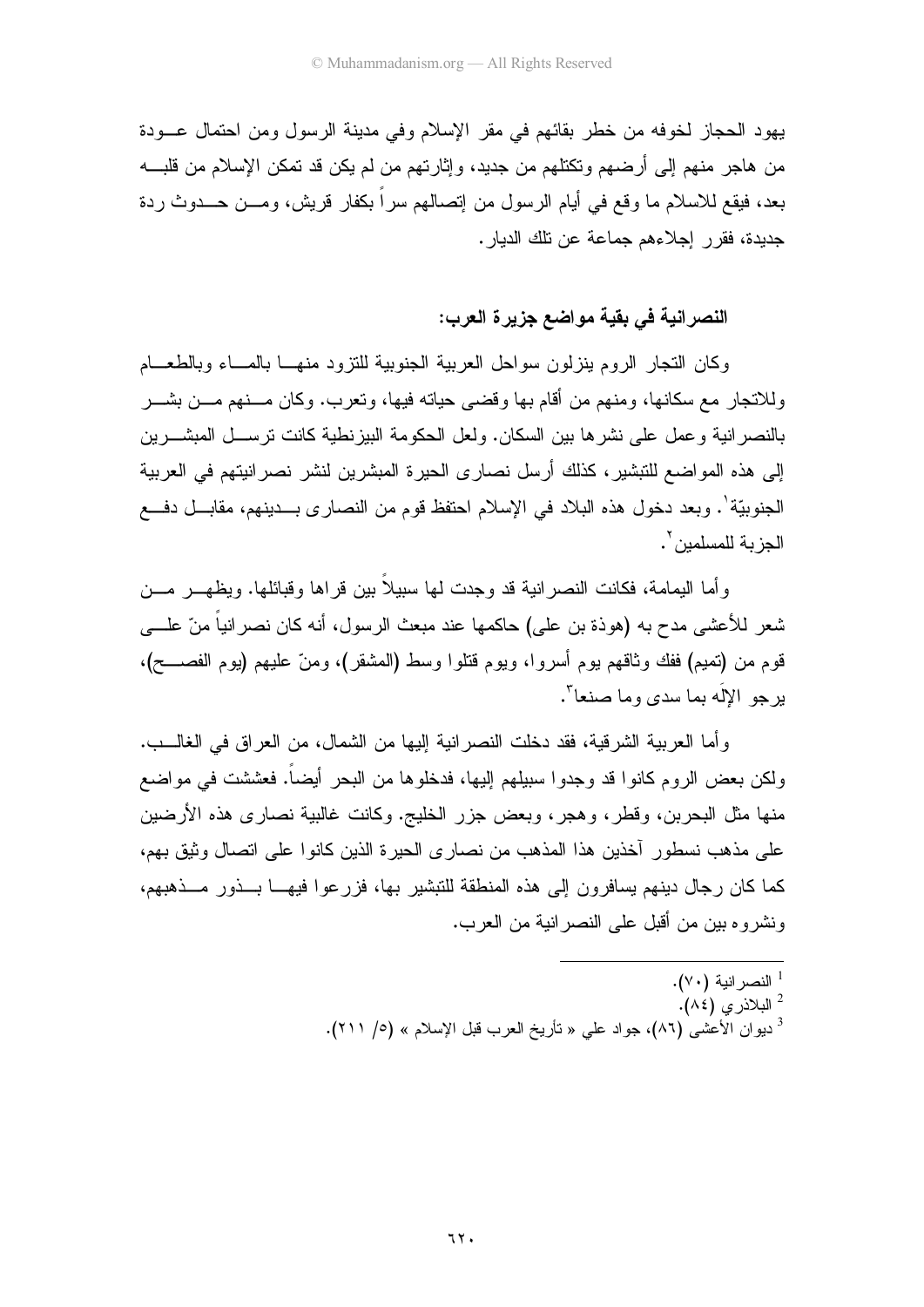ومن رجال البحرين النصارى (الجارود بن عمرو بن حنش المعلى) ٰ، قدم على النبي بالمدينة، فأسلم و أسلم معه أصحابه. وكان حسن الإسلام صلباً حتى هلك، وقد لام قومه ممـــن انضم إلىي (المنذر بن النعمان بن المنذر) الغرور، فارند عن الإسلام وعاد إلى دينــــه الأول ْ. وقد بقى إلى أيام (عمر) في أغلب الروايات والى خلافة عثمان فـــي روايــــة. واشــــنزك فــــي حروب فارس، فقتل بها بـ (عقبة الطين)، التي عرفت باسمه، فقيل لها عقبة الجـــارود، وذلـــك سنة احدى وعشرين في خلافة عمر، وقيل قتل بنهاوند مع النعمان بن مقرن. وقــد رووا لــــه شعر اً. وكان ولده (المنذر بن الجارود) من رؤساء (عبد القيس) بالبصرة. وحفيده (الحكم بـــن المنذر ) الذي مدحه (الأعشى الحر ماز ي) بشعر حسده الحجاج عليه".

ويُقال ابن عمرو بن المعلى، وقيل الجارود بن العلاء، وورد الجارود بن عمرو بن حنش، « والجارود لقب  $^1$ بشر بن عمرو بن حنش بن المعلى من بنبي عبد القيس العبدي الصحابي، رضـي الله عنـه. كنيته أبو المنذر، وقيل أبو غياث، وهو أصح »، ناج العروس (٢/ ٣١٨) (جرد). <sup>2</sup> الطبري (٣/ ١٣٦ وما بعدها)، « قدوم الجارود في وفد عبد القيس ».  $(1 \cdot 27 \cdot 1)$  (( 1 / ٢١٧)، (رقم ١٠٤٢).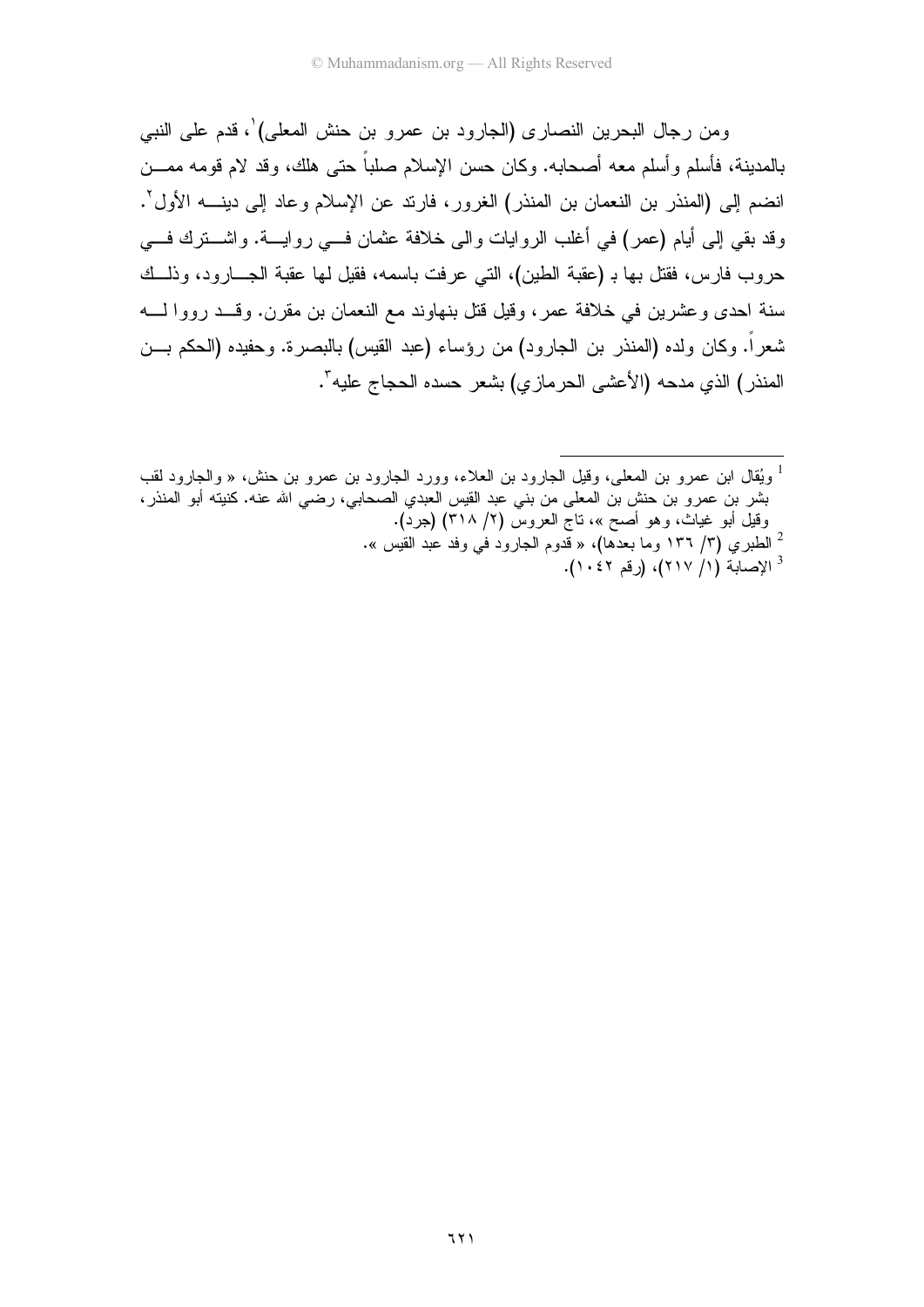## الفصل الثمانون المذاهب النصر انبّة

لقد أصيبت النصر انية بما أصيبت به أكثر الأديان من تشقق وتصدع وانفصام، فظهــر فيها شيع وفرق، تخاصمت فيما بينها وتجادلت. وكان أكثر جدالها في موضوع طبيعة المسيح و علاقة الأم بالابن، وفي موضوع النفس، وقد عقدت لذلك جملة مجامع كنسية للنظر ً في هــذه الأراء والحكم على صحتها أو فسادها، وفي أمر أصحابها، اجتمع فيها مندوبون من مختلف الأماكن وبينهم بعض الأساقفة العرب. غير أنها لم تتمكن من القضاء على النز عات المختلفــة، فظهرت فيها جملة مذاهب، حرمت المجامع أصحابها، وحكمت ببـــدعتهم وبخــــروجهم علــــي التعاليم الصحيحة، وطلبت من بعضهم الرجوع إلى الدين الصحيح، غير أن منهم مـــن أصــــر على رأيه، وتحزب له، وبشَّر به، فوجد أنصاراً وأعواناً انتموا اليه وتسموَّا به.

و الو اقع أنه لم يكن من السهل على الداخلين في النصر انية فهم قضــــية معقـــدة كهـــذه القضية، وهي قضية فلسفية جدلية أكثر منها عقيدة دينيه. ولذلك كان مـــن الطبيعـــي وقـــوع الاختلاف فيها، ونتثنت أراء النصرانية بالقياس اليها، خاصة وهي حديثة عهد، وأكثر الداخلين فيها هم ممن دخلوا حديثاً في هذا الدين، وليس لهم الإدراك العميق والخيـــال الواســــع لفهـــم موضوع كهذا الموضوع. ثم إن النصرانية ديانة عالمية، لم توجه لأمة خاصة من الأمم، وقــد جاءت ككل الأديان بأحكام لا بد وأنْ يختلف الناس في فهمها، لاختلاف المـــدارك والثقافـــات، و هذا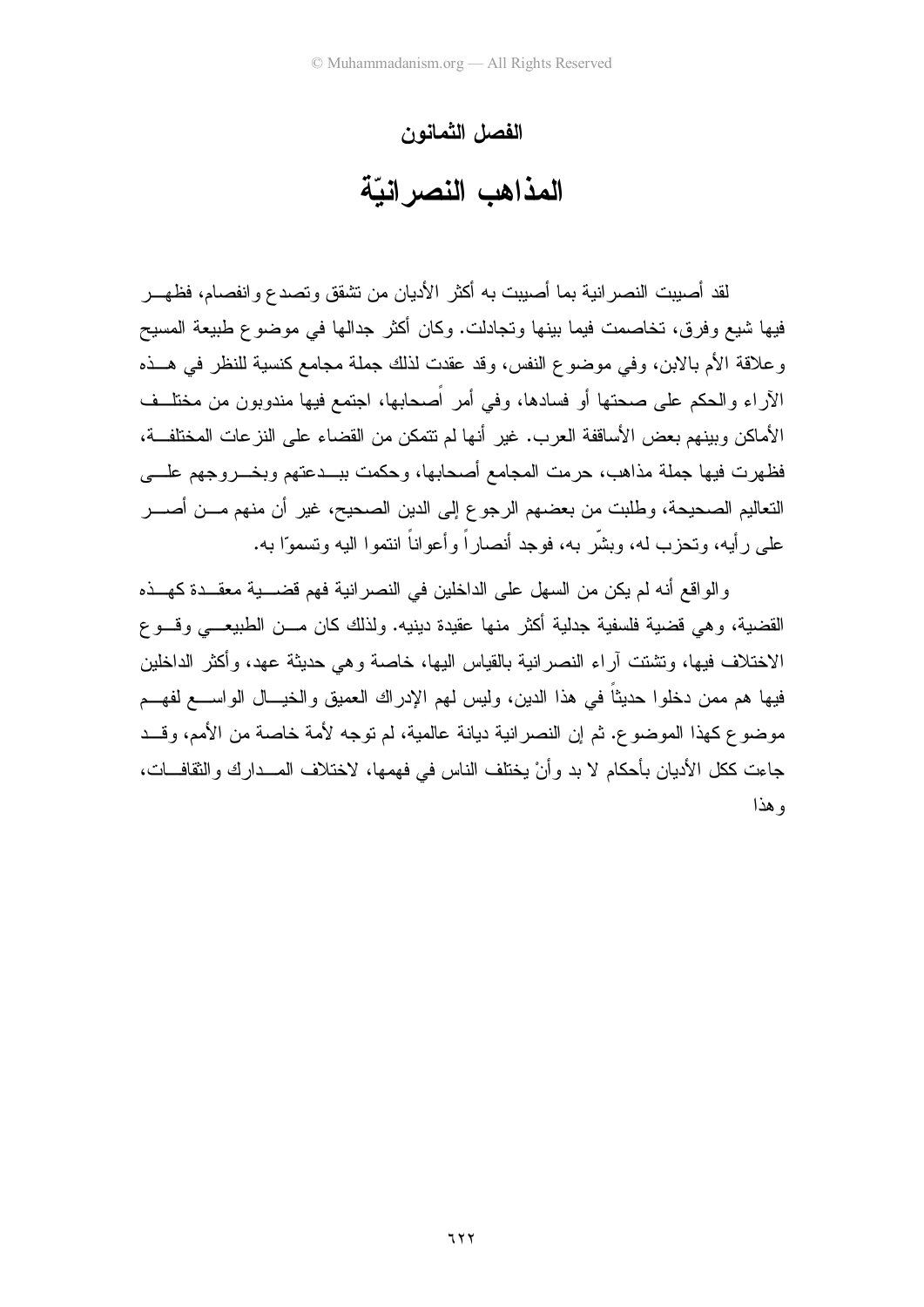الاختلاف في الفهم، يؤدي إلى ظهور المذاهب والشيع، والى نتاحر هذه المذاهب، وإدعاء كلَّ و احد منها أنه و حده على الحق، و أن ما دونه على الباطل و الـهر طقة و الكفر .

لقد فتح (بولس الرسول) وأتباع المسيح الأخرون مبداناً واسعاً من الجدل في موضوع المسيح: هل المسيح إنسان، أو هو ربَّ، أو هو من خلق الرب؟ وهل هو والربِّ سواء، أو هو منفصل عن الربَّ? هذه الأسئلة وأمثالها مما يتصل بطبيعة المسيح شـــغلت رجـــال الكنيســـة، وكتَّلتهم كتلاً: كل كتلة نرى أن رأيها في الطبيعة هو الرأي الصواب، وأنه هو الـــدين الحـــق القويم، وأن ما دونه ضلال وباطل. فظهرت المذاهب: شرقية وغربية، وانقسمت الكنيسة على نفسها، فظهرت من الكنيسة الواحدة كنائس. ولا نزال نتشق، ويزيد عـــددها وتظهـــر أســـماء جديدة لمذاهب لم تكن معروفة في النصر انية القديمة.

لقد كان الناصريون الأولون، وهي التسمية القديمة التي عُرف بهـــا النصــــار ي، فـــي فوضيي فكرية. فلم نكن تعاليم المسيح مفهومة عندهم ولا مهضومة، وكانت نفاســـير تلاميـــذه غير منسقة ولا مركزة تركيزاً يكفى لتوجيه الناصريين وجهة معينة واحدة. ثم إن تعقب اليهود والرومان للنصارى ونتكيلهم بهم، وخوف الناصري على حيانه وعلى ماله إذا نظاهر بدينــــه: كل هذه كان لها أثر خطير في المجتمع النصراني الأول. ولو لا جلد بعض التلاميـــذ وتفـــانيهم في الدعوة، وتركيز هم لتعاليمها وتبويبها وصقلها، لما كان للنصر انية ذكر باق حتى الآن.

وليس في استطاعة أحد الزعمُ بأن هذه النصرانية التي تركَّزت وتثبتــت علـــي هـــذه الصورة التي نشهدها، هي النصر انية التي جاء بها المسيح وكان عليها الناصريون، أيْ أقـــدم أتباع عيسى. فالنصر انية هي سلسلة نطورات وأفكار وأراء وضعها البارزون من الأباء، نسم إنها كأكثر الأديان تأثَّرت بمؤثِّر ات عديدة لم يكن من الممكن على الداخلين فيها التخلص منها. فدخلت فيها وصارت جزءاً منها، مع أن بعضها مناهض ومناقض لمبادئ هذا الدين.

ونولد عن هذا الجدل ظهور (الأريوسية) أنباع (آريـــوس)، و(الســـبيلية) Sabellians وأتباع (الثالوث) Trinitarians ومذاهب أخرى نبعت من نلك البلبلة الفكريـــة التـــي أظهرهـــا الاختلاف في طبيعة المسيح. ونظراً إلى ما أحدثته هذه الأراء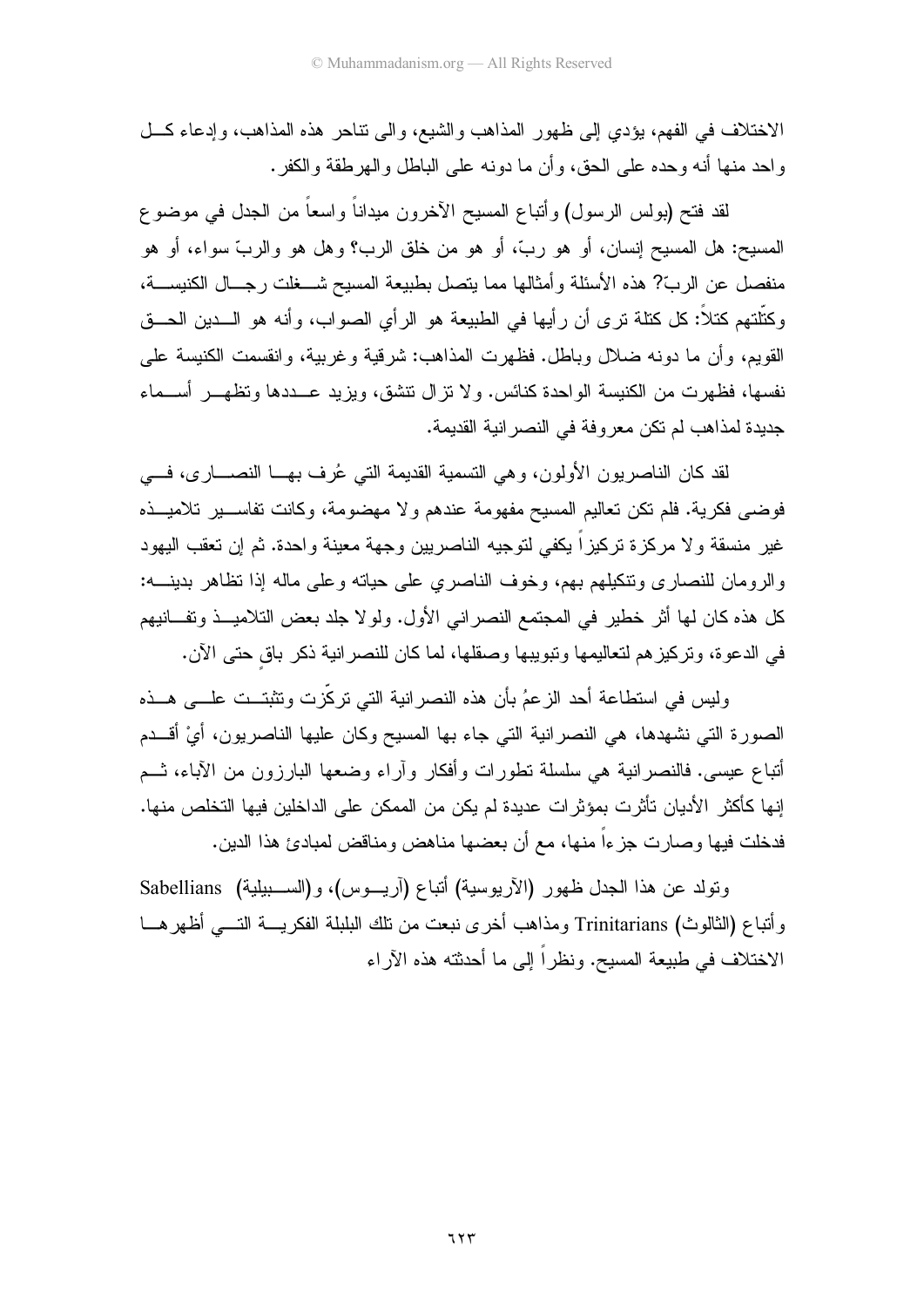اللاهونية من انقسام ونفر ق في صفوف النصار ي، وما نركته من أثر خطيـــر فـــي الأحـــوال الداخلية للإمبر اطورية. عزم الإمبر اطور (فسطنطين) باني القسطنطنية علــي عقــد مــؤتمر للتوفيق بين هذه الآراء وتتسيقها، فعقد مجمع (نيقية) Nicaea حضره (آريوس) للـــدفاع عـــن نفسه وحضره جمع من الأساقفة المخالفين له لمحاكمته ولإثبسات هرطقتسه وخروجسه علسى الإيمان الصحيح. وكانت النتيجة الوحيدة لهذا المؤتمر وضع بيان دقيق عن الثالوث، والحكــم بفساد رأي أريوس وبخروجه على عقيدة النصرانية الصـــحيحة، ووضـــع تعريـــف للإيمــــان الصحيح ٰ .

وعقب هذا المجمع الذي انعقد في سنة (٣٢٥) للمسيلاد وحسدد معنسى النصــــرانية وأصولها، عدة مجامع عُقدت للنظر في أمثال هذه المشكلات الخطيرة التي جابهــت الكنيســـة، عقد بعضها في القسطنطنية فعرفت بها، وعقد بعض أخــر فـــي (أفســـوس) (٤٣١م) وفـــي (خلقدونيا) Chalcedon (٥١م)، ولكنها لم تستطع أن تعيد الوحدة إلى الكنيسة، فانقسمت إلى عدة كنائس، وحدث الإنفصال الأكبر في سنة (١٠٥٤م) حبيث تجيز أت الكنبسية الكبير ي للإمبر اطور ية إلى كنيستيْن: كنيسة غربية استعملت اللغة اللاتينية لغةً رسميةً لهـــا، وكنيســـة أر ثو ذكسية هي الكنيسة الإغريقية الأصلية، وذلك بسبب خلافات بسيطة ليس لها أثر خطير في جوهر العقيدة. أما الشرق، أي آسية وإفريقية، فقد سبق نصاراه نصاري الغرب فــي تحطـــيم وحدة الكنيسة، فظهرت عندهم الكنيسة النسطورية والكنيسة اليعقوبية، في زمان مبكـــر ســـبق إنفصال الكنيسة اللاتينية عن الإغر يقية بز مان طويل.

وقد وصلت إلينا أسماء من حضر بعض تلك المجامع الكنيسية، واشترك فـــ جـــدالها ومناقشاتها ووقع علىي قراراتها ومحاضرها، وبينها أسماء أساقفة بشروا بين العرب، وأســـاقفة يظهر أنهم كانوا من أصل عربي بدليل أسمائهم العربية الخالصة أو المنقولـــة إلــــى اليونانيـــة والسريانية. وقد عرف بعضهم بأساقفة الخيام، لمرافقتهم للأعراب ومعيشتهم بينهم في الخيـــام معبشة الأعر اب ْ .

<sup>&</sup>lt;sup>1</sup> مجلة المشرق، السنة الثالثة والعشرون (١٩٢٥)، العدد ٧، (٤٨١ وما بعدها)، خلاصــــة تـــأريخ الكنيســـة، ل«لومند»، ترجمة الخوري يوسف البستاني، مطبعة الأباء المرسلين اليسوعيين، بيروت ١٨٨١، في جزءيْن . Ecny. Religi. snd Ethic., I, pp. 775, (Arianism) ، وما بعدها، ١٧٤ . <sup>2</sup> النصر انية (١/ ٣٣ وما بعدها).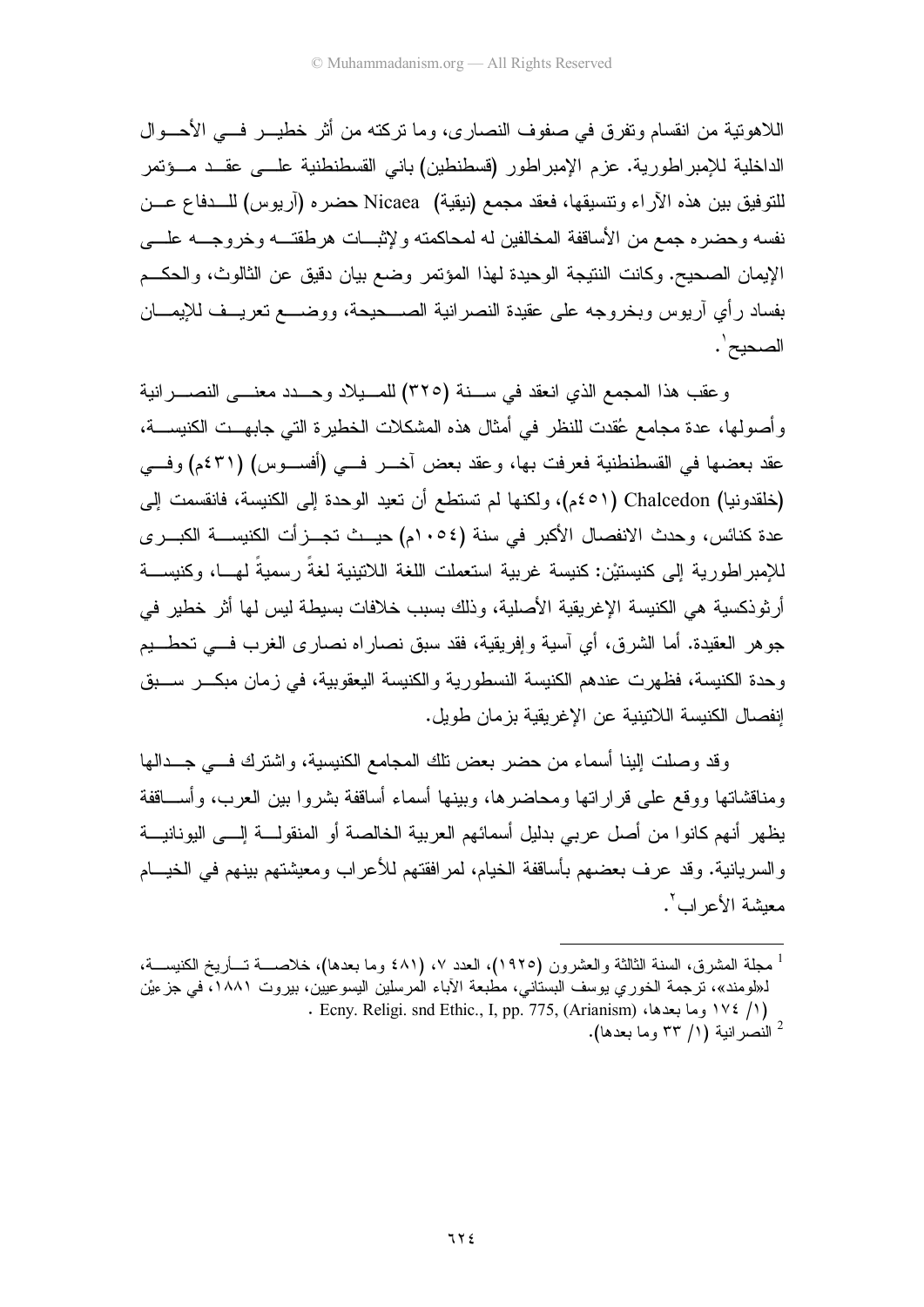ومن أساقفة الأعراب أسقف عُرف باسم (بطرس)، وقد وقسع علـــي أعمـــال مجمــــع (أفسوس) بصفة كونه (أسقف محلة العرب)، والأسقف (ناونيموس أسقف العرب) الـــذي وقـــع على أعمال مجمع انطاكية الذي انعقد عام ٣٦٣ للميلاد'.

وقد كان بين أساقفة القدس في نهاية القرن الخامس وبداية القـــرن الســــادس للمــــيلاد، أسقف من أصل عربي، اسمه الياس (٤٩٤ ــ ٥١٣م)<sup>7</sup>.

فالأساقفة الذين كانوا يديرون أمور النصارى العرب ويبشرون بين القبائـــل الوثنيـــة، أسهمو! في الجدل الديني الذي قام أكثر ه على بحث موضوع طبيعة المسيح واشـــتركو! فيـــه، وبذلك نقلوا إلى العرب هذه الأبحاث اللاهونية التي شغلت بال العالم المتمدن منذ القـــرن الأول للميلاد فما بعده، وكانت أهم مشكلات النصرانية يومئذ مشكلة شغلت بال المؤمنين، ثـــم بـــال الحكومة البيزنطية بعد نتصرها وبال أنباعها المؤمنين، وشغلت العالم الغربي حتى بعد عصر النهضة، مشكلة أطاحت برؤوس الألاف من الناس باسم الكفر والإيمان، البدعة والحق. وكان في جملة ما أسهم فيه رؤساء أديرة أقليم العربية وضع رسالة مضمونها دستور الإيمان، كتبها أولئك الرؤساء، ووجهوها إلى يعقوب البرادعي، ردّوا فيها على رأي يحيى النحوي في نتثليث الجوهر الفرد، وذلك بين السنتين ٧٠ه و٧٨ه للميلاد. وقد وقعها ١٣٧ رئيساً لـ ١٣٧ ديراً في أقليم العربية الممتد من شر في بلاد الشأم إلى الفر ات ّ.

ومن المذاهب النصرانية التي ندخل في حــدود موضـــوعنا: المـــذهب النســطوري والمذهب اليعقوبي، وهما من المذاهب الشرقية، أي من المذاهب النصـــــرانية التــــي ظهــــرت و انتشرت في الشرق، ووجدت لمها مجالاً و انتشار اً في العراق وفي بلاد الشأم ومصر و الحبشة وجزيرة العرب.

أما المذهب النسطوري، فينسب إلى البطريق (نسطوريوس) (نسطور) Nestorius من (جرمانيقية) Germanicia، وهي (مرعش) المتوفى سنة (٤٥٠م)، وله رأي ومقالة في طبيعة المسيح، فجعل للمسيح طبيعتيْن

<sup>1</sup> المشرق، العدد ١٢، الجزء الخامس (٣٥٣)، النصر انية (١/ ٣٤).  $2$  W. Smith, A Dictionary of the Bible, II, p. 84. <sup>3</sup> النصر انبة (١/ ١٠٥ وما بعدها).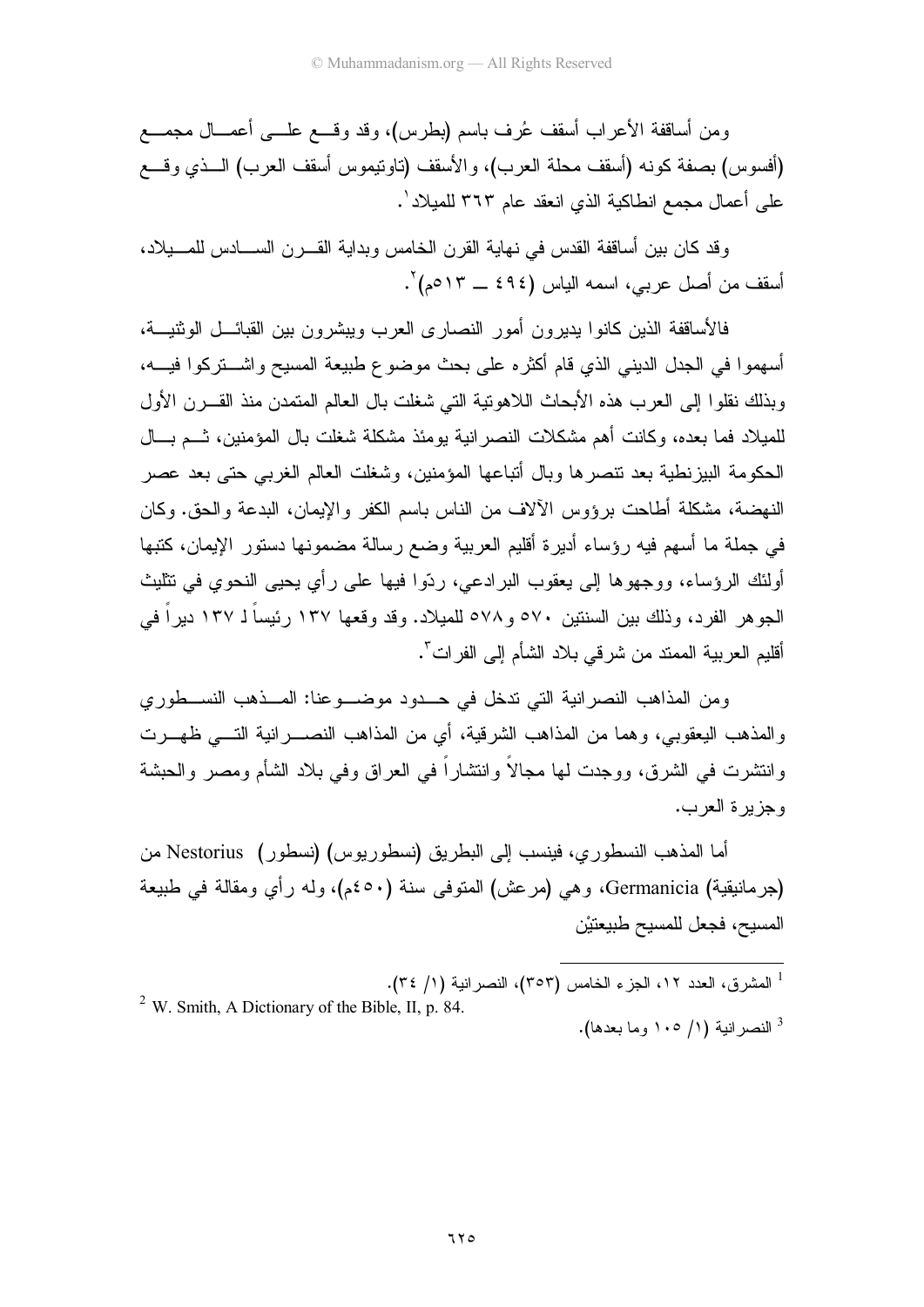(اقنومين): أقنوم الإنسان يسوع، وأقنوم الله الكلمة، وذكر أن مريع هي بشر ولدت بشراً هـــو المسيح الذي هو إلَه من ناحيهَ الأبِ الإلَه فقط'.

ونستند نعاليم نسطور وأراؤه إلى الجدل الذي أثاره من نقدمه من الأباء في موضـــو ع طبيعة المسيح، والانشقاق الذي حدث ننيجة لهذا الجدل. وأكثر من أثر فيه وكوّن له رأياً فـــي المسيح هو (ديودورس) Diodorus أسقف (طرسوس) Tarsus و(ثيودور المصيصـــي) (٣٩٣ \_ ٤٢٨م) نلميذ (ديودورس). وفي انطاكية وقف (نسطور) على أراء هذيْن العالميْن، وكان قد ترهب وسكن هذه المدينة في عام (٢٨٤م) وتحمس لها وّبشر بها بين الناس، فأثـــار غضـــب رجال الكنيسة المعارضين لنلك الأراء، فصاروا بنددون به. وبما يقوله وبيشـــر بـــه، وعـــدّوه ملحداً خارجاً على تعاليم الكنيسة الصحيحة وعلى مبادىء الدين القويم.

ولنشاط (نسطور) في بث هذه الأفكار وعدم نراجعه عنها، طلب البسه المشــول أمـــام مجلس اجتمع فيه كبار رجال الدين لمحاكمته عرف بـ (مجمع أفسوس) انعقد في عيد العنصرة من عام (٤٣١م)، وبعد محاكمات ومناظرات قرر المجتمعون الحكــم بهرطقـــة هـــذه الآراء وبمخالفتها للمبادىء العامة التي ندين بها الكنيسة، وبذلك كان الحكم علـــي نســـطور وأتباعـــه بالضلال والإلحاد وبعزله من أسقفية القسطنطنية حكماً رسمياً. ومعنى ذلك مقاومــــة القــــائلين بهذه الأراء واضطهادهم والنضييق عليهم في حكومة لها كنيسة خاصة نرى أنها على الحــق و أن ما دونها علي عمي وضلال.

و كانت (الرها) Edessa أهم مركز ثقافي للنساطرة، ومن أهم معاقل الأدب السرياني. أُمَّها كثيرٍ من طلبة العلم السريان للتثقف بها، ولا سيما في عهد الأسقف (ايباس) Ibas (٤٣٦ ــ ٤٥٧م) الذي انتخب أسقفاً لهذه المدينة بعد وفاة أسقفها (ربو لا) Rabbula في عام (٤٣٦م). ثم نالت (نصيبين) Nisibis مكانة كبير ة في النسطور ية، خاصة بعد وفاة ايباس، و انتخاب

<sup>&</sup>lt;sup>1</sup> المشرق: السنة ١٩٣١ (٦١٥)، « لا يدعُ أحد مريم أم الله لأنها كانت امرأة، ومن المستحيل أنْ يولد الله من امرأة »، علوم اليونان وسبل انتقالها إلىالعرب، أوليري، نعريب الدكتور وهيب كامل (ص ٢٥٤)، شـــرح الأصول الخمسة لقاضي القضاة، عبد الجبار بن أحمد « تحقيق الدكتور عبد الكـــريم عثمــــان »، القــــاهر ة ١٩٦٥، (ص ٢٩٢، ٢٨٥ وما بعدها).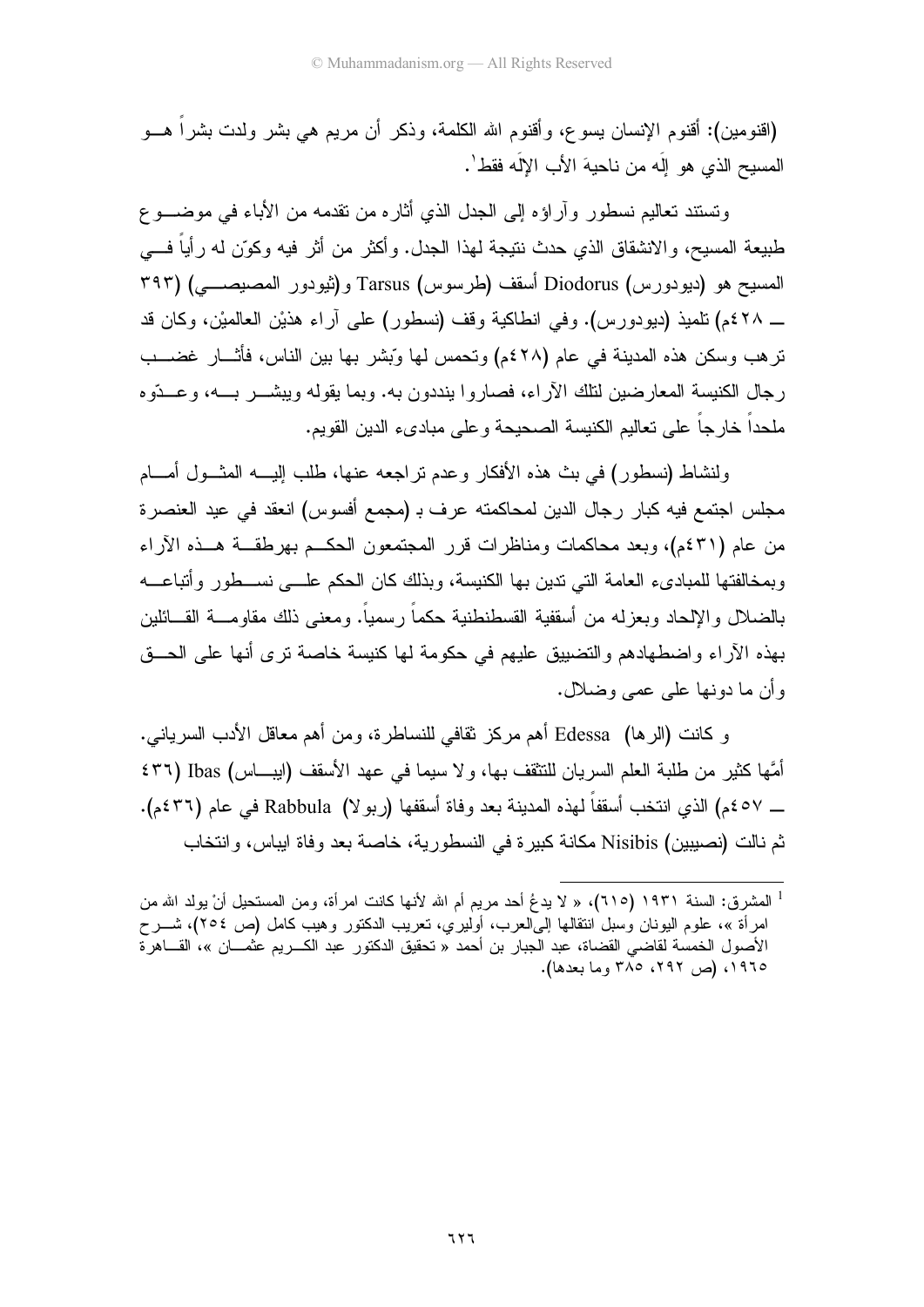(نو نو س) Nounus أسقفاً للمدينة، و كان هذا متأثر أ بالآر اء البيز نطيسة كار هـباً للنســـطور بـة، لذلك ر أي النساطر ة الانتقال عن (الر ها) إلى أماكن أخر ي لا أثر لنفوذ هذا الأســـقف عليهـــا، فكانت (نصيبن) الموقع المختار من بين هذه الأماكن، ونالت الحظوة عند رجــالـهم، واحتلــت مكانة (الرها) في العلم ٰ.

ولكن الأسقف (نونوس) كان أسقفاً واحداً من عدد عديد من رجال الــــدين الرســـميين الذين يمثلون كنيسة الروم، الكنيسة الني حكمت حكماً رسمياً بهرطقة (نسطور)، لـــذلك كــــان على النسطورية مواجهة الاضطهاد والمقاومة في أي مكان من الأماكن الخاضعة للـــروم، أو التابعة لكنيستهم، وللكنائس المعارضة لأراء نسطور . لذلك فكر النساطرة فسي حمسل أرائهسم ومعتقداتهم إلى بلد أملوا أنْ يتمتعوا فيه بحريتهم في ممارسة شـــعائرهم الدينيـــة، لمعارضـــته للإمبراطورية البيزنطية وتشجيعه كل حركة مناوئة لها، ثم لأن له حكومة ذات دين آخر بعيد عن النصر انبة، فهي إذن لا تتدخل في أمور المذاهب النصر انبة إلاّ إذا كانت مشابعة للـــر و م، وليست النسطورية من هذه المذاهب.

وقد أظهر (الشاهنشاه) ملك الملوك، استعداده لحماية، النساطرة ومنحهم الحرية الدينية وحرية التبشير بمذهبهم بين رعاياه، كما أظهر رغبته في الاستفادة مـــن علمهـــم ودرايـــتهم، فاختار هم للأعمال التي لم يكن فيها متخصصون من أتباعه، وسمح لهم بالتـــدر بس وبتهـــذيب الناس وبتعليمهم الفلسفة اليونانية، و لا سيما فلسفة أر سطو والطب، و غدت (سلوقية) Seleucia على نهر دجلة قبالة العاصمة (طيسفون) مر كز اً ثقافياً خطير اً ينـــافس (الر هـــا) و (نصـــيبين)، وصار هذا المركر من أهم معاقل النسطورية والنبشـــير فـــي العــــراق وفـــي ســــائر أنـحـــاء إمبر اطور بية الفر س.

ومن هؤلاء النساطرة نعلم عرب بلاد العراق وعلى رأسهم أهل الحيرة النســـطورية، ومن أهل الحيرة انتقلت إلى جزيرة العرب. ولما كانت السريانية هي اللغـــة الرســـمية لـهـــذه الكنيسة، صارت هذه اللغة بهذه الصفة لغة نصار ي العرب، بها ير نلون صلو اتهم في الكنيســة وبها يكتبون، وإن كانت بعيدة عنهم غير مفهومة لدى

<sup>&</sup>lt;sup>1</sup> أدى شير (٢/ ١٣٠)، المشرق، ١٩١٠م (ص ٢٩٠)، Socrates Scholasticus, Hist. Eccl., VII, 29-35, ، (٢٩٠) O'leary, p. 133, Ency. Relig. Ethi., p. 323.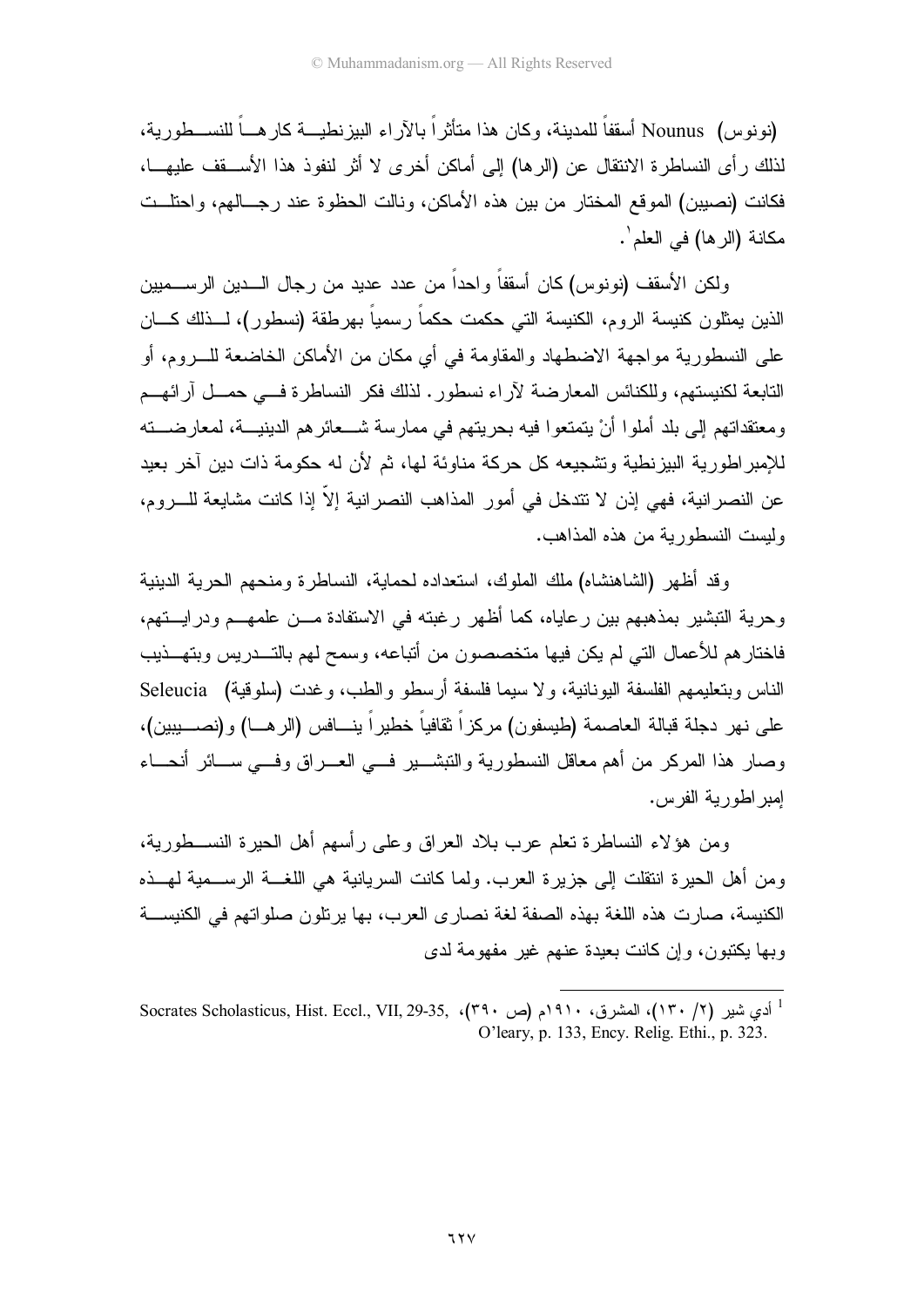الأكثرية منهم. لقد كانت على كل حال لغة رجال الدين. وجلهّم من رجـــال العلـــم فـــي ذلـــك الزمن. فهي عندهم لغة للدين وللعلم، كما كانت اللاتينية لغة للسدين والعلسم عنسد الرومسان، و الإغريقية لغة للدين والعلم عند اليونان، والعربية عند المسلمين.

وأنا حين أقول إن النسطورية كانت قد وجدت لها سبيلاً إلى أهـــل الحيــــرة، فـــدخلت بينهم، فأنا لا أقصد بقولى هذا أن أهل الحيرةَ كانوا جميعاً على هذا المذهب، أو أنهـــم كـــانوا كلهم نصار ي. فقد كان جلَّ أهل الحيرة على دين أكثر ملوكهم، أي على الوثنية، أمـــا الــــذين اعتنقوا النصرانية، فهم العباديون، وبينهم قوم كانوا على مذهب القائلين بالطبيعة الواحــدة، أي مذهب البعاقبة، وبينهم من كان على مذهب آخر .

وقد تسربت النسطورية إلى العربية الشرقية من العراق وإيران، فدخلت إلـــى (قطـــر) والى جزر البحرين وعمان واليمامة ومواضع أخرى. وورد في أسماء من حضـــر المجـــامع النسطورية اسم أسقف يدعى (إسحاق) اشترك في مجمع النساطرة الذي عقد سنة ٧٦مم، كمـــا ذكر اسم أسقف آخر يدعى (قوسى) اشترك في مجمع سنة ٦٧٦م. وقد كانـــا أســـقفيْن علـــي (هجر) ْ. كذلك وردت أسماء أساقفة من النساطرة نولُّوا رعاية شؤون أبناء طائفتهم في جزيرة (دارين) وفي جزيرة (سماهيج) وفي مواضع أخرى من الخليح، تولَّى بعضهم أعمالــــه قبيـــل الإسلام و عند ظهور ه، وتولَّى بعضهم ر عاية شؤون أتباعه في أوائل عهد الإسلام ْ .

ومن الحيرة انتقلت النسطوربة إلى اليمامة فالأفلاج فــوادي الدواســـر إلـــي نجـــران واليمن، وصلت اليها بالنبشير وبواسطة القوافل النجاربة، فقد كانت بين اليمن والحيرة علاقات تجارية وثيقة، وكانت القوافل التجارية تسلك جملة طرق في نتمية هذه العلاقات وتوثيقها. وقد قوى هذا المذهب ولا شك بعد دخول الفرس إلى اليمن، لما عرف من موقف رجاله من كنيسة الر و م، ولما كان لأصحابه من نفوذ في بلاط (الشاهنشاه) و من صداقته لهم".

- <sup>1</sup> النصر انية (٧١).
- <sup>2</sup> النصر انية (٧١).
- Assemani, Bibl. Orient., 3, 603, Philiby. Arabian Highlands, p. (1) وما بعدها)، Assemani, Bibl. Orient., 3, 603, Philiby. Arabian Highlands, p. 261.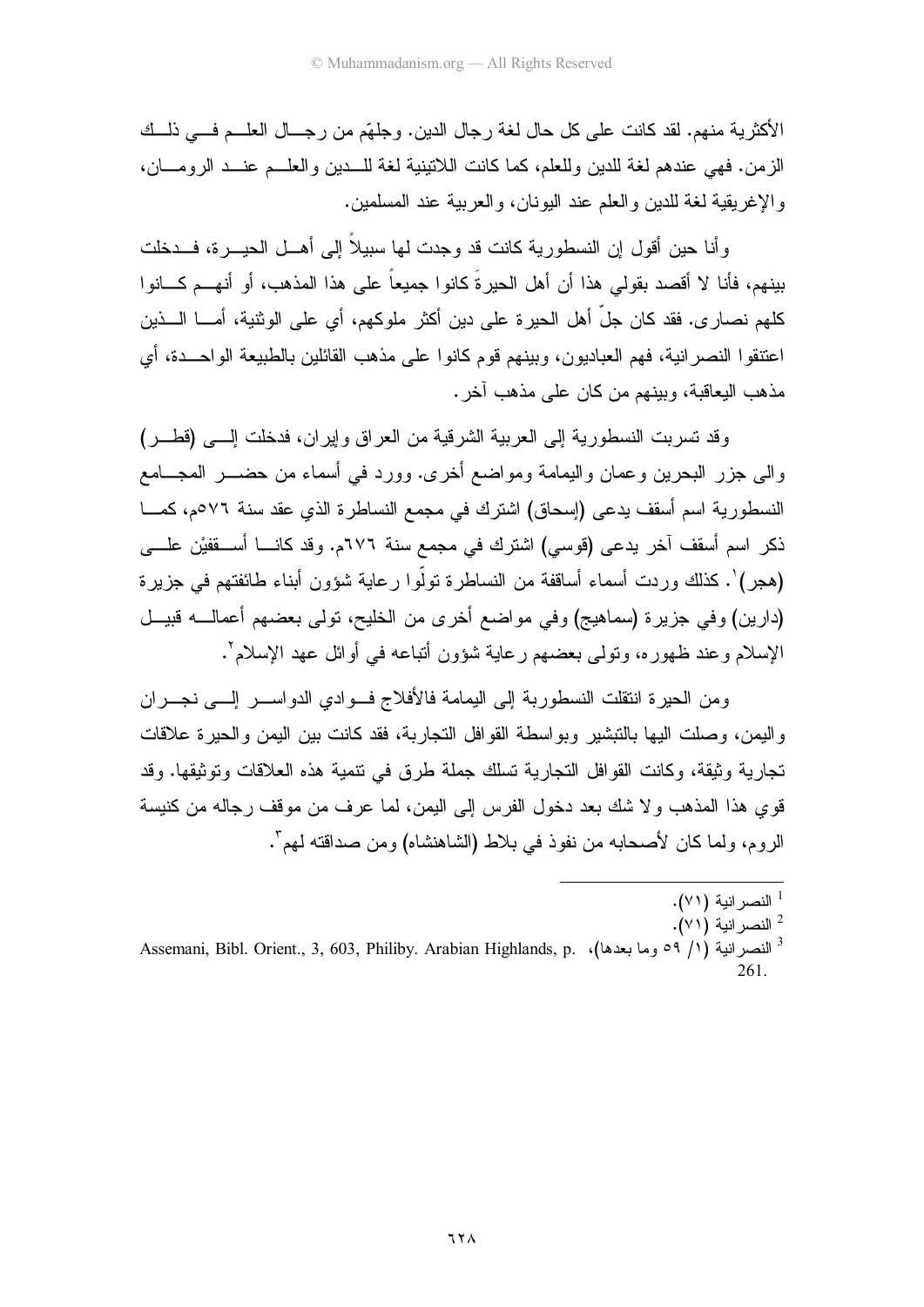ونعزو النواريخ النسطورية انتشار النصرانية في نجران إلى رجل اسمه (حسّــان) أو (حنَّان) أو (حيّان) ذكر ت أنه ذهب في أيام يز دجــر د (٣٩٩ ـــــــــ ٤٢٠م) إلـــي القســطنطنية للانجار . فلما أنجز ما ذهب اليه، عاد إلى وطنه سالكاً اليه طريق (الحيـــرة)، وهنـــاك اتصــــل بنصار اها، ودخل في النصر انية التي استهوته. فلما بلغ نجر ان مدينته، نشط فيها بنشر الـــدعوة بين الناس حتى دخل فيها كثير منها ومن بقية حمير '.

وقد ورد أنّ البطريق (نيموثيوس) Timotheos الأول (٧٨٠ ــ ٨٢٣م) كان قد نصّب أسقفاً نسطورياً على اليمن `. وقد سعى الفرس لنشر مذهب النساطرة بين أهل نجـــران، كمــــا سعوا في نقوية الصلات بين الحيرة ونجران. واذا علمنا أن الفرس أنفسهم لم يكونوا على دين المسيح، عرفنا الأهداف السياسية البعيدة التبي كانوا ببتغونها من هــذا التقـــارب ومـــن نشـــر المذهب النسطور ى في البمن.

وقد بقيت النسطورية قائمة في اليمن في أيام الإسلام، ففي الأخبار الكنسية أن رئـــيس البطارقة النساطرة (طيموثاوس)، نصّب في أواخر القـــرن الثـــامن للمـــيلاد أســـقفاً لنجـــران وصنعاء، اسمه (مار بطرس). وأن أساقفة من النساطرة كانوا في مواضع متعددة مـــن الـــبمن و في عدن، وذلك في القر ن الثالث عشر للميلاد ".

أما البعاقبة، فقد انتشر مذهبهم بين عرب بلاد الشأم والبادية، وقد اصطدم هذا المذهب بالكنبسة الرسمية للبيز نطبين، واعتبر ته من المذاهب المنشقة الباطلة، لذلك حار بته الحكومـــة، وقاومت رجاله. كما عارضه النساطرة، لاختلافه معهم في القول بطبيعة المسيح، وفي أمـــور أخرى، وهذا ما حمل النساطرة على الحكم بهرطقة اليعاقبة، كما حمل هذا الاختلاف اليعاقبـــة على الحكم بهر طقة النساطر ة، حتى صار ِ اختلاف الر أي هذا سبباً في وقوع معـــار ك كلاميــــة و جدل طويل عر بض بين ر جال المذهبيْن <sup>؛</sup> .

واليعاقبـــــة Jacobite church ، ويـــــدعون بـ (المنوفســـــيتيين) Monophysite = Monophystte أيضاً، أيْ القائلين بالطبيعة الو احدة، لقو لهم إن للمسيح طبيعة

<sup>&</sup>lt;sup>1</sup> E. Sachau, S. 68, Chro. Seert., I, II, p. 330, Nallino, Raccolta, III, p. 123.

 $^{2}$  O'leary, p. 141, Sachau, S. 68. f.

<sup>&</sup>lt;sup>3</sup> النصر انية (١/ ٦٧). <sup>4</sup> شرح الأصول الخمسة للقاضي عبد الجبار بن أحمد (ص ٢٩٢ وما بعدها).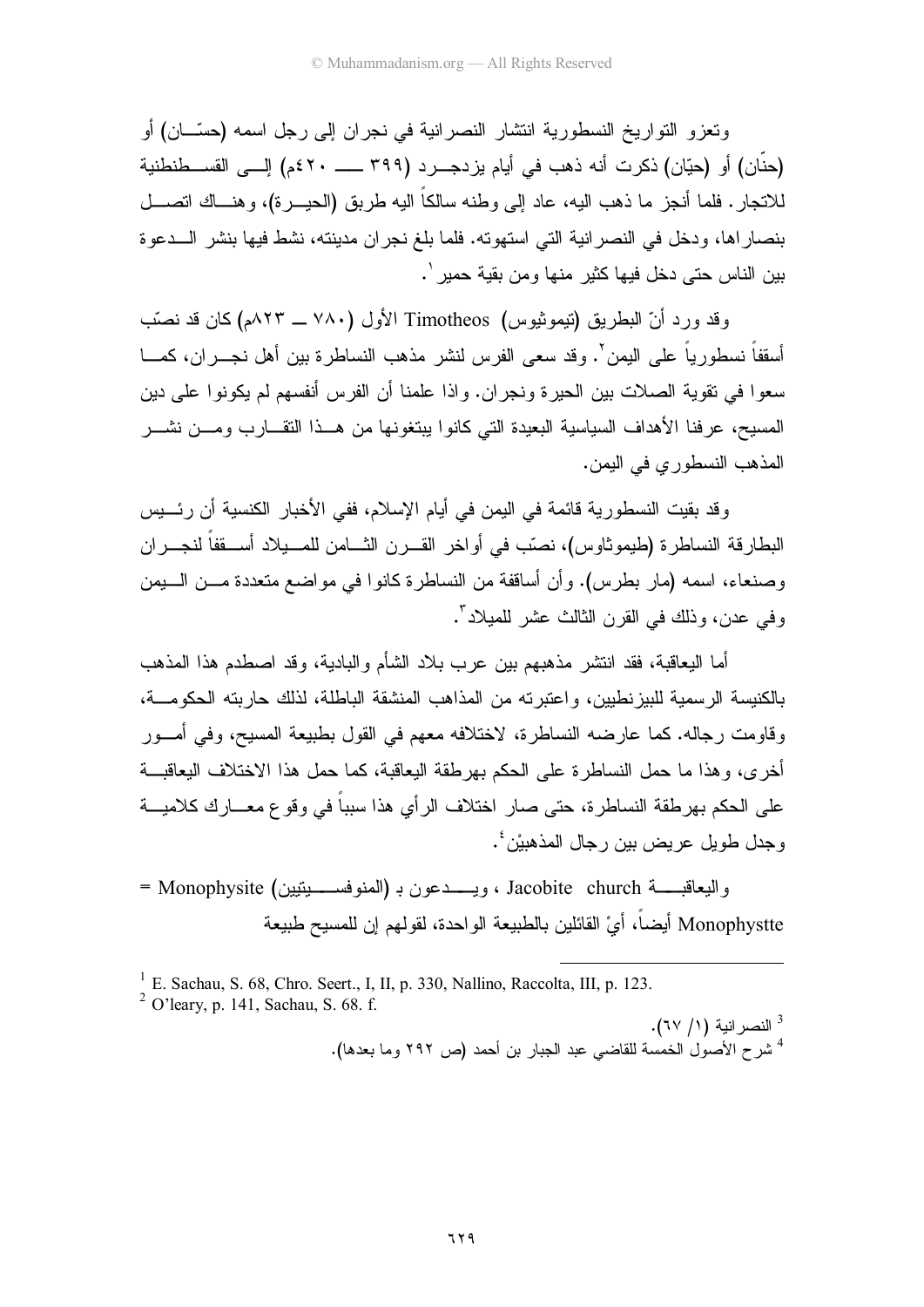و احدةً و أفنوماً و احداً، فقيل لمهم من أجل ذلك (أصحاب الطبيعة الواحدة)، هم مذهب من مذاهب الكنيسة الشر قية، نسبو ا إلى (يعقوب البر ادعـــي) Jacabus Baradaeus ويســـمـي بـ (جـــيمس) James أيضاً، المولود في حوالي سنة (٥٠٠) للميلاد في مدينة (الأجمة) Tela = Tella مـــن أعمال (نصيبين) في شرقي (الرها) Edessa والمتوفى سنة ٥٧٨ للمـــيلاد. ولـــد فـــي أســـرة كهنونية، ونتلمذ لـ (ساويرس) الذي صار رئيساً على بطريركية أنطاكية في عام ١٤٥ للميلاد. ثم اضطر إلى مغادرة انطاكية إلى مصر لاختلافه مع رجال الدين في هذه المدينة في طبيعـــة المسيح، إذ كان يقول بوجود طبيعة واحدة فيه، ومنه أخذ يعقوب رأيه هذا في المسيح.

وذهب (يعقوب) في حوالي سنة ٢٨ه للميلاد إلــي القســطنطنية، لحمــل القيصــــرة (ثيودورة) Theodora على التأثير في الكنيسة وحملها على الكف عن اضطهاد القائلين برأيـــه في طبيعة المسيح. وقد مكث في القسطنطنية خمسة عشر عاماً، وسعى سعياً حثيثاً فـــي نشـــر مذهبه والتبشير به، وهذا ما أوقعه في نزاع مع بقية رجال الدين هناك لخروجه علـــي تعـــاليم المجمع الخلقيدوني الذي عين التعاليم الثابتة في طبيعة المسيح.

وكان (يعقوب) أسقفاً على (الرها) Edessa في حوالي سنة (٤١مم). وكان (الحــــارث بن جبلة) من المقدرين له، والمحبوبين عنده، لذلك كان ممن توسطوا لدى بلاط (القســطنطنية) للسماح له بالخر و ج منها، وللتوفيق بين آر ائه وآر اء الكنيسة البيز نطية، كما توســط (المنـــذر ) لدي البيز نطبين للغر ض نفسه'.

وكان من جملة تلاميذ (يعقوب) والمبشرين بتعاليمه (أحودمة) (أحودمي) الذي اغتيــل بأمر كسر ى أنو شروان فى ٢ آب من سنة ٧٥م. وكان من المبشرين النشيطين، ذهب إلـــى بنبي تغلب وبشَّر بينهم، وقد عرف هؤلاء عند السريانيين بالأعراب سكنة الخيام، وأقام بيـــنهم كمهاناً ورهباناً، وبنـى لمهم ديراً عرف فـى السريانية بـ (عين قنا) أي (عين الوكر) وديـــراً آخـــر بتكريت سمي (دير جلتاني). وكانت في أيامه أسقفيتان على العرب: أسقفية عرفت بأسقفية

<sup>&</sup>lt;sup>1</sup> W. Smith, A Dictionary of the Bible, II, p. 328, Devreese, Patr. d'Antioche, 75, 88, 96, Bury, Later Roman Empire., II, 391.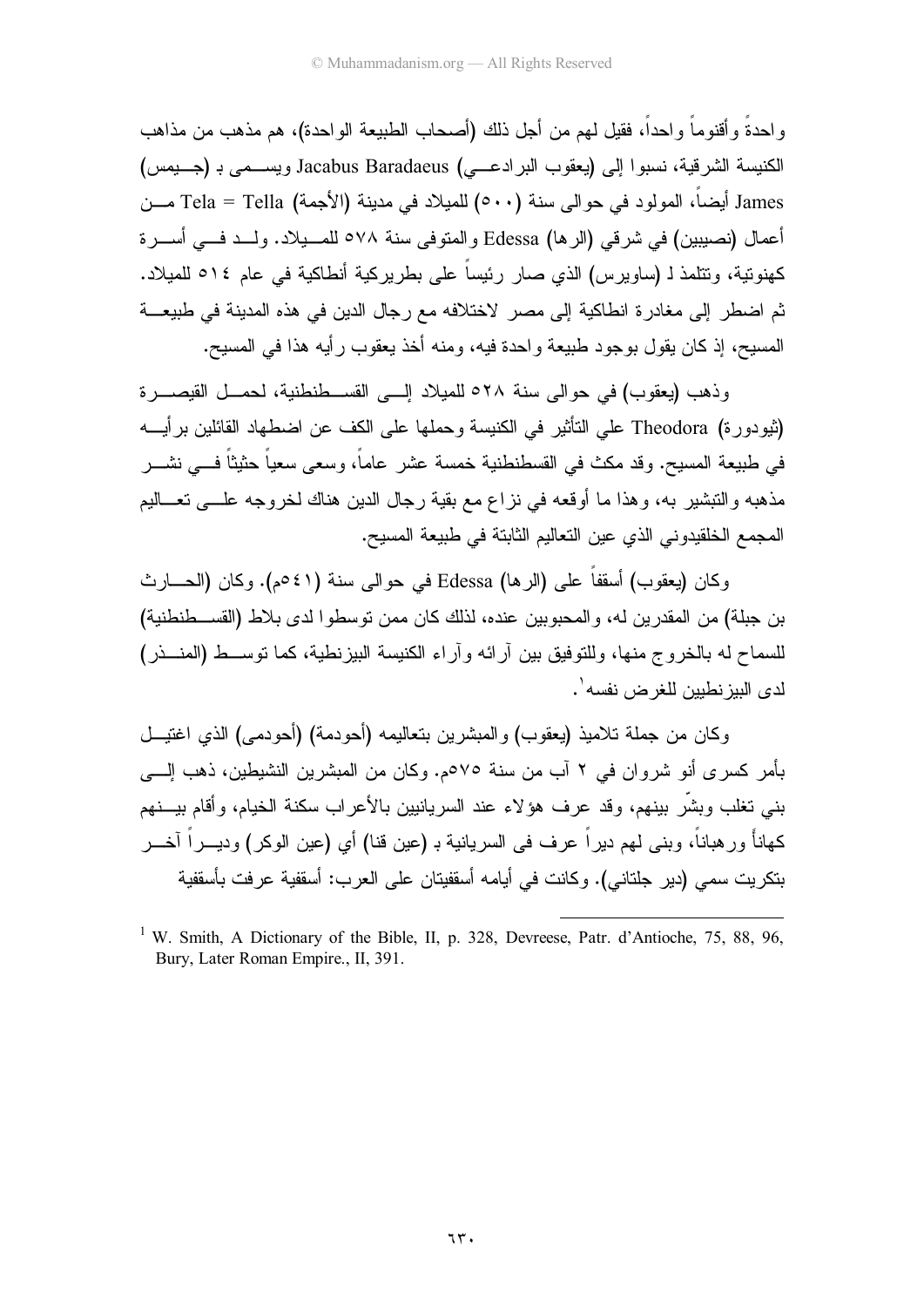العرب، وأسقفية التغلبيين أو (السن) وكرسيها بـ (عاقولا) (عاقول). وعـــاقولا هـــي موضــــع الكو فة. أما كر سي أسقفية العر ب، فكان في الحير ة`.

كذلك كان من تلاميذه (جيورجيوس) (جرجيس) و(غريغور)، وقد تمكنـــا بنشــــاطـهما ونبشير هما من نشر هذا المذهب في بلاد الشأم وبين الأقباط والأرمن ْ .

وقد بذل (شمعون الأرشامي) Shem'on of Beth Arsham و(مراثا) Muratha جهدا كبيرٍ أ في نشرٍ هذا المذهب بين أهل العراق، وصارت (تكريست) القاعـــدة الكبـــر ي للمـــذهب البعقوبي في العر اق. بقبت محافظة على هذا المركز ً في الإسلام".

وقد دخل أكثر الغساسنة في هذا المذهب، وتعصبوا له، وطالما توسطوا لدى الروم في سبيل حملهم على الكف عن اضطهادهم والنتكيل بهم. ظلوا مخلصين لهذا المذهب إلى ظهـــور الإسلام. وقد نعت بعض ملوكهم بنعوت تدل على نتصر هم وتدبنهم، مثل: المحبـــبن للمســـبح والمؤمنين. وقد وردت في بعض المخطوطات إشارة إلى كاهن نعــت بـ (كـــاهن ذي العـــزَّة و المحب للمسبح البطريق المنذر بن الحارث)، كما أنعم القباصر ة على بعض ملوك الغساســنة بألقاب لا تمنح في العادة إلاّ لمن كان على دين النصر انية ٔ .

وتذكر تو ار يخ اليعاقبة قصصاً عن بعض هوَ لاء الملوك بشير إلى ذكائهم وتمسكهم في قواعد هذا المذهب وتعلقهم به، ودفاعهم عنه، وإفحامهم بذكائهم وبعلمهم أيضاً لخصـــوم هـــذا المذهب من أصبحاب المذاهب الأخر ي ممن أر ادوا اقناعهم بالخر و ج

 $3$  Araber, I, S. 10.

<sup>4</sup> ذخيرة الأذهان في تواريخ المشارقة والمغاربة السريان، تأليف القس بطرس نصرى الكلــداني (١/ ١٣٢)، . O'leary, p. 192 .(٣٦ /١) فنصرانية

<sup>&</sup>lt;sup>1</sup> ذخير ة الأذهان (١/ ٣٠٣).

<sup>&</sup>lt;sup>2</sup> وللقائلين بالطبيعة الواحدة جملة أسماء، منها المنوفيستيون والأوطاخيون، نسبة إلى أوطاخي مـــن القـــائلين بالطبيعة الواحدة، والديوسقوريين. راجع: أدي شير : تأريخ كلدو وآشور (٢/ ١٣٢)، ذخيرٌة الأذهـــان (١/ ٢٠٨)، النصرانية (١/ ٣٨ وما بعدها)، المشرق، السنة الأولى، الجزء السادس (٢٤٩)، خلاصــــة تـــأريخُ الكنيسة (١/ ٢٨٨ وما بعدها).

Ency. Relig. and Ethics, XII, p. 172, Ency. Brita., 12, p. 860, Burkitt, early Eastern Christianity, 1904.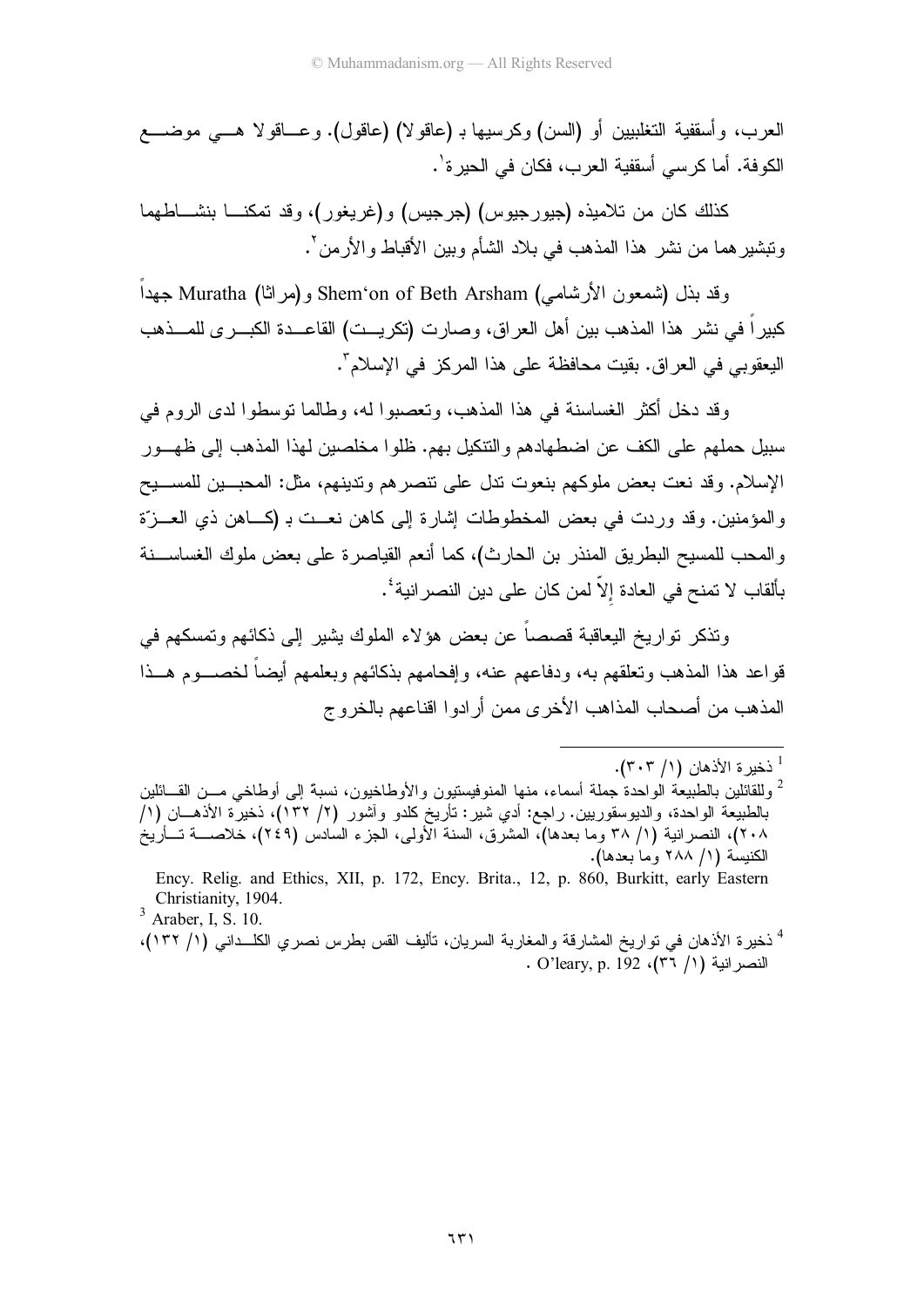من المذهب اليعقوبي ونبذه، مع ميلهم إلى النوفيق بين المذاهب ومنع الفرقة بسين النصساري، كالذي ذكروه مع مناظرة وقعت بين البطريرك (البطريق) افرام (٥٢٦ \_ ٤٥مم)، وهو مـــن بطاركة الملكيين والحارث بن جبلة ملك الغساسنة وهو على اليعقوبية، وقد أفحم فيهـــا الملـــك الحارث خصمه على ما يدعيه اليعاقبة بذكائه وبقوة بديهته وحجته، وكالذي رووه عن تعنيــف المنذر بن الحارث للبطريرك (دوميان) في أثناء زيارته للقسطنطنية، لتهجمه علــي اليعاقبـــة وإثارته بهذا الهجوم الفرقة بين النصاري، وطلبه منه الاتفاق مع (فولا) بطريرك البعاقبة على النَّاخي ونوحيد المساعي، وكالذي ذكروه عن هذا المنذر أيضــــاً مـــن كتابتــــه إلــــى القيصـــــر (طيباريوس) للندخل في حمل البطريرك والأساقفة على ايقاف حملاتهم على اليعاقبة، ولكسى يسعى في إطلاق الحرية لجميع النصاري، وأن يصلي كل واحد منهم أينما شاء وحيثما شاء'.

وكان للبعاقبة مشهد مقدس بحجون البه للنبرك به والنذر لــــه، هـــو مشــــهد القـــدبس (سرجيوس) (سرجيس) في مدينة (سرجيوبوليس) Sergiopolis، وهي الرصافة. وكان عرب بلاد الشأم اليعاقبة ينيمنون به، ويضعون صورته مع الصليب على راياتهم أملاً في الفوز فـــي المعارك. والى هذا القديس أشار الشاعر الأخطل بقوله:

مما يدل على أن شهرة هذا القديس ظلت بين النصاري حتى في أيام الإسلام. وطالمـــا قصد الأعراب كنيسة هذا القديس لتعميد أبنائهم هناك. وقد كانوا يعقدرن العقود عنــد قبـــره، ويقسمون الإيمان عنده، دلالة على التشديد فيها وصدقهم في الوفاء. وكان أمـــراء الغساســـنة يبالغون في تعظيمه والاحتفاء به، ويقصدونه للتبرك به، على عكس نصارى الحيـــرة الــــذين امتهنوا القبر في حروبهم مع الغساسنة، واعتدوا على المدينة. وقد كان نصارى الحيرة علـــى مذهب (نسطور ) في الأغلب،

```
<sup>1</sup> المشرق، السنة الرابعة والثلاثون (١٩٣٦) (٦١ وما بعدها).
<sup>2</sup> ديوان الأخطل (٣٠٩)، المشرق، السنة الرابعة والثلاثون، (١٩٣٦)، كانون الثانبي، ٢ (٢٤٧)، النصـــرانية
```
 $.(99/1)$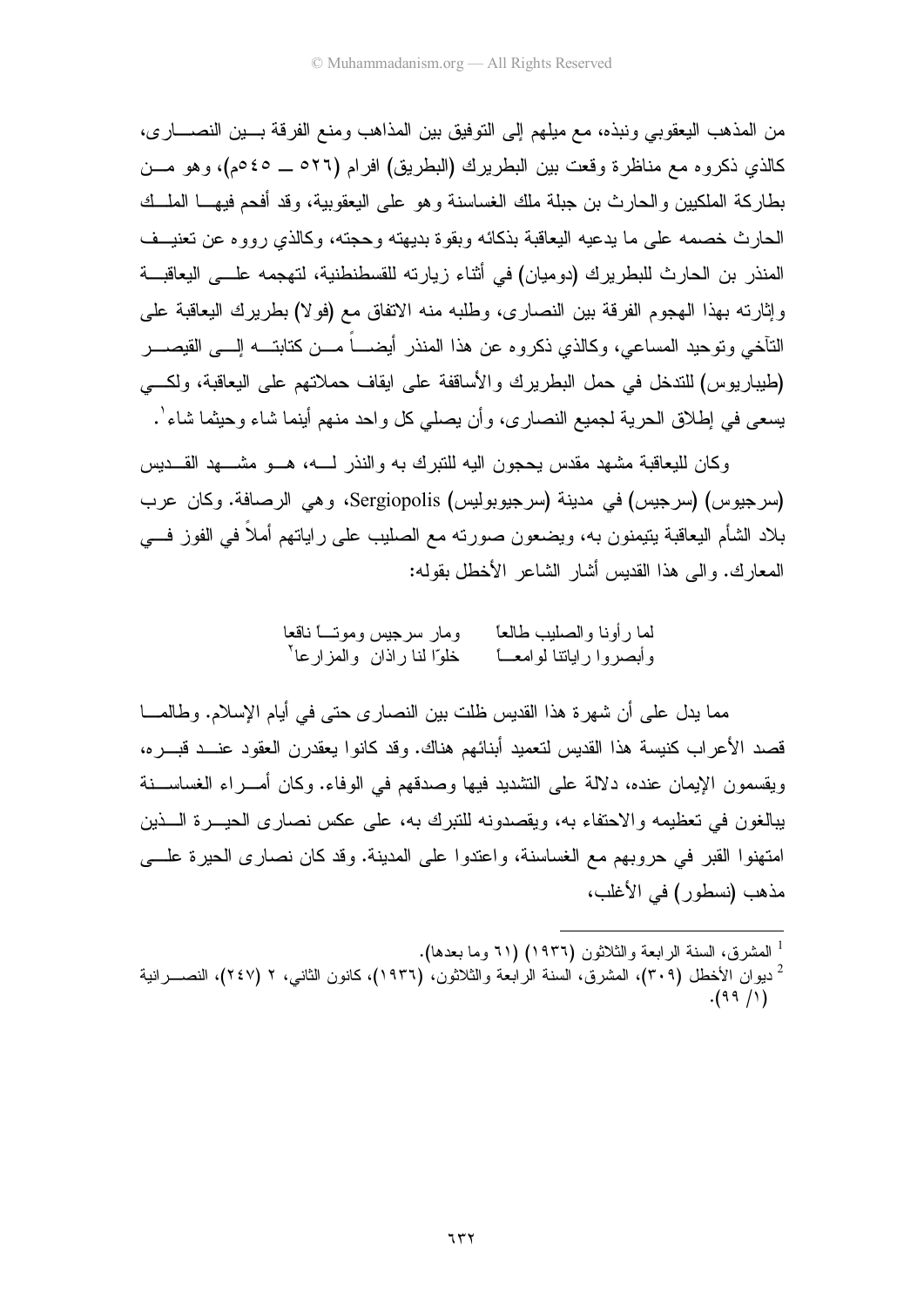كما كانو ا من الو ثنيين، و لذلك لم تكن لسر جيوس في نفوسهم منز لة و مكانة.

وقد أشار المؤرخ (يوسبيوس القيصري) (أويسبيوس)، إلى رأى كـــان عنـــد بعـــض نصاري العرب، خالفوا به مذهب الكنيسة إذ قال: « ونحو هذا الوقت قام آخـــرون فـــي بــــلاد العرب منادين بتعليم غريب عن الحق. إذ قالوا إن النفس البشرية في الوقت الحاضــــر تمـــوت ونبيد مع الجسد. ولكنهما يتجددان معاً يوم وقت القيامة » ْ. وليس في هذا الكلام كما نرى، أية اشارة إلى أولئك النصاري العرب، ولا إلى مواضع سكنهم. وكل ما يفهم منه أن خلافهم وقسع في زمن قريب من زمنه، وأنه كان في موضوع الروح.

وقد جودل القائلون بهذا الرأي، ونوقشوا في مجمع انعقــد ســـنة (٢٤٦م)، عـــرف بـ . Council of Arabia (مجمع العربية)

و قد كان لـ (بولس السمبساطي) Paul of Samosata، ر أي في المسبح، حتى قبل إنسـه ر أي نفسه في منزلة المسبح، وقد حكمت الكنبسة علبه بالـهرطقة، وحرمته، وأعلنت خلعه عن أسقفية (أنطاكية)، وكان من المقربين إلى الملكة (الزباء)، لهذا لم نتفذ ما جاء في حكم الكنيسة عليه".

وذكر أهل الأخبار أن من بين فرق النصر انية، أو الفرق التي هي بـــين بـــين: بـــين النصر انية والصابئة دين يقال له (الركوسية)، وذكروا أن الرسول قال لحاتم الطائي: إنك مـــن أهل دبن بقال لهم الركوسبة ُ'. ولكني أشك في صبحة هذا الحديث، إذ كانت وفساة حساتم قبسل مبعث الرسول، ولم يثبت أنه النقى به.

وهناك شيع عقائدها مزيج من اليهودية والنصر انية. وجدت سبيلها في جزيرة العرب، مثل (الابيونيين) Ebionites و(الناصريين) Nazarenes و(الكسائيين) Elkesaites °.

<sup>2</sup> A Religious Encyclopaedia, Vol., I, p. 122.

- <sup>3</sup> Runciman. The Mediaeval Maniche, 19. ff.
- <sup>4</sup> أسد الغابة (٣/ ٣٩٢)، المشرق، الســـنة ١٩٠٣ (ص ٧٧٤، ٧٧٧، ٩٢٨)، ١٩٠٥، (ص ٥٠٤)، ١٩٠٧م، (ص ١٢٠١)، ٩٠٨أم، (ص ٤٨٠)، ١٩٣٧، (ص ٧٣ وما بعدها)، اللسان (٧/ ٤٠٥)، ناج العروس (٤/ ۱٦۳)، (رکس). 5 النصر انية (١/ ١١١ ما بعدها).

<sup>&</sup>lt;sup>1</sup> نأريخ الكنيسة، ليوسابيوس القيصري، نرجمة القس مرقس داوود (ص ٢٩٢ وما بعـــدها)، Eusebius, 6, ،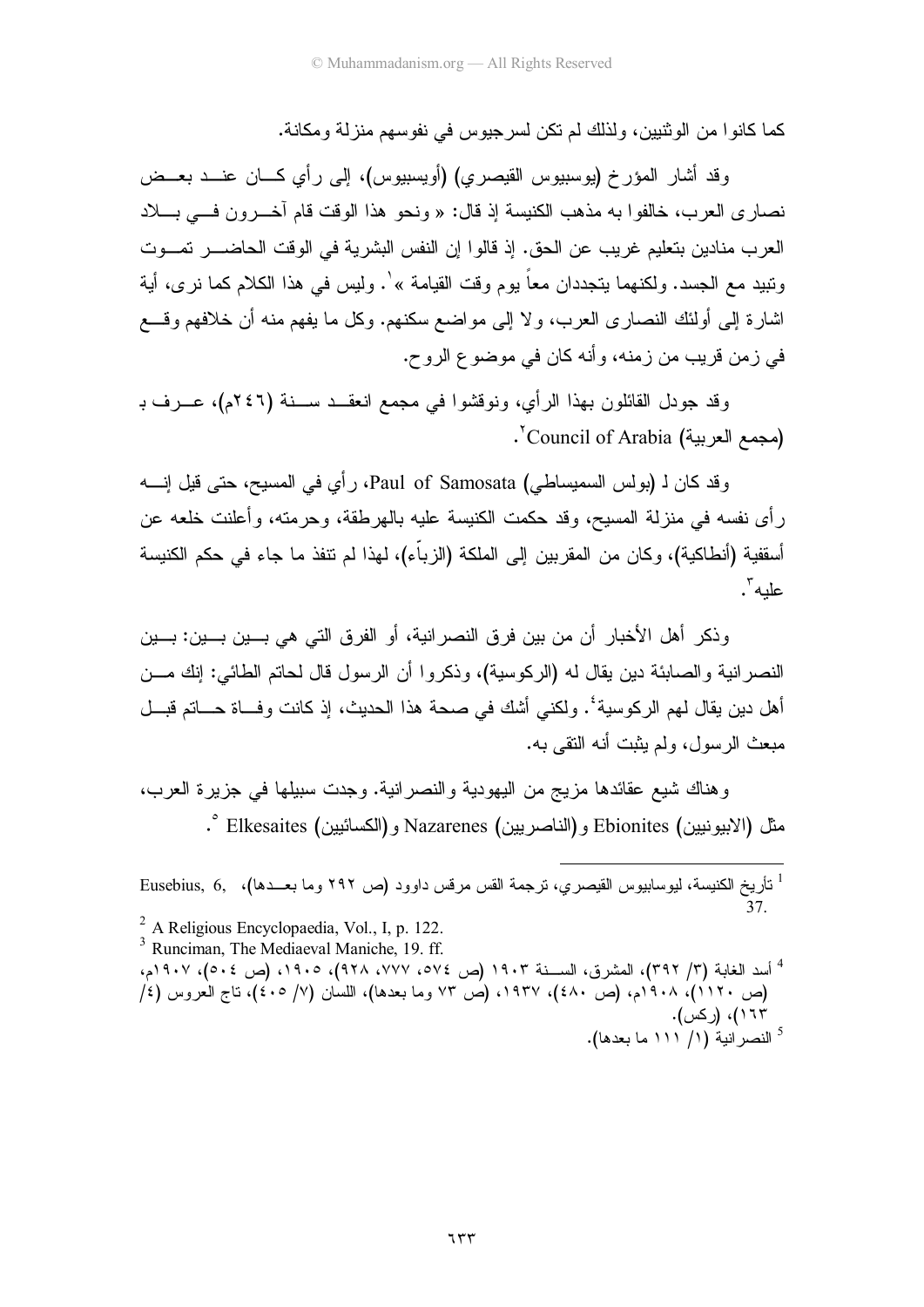أما (الأبيونيون) Ebionites، فجماعة من قدماء اليهود المنتصرين عرفو ا بهذه التسمية العبر انية الأصل التي تعني (الفقر اء)، لا يعرف عن كيفية ظهور هم ونشوء عقيدتهم على وجه صحيح أكيد، وكل ما يمكن أن يقال عن معتقداتها إنها مزيج من اليهودية والنصرانية، وإنهـــا نصر انية بنيت على أسس ودعائم يهودية، فهي نصر انية يهودية في وقت واحد.

وقد ذهب بعض قدماء المؤرخين إلى أنهم إنما دعو ا بهذه التسمية نسبة إلـــى مؤســس هذا المذهب المسمى (ابيون) Ebion . غير أن من الصعب إثبات صحة هــذا الــــرأي. وهـــم يعتقدون بوجود الله الواحد خالق الكون، وينكـــرون رأي (بـــولس) الرســـول فــــي المســـيح، ويحافظون على حرمة بوم السبت Sabbath وحرمة بوم الرب. وقد ذهب بعض قـــدماء مـــن تحدث عنهم إلى أنهم فرقتان بالقياس إلى مولد الابن المسيح من الأم العذر اء '. ويُعتقد أكثـــر هم أن المسبح بشر ٍ مثلنا، امتاز على غير ه بالنبوة، وبأنه رسول الله، أرسله إلى النساس أجمعـــبن. فهو ( سوله ولسانه الناطق بر سالته للعالمين. وهو نبي كيقية من سبقه من الأنبياء المر ســـلين. وقد آمن بعض منهم بعقبدة (العذر اء) وو لادتها للمسبح من غير انصال ببشر ، غير أن بعضـــاً آخر منهم، آمن بأن المسيح ابن مريم من (يوسف) فهو بشر تماماً، وأنكر الصلب المعـــر و ف، وذهب إلى أن من صلب، كان غير المسيح، وقد شبه على من صلبه، فظن أنه المسيج حقـــاً. ور جعوا إلى إنجيل متى بالعبر انية (The Gospel of Mathew) وأنكروا رسالة (باولس) Paul على النحو المعروف عند يقية النصباري".

و أما (الناصر بين) (Nazarenes)، فهم فرقة معار فنا عن أصلها و عن كيفية ظهور هـــا قليلة كذلك. وأكثر ما نعرفه عنها مستمد مما كتبه عنها (أفيفانيوس) (Epiphanius) و(جيروم) (Jerome). وقد أدخلهم (أفيفانيوس) في جملة (الهراطقة) (Heratics)، وذكــر أنهــم كـــانوا يقرأون النسخة العبرانية لإنجيل متى، The Gospel of Mathew وأنهم ظهـــروا فـــي غـــور الأر دن.

وقدًا اعترفوا بألوهية المسيح (ابن الله)، قائلين إنه ولد من العذراء مريم،

 $<sup>1</sup>$  Ency. Brita., Vol., 7, p. 881, (Ebionites), Hastings, Ency. Reli. Ethic., 3, p. 574.</sup>

<sup>&</sup>lt;sup>2</sup> Kenneth Scott Latourette, A History of Christianity, p. 122.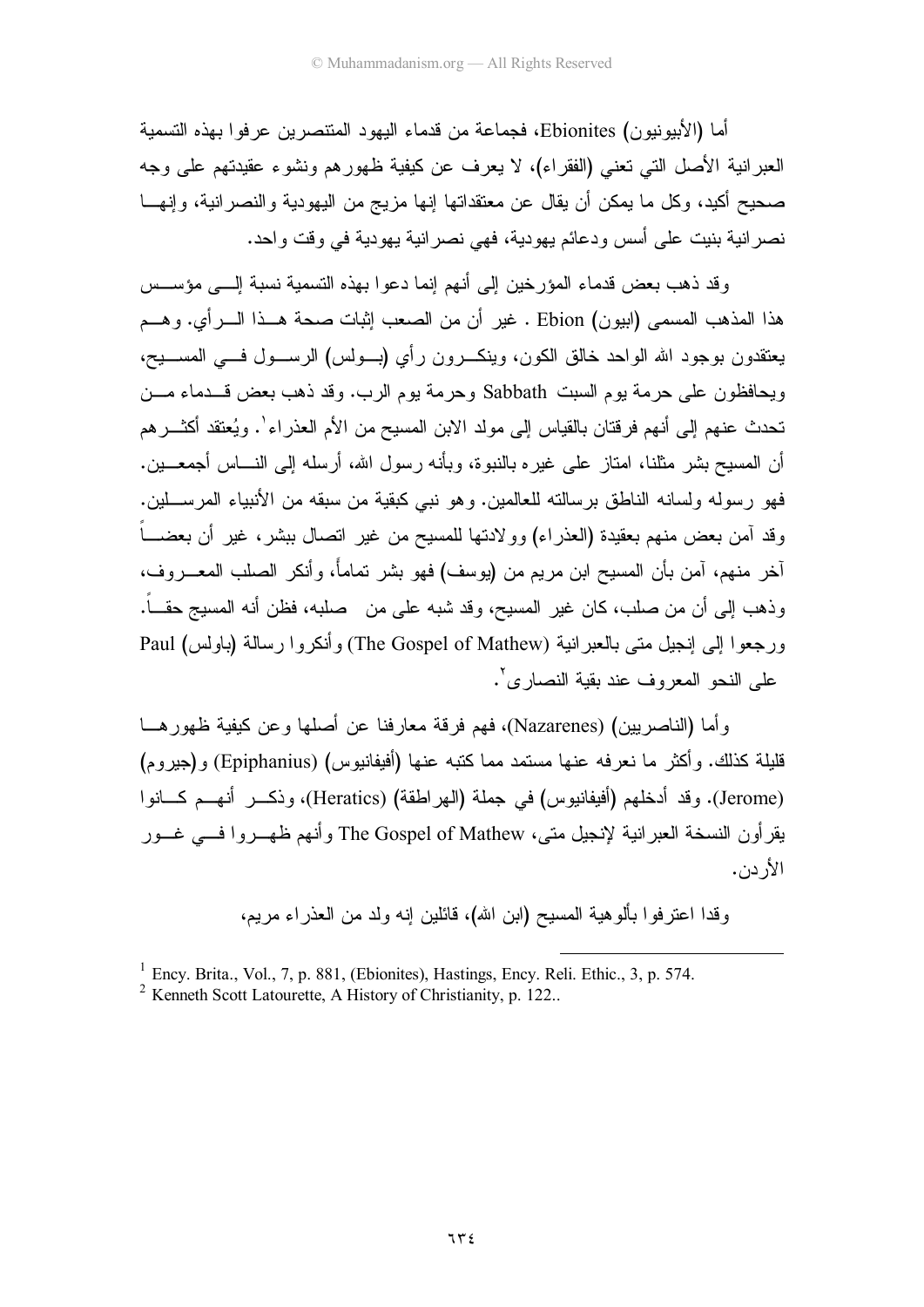واعترفوا برسالة القديس (بولس) كما حافظوا على ناموس موسى (Mosaic Law) (شـــريعة موسى)، وهم برون أن مبلاد المسبح شيء خارق للعادة، وأنه (المولـــود الأول مـــن الــــروح القدس) ٰ، وأن تعاليمه، هي متممة للرسالات السابقة ومكملة لمها. وقد راعوا حرمة السبت، وما بختص بالأكل وبالختان `.

وأما (الكسائيون) (Elkesaites)، ففرقة يظهر أنها ظهرت في أواخــر القـــرن الأول وأوائل القرن الثاني للميلاد في وادي الأردن، ومعناها اللغوي (القوى الخفية)، في لغـــة بنــــي إرم، و(المتخفون)، أو المتسترون تحت الكساء في لغنتـا. وقد نبعت من اليهودية. وهي نتســب إلى رجل اسمه (Elkesai) (الكسائي) صاحب كتاب نسب اليه، ويحافظ الكسائيون على الختان وعلى حرمة السبت وعلى سائر أحكام الشريعة الموسوية، وينسب اليه أنه كان يسرى تحسريم أكل اللحوم. والظاهر أن ذلك من وضع المستخفين بتعاليمه. وإنما كـــان يحـــرم أكـــل ذبـــائح الوثنيين وما أهل للأوثان. وقد حتم على أتباعه التوجه إلى بيت المقدس في صلواتهم، ومنسع النوجه إلى الشرق. وهو بعتقد بوجود إلَه واحد، وبالبوم الآخر ، وبملائكته. وبر ي أن الشباطين هي النجوم الكائنة في المناطق الشمالية من السماء".

ومن أهم تعاليم (الكسائيين) الإغتسال، أو ما يقال لــــه (التعميـــد) (Babtism) وذلـــك بالاغتسال في النهر أو في البئر لغسل الأدر ان من الأجسام وتطهير ها. ويسمى المغتسلُ (باسم الله العلي العظيم) (بسم الله الرحمن الرحيم)، ويستعمل الغسل في الشفاء من الآفات كذلك، مثل عض الكلب المكلوب أو الحيوانات المؤذية وإخراج الأرواح الشريرة من الجسم. ولذلك يمكن تسمية هذه الفر قة بالمغتسلة، لجعلها الغسل من أهم أر كان الدين.

وللخبز والملح اهمية خاصه لدى أصحاب هذا المذهب، فهما بمثابة العهد عندهم. وهم في ذلك على شاكلة بهود، حيث يتمثل العهد (Convenant) عندهم بالملح والخبز '. ويقســـمون بهما الإيمان. وللإيمان عندهم قدسية كبيرة، فلا يجوز لأي

<sup>&</sup>lt;sup>1</sup> Hastings, Ency. Relig. Eathi., 5, p. 141, Ency. Brit., 16, p. 178.

 $^2$  History of the Christianity, by Latoure, p. 121.

 $3$  Hastings, 5, p. 263.

<sup>&</sup>lt;sup>4</sup> اللاويون، الإصحاح الثانبي، الأية ١٣، العدد، الإصحاح الثامن عشر، الأيــــة ١٢، أخبـــار الأيـــام الثــــانبي، الاصحاح ١٣، الآية ٦.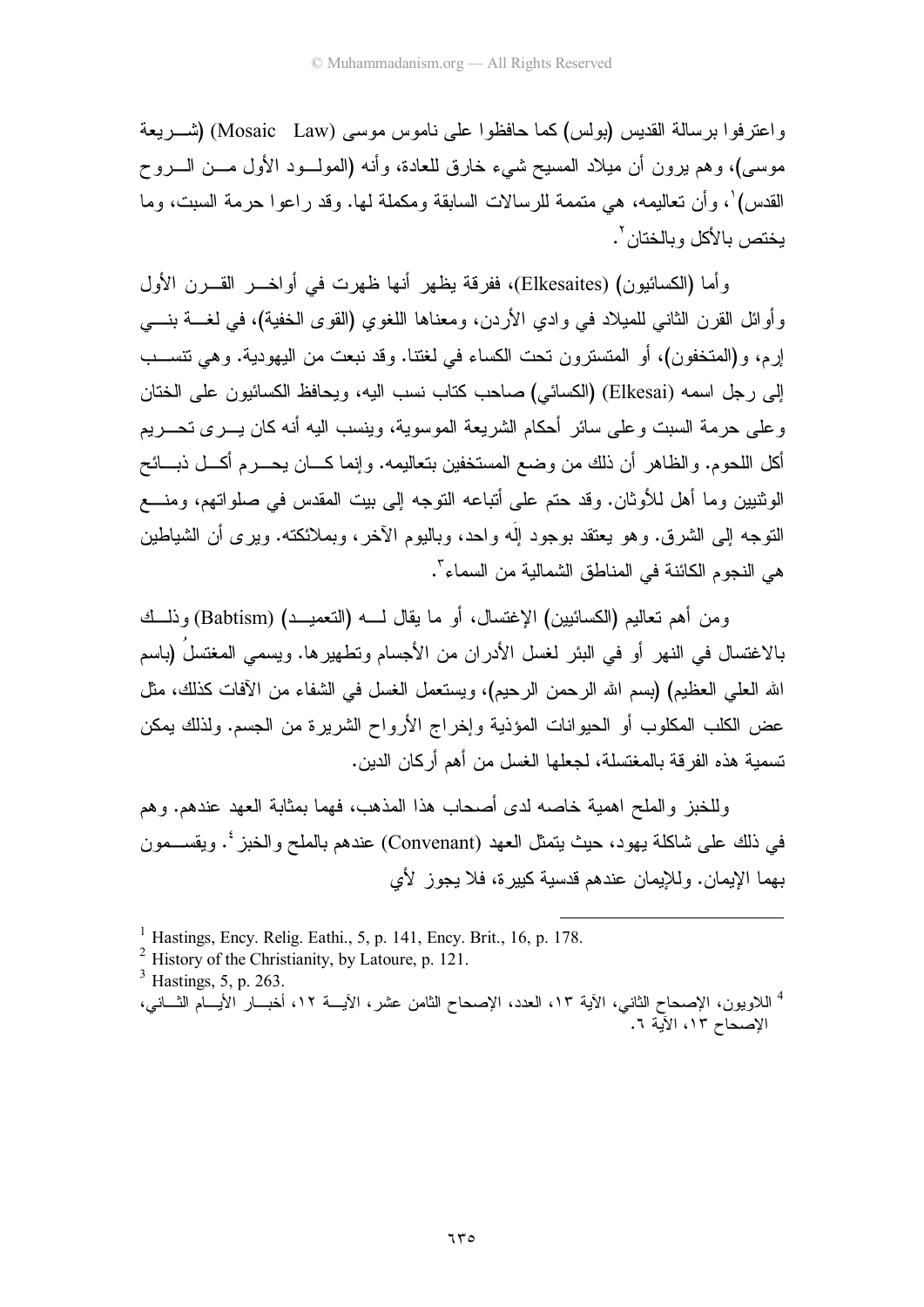إنسان كان أن يحنث بيمينه، و أن يخالف ما أقسم عليه، و إلاَّ كان عقابه عند الله عظمياً.

والعرب من الذين يقيمون للقسم بالخبز والملح وزناً عظيماً عندهم. فكانوا يحلفون بهما كما يحلفون بالله وبأصنامهم. ولا يجوز الحلف كذباً بهما. ولا زال النــــاس يقســـمون بـــالخبز والملح قسمهم بالمقدسات.

وقريب من مذهب (الكسائيين) في الاغتسال ما يذهب اليه الصــــابئون فيــــه. فللغســـل لتطهير الجسم من الآثام الظاهرة والباطنة ومن الأرواح الشريرة مقام كبير عند الصابئة، ولهذا نر اهم بختار ون السكنب عند الآبار والأنهار .

ووجدت فرقة عرفت بـ (الفطائريين) (Collyridiens) بالغ أصحابها في عبـــادة مــــريم وفي نـأليهها، وكانوا بقدمون لـها نوعاً من القرابين أخصـها أقراص الـعجـــين والفطــــائر ، لــــذلك عر فو ا بالفطائر بين. وقد ذكر هم (أفيفانيوس) في كتاب الهر طقات ٰ.

و علمي عكس هؤ لاء كان من دعوا بـ (Antidicomariantes)، وهم الذين أنكروا علــــي مريم دو امها في النبنل، فسمو ا لذلك بالمعادين لمريم ْ .

وذكر أن فرعاً من الأريوسية، أي من أتباع (أريوس)، كان معروفاً بين العرب أطلـــق عليهم القديس (ايلاريوس) اسم (أقاقيين) نسبةً إلى (أقاقيوس). كانوا يقولون إن المســــيح لــــيس هو ابن الله، لأن من قال ذلك جعل لله زوجة ".

و قد تحدث أهل الأخبار عن قوم قالو ا لهم (الأر بسبون). ذكر و ا أنهم « فلاحو الســـو اد الذين لا كتاب لهم. وقيل الار يسيون: قوم من المجوس، لا يعبدون النار ، ويز عمون أنهم علــــى دين إبراهيم... وقيل إنهم أتباع عبد الله بن أريس رجل كان في الزمان الأول قتلوا نبياً بعثـــه اللَّه إليهم » ، « وقال بعضهم في رهط هرقل فرقة نعرف بالأروسية »<sup>؛</sup>.

<sup>1</sup> النصر انية (١/ ١١٣).

- <sup>2</sup> النصر انبة (١/ ١١٣).
- <sup>3</sup> النصر انية (١/ ١١٣).
- $^{4}$  ناج العروس (٤/ ٩٦)، (ارس).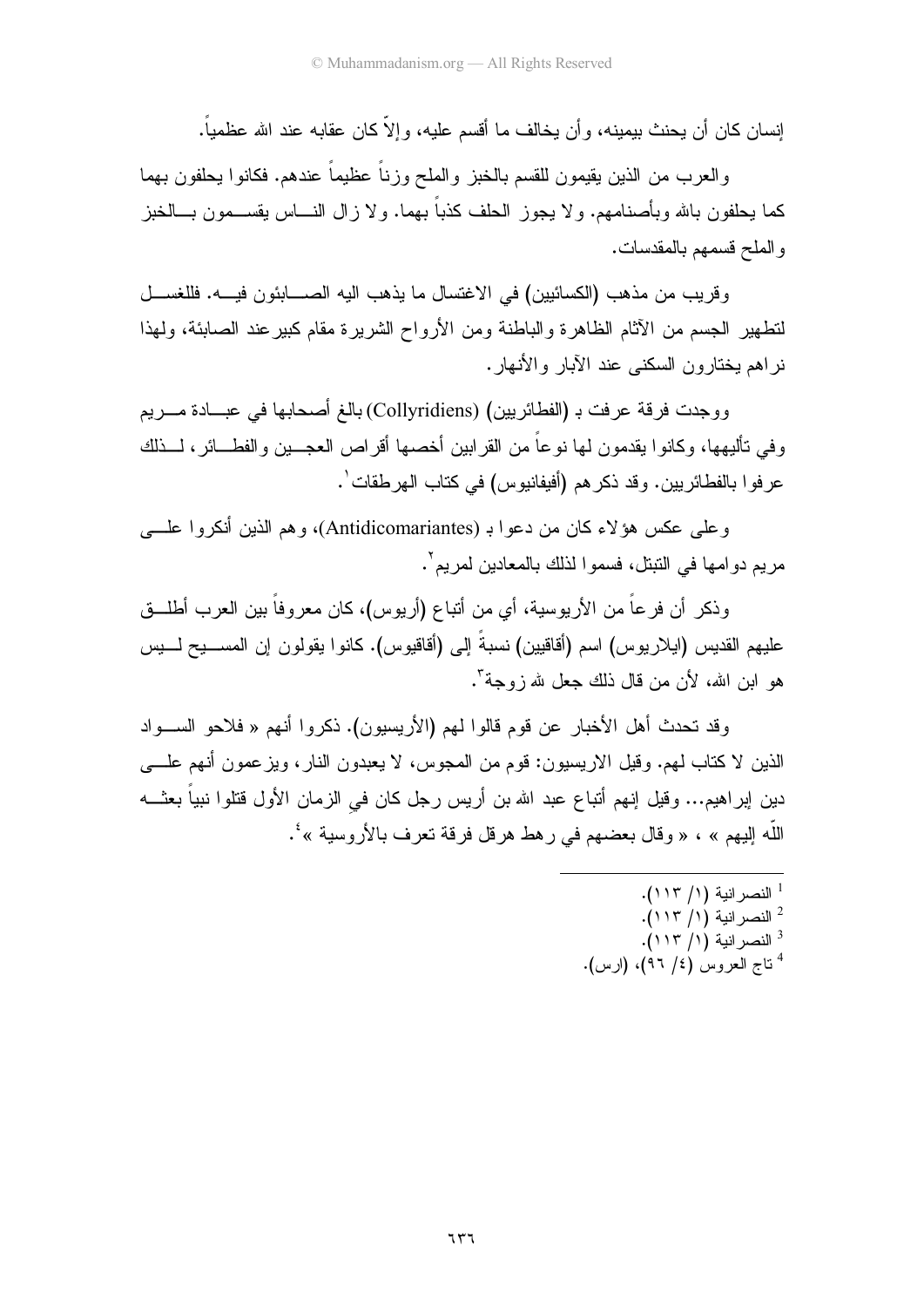## الفصل الحادى والثمانون

التنظيم الديني

وكان لنصارى العرب نتظيمهم الخاص بدور العبادة وبالنعليم والإرشاد، وهو نتظـــيم أخذ من نتظيم الكنيسة العام، ومن النقاليد التي سار عليها أبساء الكنيســـة منـــذ أوائـــل أيــــام النصر انية حتى صارت قوانين عامة. فللكنيسة در جات ورتــب، وللمشـــر فين عليهـــا منـــاز ل وسلالم، وقد اقتبست هذه التنظيمات من الأوضاع السياسية والاجتماعية التـــى عاشـــت فيهـــا النصر انية منذ يوم و لادتها، والتبي وضعها رؤساؤها لنشر الديانة ولتنظيم شؤون الرعية، حتى صارت الكنيسة وكأنها حكومة من الحكومات الزمنية، لها رئيس أعلى، وتحته جماعــــة مـــن الموظفين، لها ملابس خاصة تتتاسب مع درجاتهم ومنازلهم في مراتب الحكومة، ولهم معابــد وبيوت وأوقاف وسيطرة على أتباعهم، جاوزت أحياناً سيطرة الحكومات.

ومن الألفاظ التي لها علاقة بالدر جات والرتب الدينية عند النصار ي لفظة (البَطْــر ك) و(البطريق). وقد وردت لفظة (البطريق) في شعر ينسب إلى (أمية بن أبي الصلت) ْ.

<sup>&</sup>lt;sup>1</sup> من كلّ بطريق لبطريق نقي الوجه واضح ــ تاج العروس (٦/ ٢٩٦)، النصرانية وأدابها، القســم الثـــاني، الجزء الثاني، القسم الأولَّ (ص ١٩١)، ناج العرُّوس (٧/ ١١١) (الطُّبعة الأولى بمصر، مطبعة مصـــر)، اللسان (٦١٠/ ٢١٢، ٤٠١)، (دَار صادر) «بيروت ١٩٥٢»، البسَــنان (١١/ ١٥٧)، «بيـــروت ١٩٢٧»، محيط المحيط (١٠٢/١) «بيروت ١٨٦٧م»، مروج (٢/ ١٩٩)، صــبحُ الأعشـــيُ (٥/ ٤٧٢)، (القــاهر ة ١٩١٥)، «المطبعة الأميرية».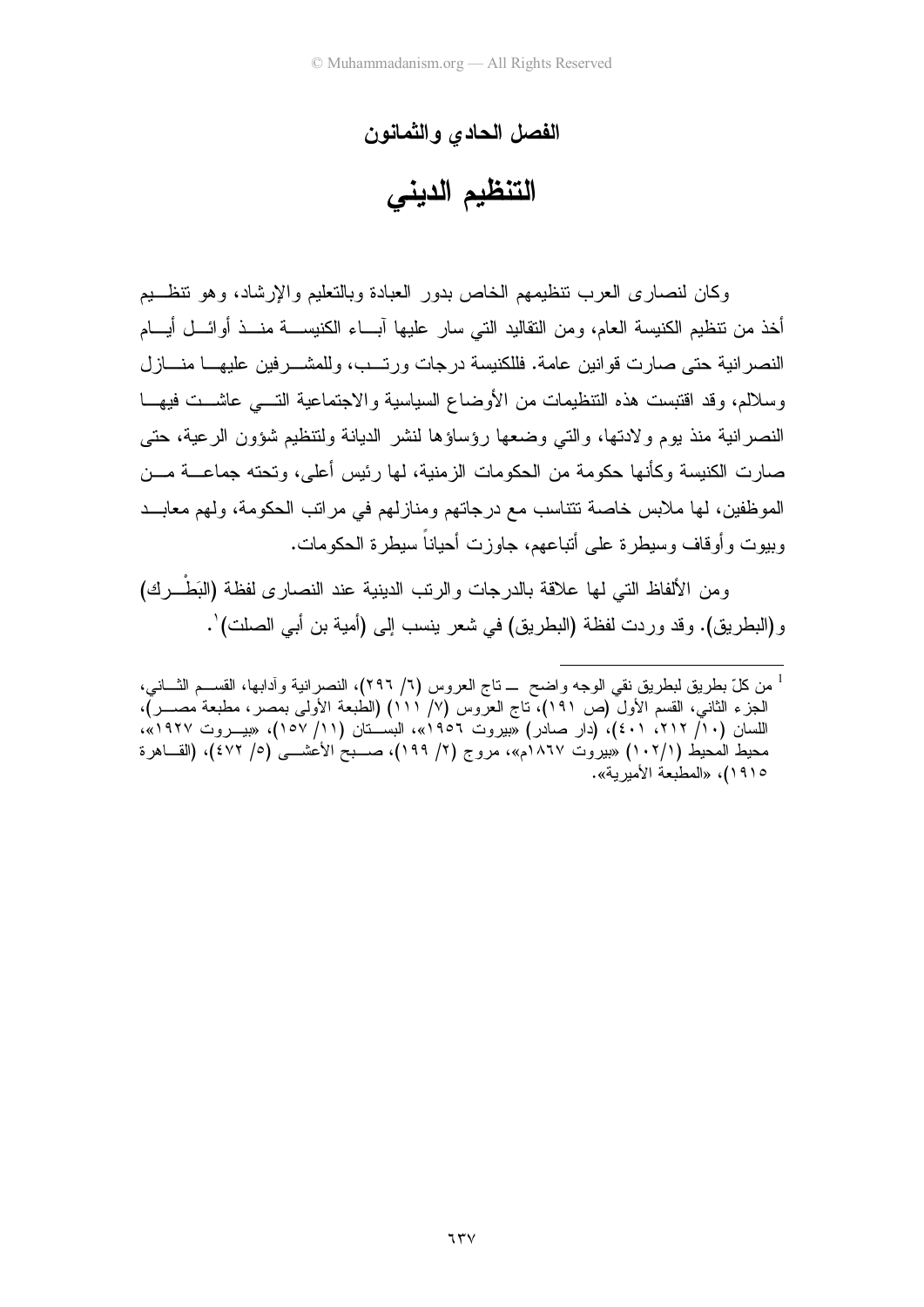وقد ذهب علماء اللغة إلى أن (البطرك)، هو مقدم النصار ي، وهو في معنى (البطريق) أيضاً. و قالو ا أيضاً إن البطريق مقدم جيش الروم. و (البطرك) من أصل يوناني هــو «Patriakhis»، (بثريارخيس)، ومعناه (أبو الأباء)، وذلك لأنه الأب الأول والأعلى للرعية، فهـــو أب الأبـــاء ورئيس رجال الدين. اما لفظة البطريق، فإنها من أصل لاتيني، هو Patrikios، وهـــو يعنــــي وظيفة حكومية وتعني درجة (قائد) في المملكة البيزنطية'. فلا علاقة لها إذن بالتنظيم الـــديني للنصر انبة.

وبين البطريق (البطرك) والأسقف منزلة يُقال لشاغلها (المطران)، وقد عـــرف بأنــــه دون البطرك وفوق الأسقف. وقد وسمه (القلقشندي)، بأنه القاضبي الذي يفصـــل الخصـــومات بين النصار ي'. واللفظة من الألفاظ المعربة عـــن اليونانيـــة، أخـــذت مـــن (متر وبـــوليتيس)، «Mtropolitis»، أي مختص بالعاصمة، أو المدينة". وقــد ذكــر علمـــاء اللغــة أن لفظــة (المطر ان)، لبست بعر بية محضبة<sup>؛</sup> .

والأسقف من الألفاظ التي ننل على منزلة دينية عند النصارى، وقد وردت في كتــب الحديث. وقد ذكر بعض علماء اللغة أنه إنما سمى أسقف النصارى أســـقفاً لأنــــه يتخاشــــع ْ. واللفظة من الألفاظ المعربة المأخوذة عن اليونانية، فهي (ابســكوبوس) «Episkopos»، فـــي الإغريقية، وقد نقلت منها إلى السريانية، ثم نقلت منها إلى العربية<sup>٦</sup>. وقــد وردت فـــى كتــب النواريخ والسير، حيث ورد في شروط الصلح النبي عقدما الرسول مع أهل نجران، شرط هو: « لا يغير أسقف عن أسقفيته و لا راهب عن ر هيانيته ».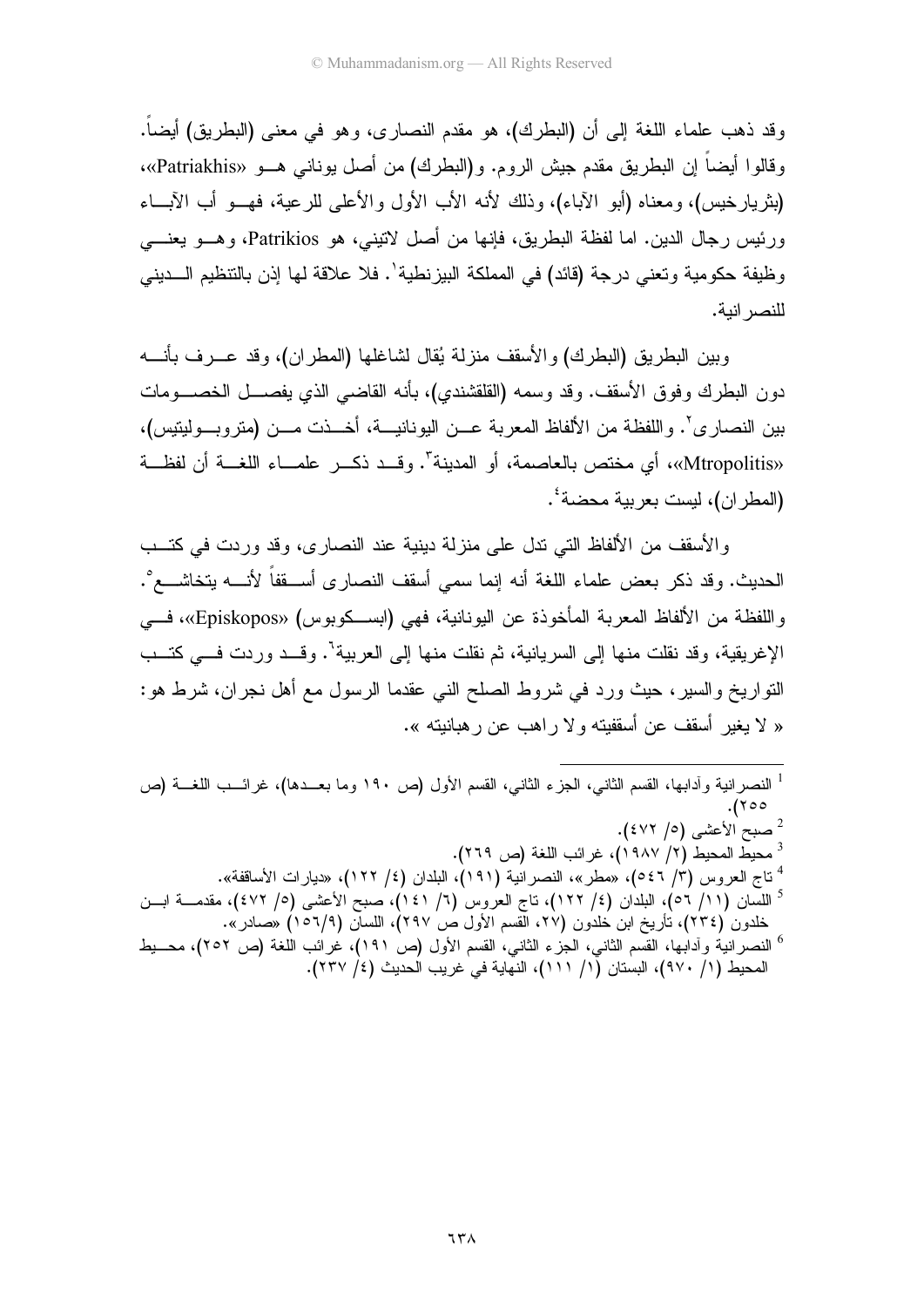والقس من الألفاظ الشائعة بين النصار ي، و لا نز ال مستعملة حتى الآن. ويُقــال لهــا (قسيس) في الوقت الحاضر أيضاً. وهي من أصل آرامي هو «Gachicho»، ومعناه، كـــاهن وشيخ'. وقد جمعهـــا (أمية بن أبي الصلت) على (قســـاقسة)'. وذكر بعض علمـــاء اللغة أن « القس والقسيس العالم العابد من رؤوس النصارى » وأن « أصل القس نتبع الشيء وطلبـــه بالليل. يقال نقسست أصواتهم بالليل، أي نتبعتها »<sup>٦</sup>. وقد وردت لفظة (قسيسين) فـــي القــــرآن الكريم: ﴿ وَلَتَجِدَنَّ أَقْرِبَهُمْ مَّوَدَّةً لِّلَّذِينَ آمَنُواْ الَّذِينَ قَالُوَاْ إِنَّا نَصَارَى. ذَلكَ بأَنَّ مـــنْهُمْ قسيِّســـينَ وَرُهْبَاناً وَأَنَّهُمْ لاَ يَسْتَكْبِرُونَ ﴾ُ : ويدل ذلك على أن موقف النصارى تجاه الإسلام كان أكثـــر مودة من موقف يهود. وقد نسب ذلك إلى القسيسين والر هبان.

ونزد لفظة (شماس) في جملة الألفاظ التي لمها معان دينية عند نصارى الجاهلية. وهي من الألفاظ الحية التي لا نزال تستعمل في هذا اليوم أيضاً. ونعد من الألفــاظ المعربـــة عـــن السر بانية. و هي «Chamocho»، في الأصل، و تعني خادم، و منها البيعة. فهي إذن لبست مـــز، الو ظائف الدبنية الكبير ة، و إنما هي من المر اتب الثانوية في الكنيسة ْ . و قد ذكر بعض العلمـــاء بأن الشماس يحلق وسط ر أسه ويجعل شعر ه من جو انب ر أسه علي شكل دائر ة، و هـــو الـــذي يكون مسؤولاً عن الكنيسة، ويكون مساعداً للقسيس في أداء واجباته الدينيــــة، وفــــي تقـــديس القداس أيام الأحاد والأعياد. يعمل كل ذلك للنعبد، وليس لأخذ المال والنكسب<sup>٦</sup>.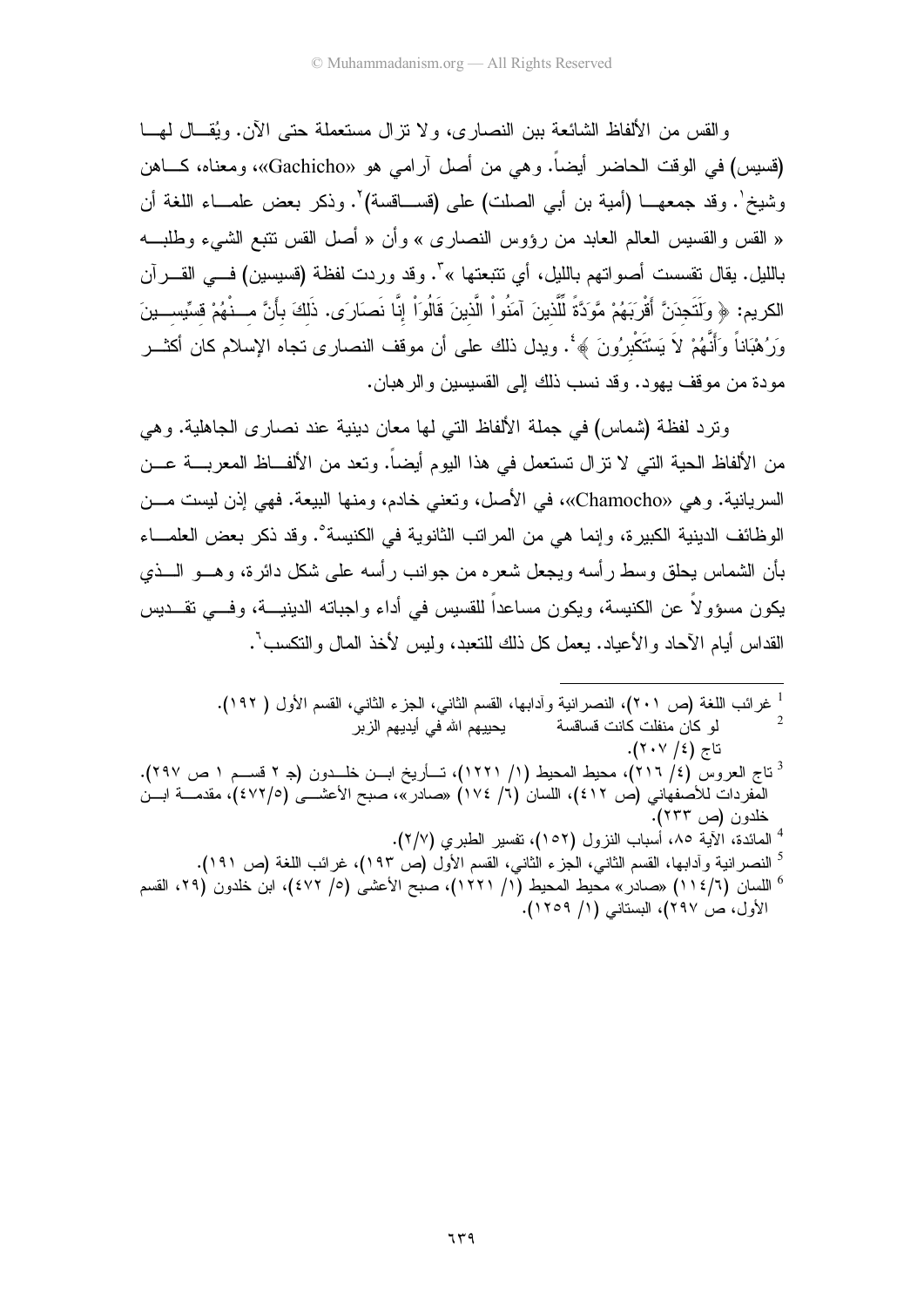وور د في كتاب رسول الله إلى سادة نجر ان: « لا يغير أسقف عن سقيفاه، و لا ر اهــب عن ر هبانيته، و لا و اقف عن وقفانيته » ٰ. ويظهر من هذا الكتاب أن للو اقف منز لـة من المناز ل الدينية التي كانت في مدينة نجر ان. والظاهر أنها تعني الواقف على أمور الكنيسة، أي الأمور الإدارية والمالية والمشرف على أوقافها وأملاكها. فهو في الواقع مسؤول إداري، اختصاصــــه الاشراف على الأمور المتعلقة بأمور الكنيسة وأموالها اذ لا يعقل أن يكون الواقف بمعنى خادم البيعة الذي يقوم بالخدمة بمعنى التنظيف والأعمال البسيطة الأخرى اذْ لا يعقل الـــنص علــــى مثل هذه الدرجة في كتـــاب صلح الرسول مع ســـادة نجر ان. وقـــد ذكر بعض علماء اللغـــة: « الواقف خادم البيعة، لأنه وقف نفسه على خدمتها »٬ ولا يعني هــذا التفســير بالضـــرورة الخدمة على النحو المفهوم من الخدمة في الإصطلاح المتعارف. فقد كان الملوك والسلدات بلقبون أنفسهم بـ (خادم الكنبسة) و (خادم المعبد)، أي بـــالمعنـي المجـــاز ي. و لا بكـــون خادمـــاً صارفاً وقته كله في نتظيف الكنيسة وفي القيام بالأعمال التي يقوم بها الخادم الاعتيادي.

و هناك لفظة أخرى لمها علاقة بالكنبسة وبالبيعة وبالنواحي الإدارية منها، هـبي لفظــة (الوافه) و(الواقه). وقد عرفوا صاحبها بـ (قيم البيعة التي فيها صليب النصاري)، وفي هــذا المعنى أيضاً لفظة (الواهف) حيث قالوا: « الواهف سادن البيعة التي فيها صـــــليبهم ووقيمهــــا كالو افه و عملها الو هافة »، و الو هفية و الـهُفيّة. و الظاهر أنها كلها في الأصل شيء و احد، و إنمـــا اختلف علماء اللغة في ضبط الكلمة، فوقع من ثم هذا الاختلاف بيـــنهم". فالوظيفـــة إذن هـــي بمنزلة الخازن القيم على شؤون الصليب، يحفظه من السرقة، ويضعه في خزانة أمينة، فـــإذا حانت أوقات العبادة وضعه في موضعه. فالصليب ثمين، فيه ذهب

اين سعد، الطبقات (١/ ٣٥٨)، «طبعة صادر »، «لا يغير أسقف من أسقفيته، ولا راهب من ر هبانيتـــه، لا " وافه من وفاهيته»، النهاية في غريب الحديث (٤/ ٢٣٧)، «واقه من وفاهيته»، السبلاذري، فتسوح (٧٣)، (صلح نجران)، اللسان (١٧/ ٤٥٩)، ناج العروس (٩/ ٤٢١)، الفائق (٢/ ٣١٧)، النهاية (٤/ ٢٤٠). <sup>2</sup> ناج (٦/ ٢٦٩)، النصر انية وأدابها، القسم الثاني، الجزء الثاني، القسم الأول (ص ١٩٣) اللسان (٩/ ٣٠٦)، <sup>3</sup> تاج (٦/ ٣٧٣)، (٩/ ٤٢١)، المخصص (٦٠٠/١٣)، اللسان (١٣/ ٥٦١) «صادر».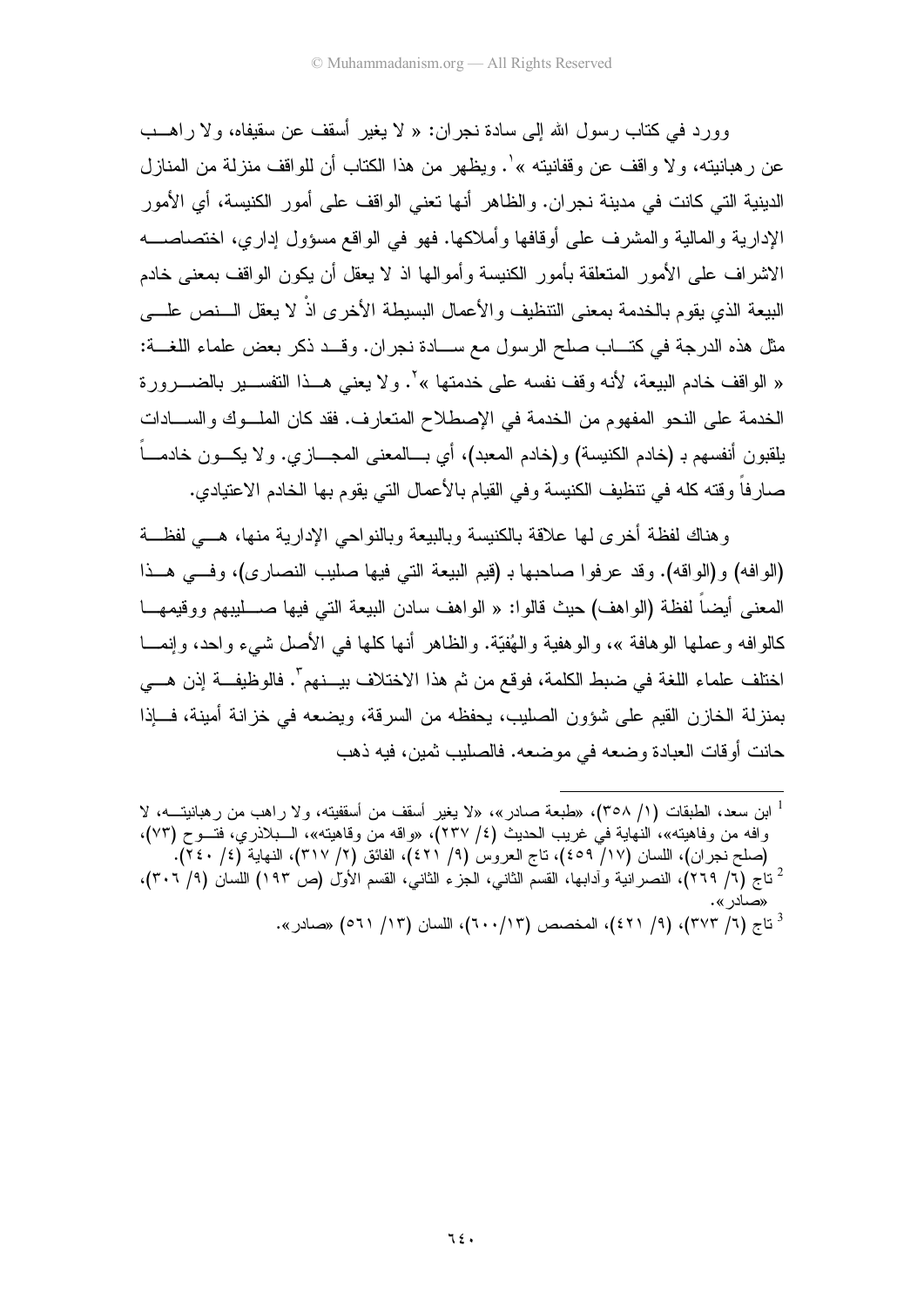في الغالب، لذلك بكون هدفاً للسر اق ْ .

ويلاحظ أن علماء الحديث والتأريخ والسير، ليسوا على اتفاق فيما بينهم فسي تسدوين نص كتاب الصلح الذي أعطاه الرسول لأهل نجر إن، إذ تر اهم يختلفون في ضبط نصه: وفيي جملة ما اختلفوا فيه جملة: « ولا واقه من وقاهيته »، فقد كتبوها بصور شتى كما رأيت، كمـــا كتبوا النص بأشكال متباينة، مما يدل على أن الرواة قد اعتمدوا على نسخ متعـــددة للكتـــاب، وعلى أن أهل نجر ان كانوا قد نسخو ا منه نسخاً، تحرفت نصوصها بالاستتساخ، لعــدم تمكــن الناسخ من ضبط العبارات ضبطاً صحيحاً. فلمّا دوَّن العلماء صورة النص نباينوا في ندوينــــه، و أو جدو ا لهم تفاسير للفظة (و اقف) و (و افه) و (و اقه)، و هي لفظة و احدة فسي الأصــــل، قر أهــــا النساخ ثلاث قراءات، فظهرت وكأنها ألفاظ مختلفة. وحاروا في تعليل المعنى، فقال بعضــــهم الو افه: قيم البيعة بلغة أهل الجزير ة، وقال بعض آخر بلغة أهل الحير ة، وقال بعض: كلها فــــى معنے واحد ".

و هناك مصطلحات دبنية أخر ي استعملها النصار ي للدلالة على در جات ر جال ديسنهم، مثل (بابا)، وهي كلمة (رومية) وهو أعلـــي مرجـــع فـــي نظـــر النصــــارى (الكاثوليـــك)"، و(الجاثليق)، وهو رئيس أساقفة بلد ما، والأعلى مقاماً ببنهم، وقد أطلقت اللفظة علـــي رئــــيس نصاري بغداد في العهد العباسي ٔ وهي من أصل يوناني هــو (كــاثوليكوس)، Katholikos ومعناه عام°.

والساعي من الألفاظ التي نتتاول المنازل والدرجات عند النصارى، ونتنسمل اليهسود أيضاً. ويقصد بها الرئيس المتولَّى لشؤون اليهود أو النصاري، فلا يصــــدرون رأيـــاً إلاَّ بعـــد استشارته، و لا يقضون أمراً دونه. وقد ورد في حديث حذيفة في الأمانة: « إنْ كان يهودياً أو نصر انباً لبر دنه على ساعبه » <sup>٦</sup>٠

<sup>1</sup> النصر انية وأدابها، القسم الثانبي، الجزء الثانبي، القسم الأول (ص ١٩٤). <sup>2</sup> اللسان (١٧/ ٤٥٩)، ناج العروس (٩/ ٤٢١)، النهاية (٤/ ٢٤٠). <sup>3</sup> صبح الأعشى (٥/ ٤٧٢)، نأريخ ابن خلدون (جـ ٢ القسم الأول، ص ٢٩٧)، مقدمــــة ابـــن خلـــدون (ص ٢٣٤)، غرائب اللغة (ص ٢٧٧). 4 تاج العروس (٦/ ٣٠٥)، صبح الأعشى (٥/ ٤٧٢)، محيط المحيط (١/ ٢١٤)، البستان (١/ ٣٠٩). <sup>5</sup> غرائب اللغة (ص ٢٥٦). <sup>6</sup> تاج العروس (١٠/ ١٧٨) «سعى»، اللسان (٢/ ٣٨٧)، محيط المحيط (١/ ٩٦٠)، النصر انية (١٩٢).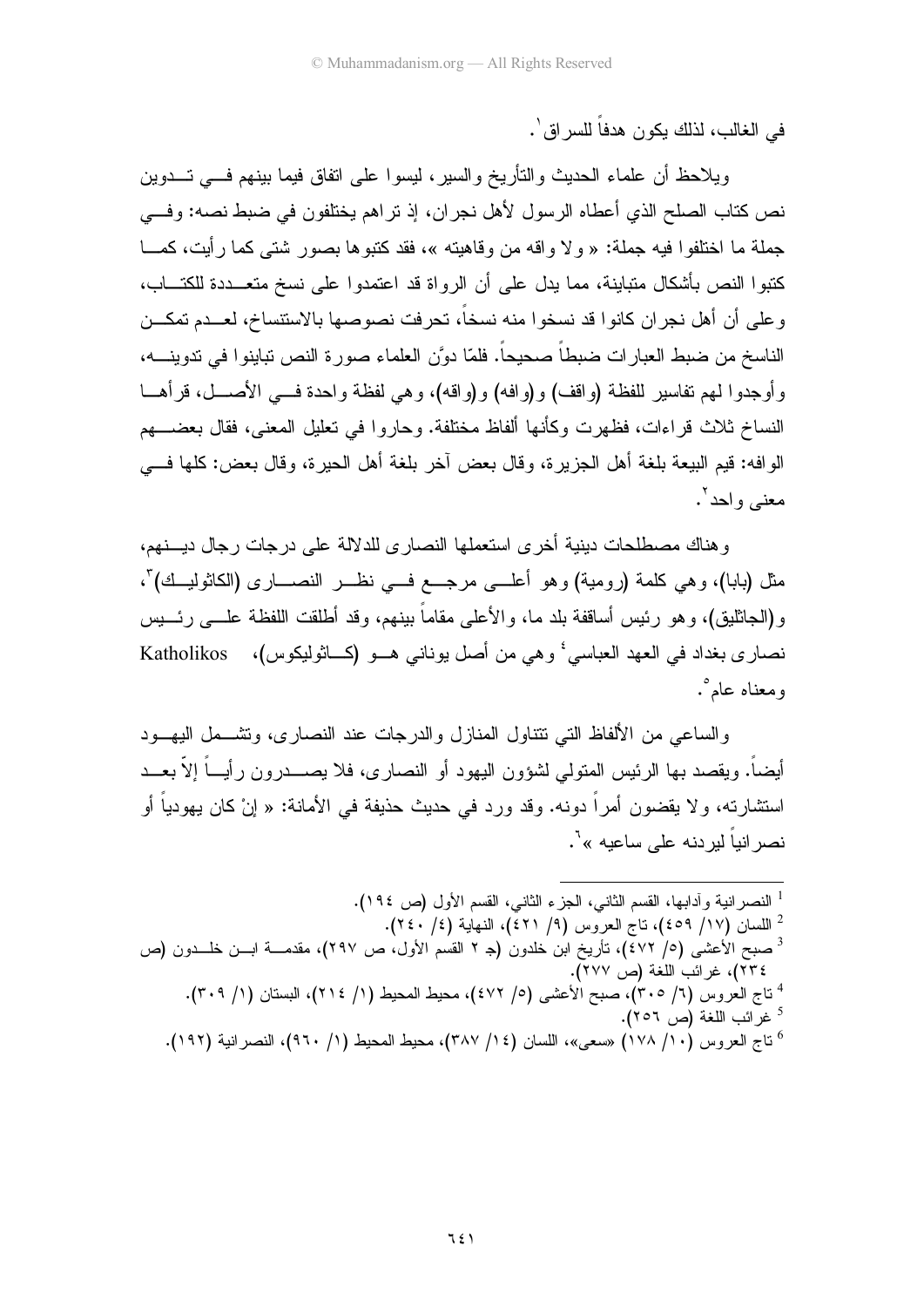ولفظة (بابا) وما بعدها، هي من الألفاظ التي شاع استعمالها في العربية في الإســــلام، وليس لدينا ما يفيد استعمالها بين الجاهليين.

وذكر ً علماء اللُّغة أن من الألفاظ المعروفة بين النصار ي لفظة (العسطوس)، وير اد بها القائم بأمور الدين، وهو رئيس النصاري ْ.

أما (الراهب)، فهو المنبتل المنقطع إلى العبادة. وعمله هو الرهبانية. وقد ذكر بعــض علماء اللغة أن الرهبانية غلوٌ في تحمّل النعبد من فرط الرهبنة<sup>٢</sup>. وقد ذُكرت الرهبانيــــة فــــي القر آن الكربم<sup>"</sup>، وذكر ت في الحديث. وقد نهي عنها الإسلام: « لا ر هبانية في الإسلام ». وقد ندد القرآن الكريم في كثير من الأحبار والرهبان، فورد: ﴿ إِنَّ كَثيراً مِّنَ الأَحْبَــارِ وَالرُّهْبَــان لَيَأْكُلُونَ أَمْوَالَ النَّاس بِالْبَاطْل ﴾ ۚ. ويظهر من ذلك أن جماعة منهم كانــت تتصـــرف بـــأموال الناس التبي نقدم إلى الأديرة والبيع، فيعيشون منها عيشة مترفة، لا نتفق مع ما بنادون به مـــن النقشف والزهد والعبادة. كما أن منهم من عاش عيشة رفيهة وبطر، فتكبر عن الناس ونرفَّـــع، حتى جعلوا أتباعهم يحيطونهم بهالة من التقديس والتعظيم، إلى درجة صير تهم أرباباً على هذه الأرض. فتقربوا اليهم وقدّسوهم قدسية لا تليق إلاّ للخالق. ﴿ اتَّخَذُواْ أَحْبَارَهُمْ وَرَبُهْبَانَهُمْ أَرْبَابِأَ مِّن دُونِ اللَّه ﴾ ْ. ذلك إنهم كانوا يحلُّون لهم ما حرم اللَّه فيستحلونه ويحرَّمون ما أحلَّ الله لهم فيحرمونه. « أما إنهم لم يكونوا يصومون لهم ولا يصلون لهم، ولكنهم كانوا إذا أحلـــوا لهـــم شببًاً استحلوه واذا حرموا عليهم شببًاً أحله الله لهم حرموه، فتلك

- <sup>2</sup> للمفردات للأصفهاني، (ص ٢٠٣)، اللسان، (جـ ١/ ٤٣٧)، «صادر» القاموس (١/ ٧٦)، ناج العروس (١/ ٢٨١)، الصحاح، للجوهري (١/ ٤٠).
- <sup>3</sup> المائدة، الآية ٨٢، التوبُّة، الآية ٣١، ٣٤، سورة الحديد، الرقم ٥٧، الآية ٢٧، مجمـــع البيـــان (٧/ ١٥٨)، تفسير الفخر الرازي (١٢/ ٦٦ وما بعدها)، روح المعاني (٦/ ٨ وما بعدها)، النهايـــة لابـــن الأثيـــر (٢/  $.$ (۱۲۰
- <sup>4</sup> التوبة، الرقم ٩، الأية ٣٤، مجمع البيان (١٠/ ٤٨)، تفسير الطبري (٧/ ٨ وما بعدها)، تفسير الخازن (٧/ ٢٣٣ وما بعدها)، نفسير أبي السعود (٤/ ١٤١ وما بعدها)، المقريَّزيُ، السلوك من معرفة ســـير الملـــوكُ (١/ ١٨٢)، (دار الكتب المصرية ١٩٣٦)، السيوطي، الدر المنثور (١٠/ ٧٥).
- <sup>5</sup> النَّوبة، الرقم ٩، الأية ٣١، جامع البيان (١٠/ ٨٠)، الكشاف (٢/ ٣١)، روح المعانـي (٧٠/ ٧٥)، نفســـير الخازن (٢/ ٢١٦).

<sup>&</sup>lt;sup>1</sup> نناج العروس (٤/ ١٩٢)، اللسان (٦/ ١٤١)، محيط المحيط (١/ ١٣٩٦).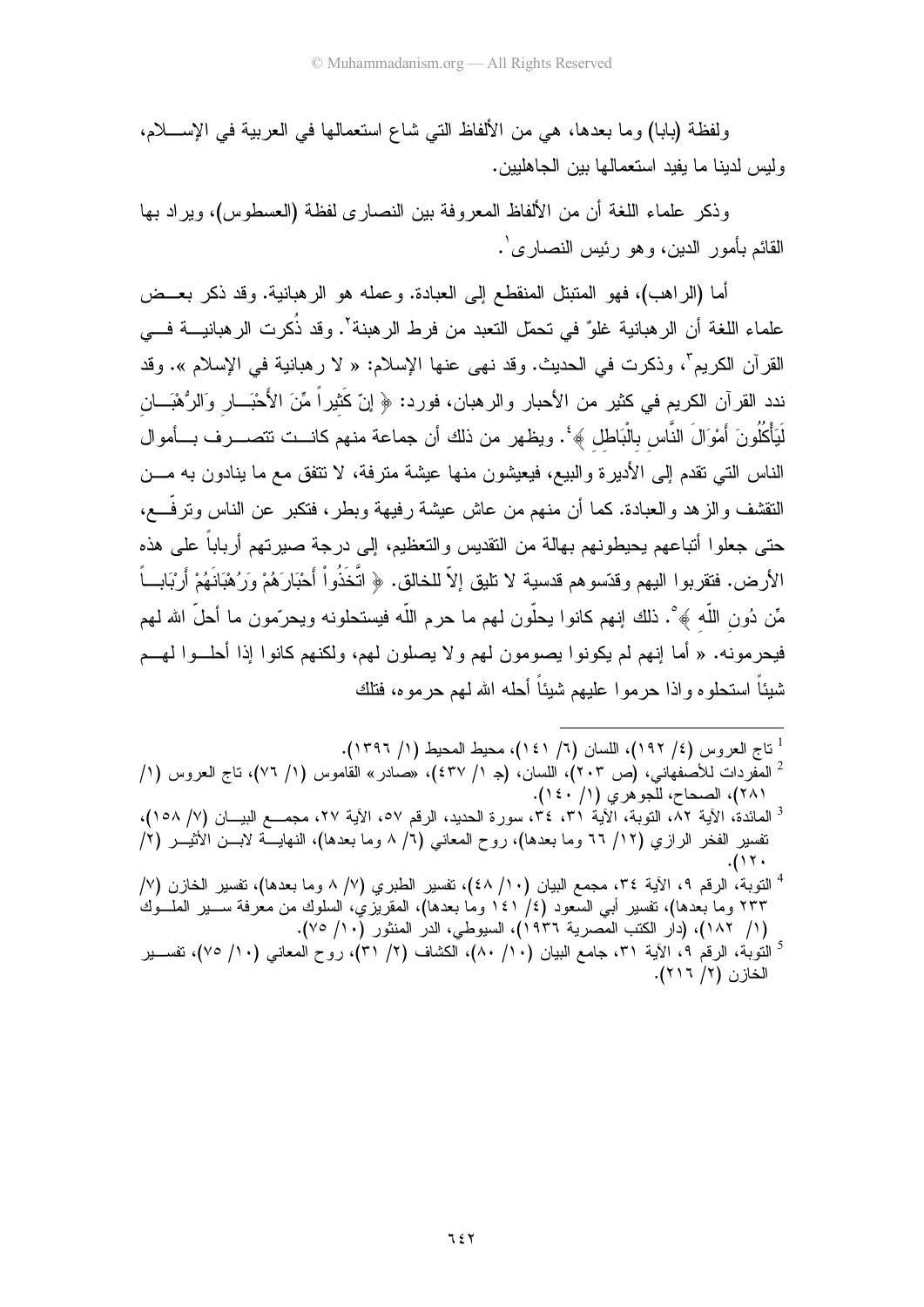كانت ربوبيتهم »'. وكانوا بطيعونهم طـــاعة عمياء، ويأخذون عنهم، ويقدســـونهم، ويقبِّلـــون أيديهم ولا يعصون أمراً لمهم. وذكر أنّ (عدي بن حاتم) الطائي، قال لرسول الله لمــــا ســـمعه يقرأ: ﴿ اتَّخَذُواْ أَحْبَارَهُمْ وَرُهْبَانَهُمْ أَرْبَاباً مِّن دُونِ اللَّهِ ﴾، « يا رسول الله! إنّا لســنا نعبـــدهم. فقال: أليسو يحرمون ما أحلَّ الله فتحرمونه، ويحلوّن ما حرّم الله، فتحلونه! قال: قلت بلي. قال فتلك عبادتهم »<sup>٢</sup>.

ويظهر من روايات أهل الأخبار، أن من الرهبان من بالغ في النرهب وفـــي الزهـــد، فخصمي نفسه ووضع السلاسل في عنقه أو في بديه أو رجليه ليحبس نفسه، وامتنع عن المأكل و الأطايب، مكتفياً بقليل من الماء وبشبيء من الخز الخشن، وأن منهم من امتنع عـــن الكــــلام وصبام معظم أوقاته، وابتعد عن الناس متخذاً من الكهوف والجبال والمواضع النائيسة الخاليسة أماكن للتأمل والتعبد. وذلك كما يظهر من نهي الرسول عن الرهبنة والرهبانية، وحمل الإسلام عليها. لأنها نبعد الناس عما أحل اللَّه وقد عوض الإسلام عنها بالجهاد في سبيل الله".

ومن عادات الرهبان ونقاليدهم التي وقف عليها أهل الجاهلية، الامتناع عن أكل اللحوم والودك، أبداً أو أمداً، وحبس النفس في الأديرة والصوامع، والكهوف، والاقتصاد علـــي أكـــل الصعب من الطعام والخشن من الملبس، ولبس السواد والمسوح. وهـــي عـــادة انتقلــت الِــــي الأحناف أيضا و إلى الز هّاد من الجاهليين الذين نظر و ا نظر ة ز هد و تقشف إلى هـــذه الـحيـــاة ُ . كما كانوا لا بـهتمون بشعور هم فكانوا بطلقونـها و لا بـعتنون بـها ولذلك كانت شـــعور هم شـــعثاً. و عدّ عن الراهب

<sup>1</sup> تفسير الطبري (١٠/ ٨٠ وما بعدها)، تفسير أبي السعود (٥/ ١٤٢)، تفسير الطبرسي (٥/ ٢٢).  $^2$  تفسير الطبري (١٠/ ٨٠ وما بعدها)، «بو لاق».

النهاية في غريب الحديث، لابن الأثير (ص ١٦٣) (٢/ ١٢٠) «المطبعة الخيرية»، اللسان (١/ ٤٣٧ ومــا بعدها)، تاج العروس (١/ ٢٨٠ وما بعدها)، القاموسُ المحيطُ (١/ ٧٦)، محيط المحيط (١/ ٨٠٦)، مجمع البيان (٧/ ١٥٨)، (٦/ ١٧٦)، جامع البيان (٢٧/ ٢٣٨)، (١١/ ١١٤، ١١٧)، الكشاف، للزمخشـــري (٤/ ٦٩)، (٢/ ٣١)، (١/ ٤٣)، روح المعانبي (٢٧/ ٢٥/١، (١٠/ ٧٥)، (٧/ ٣)، الدرر المنشــور (١٠/ ٧٥)، صحيح مسلم (٨/ ٢٢٩)، «كتاب الزهد»، اللسان (١/ ٤٣٧)، «صادر ».

<sup>&</sup>lt;sup>4</sup> تفسير الطبر ى (٧/ ٨)، «الطبعة الثانية ١٩٥٦م»، تفسير أبـي السعود (٤/ ١٤١ وما بعدها)، تفسير الرازي (١٢/ ٦٧ وما بعدها).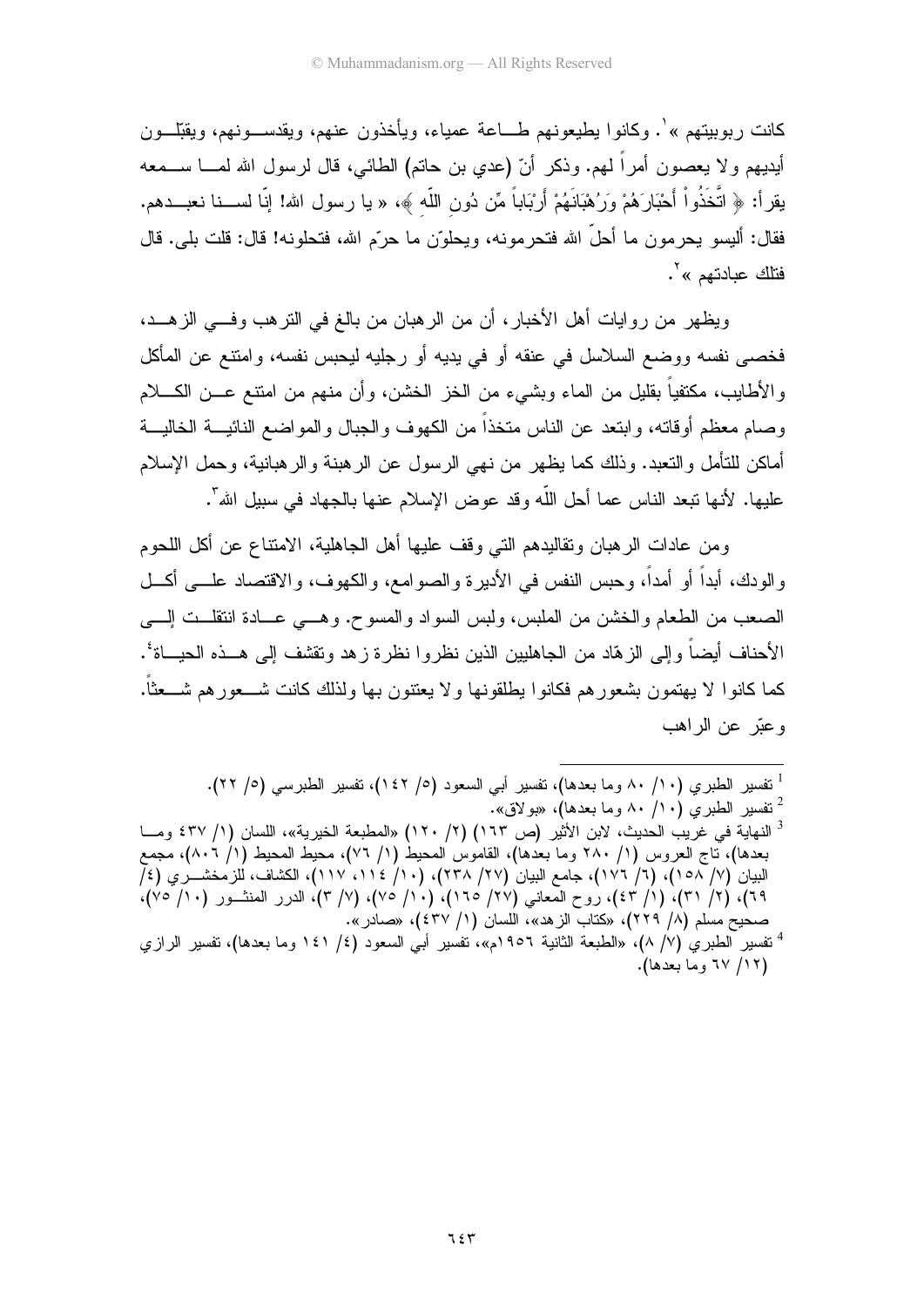بالأشعث، لأنه كان بطلق شعر رأسه ولا بحلقه ولا بعتني به'.

ومن الرهبان من ساح في الأرض، فطاف بلاد العرب وأماكن أخرى، وهـــام علــــي وجهه في البو ادى وبين القبائل، لا يهمه ما سيلاقيه من أخطار ومكاره، ومنهم من ابتتـــى لــــه بناءً في الفيافي وفي الأماكن النائية، واحتفر الآبار وحرث البقول، وعـــاش عيشــــة جماعيــــة، حيث يعاون بعضهم بعضاً في تمشية أمور الدير الذي يعيشون فيه'. ومنهم من عاش في فلـــل الجبال، بعبداً عن المار ة و الناس.

قال الشاعر :

لو عاينت رهبان دير في القلل لانحدر الرهبان بمشى وينزل ّ

وقد وقف بعض أهل الجاهلية على أخبار هؤلاء الرهبان وعرفوا بعض الشيء عنهم، وبهم نأثر بعض الحنفاء على ما يظهر فأخذوا عنهم عادة التحنث والنعبد والانزواء والانطواء في الكهوف و المغاور و الأماكن النائبة البعيدة للتتسك و التعبيد مبتعـــدبن بـــذلك عـــن النـــاس منصر فين إلى التأمل والنفهم في خلق هذا الكون دون أن يدخلوا النصر انية.

وقد نهي الرسول بعض الصحابة مثل (عثمان بن مظعون)، وهو من النصــــار ى فــــي الأصل من نقليد الرهبان في الإخصاء وفي الامتناع عن الزواج ومن التشدد في أمور أحلهــا الله للناس.' ويظهر أن هذا النشدد إنما جاء به وإلى أمثاله من وقوفهم علـــي حيـــاة الرهبـــان و على ر أبهم و فلسفتهم بالنسبة لهذه الحباة. و في حق هوَ لاء نزلت الآبة: ﴿ بَا أَبُّهَا الَّذِينَ آمَنُــواْ لاَ تُحَرِّمُو اْ طَيِّبَات مَا أَحَلَّ اللَّهُ لَكُمْ.

<sup>1</sup> ناج العروس (١/ ٦٣٨). ً نفسير الطبري (٢٧/ ١٢٤)، روح المعاني (٦/ ٨ وما بعدها)، نفسير الطبري (٧/ ٨ وما بعدها)، نفســـير " الخازن (٧/ ٢٣٣ وما بعدها)، نفسير أبـي السعد (٤/ ١٤١ وما بعدها). <sup>3</sup> تفسير الطبرى (٧/ ٤). لو أبصرت رهبان دير في الجبل لانحدر الرهبان يسعى ويصل تفسير القرطبي، الجامع (٦/ ٢٥٨). <sup>4</sup> الدرر المنثور (٢/ ٣٠٧)، مجمّع البيان في نفسير القرآن (٧/ ٦ وما بعدها)، نفسير القرطبي (٦/ ٢٦٠ وما بعدها)، مجمع البيان (٢٧/ ١٥٨)، (طبعة دار الفكر، بيروت)، الدرر المنثور، السّيوطي (٣٠٧/٢)، روّح المعاني (٧/ ٣)، (٢٧/ ١٦٥).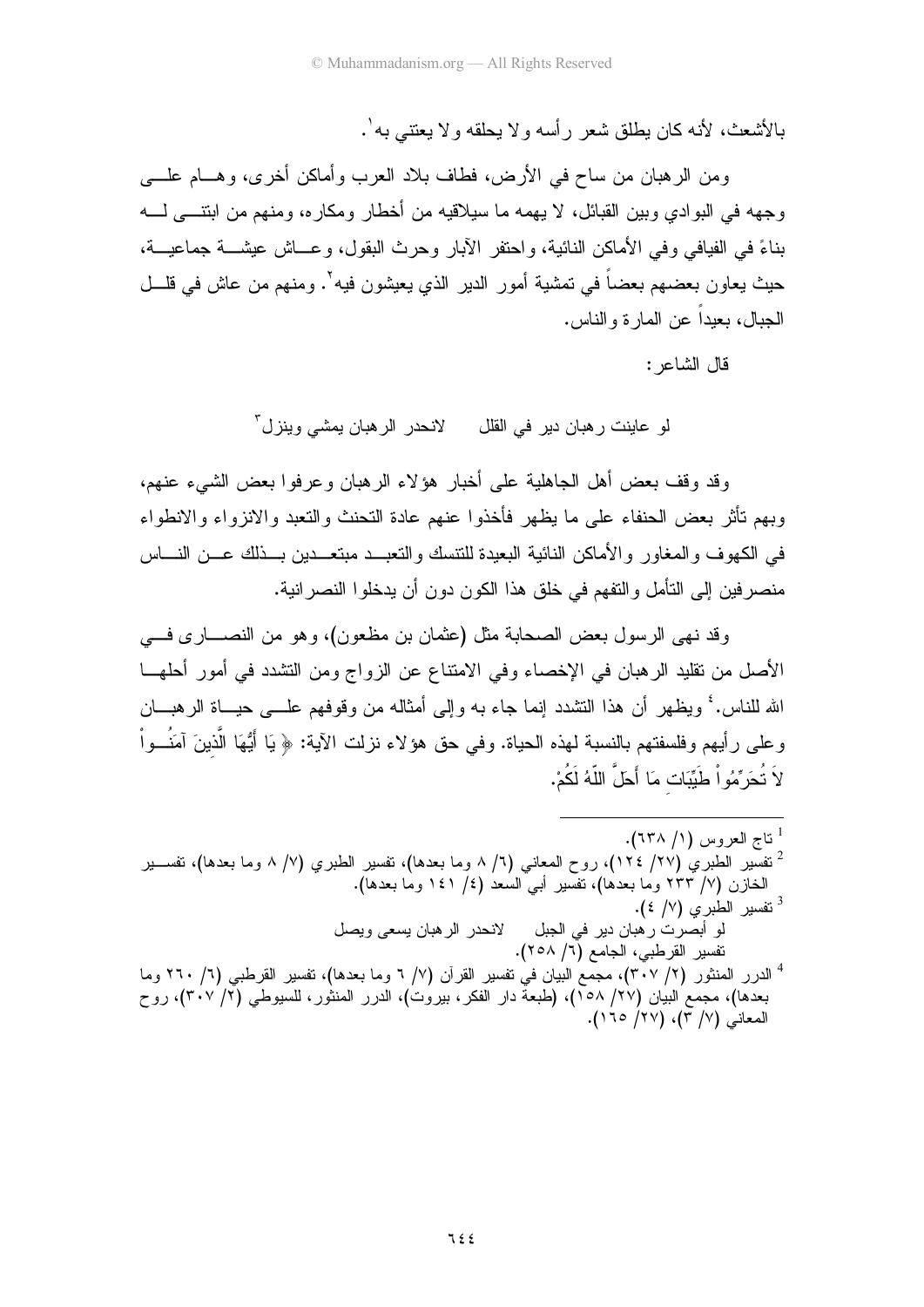وَلاَ تَعْتَدُواْ إِنَّ اللَّهَ لاَ يُحبُّ الْمُعْتَدِينَ ﴾'. وذكر أن الرسول لما سمع بابتعاد (عثمـــان) من أهله، دعاه، فنهاه عن ذلك. ثم قال: « ما بال أقوام حرموا النساء والطعام والنوم ألا إنــــي أنام وأقوم وأفطر وأصوم وأنكح النساء، فمن رغب عن سنتي، فليس مني. فنزلت الآية: ﴿ يَـــا أَيُّهَا الَّذينَ آمَنُواْ لاَ تُحَرِّمُواْ طَيِّبَات مَا أَحَلَّ اللَّهُ لَكُمْ وَلاَ تَعْتَدُواْ ﴾. يقول لعثمان لا تجب نفســك، فإن هذا هو الاعتداء »<sup>٢</sup>.

وورد في الحديث: « لا صرورة في الإسلام »، والصرورة النبتل وترك النكــاح، أي ليس ينبغي لأحد أن يقول لا أنزوج، لأن هذا ليس من أخلاق المسلمين، بل هـــو مـــن فعـــل الرِّ هبان. وهو معرَّ وفَّ في كلام العرب. ومنه قول النابغة:

لهِ أنها عرضت لأشمط راهب معبد الإله صرورة متعبد

بعني الر اهب الذي ترك النساء".

وقد أشبر إلى الرِّ هبان في شعر أمرٍ يء القبس، إذ أشارٍ فيه إلى منارٍ ة الرَّ اهــب الـــذيِّ يمسى بها ينبنل فيها إلى الله، وعنده مصباح يستنير بنوره ٔ. كما أشار فيـــه اليـــه وهـــو فـــي صومعته بِتلو الزبور ونجم الصبح ما طلعا ْ، دلالة على تهجده وتعبده في وقت بكون النساس فيه نياماً. كما أشير ٳليهم في شعر شعراء جاهليين آخرين مثل (النابغة الذبياني)، الذي أشــــار إلى ركوع الراهب يدعو ربه فيه ويتوسل إليه<sup>٦</sup>. كما أشار إلى موقف الراهب من رؤية امـــرأة جميلة، وكيف سيرنو اليها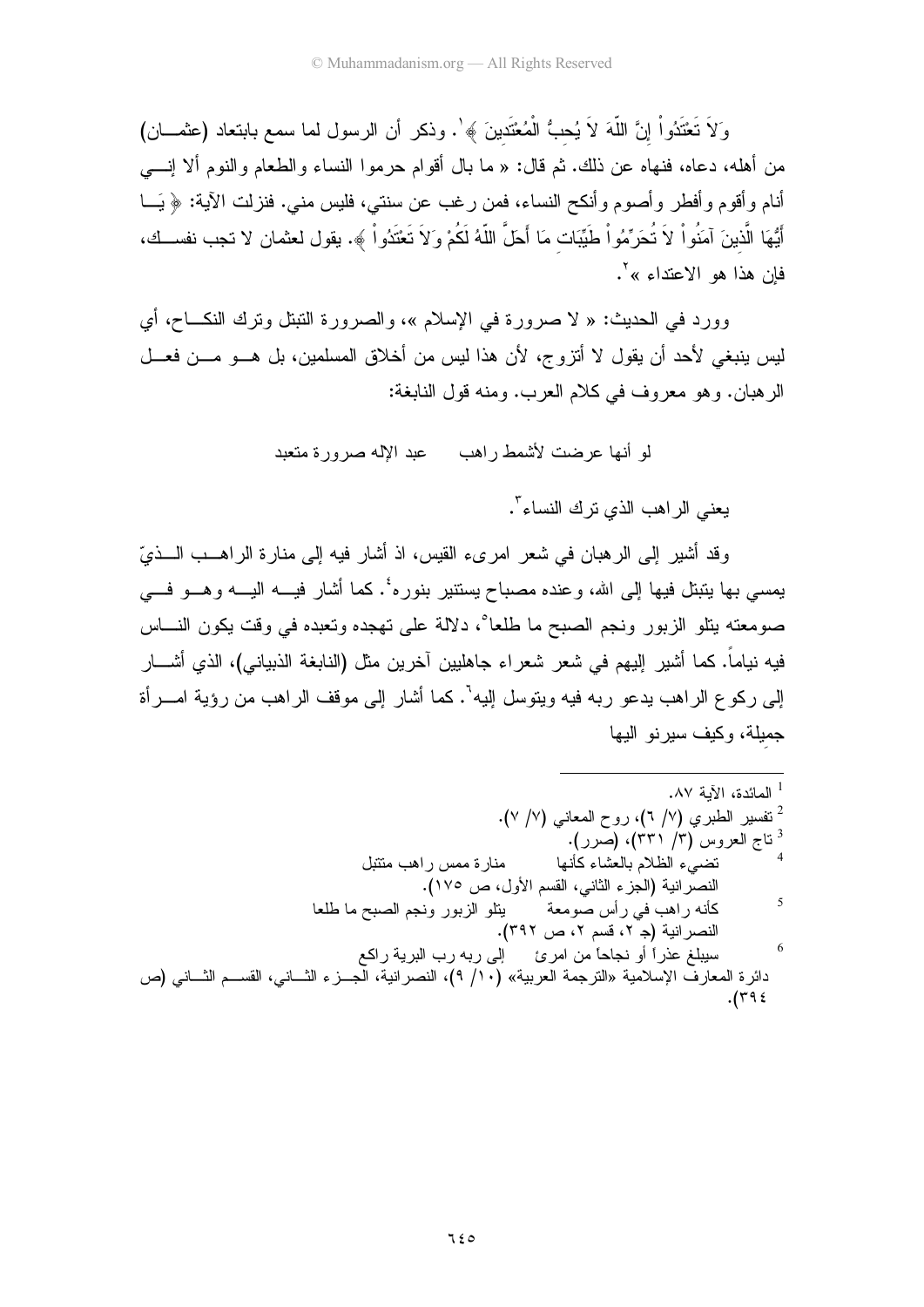حتبي و إنْ كان ر اهباً أشمط`. و قد أشار "إلى (ثوبي ر اهب الدير ) و الى الحلف بثوبيه`.

وورد في الشعر ما يفيد بانقطاع الرهبان في الأماكن الصعبة القصيّة مثل قلل الجبـــال وذراها، حيث لا يأتيهم الناس، فيعيشون في خلوة وانقطاع عن البشر ". ومن الأمـــاكن التــــي اشتهرت بوجود الرهبان فيها أرض مدين ٔ. ووادي القرى ومنازل نتوخ وصوران وزبد ْ.

وقد سبّح الرهبان ورجال الدبن، اللهَ، في الكنائس وفي الأديرة بألحان عذبـــة جميلـــة، ورنلوا الزبور والأسفار المقدسة الأخرى. وقد عرف الجاهليون ذلك عنهم، وأشاروا إلى ذلــك في شعرهم، وربما كان بعضهم يحضر نلك النراتيل ويستأنس بها على الرغم من وثنيته وعدم اعتقاده بالنصر انبة.

ويقال للراهب الزاهد، الذي ربط نفسه عن الدنيا: الربيط. وقيل له: الحبيس. وذكر أن الر ببط، هو المتقشف الحكيم<sup>"</sup>، و أن الحبيس هو الذي حبس نفسه في ســـبيل الله، فقبعـــو ا فــــي الأدبر ة وابتعدوا عن الناس. فصبار وا كالجيساء".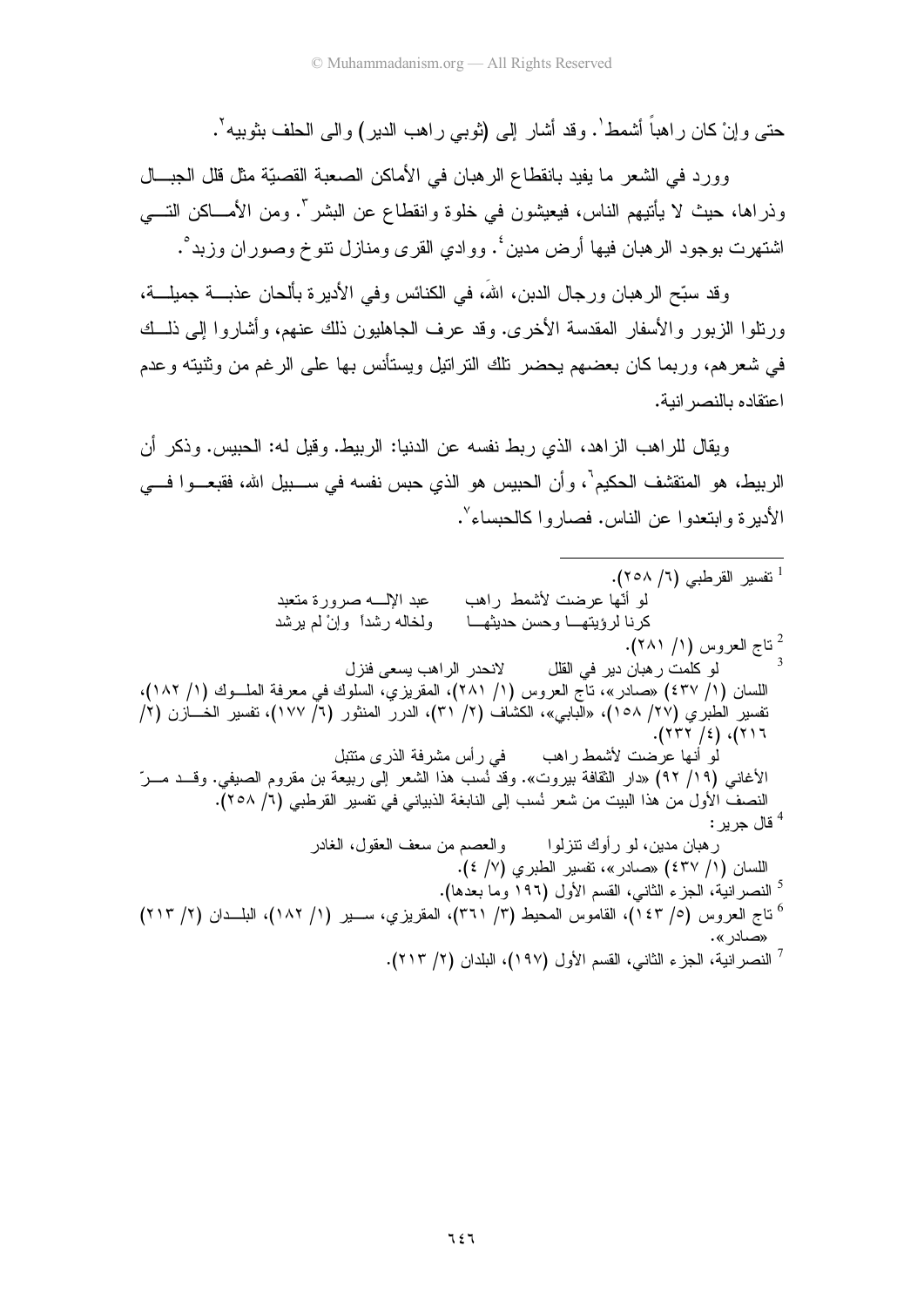ويُقال للراهب: المقدسي. والمقدس الراهـب. وصـــبيان النصـــاري بنبركـــون بـــه، ويتمسحون بملابسه نبر كاً '. كما قيل له: المتعبد، و الأعابد ` ونسب إلى (امـــر ئ القـــبِس) هـــذا الببت:

فأدر كنه بأخذن بالساق و النسا كما شبر ق الو لدان ثو ب المقدسي

ويُروى المقدس، وهو الراهب ينزل من صومعته إلى بيت المقدس، فيمزق الصــــبيان ثبابه تبر کا به <sup>۳</sup>۰

وأما (النهامي)، فهو صاحب الدير، أو الراهب في الدير '.

ومن الألفاظ التي شاعت بين النصار ي ووصل خبر ها إلى الجاهليين، لفظة: (الأبيل)، وقد اتخذوها للدلالة على رئيس النصاري. وذكر بعض أهـــل الأخبـــار أنهـــا تعنــــى أيضــــاً (المسيح)، وقد كانوا يعظمون الأبيل فيحلفون به كما يحلفون بالله. وهي من الألف لظ المعربة عن السريانية (أبيلو) Abilo، ومعناها في السريانية الزاهد والناسك والراهب. وكانوا يتخذون عادة رؤساءهم من الرهبان المتبتلين ْ. وقد وردت لفظة (الأبيل) في الشعر الجاهلي، في شعر: الأعشى وفي شعر عدي بن زيد. وورد (أبيل الأبيلين)، وأريـــد بـــذلك المســــيحْ . وذكـــر أن (الأبيل) هو صاحب الناقوس، والراهب أيضــــاً ْ. وأن (الأيبلـــي)، هـــو صــــاحب النــــاقوس. و(الأيبل)، العصا التي يدق بها الناقوس^. قال الأعشر.: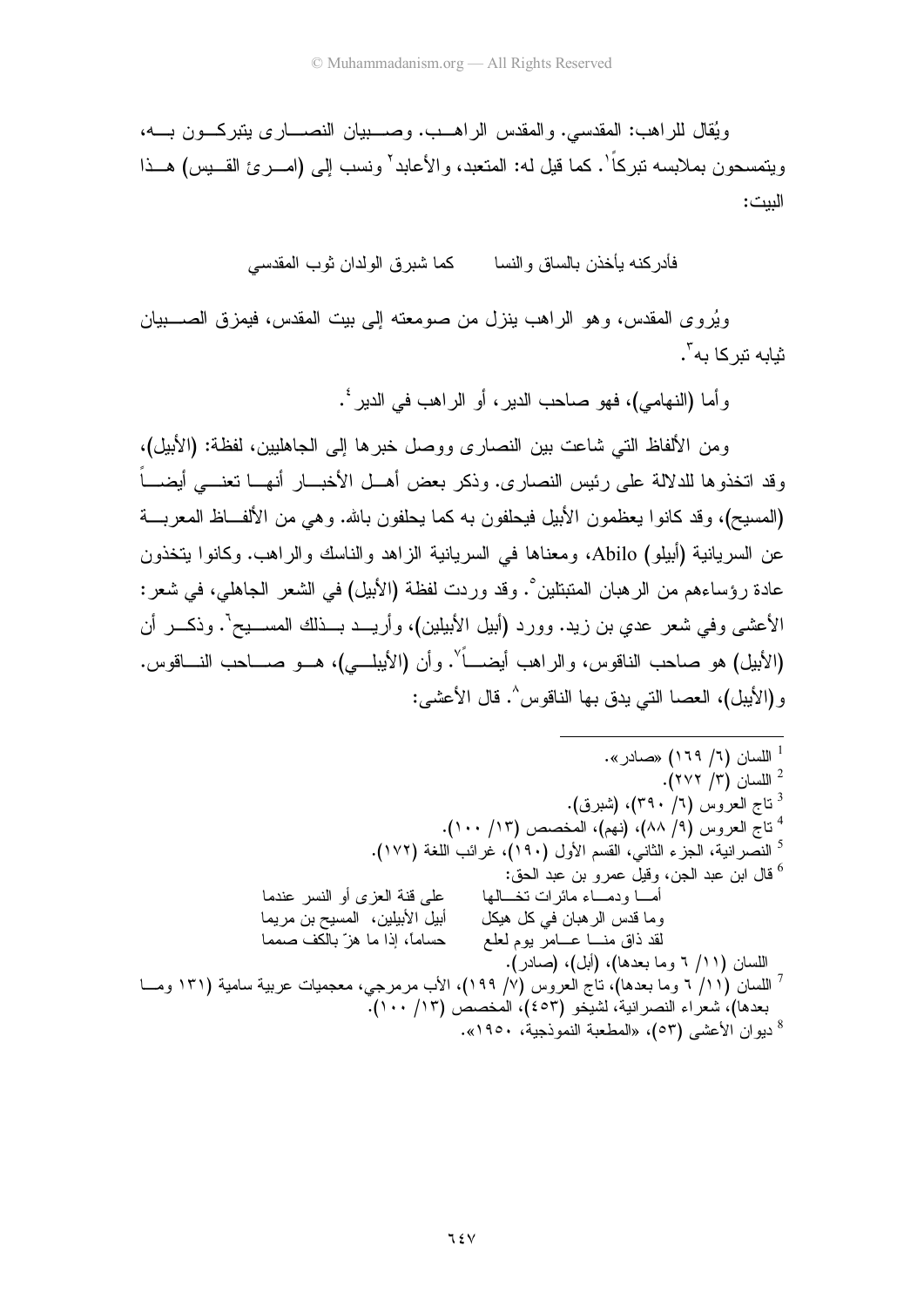ومــــا أيبلـي علــى هيكــــل بنـــــاه وصلب فيه وصـــــارا ير او ح من صلوات المليك طور أ سجوداً وطور أ جؤار ا

يعني بالجؤار الصياح. إما بالدعاء وإما بالقر اءة'.

والساعور من أسماء المسيح وهو من أصل (ســوعورو) So'ouro، بمعنـــي زائـــر. وتطلق اللفظة على من يزور القرى ويطلع على أحوالها وذلك بأمر مـــن الأســــقف'. وذكـــر علماء اللغة أنّ اللفظة من الألفاظ المعربة عن السريانية، وأنّ الأصل (ساعورا)، ومعناه متفقد المر ضبي، وتطلق اللفظة على مقدم النصار ي في معر فة علم الطب".

ويقال لخادم البيعة: الـجلاذي ٔ. وذكر أن (الـجلذي) الراهب والصــــانـع والـخـــادم فــــي الكنيسة. قال ابن مقبل:

و (الكنبس) و (الكنبسة) موضع عبادة البهود و النصار ي، فهما فسي مقابـــل (المســــجد والجامع) عند المسلمين. والكلمة مـــن الألفـــاظ المعريــــة عـــن الآراميـــة، وتعنــــى لفظـــة، «Knouchto» (كنشتو) (كنشت) في السريانية، اجتماع، ومجمع وأطلقت بصورة خاصة على كنيس اليهود''. ولهذا نجد العرب يطلقونها على معبد اليهود كذلك. ويُقال في العبر انية للكنـــيس (كنيستا)، بمعنى محل الصلاة. ونجد الكتب العربية نفرق بين موضع عبادة اليهــود وموضــــع عبادة النصاري، فتطلق (الكنيس) على موضع عبادة اليهود و(الكنيسة) على موضــــع عبـــادة النصار ي. وقد ذهب بعض علماء اللغة، إلى أن الكنيسة، هي منعبد اليهود، وأما (البيعة)،

> <sup>1</sup> تفسير الطبري (١٤/ ٨٢). غر ائب اللغة (١٨٧). <sup>3</sup> ناج العروس (٣/ ٤٦٨) «الخيرية»، النصرانية، القسم الأول (١٩٤)، القاموس (٢/ ٤٨). <sup>4</sup> اللسان (٥/ ١٤) «المطبعة الأميرية»، (٣/ ٤٨٢) «صادر»، ناج العروس (٢/ ٥٥٧). <sup>5</sup> ناج العروس (٢/ ٥٥٧)، (ما يعفينا)، اللسان (٣/ ٤٨٢)، (صادر).

<sup>6</sup> غرائب اللغة (ص ٢٠٤)، النصر انبة وأدابها، شيخو (٢/ ٢٠١ وما بعـــدها)، «الطبعـــة الثانيـــة، بيـــروت  $.$ «۱۹۳۳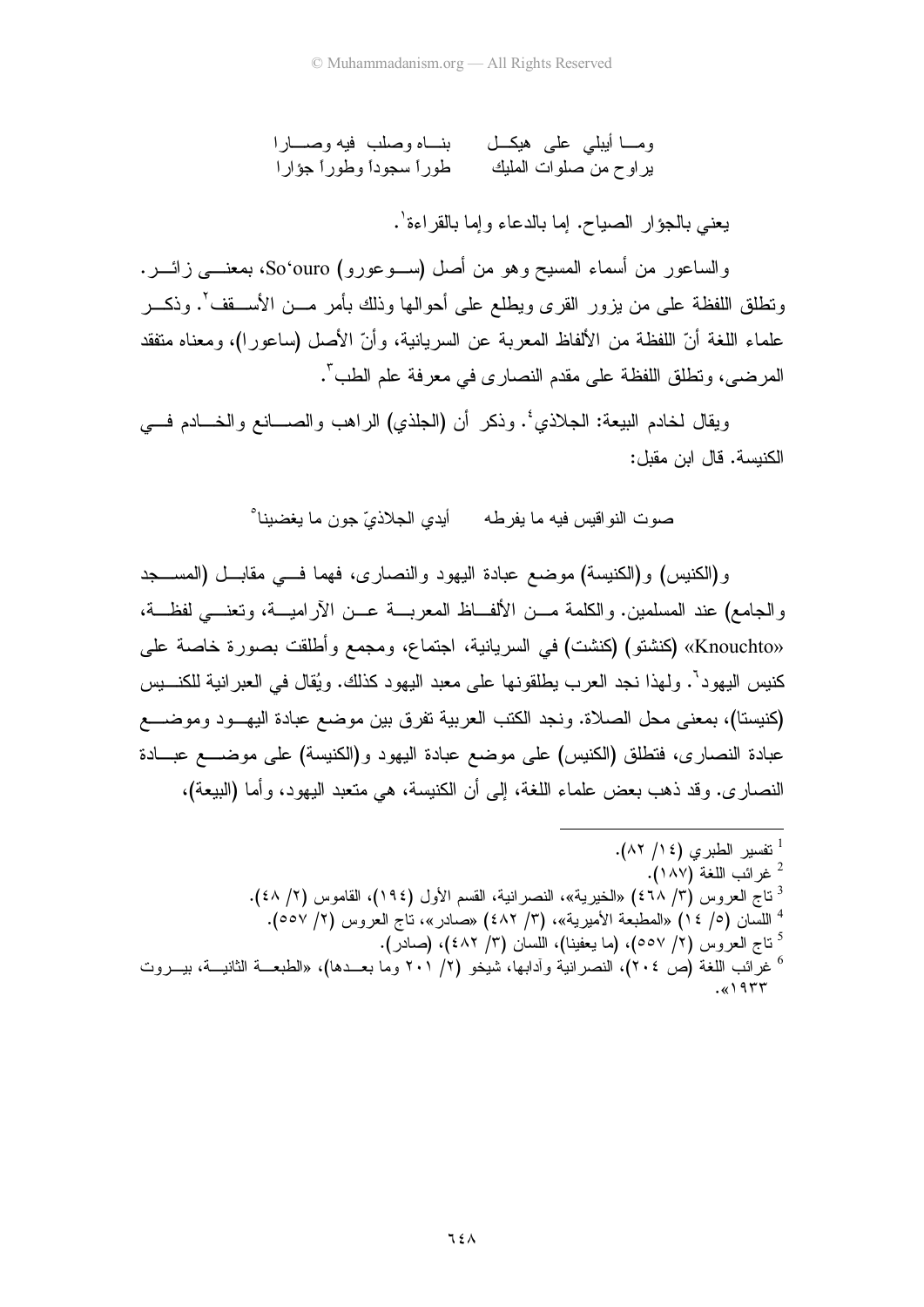فهي متعبد النصار ي'. وقد عرف علماء اللغة العرب، أنَّها من الألفاظ المعربة فقـــالو ا: و هـــي معربة، أصلها كنست`.

وقد زوّق النصاري كنائسهم، وجملوها، وزينوهـــا بالصـــور وبالتماثيـــل ووضــــعوا الصلبان على أبوابها وفي داخلها. ووضعوا بها المصابيح لإنارتها في الليل وكانوا بســـرجون فيها السرج، وجعلوا بها النواقيس، لنقرع، فنرشد المؤمن بأوقات الصــــلوات، ولنتثـــــير الِـــــبيم بوجود مناسبات دينية، كوفاة، أو ميلاد مولود، أو عرس وأمثال ذلك. ومـــن الكنــــائس التــــى اكتسبت حرمة كبيرة عند النصارى العرب: كنيسة القيامة، وكنيسة نجران، وكنيسة الرصـــافة. وقد أشيرٍ في شعر للنابغة إلى (صليب على الزور اء منصوب)، أي على كنيسة.

والنمثال الشيء المصنوع مشبهاً بخلق من خلق اللّه، أي مـــن إنســــان أو حيـــوان أو جماد". وأدخل العلماء الصور في النماثيل. وقد كانت الكنائس مزينةً بالتماثيل والصور، تمثَّــل حو ادث الكتاب المقدس وحياة المسيح. ونظر اً إلى محاربة الإسلام للأصنام، وإلى كل ما يعيــد إلى ذاكرة الإنسان عبادة الأصنام والصور، والنهي عنها في الإسلام. جاء في الحديث: « أُشدّ الناس عذاباً بوم القيامة المصورون »<sup>؛</sup>.

وقد كان الروم بمدون الكنائس والمبشرين بالمال وبالفعلة وبالمساعدات المادية لبنساء الكنائس و الأدير ة. و الكنائس و الأدير ة و إن كانت بيوت تقوى و عبادة، كانـــت بيـــوت سياســــة ودعوة وتوجبه. ونشر النصر انية مهما كان مذهبها ولونها مفيد للروم، فالنصر انبي مهما كـــان مذهبه لا بدِّ أن يميل إلى إخوانه في العقيدة والدين، ففي انتشار النصـــــرانية فائــــدة مــــن هـــذه الناحبة كبير ة للبيز نطبين.

وفي العربية لفظة أخرى للكنيسة، إلاّ أنها لفظة خصصت بكنيسة معينـــة، والكنيســـة التي بناها أبرهة بمدينة صنعاء، واللفظة هي: (القُلَّبِس). وللأخباريين آراء في معناهـــا وفـــي أصلها، بنيت على طريقتهم الخاصة في إيجاد التفاسير للكلمات القديمة من عربية ومن معربة، النبي لا يعر فون من أمر ها شيئاً. و هي لذلك

> <sup>ا</sup> ناج العروس (٤/ ٢٣٥). <sup>2</sup> اللسان (٦/ ١٩٩)، ناج العروس (٤/ ٢٣٥). تاج العروس (٨/ ١١١)، ( مثل).  $^3$ <sup>4</sup> نفسير الطبري (٢٢/ ٤٩)، نفسير القرطبي (٤/ ٢٧٣ وما بعدها).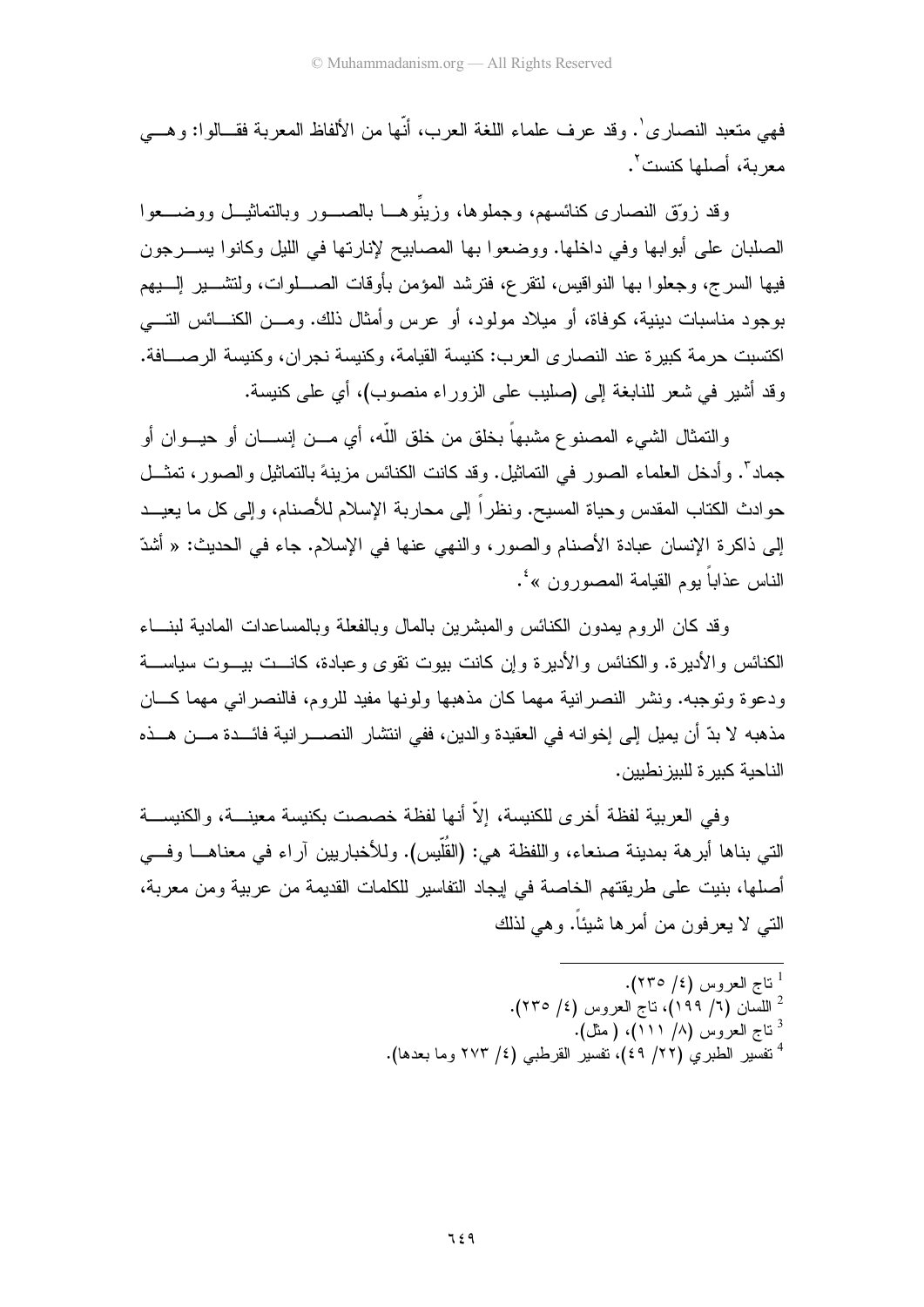لا نفيدنا شيئاً. والكلمة أعجمية الأصل، عربت، وشاع استعمالها، حتى ظن أنهـــا اســـم نلـــك الكنيسة. أخذت هذه اللفظة من أصل يوناني هو (أكليسيا) «Ekklesia»، ومعناه في اليونانيــة المجمع، أي الكنيسة. والظاهر أن أهل صنعاء سمعوا اللفظة من الحبش حينما كانوا يـــذهبون إلى الكنيسة، فصيروها اسم علم على هذه الكنيسة ولم يدروا أنها تعني الكنيســـة، أي موضــــع عيادة'.

والصوامع والبيع هما من الألفاظ الى استعملها الجاهليون للدلالة على مواضع العبــادة عند النصار ي. وقد ذهب العلماء إلى أن البيعة من الألفاظ المعربة<sup>؟</sup> أخـــذت مـــن الســـر يانية. وأصل اللفظة في السريانية، هو (بعنو) بمعنى بيعة، وقبة، لأنها كانت قبـــة فـــي كثيـــر مـــن الكنائس القديمة". وقد استعملت في الحبشية كذلك ولذلك ذهب بعضهم إلى أنها من الحبشـــية ُ. وقال علماء اللغة العرب: الصومعة كل بناء منصمع الرأس، أي متلاصقه، والأصمع اللاصقة أذنه بر أسه°. وقد أشير إلى (البيع) في القرآن: ﴿ وَلَوْلاَ دَفْعُ اللَّه النَّاسَ بَعْضَهُم بِبَعْض لَّهُــدِّمَتْ صَوَامعُ وَبِيَعٌ ﴾ `. وقد ذهب بعض علماء اللغة، إلى أن البيعة متعبد اليهود `. ولكـــن أغلـــبهم على أنها متعبد النصاري.

وقد وردت لفظة (بيعة). في نص (أبرهة) الشهير الذي دوّنه على سد مأرب. ففي هذا النص جملة: (و قدس بعَين)، أي (و قدس البيعة)^.

وذكر أن لفظة (البيعة) قد وردت في شعر ينسب إلى ورقة بن نوفل، حيث زعم أنــــه قال:

> تبار كت قد أكثر تَ باسمك داعباً <sup>۹</sup> أقول إذا صليت في كل بيعة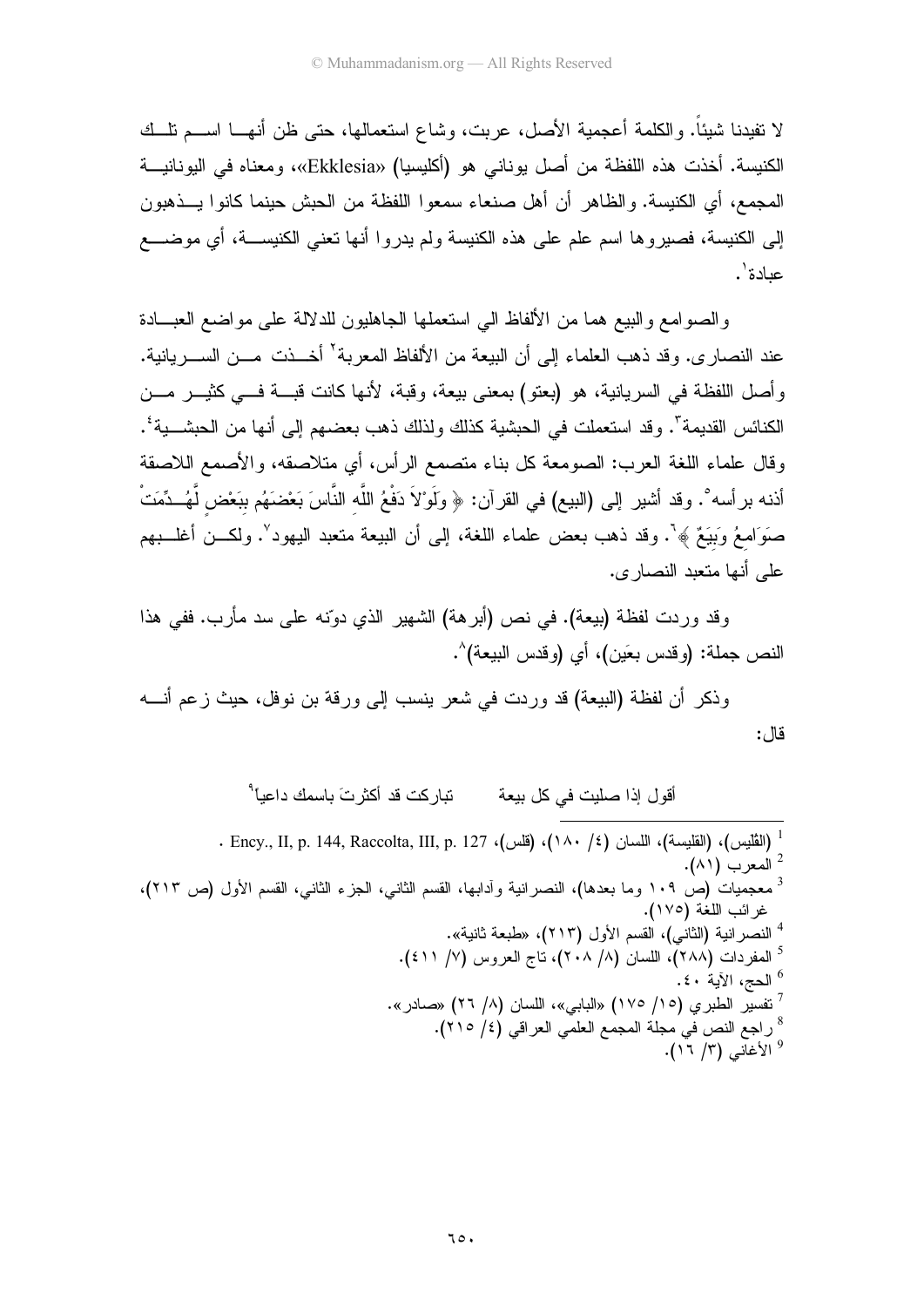كما ذكر أنها ور دت في كلام أناس من الجاهليين و المخضر مين ٰ.

وقد أشير إلى ورودها في الشعر الجاهلي وفي بعض الأخبار المنسوبة إلى الجاهليين. وردت في شعر منسوب إلى (عبد المسيح بن بقيلة)، وهو كما يظهر من اسمه من النصارى'. ووردت في بيت منسوب إلى لقيط بن معبد ّ، وفي شعر ينسب إلى الزبرقان بن بدر التميمي ٔ. ولا بد أن نكون هذه الكلمة من الكلمات المألوفة عند الجاهليين المنتصرين، وعند غيرهم ممن كانوا على الوثنية، غير أنهم كانوا على اتصال بالنصار ي، ذلك لأنها مـــن الألفـــاظ الشـــائعة المعروفة عند النصاري وقد كانت البيع منتشرة في المدن وفي القـــري والبـــوادي، وطالمـــا قصدها الأعراب للاحتماء بها من الحر والبرد وللاستعانة برجالها لتزويدهم بما عنـــدهم مـــن ماء أو زاد أو للنتز ه بها واحتساء الشراب.

والصومعة من أصل حبشي هو (صومعت) علـــي رأى بعــض المستشـــرقين وقـــد خصصت بـ (قلاية) الراهب ْ. أي مسكن الرهبان. وبهذا المعنى وردت فـــي القـــرآن. ويقـــول علماء اللغة، أنها على وزن فوعلة، سُمِيت صومعة، لأنها دقيقــة الــر أس. وهـــى صـــومعة النصاري<sup>٦</sup>. وذكر بعض منهم أن الصومعة كل بناء متصمع الـــرأس، أي متلاصــــقة ٌ. وقـــد سميت صومعة لنلطيف أعلاها^. ويدل ورود هذه اللفظة بصورة الجمع في القـــرآن الكـــريم، علے وقوف الجاهليين على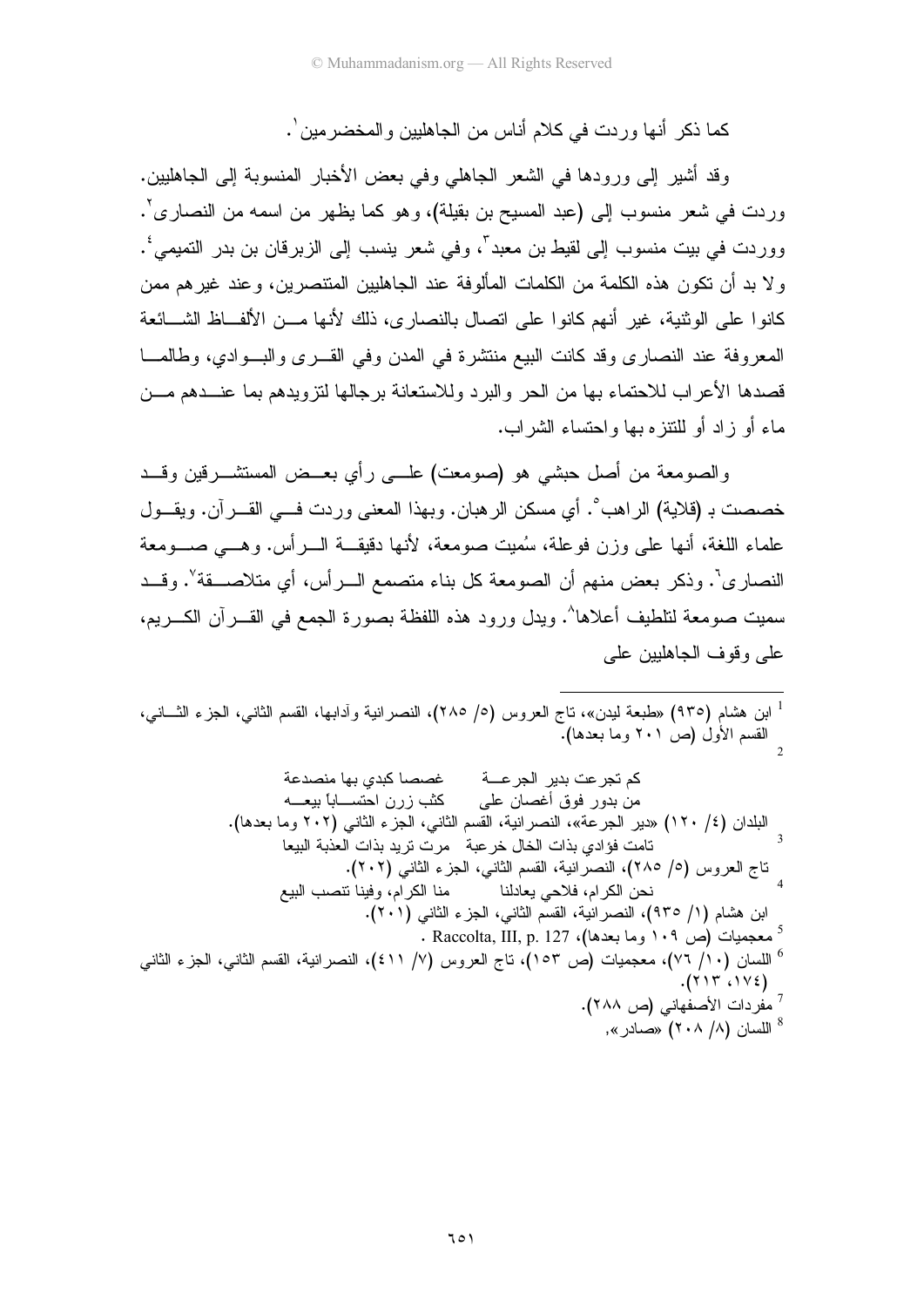الصوامع ووجودها بينهم`. وقد كان الرهبان قد ابتنوا الصوامع وأقاموا بها للعبادة بعيدين في مختلف أنحاء جزير ة العرب، ومنها الحجاز . وقد وقف الجاهليون عليها، ودخلوا فيهـــا. أمـــا تجار هم ممن قصد بلاد الشأم والعراق، فقد رأو ا في طريقهم إلى تلك الأرضــــين، وفـــي تلــك الأرضين بالذات، حيث انتشرت فيها النصر انية صوامع كثيرة. وتجد في كتب الأخبار أمثلـــة عديدة نتثمير إلى دخول نجار مكة الصوامع في بلاد الشأم وفي وادي القرى، للحصـــول علــــي ملجأ أو عون.

والقلاَّبة، وهي كالصومعة، يتعبد فيها الرهبان، وهي من الألفاظ المعربة، عربت مـــن أصل بوناني هو «Kelliyon»؛ ومعناه غرفة راهب أو ناسك'. ومن هــذا الأصـــل انتقلــت اللفظة إلى السريانية فصارت (قلّينا)، فانتشرت بين نصار ي بلاد الشأم بصور ة خاصة ثم بقيـــة النصاري، منها دخلت العربية. وقد عرف علماء العربية أنها من الألفاظ المعربة، فقالوا: هــي تعريب كلاذة، و هي من بيوت عباداتهم، أي عبادات النصار ي. وقد ور دت في الحديث، كمـــا ور د ذکر ها في صلح عمر "مع نصار ي الشأم، حيث کتبوا له کتاباً: إنّا لا نحدث فـــ صــدبنتنا كنيسة و لا قلية". والظاهر أن النصار ي توسعوا في المعنى، فأطلقوها علـــى المنـــاز ل التــــى يسكنها الرهبان، ثم نوسعوا فيها فأطلقوها على دور المطارنة والبطارفـــة، وأصــــلها بمعنــــي الأكو اخ ُ.

و لفظة (الدبر ) هي من الألفاظ النصر انبة الشهير ة المعر و فة بين العر ب. و هـــي أكثـــر اشتهار اً من الألفاظ الأخر ي التي لها علاقة بمو اضع العبادة أو السكن عند النصـــار ي، وذلـــك لانتشار ها ووجودها في مواضع كثير ة من العر اق وبلاد الشأم وجزيـــر ة العـــرب. ولمـــرور النجار وأصحاب القوافل والمار ة بـها، واضطر ار هم إلى الاستعانة بأصحابها وباللجو ء إليها في بعض الأحيان. كما كانت محلاً ممتاز اً للشعر اء و لأصحاب الذوق و الكيف، حيث كانو ا يجدون فيها لذة ومتعة تسر العين والقلب، من خضرة ومن ماء بارد عذب ومن خمـــر يبعـــث فـــبيهم الطرب والخيال، ولذلك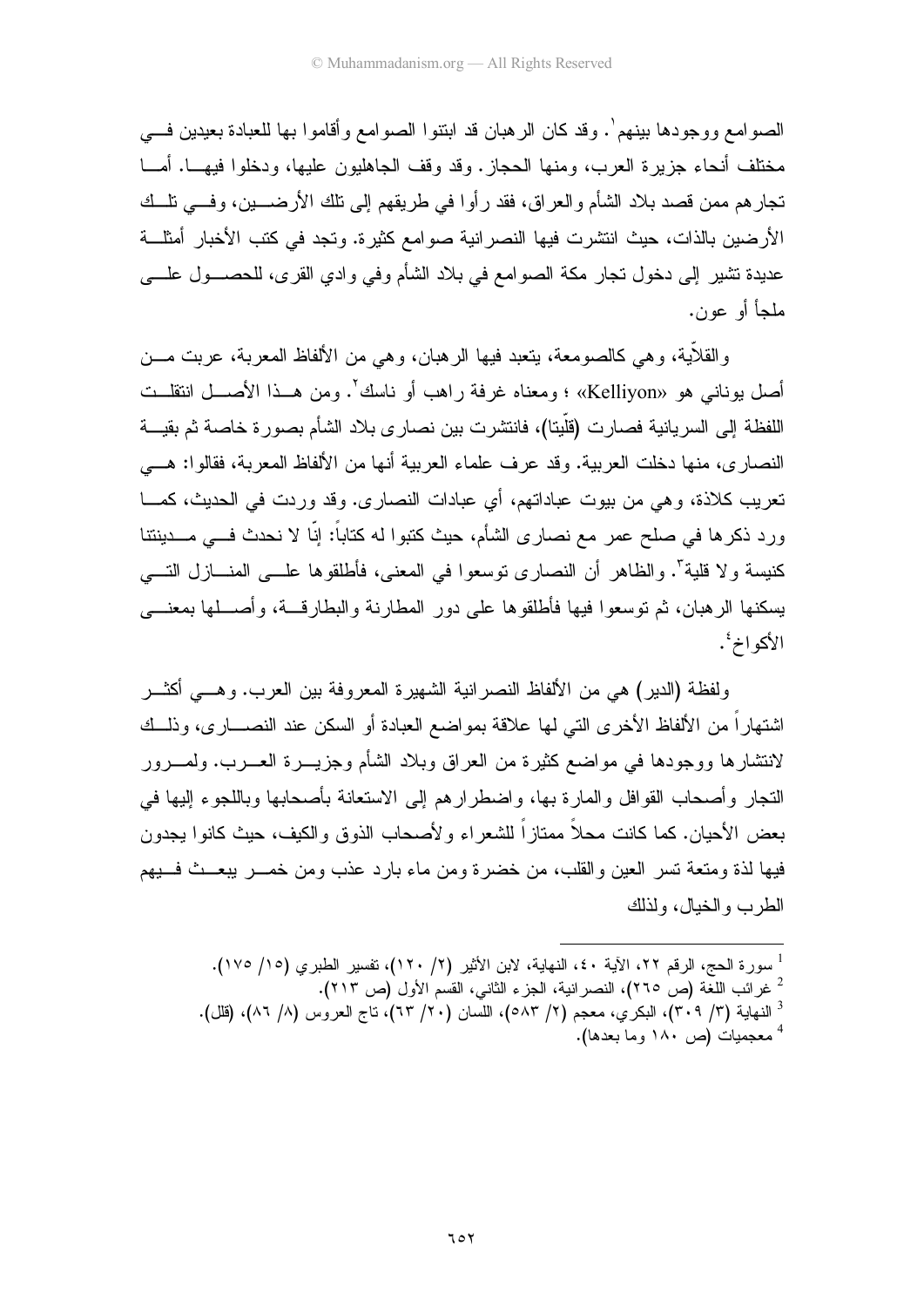أكثر الشعر اء في الجاهلية والإسلام من ذكر الأدير ة في شعر هم. حتى الشعر اء النصار ي مثل (عدي بن زيد العبادي)، ينزنَّم في شعره بذكر الدير ، لأنه نادم فيه (بنــــي علقمـــا)، وعاطــــاهم الخمر ممزوجة بماء السماء'.

ولفظة (الدير) هي مثل أكثر الألفاظ النصر انية من الألفاظ المعربة. عربت من أصـــل سرياني، هو (دير) Dayr، بمعنى دار، أي بيت الراهب<sup>٬</sup>. ومسكنه، ولا سيما المحصــــن، ثـــم خصوا بها مسكن الرهبان". وقد عرف علماء العربية أن الدير هو مسكن النصارى، يتعبد فيه الرهبان ويسكنون به، وقد ذكر (ياقوت الحموي) أن الدير بيت يتعبد فيه الرهبـــان، ولا يكـــاد يكون في المصر الأعظم، وإنما يكون في الصحاري ورؤوس الجبال، فإن كان فـــي المصـــر الأعظم فإنه كنيسة أو بيعة' غير أن الأديرة تكون في كل مكان، تكون في القرى وتكون فــي المدن كما نكون في البو ادي و في رووس الجبال°.

و (الدير إني)، صاحب الدير ، وقد ذكر بعض العلماء أن الدير إني صاحب السدير السذي يسكنه ويعمره. نسب على غير قياس. ويُقال للرجل إذا رأس أصحابه هو رأس الدير ``.

ولا نقتصر الأديرة على الرجال، فللراهبات أديرة أيضاً. ويقضي أصـــحاب الأديـــرة وفتهم في الزهد والنقشف والعبادة. والقيام بالأعمال البدوية التي بوكلها رئيس الــــدير الــــبيم ْ. وقد عرف الراهب المعتكف بالدير بـ (الديراني) و(الديرانية)، هي الراهبة^. وقد عرفت أديـــرة الر اهبات بـ (أدبر ة العذار ي) كذلك.

نادمت في الـــدير بني علقما معاطيتهــم مشمولة عنــدما كان ريح المســك منّ كأسها إذا مزجناهما بمساء السماء البلدان (٢/ ٦٣٩، ٦٨٠)، (٢/ ٤٤٩) «بيروت»، النصرانية وأدابها، القسم الثاني، الجزء الثـــاني، القســـم الأول (ص ٢١٢)، المخصص (١٣/ ١٠٠ وما بعدها). <sup>2</sup> غرائب اللغة (ص ١٨٢). النصر انية و آدابها، القسم الثاني، الجزء الثاني، القسم الأول (ص ٢١٢). <sup>4</sup> معجم البلدان (٢/ ٦٣٩)، (٦/ ٦٣٩). <sup>5</sup> اللسان (٥/ ٢٨٧)، النصر انية وأدابـها، القسم الثانـي، الـجز ء الثانـي، القسم الأول (ص ٢١٢). <sup>6</sup> اللسان (٥/ ٣٨٧)، ناج العروس (٣/ ٢٣١).  $(50)(5)$  البلدان (٢/ ٦٣٩)، (٤/ ٤٥١). <sup>8</sup> النصر انية، القسم الثاني، الجزء الثاني، القسم الأول (ص ٢١٢)، الشعر، لابن قتيبة (٢٢٩).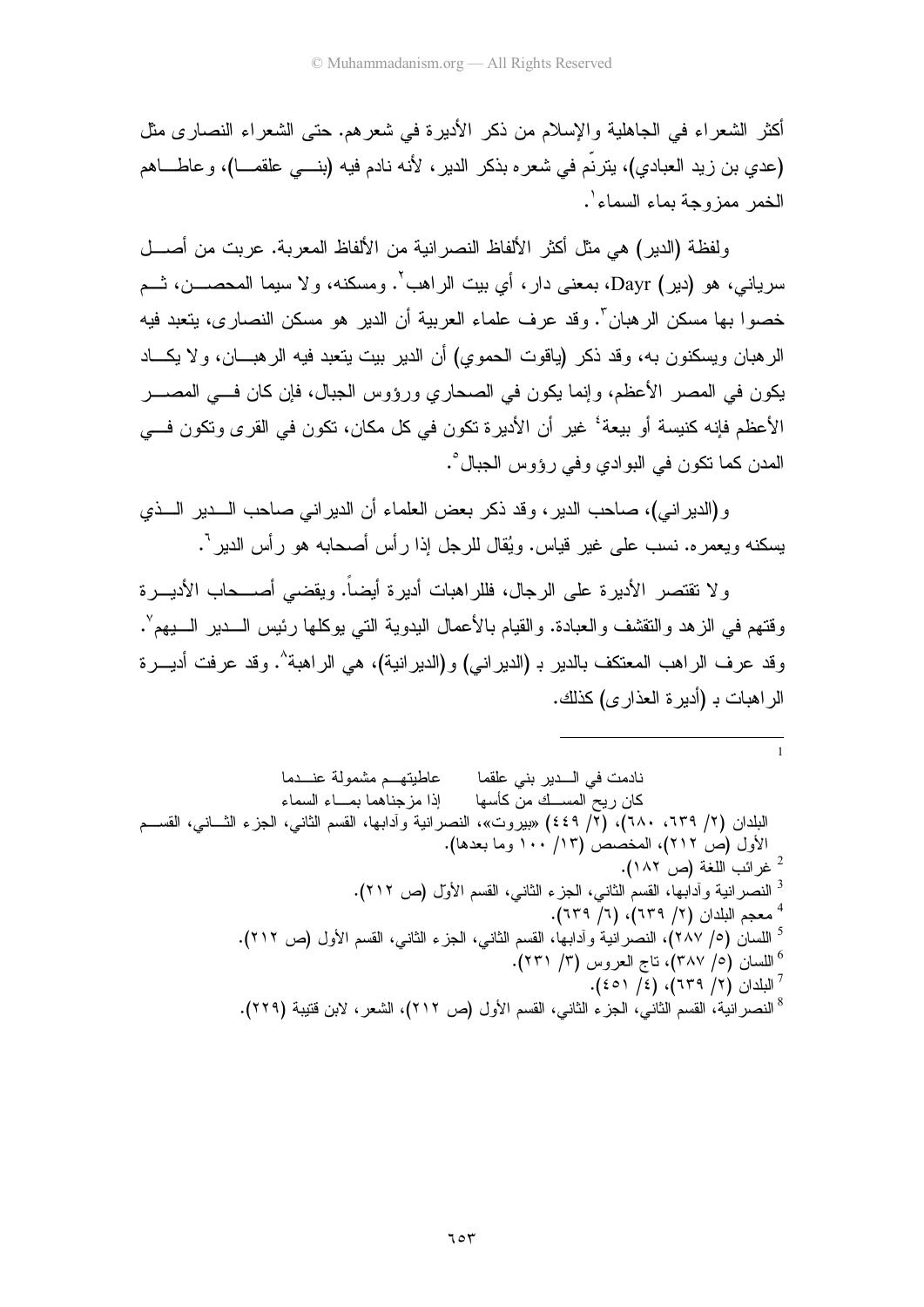و إذ كان لهذه الأدير ة حر مة في نفو سهم، فقد كانوا يعقدون فيها عقودهم ويحلفون بهــا علي نحو ما كان يفعله الوثنيون في معابدهم حيث كانو ا يقسمون الإيمـــان ويتعاقـــدون أمـــام الأوثان، فكان للنصاري في الحرة دير السوا، وفي هذا الدير كانوا ينتاصفون ويحلفون بعضهم لبعض على الحقوق'.

وفي الأرامية لفظة هي (عمرو) Oumro، وقد صارت (العمر) في العربية. ويراد بها البيعة والكنيسة والدير ودار `. وقد وردت في شعر (المنلمس)، حيث جاء:

> ألك السديرُ وبارقٍ ومبـــايضٍ ولك الخورنق والعمر ذو الأحساء واللذات من صاع وديسق ً

وعرفت العربية لفظة (الكــرح)، و(الأكيراح)، وقــد عرفها علمـــاء العربية بقولهم: « الأكيراح: بيوت ومواضع تخرج إليها النصارى في بعض أعيادهم »<sup>؛</sup>. واللفظة من أصـــل سرياني هو (كرحو) «Kourho»، بمعنى كوخ، ومسكن حبيس، وبيت ناسك وراهب ْ. وذكـــر ياقوت الحمو ي: إن « الأكبر اح بيوت صغار تسكنها الر هبان الذين لا قلالي لهم »<sup>٦</sup>. هناك دير اسمه (الأكير اح)، ورد في شعر الأبي نؤاس، ويقع بظاهر الكوفة كثير البســـاتين والريـــاحين، وبالقرب منه دير ان، يُقال لأحدهما دير عبد، وللأخر دير هند ٌ.

والمحراب من الألفاظ التي استعملها النصاري في أمور دينهم كذلك، إذ أطلقوها على صدر كنائسهم. وقد استعملت في الإسلام أيضاً، حيث يشير إلى القبلـــة، ويـــؤم الإمــــام فيــــه المصلِّين. وقد ذكر يعض علماء اللغة، أن محاربب

| <sup>1</sup> البلاذري، فتوح (۲۹۲).                                                                                    |  |
|-----------------------------------------------------------------------------------------------------------------------|--|
| <sup>2</sup> غرائب اللغة (ص ١٩٦).                                                                                     |  |
| <sup>3</sup> البكري، معجم (٦٩٦)، النصرانية وأدابـها، القسم الثانـي، الـجزء الثـــانـي، القســـم الأول (ص ٢١٣)، تـــاج |  |
| ِ العروس (٣/ ٣٢٠).                                                                                                    |  |
| يا دير حنة من ذات الأكيراح<br>من يصح عنك فإني لست بالصاح                                                              |  |
| اللسان (٣/ ٤٠٥)، البكري، معجم (٤/ ٥٧٥)، المخصص (١٢/ ١٠٢).                                                             |  |
| <sup>5</sup> غرائب اللغة (ص ٢٠٣)، النصرانية وأدابـها، القسم الثانـي، الـجز ء الثانـي، القسم الأول (ص ٢١٢، ٢١٤).       |  |
| $\cdot$ البلدان (١/ ٣٤٥).                                                                                             |  |
| $\cdot$ اللبلدان (١/ ٣٤٥).                                                                                            |  |
|                                                                                                                       |  |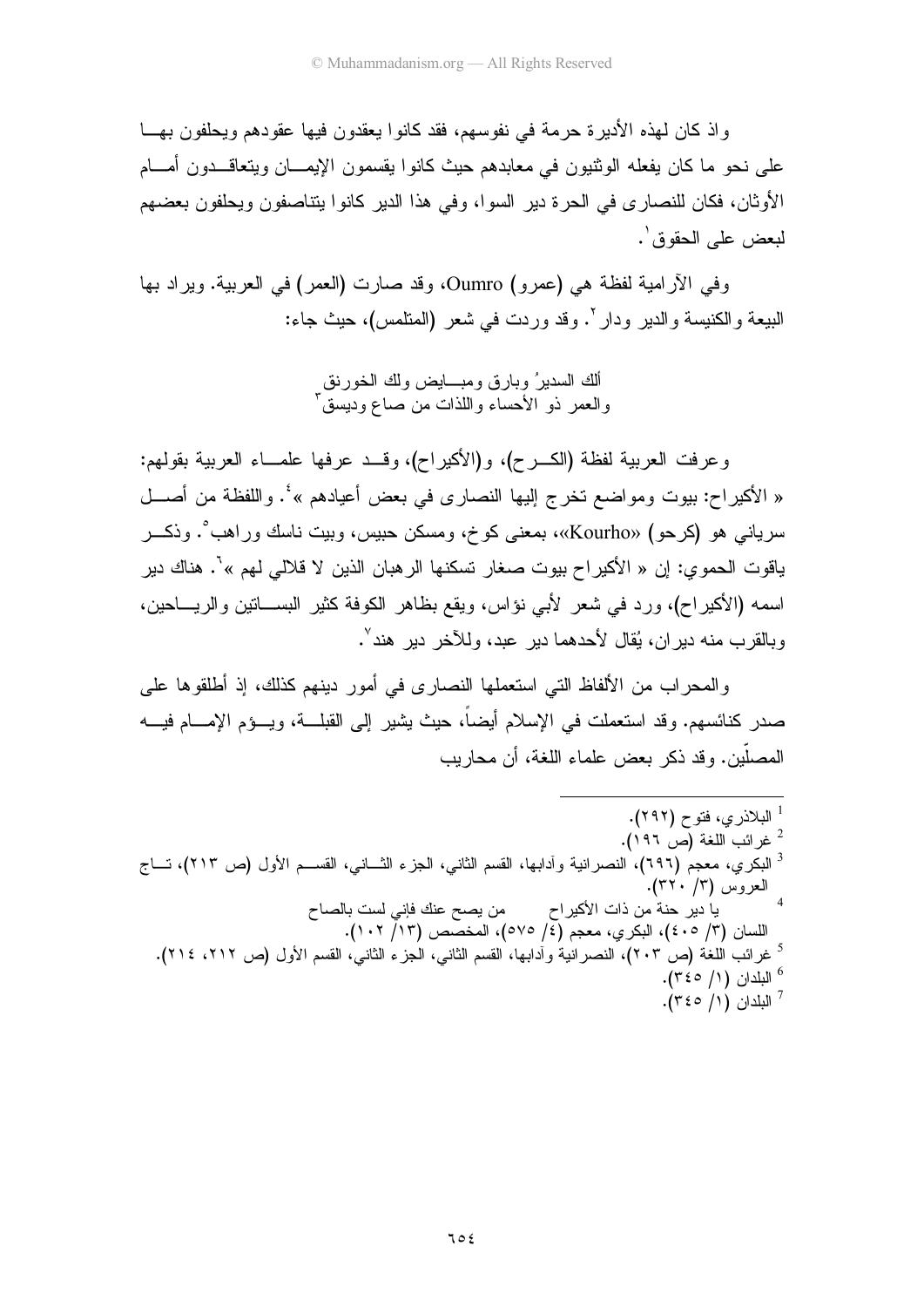بني إسرائيل مساجدهم التي كانوا يصلون فيها'. وقد وردت لفظة المحراب في أشعار بعــض الجاهليين'. كما وردت في القرآن الكريم٬ وفي الشعر الجاهلي'.

وذكر علماء النفسير أن المحراب كل موضع مرتفع. وقيل الذي يصلبي فيه: محــــراب، وذكروا أن المحاريب دون القصور، وأشرف بيوت الدار. قال عدي بن زيد العبادي:

كدمي العاج في المحار بب أو كالبيض في الر و ض ز هر ه مستتبر  $^{\circ}$ 

وذكر علماء العربية لفظة (النامور ) (النَّامور )، في جملة الألفاظ المتعلَّقـــة بالرِّ هبـــان والر هينة. وقد عر فها بعضهم بأنها صومعة الراهب وناموسه<sup>؟</sup>.

وذكر أن (القوس)، بمعنى الدير والصومعة أو موضع الراهب ٌ. أو معبــد الراهــب. و ذكر ٍ أن أصل الكلمة من الفار سية<sup>^</sup>.

وذكر أن (الغربال)، هو مكان أيضاً من أمكنة الرهبان، وأنه كهيئـــة الصــــومعة فــــي هندسة بنائه وارتفاعه. وأنه كل بناء مرتفع. ويظهر أنها من الألفاظ المعربة°.

و الاسطو انـف، و هي الساريـة من الألفاظ النصـر انيـة التـي و قف عليـها الـجـــاهليون. و قـــد اتخذها العرب بمعنى العمود الذي كان بنعبد فوقه بعــض الرهبـــان المعـــروفين بـــالعموديين Stylites. قد أشير إلى (اسطوان) في شـــعر نســـبوه إلـــي (ذي الجـــدن). وفســـرت لفظـــة (الاسطوان)، و(الاسطوانة)، بأنها موضع الراهب المرتفع ْ لـ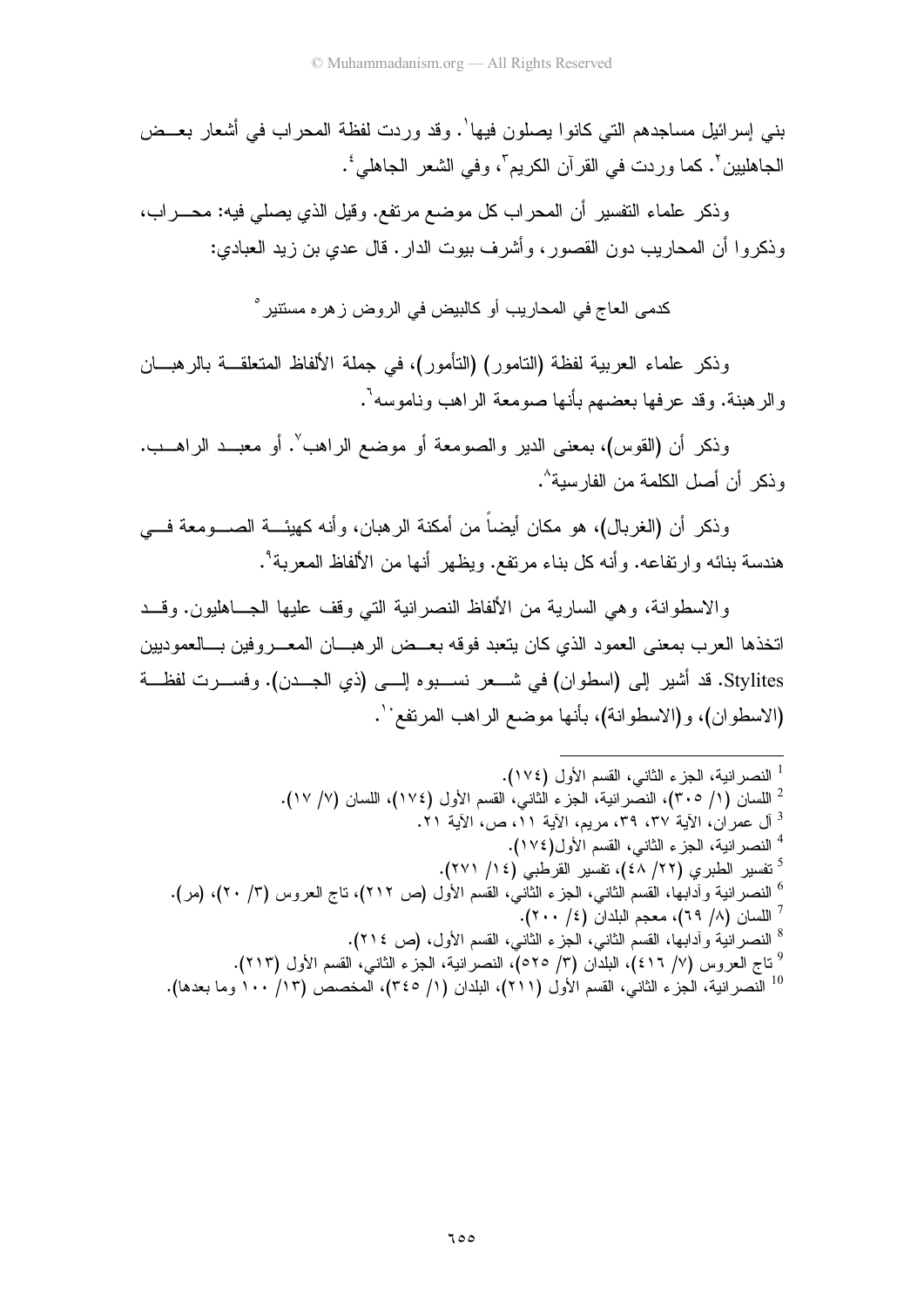و(المنهمة) مسكن النَّهام، والنهامي، هو الراهب. وأما المنهمة فموضع الراهب ْ . وور دت في شعر للأعشي لفظة (الهيكل). إذ قال:

وما أبيلي على هيكل بناه وصلّب فيه وصار ا<sup>٢</sup>

ويذكر علماء اللغة، أن الهيكل: بيت النصاري فيه صورة مريم وعيسى، وربما سُــميّ به دير هم. وأن الهيكل: العظيم واستعمل للبناء العظيم، ولكل كبير، ومنه سمي بيت النصــــاري الـهيكلِّ . واللفظة من الألفاظ المعربة، وهي نرد في العبرانية (هيكل) وفي الأرامية (هيكلـــو). ونعني في اللغتيْن المعبد الكبير ومعبد الوثنيين ٔ.

وقد كان الرهبان وبقية رجال الدين وكذلك الأديرة والكنائس يســـتعملون المصــــابيح. والقناديل للاستضاءة بهما. ويعبر ٍ عن المصباح بالسراج كــذلك ْ. وقــد تركــت مصــــابيحهم وقناديلهم أثراً ملحوظاً في مخيلة الشعراء فأشير إليها في شعر (مزرد بن ضــــرار الــــذبيانـي) حيث قبل انه قال:

كأن شعاع الشمس في حجر اتها مصابيح ر هبان ز هتها القنادل <sup>ר</sup>

وذكر علماء اللغة أن الزيت الذي له دخان صالح ويوقد في الكنائس، هو (السليط)`.

ولفظة: قنديل من الألفاظ المعربة، أصلها بوناني هو «Candela»، أيْ شمعة ْ. وقـــد دخلت إلى العربية قبل الإسلام، عن طريق الاتصال التجاري بين جزيرة العرب وبلاد الشأم.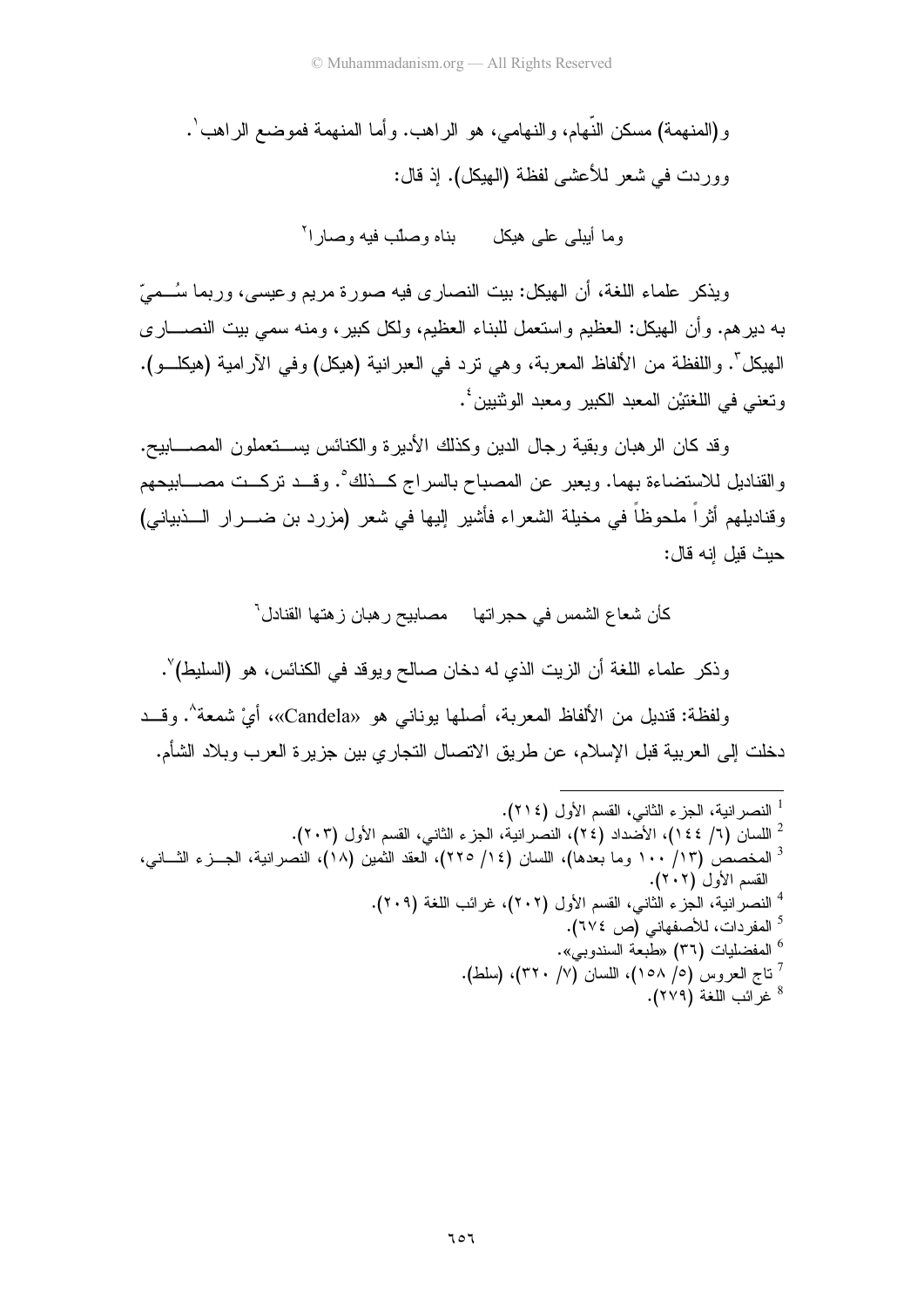وكان النصار ي العرب ينقر بون إلى رجال دينهم وينبر كون بهم ويحتر مونهم حتى قيل إن الصبيان منهم كانوا إذا ر أوا الراهب ينزل ليذهب إلى بيت المقدس أو غير ه خر جــوا لـــه فتمسحوا به ولثموا ثيابه، حتى يمزقوا ثيابه. والى ذلك أشير كما يقول أهل الأخبار في شـــعر امر يء القبس:

.<br>فأدر كنه بأخذن بالساق و النسا كما شير ق الو لدان ثو ب المقدس <sup>(</sup>

ولبس رجال الدين ملابس خاصة لتميزهم عن غيرهم، غلــب عليهـــا الســـواد. وقـــد اختصت لفظة (المسح) و(المسوح) بالملابس التي كان بلبسها الزهّاد والرهبان.

ومن أهم العلامات الفارقة التي ميزت معابد النصاري عن معابد اليهــود والـــوثنيين: (الناقوس)، الذي ينصب فوق سطوح الكنائس وفي منائرها، للإعلان عـــن أوقـــات العبــــادات ولأداء الفروض الدينية، وهو عند الجاهليين خشبة طويلة يقرع عليها بخشبة أخـــرى قصــــيرة يطلقون عليهـــا لفظة (الوبيلة) و(الوبيل). وهـــو في مقابل البــــوق عنـــد يـهـــود يثــــرب، أذا أرادو! الإعلان عن موعد العبـــادة. وقد عرف هذا البوق بين عرب يثرب بـ (القنع) أيضــــاً ْ، وبـ (الشبور)". وقد ذكر ًعلماء اللغة أن الشبور « شيء يتعاطاه النصــــاري بعضــــهم لــــبعض كالقربان يتقربون به ». وقال بعضهم: هو القربان بعينه، وذكروا أن الشبور شيىء ينفح فيـــه، فهو البوق عند اليهود، و هو معربٍّ وأصله عبر انبي ُ.

وقد وردت كلمة (الناقوس) في الشعر الجاهلي: وردت في بيت للشاعر المتلمس ْ،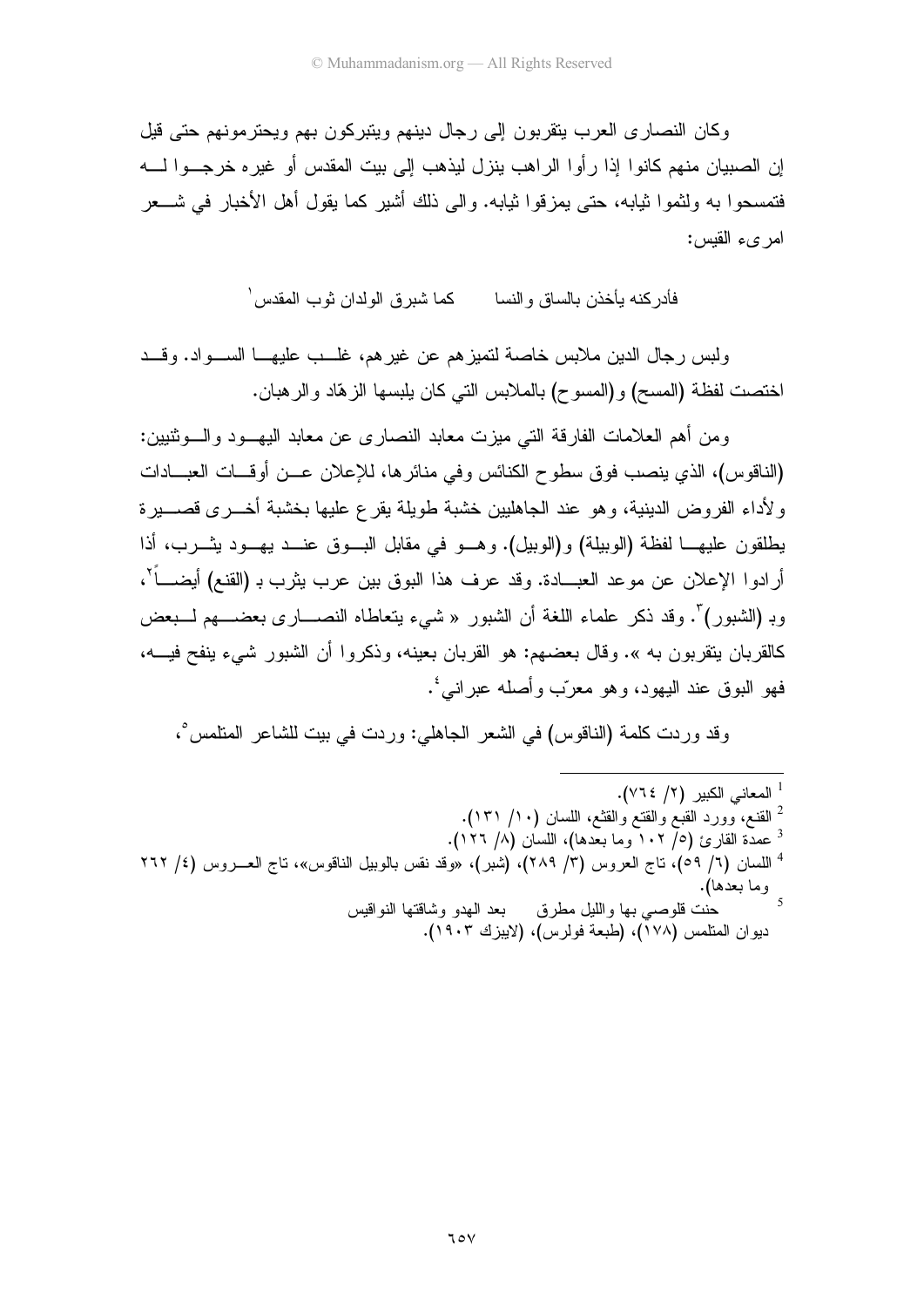وفي شعر للمرقش الأكبر `، وللأعشى'، وللأسود بن يعفر ". وقد أشير في هذه الأبيـــات الــــي قرع النواقيس بعد الهدوء لِيذاناً بدنو الفجر وحلول وقت الصلاة. وقد كانت هذه النواقيس فـــي القرى وفي الأديرة، بقرعها الرهبان والراهبات والقسيسون ٔ. وقد أدخل بعض علماء اللغة هذه الكلمة في جملة الألفاظ المعربة التي دخلت العربية من أصول أعجمية°. واللفظة مـــن أصـــل (سريان<sub>ت</sub>ي) هو (ناقوشا)<sup>٦</sup>.

أعياد النصار ي:

وقد ذكر أهل الأخبار أسماء أعياد نصر انية ترجع أصول تسميتها في الأكثر إلى لغسة بني إرم، ويظهر أن أولئك الأخباريين تعرفوا عليها فـــي الإســــلام بـــاختلاطهم وباتصــــالهم بالنصارى، إذ لم يشيروا إلى ورود أكثرها في الشعر الجاهلي، ومن عادتهم أنهـــم إذا عرفـــوا شيئاً كان معروفاً عند الجاهليين جاءوا ببيت أو أبيات يستشهدون بهـــا علــــى ورودهـــا عنـــد الحاهليين.

ومن الأعياد التي ورد فيها شاهد في الشعر الجاهلي، (السباسب)، وهو (يوم السعانين) و(الشعانين). وقد وردت كلمة السباسب في بيت للنابغة قاله في عيد السعانين عند بني غسان، هو :

 $<sup>6</sup>$  Shorter Ency., p. 437.</sup>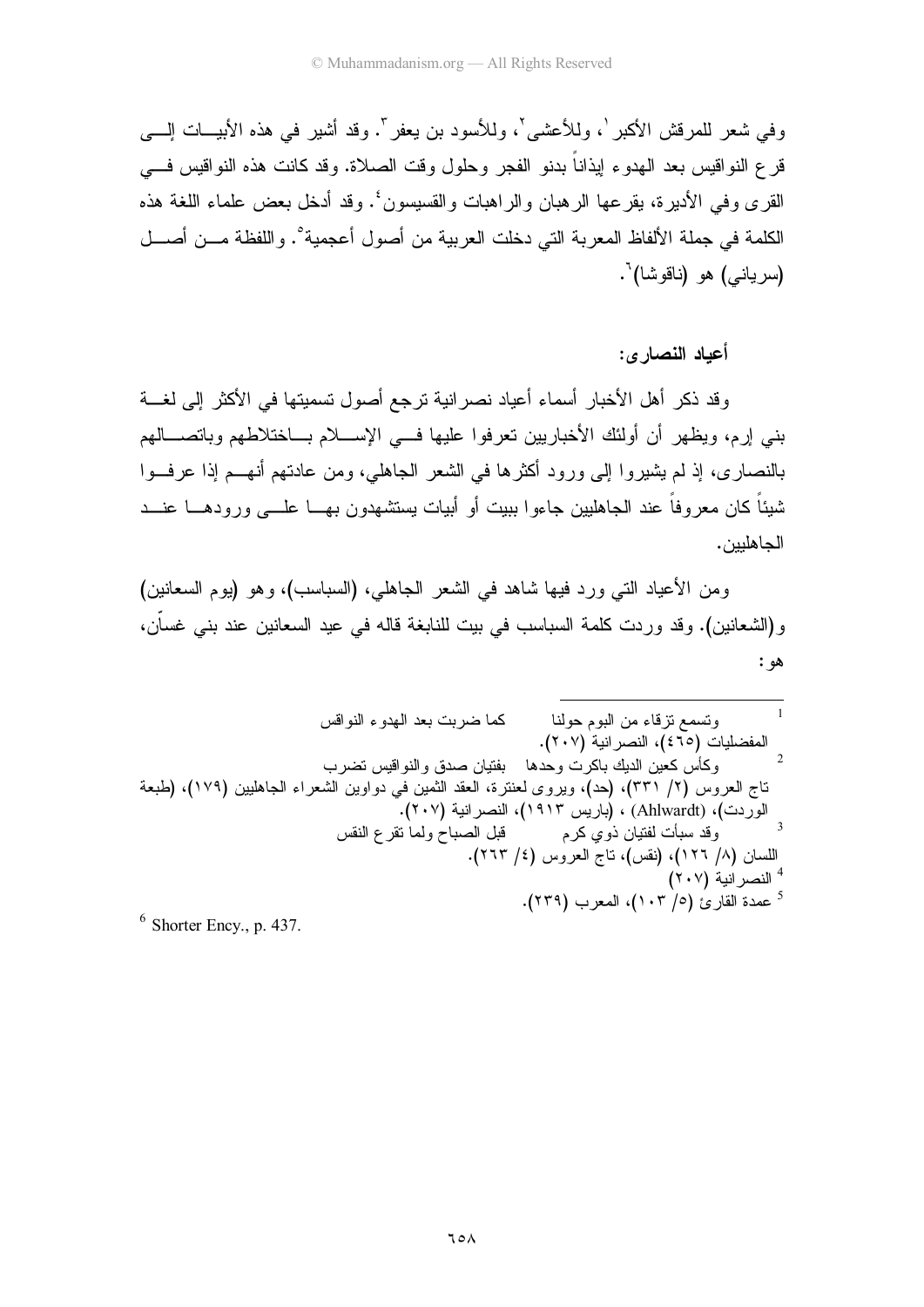بحبو ن بالر بحان بو م السباسب ` ر قاق النعال طبب حجز اتهم

و (السعانين) و (الشعانين) من أصل عبر انبي (هوشعنا). وقد وريت هـــذه الكلمـــة فــــي صحيفة صلح (عمر) مع نصاري الشأم، وردت معها لفظة أخرى من الألفاظ النصرانية كذلك هي (الباعوث) `، وهي رتبة تقام في اليوم الثاني من عيدَ الفصح ّ، وصلاة لثاني عيد الفصـــح في بعض الطوائف ٔ. وقد ذكرها علماء اللغة في جملة الألفاظ المعربة، والآرميـــة الأصــــل، وجعلها بعضهم (الباعوث). وذكروا أنها (استسقاء النصارى)، وأن (عمر) لما صالح نصـــارى الشأم، كتبوا له أن لا نحدث كنيسة ولا قلية ولا نخرج سعانين ولا باعوثاً ْ .

و (خميس الفصح) من أعياد النصارى كذلك. وهو بعد السعانين بثلاثة أيــــام، وكــــانوا يتقربون فيه بالذهاب إلى الكنائس والبيع<sup>י</sup>.

وقد أشيرٍ إلى عيد (الفصح) في بيت للأعشى بمدح فيه (هوذة بن علي) لتوسطه لـــدى الفرس بالإفراج عن مئة أسير من أسرى بني تميم همّ الفرس بقــــتلهم، وذلـــك لمناســـبة بــــوم الفصح. وقد كان نصاري الجاهلية يحتفلون به، فيوقـــدون المشـــاعل، ويعمـــرون القناديـــل، ويضيئون الكنائس بالمسارج ويقصدونها للإحتفال بها، حتى قيل للقنديل الذي يعمر لمهذا اليسوم (قنديل الفصح) ``.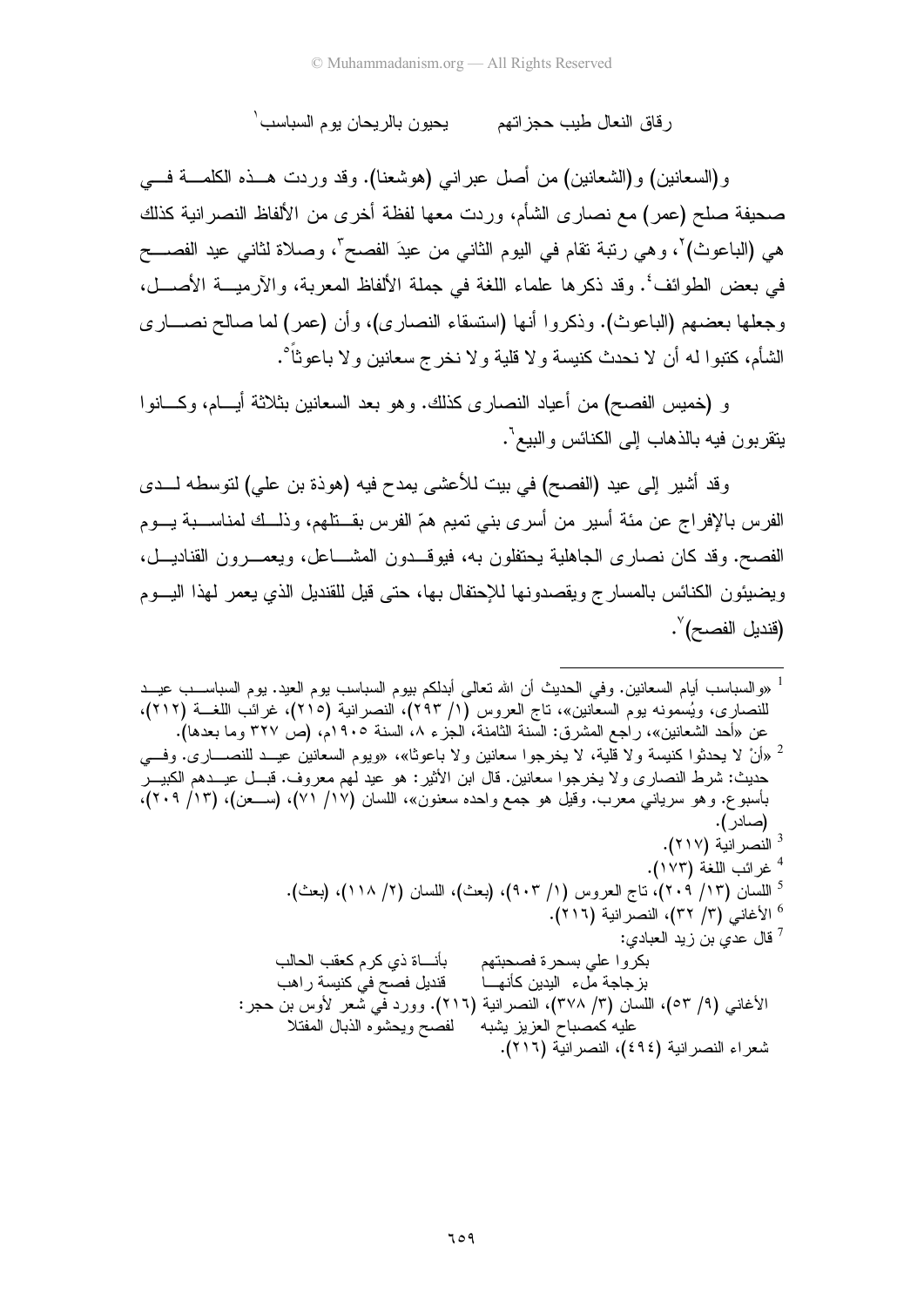وقيل لاجتماع النصاري واحتفالهم (الهنزمن)، وذكر أن هذه اللفظة من أصل فارسي هو (هنجمن) أو (أنجمن)، ومنها دخلت إلى السريانية فأطلقت على اجتماع النصـارى واحتفالهم وتعبيدهم'.

وقد أشار امرؤ القيس في بعض شعره إلى عيد النصارى، ولبس الرهبان فيه ملابس طويلة ذات أذبال ".

وكانت الكنائس والأديرة والأضرحة والمقابر الأماكن التى يقصـــدها النصـــاري فـــى أعيادهم. فتكون موضع تجمع ولقاء. كانوا يقصدونها للتقرب إلـــى الـــرب وللصــــلوات لــــه. وللنوسل اليه بأن يمن عليهم ويبارك فيهم. وكانوا يقصدون المقابر إظهـــاراً لشــــعورهم بــــأن مونـاهم وإنْ فارقوهم وابنـعدوا عنـهم، غير أنـهم لا زالوا فـي قلوبـهم. وأيـام الأعيـاد من أعزّ الأيـام على الإنسان، لذلك فهي أجدر الأيام بأن تخصص لزيارة بيوت الأربــــاب وبيـــوت المــــوتي: القبو ر .

قال الأعشى:  $^{\mathrm{l}}$ اذا كان هنز مـــــز، ورحت مخشــما اللسان (١٧/ ٣٢٩)، ناج العروس (٩/ ٣٦٨)، النصر انية (٢١٧).  $\overline{\phantom{0}}$ فأنست سربا من بعيد كأنه \_ رواهب عيد في ملاء مهذب النصر انية (١٧٣).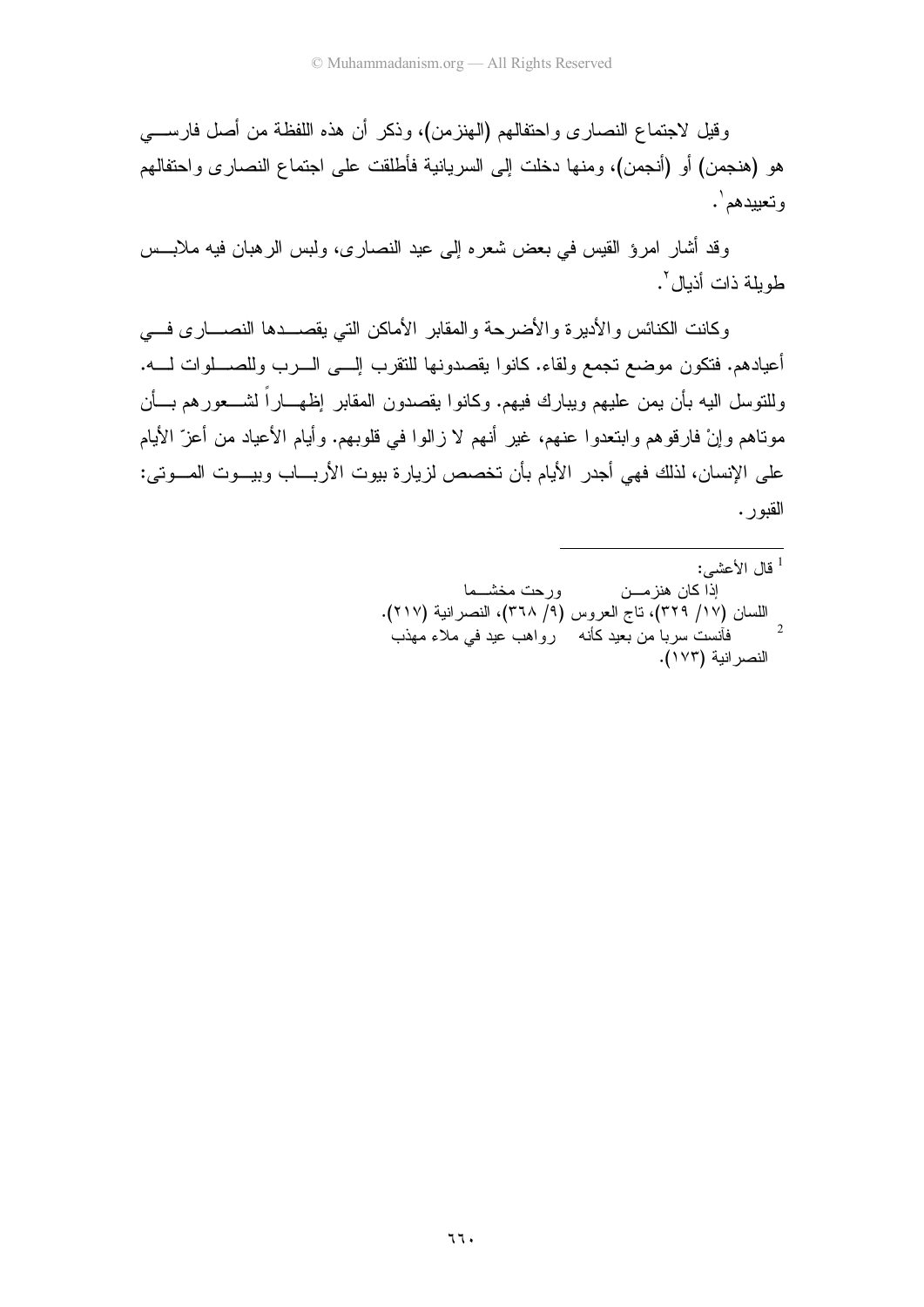الفصل الثاني والثمانون أَثْرِ النصرِانية في الجاهليين

وإذا كنا قد حُرِ منا من الموارد الأصلية النبي يجب أن نستعين بها فـــي معرفـــة أشــر النصر انية عند نصاري الجاهلية والجاهليين، فإن في الشعر المنسوب إلـــي بعــض نصـــاري الجاهلية مثل عدى بن زيد العبادي وإلى بعض الشعر اء ممن كان لهم اتصال بالنصار ي مثـــل الأعشى، فائدة في نكوين صورة يتوقف صفاؤها ووضوحها وقربها أو بعــدها مـــن الواقــــع والحق على مقدار قرب ذلك الشاعر من الصدق و الصواب و الو اقع و الافتعال.

وعدى بن زيد هو أشهر من وصل الينا خبره من شعراء النصارى الجاهليين. هو من العباديين، أي من نصـاري الـحيرة، ولذلك عرف بالعبادي وكـان من أسرة اكتسبت نفوذاً واسعاً ونالت حظاً كبيرٍ اً عند الفرِ س و عند ملوك الحبر ة، فكان لها أثر ِ خطبرٍ في سباسة عرب العر اق في ذلك الزمن. ولما كانت السياسة ارتفاعاً وهبوطاً، سعادة وشقاء، لاقي عدي منها الاثنــــين: ارتفع حتى بلغ أعلى المنازل، ثم انخفض حتى نلقاه قابض الأرواح وهو في ســـجنه فقضــــي عليه بعد أن ترك أثراً خطيراً في سياسة الحيرة وفي تقرير مصير الملك فيها. وعدى، على ما يذكر أهل الأخبار ، من أهل اليمامة في الأصل: هاجر أحد أجداده من اليمامــــة إلـــي الحيـــرة بسبب دم اهرفه هناك، فخاف على نفسه من النأر، ولم يجد محلاً أصلح له وآمن مقامـــاً مـــن الحيرة، لوجود (أوس بن قلام) أحد رؤساء بني الحارث بن الكعب فيها وهـــو مـــن أصــــحاب الجاه و النفو ذ و ببنه و ببن أو س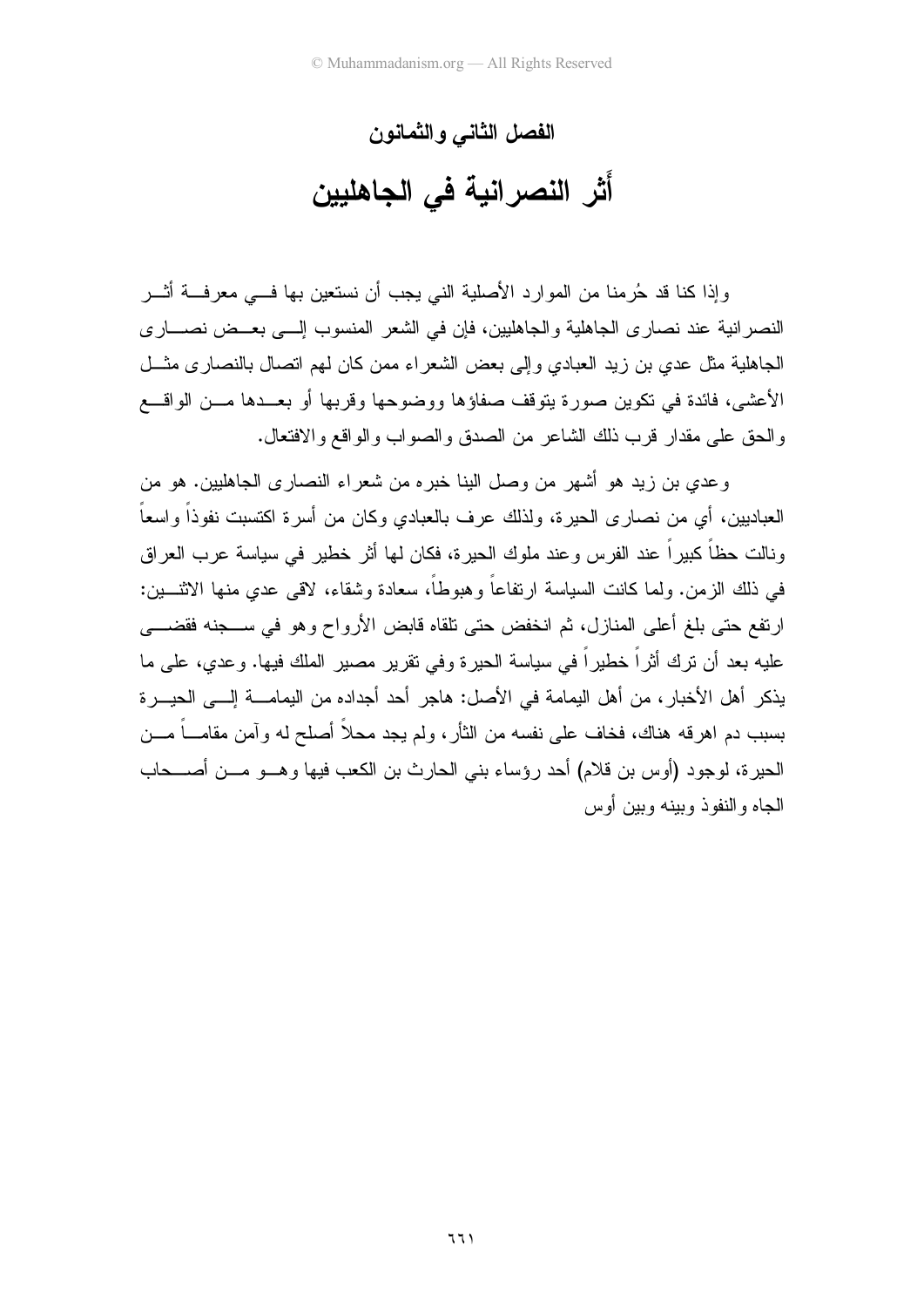نسب من النساء، وهو نسب يضمن له الحماية والعيش بسلام، فجاء إلى الحيرة وأقام بها حيث أكرمه أوس وقربه إلى آل لخم، واكتسب منزلة عالية عند ملوك الحيرة، انتقلت من بعده إلــــي أبنائه الذين كوَّنوا لهم صلات وثَّبقة مع ألَّ لخم ومع ملوك الفرس، بما كان لهم من علم وذكاء ومن سياسة. ويذكر الأخباريون أن جدّ عدي قد تعلم الكتابة في الحيرة، فصار من أكتب الناس فيها، وأنه لذلك انتخب كاتباً لملك الحيرة، واتصل بحكم وظيفته المهمة هذه بدهاقين الفـــرس، وأنه لما نوفي أوصبي بابنه زيد والد عدي إلى واحد منهم يعرف بـ (فروخ ماهان) فأخذه هــذا إلى ببيته، ورباه مع ولده. فتعلم عندهم الفارسية، وحذقها وكتب بها وبرّز، وكـــان قـــد، حـــذق الكتابة بالعربية كذلك، فأوصله الدهقان إلى كسرى، لعلمه هذا باللغتيْن ولذكائــــه، فعينــــه فـــي وظيفة مهمة لم يكن الفرس يعينون لها أحداً من غير هم هي وظيفة البريد. وقد مكث في هـــذه الوظيفة ز ماناً جعلته بكتسب منز لة محتر مة عند عر ب الحبر ة و الفر س.

و عُني زيد بتربية ولده عدياً: أرسله إلى الكتَّاب ليتعلِّم به العربية، فلمـــا بـــر ع فيهـــا، أرسله إلى كتاب الفارسيه حيث تعلم مع أبناء المر ازبة فنون القول والكتابة، ثم تعلــم الرمايـــة ولعب الفرس حتى صار من المبرزين فيها. وقد قربه علمه وعقله من آل لخم ومن الفـــرس، حتى وصل إلى مناصب عالية جعلت لقوله أهمية كبيرة حتى في نثبيت ملك ملوك الحيرة.

وقد أرسله (هرمز بن أنو شروان) في سفارة مهمة إلى القيصر (طيبـــاريوس) فأدّاهـــا علي خبر وجه. و عاد فأقام أمداً بالشام، ووقف علي ما كان فبها من علم، ومعالم. وقـــد ز ادت هذه الأسفار بالطبع في سعة أفقه وفي ثقافته. ثم عاد إلى الحيرة، فوجد والده قد توفي بعــد أن صار المهيمن الحقيقي على البلاد. وزار كسرى ليقدم اليه هدايا قيصر . وارتفع نجمــــه فــــي البلاطين. وتز و ج هنداً بنت الملك النعمان. غير ۖ أن تقدمه هذا أو جد له خصومة شـــديدة مـــن منافسيه (بني مرينا) وهم نصاري مثله ومن أهل الجاه والحسب، فــأغرى خصـــمه ومنافســـه العنيد (عدى بن مرينا) قلب النعمان عليه. وكان عدى بن زيد صاحب الفضل في حصــول النعمان على الناج. وظل ابن مرينا يعمل في الخفاء للقضاء على عدى،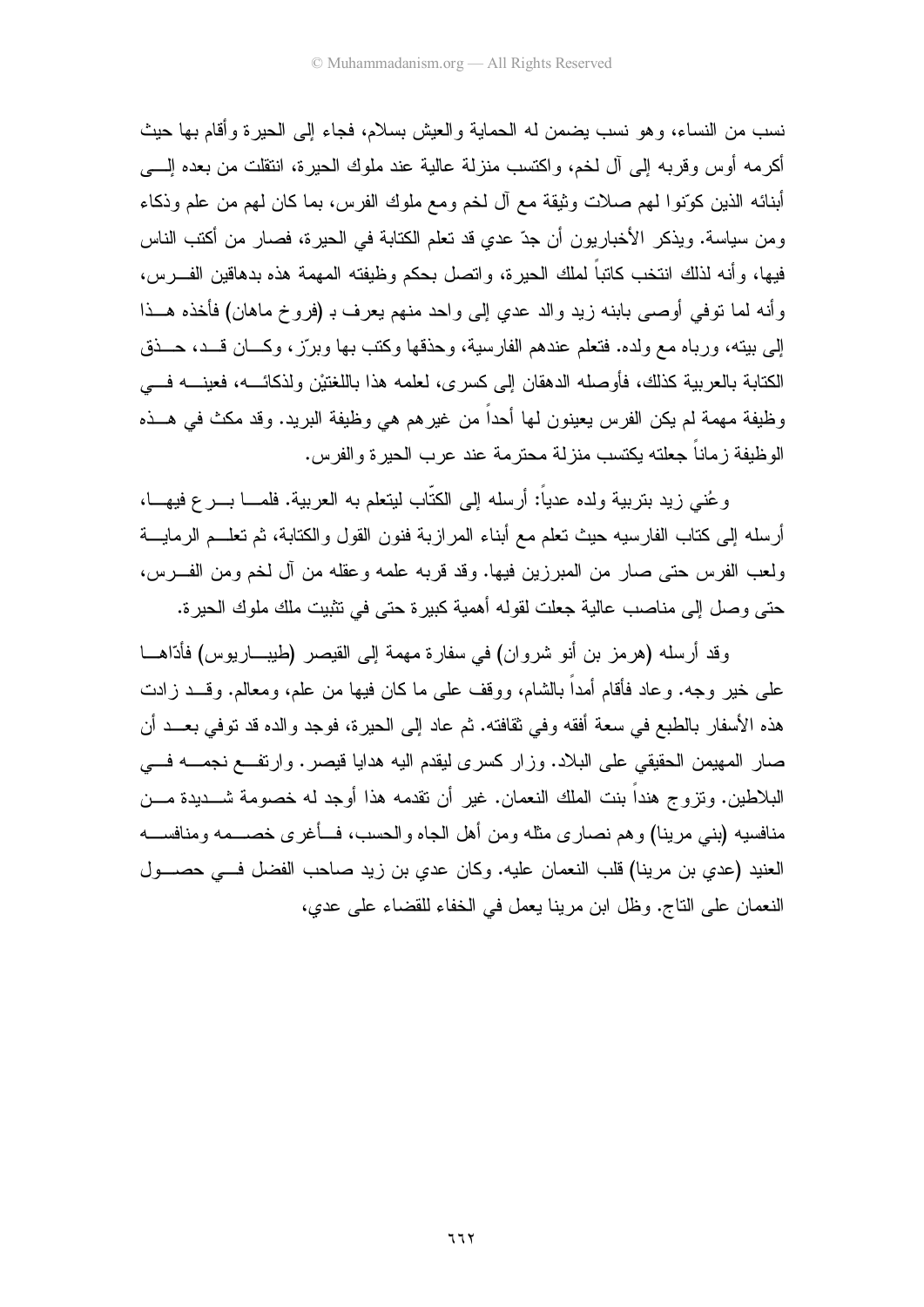حتى تمكن من ذلك، إذ سجنه النعمان، ثم أمر ۖ فَاغتيل و هو ۖ في السجن ٰ .

و ذكرٍ أن (كسرى) جعله كاتباً على ما يجتبي من الغور، وكان هو سبب ملك النعمان بن المنذر `.

والذي يهمنا في هذا الموضع من أمر عدي هو مدى وقوف عدى علـــى النصـــــرانية ومبلغ نسربها في نفسه وفي نفوس أهل الحيرة. أما النواحي الأخرى من حياتـــه، فلــــيس لهــــا محل في هذا المكان. وشعر عدى و أضر ابه من العبادبين هو سندنا الوحيد الذي نستخرج منــــه ر أبنا في النصر انبة عند عدى و عند إخوانه العبادبين.

والشعر المنسوب إلىي عدى أقرب إلى نفوسنا وأسهل علينا فهماً من الشعر المنســـوب إلى بقية الجاهليين، معانيه وألفاظه حضرية متحررة من الأساليب البدوية التـــي تميـــل إلــــي استعمال الجز ل من الكلمات، و هـــو بخالف مذاهب أولئك الشعر اء في كثير ٍ من الأمور . ولهذا « كانت الرَّواة لا نزوي شـــعر أبي دؤاد ولا عدي بن زيد لمخالفتهما مـــذاهب الشـــعراء » ً، و « لأن ألفاظه لبست بنجدية »<sup>؛</sup> . وقد ور د في شعر ه بعض المعربات ممـــا بـــدل علـــي أثـــر الفار سبة و الآر مبة فيه ْ . وكثير من شعر م هو في الز هد، و في التذمر من هذه الـــدنيا التــــي لا ندو م حالها على حال، وفي نذكير الأحياء بنهاية الأمو ات بالر غم مما أقامو ه وشيّدو ه من أبنيـــة ضخمة وقصور شاهقة. وهذا الشعر بتناسب مع ما بذكر ه أهل الأخبار ٍ عن حياة هذا الشـــاعر ، وتألق نجمه وبلوغه أعلى المرانب ثم سقوطه فجأة ودخوله السجن واغتياله فيه. وفي شـــعره قصائد في القيان وفي الخمر نتحدث عن الحياة التي قضاها قائلها، وهي حياة لذيذة ولكنهـــا لا ندوم بالطبع إلى الأبد، ولا بد لها أن نزول ثم نتتهى بما

<sup>&</sup>lt;sup>1</sup> المشرق، الجز ء الأول، كانون الأول ١٩٤٤، (ص ٢٦ وما بعدها)، شعراء النصرانية (٤٢٦ وما بعـــدها)، راكلونا نالينو، تأرخ الآداب العربية في الجاهلية حتى عصر بني أمية (ص ٧١)، (القاهرة ١٩٥٤).

Ency., I, p. 137, Brockelmann, I, S. 29, Rothstein, S. 109, Nöldeke, Geschichte der Perser und Araber Zu Zeit der Sassaniden, S. 512, Islamic Culture, IV, p. 31, ff. <sup>2</sup> نو ادر المخطوطات، أسماء المغتالين (٤٠).

<sup>&</sup>lt;sup>3</sup> الأغاني (١٥/ ٩٣)، (مطبعة التقدم)، (ذكر أخبار أبي دؤاد الأيادي ونسبه)، نالينو (٧٤). <sup>4</sup> ابن قتيبة، الشعر (١١٥). ناللنو (٧٤).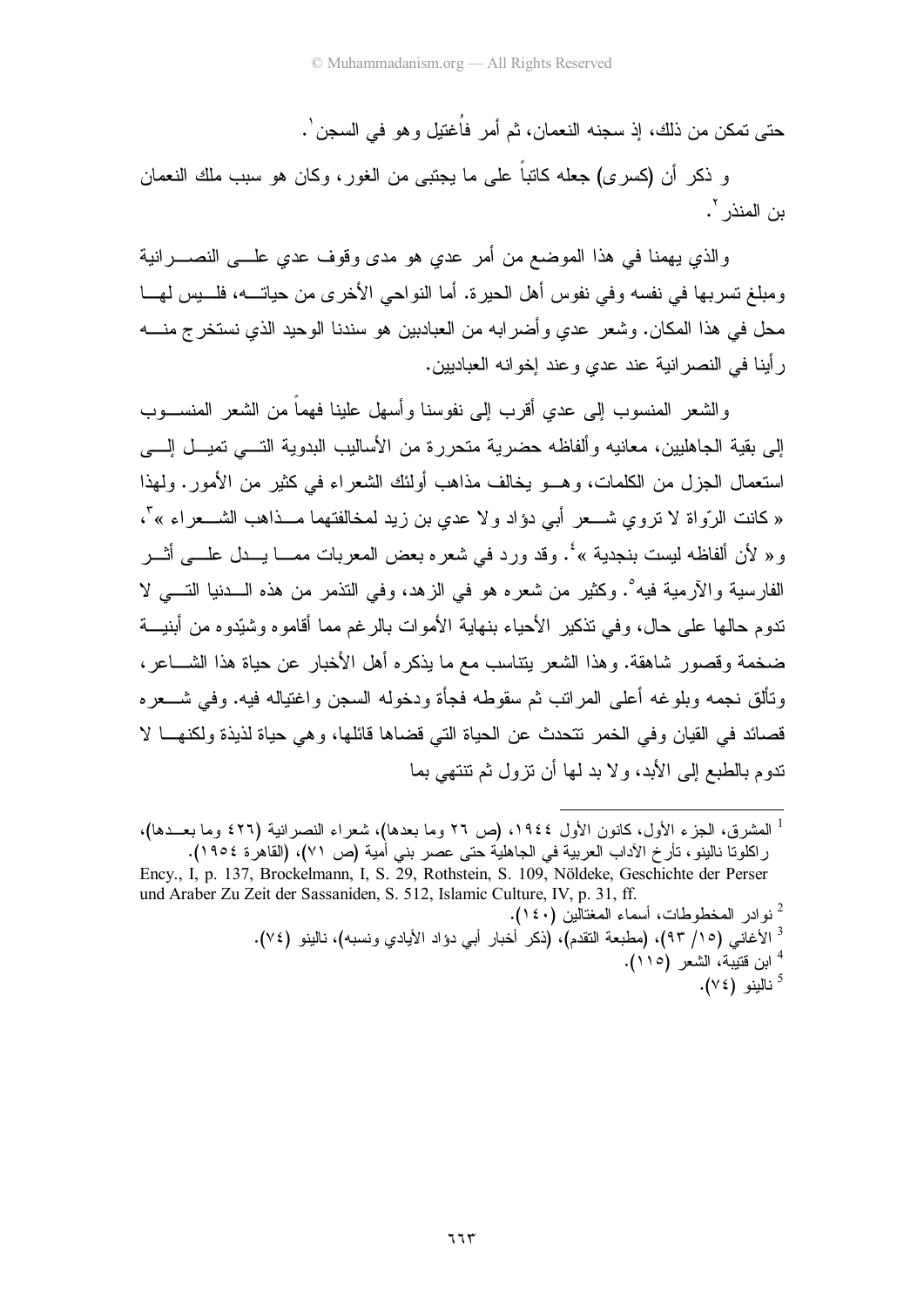يوجب الأسف عليها والألم والنوجع من فنائها ومن ذهاب نلك الأيام.

أما صميم الديانة والأراء النصرانية الخاصة، وهي ضالتنا في هذا الفصل وهدفنا الذي نقصده، فلا نجد منها في شعره الموثوق بصحته شيئًا كثيراً. ونحن لا نستطيع بالطبع أن نلـــوم عديّاً على ذلك، فعدي كما نعلم رجل شعر وسياسة، وليس برجل دين ولا كهانة فيتعمـــق فــــي شعره بإيراد نواريخ الأنبياء والأوامر والنواهي الإلهية الواردة في النوراة والإنجيل. ولم يذكر أحد من الأخباريين عنه أنه كان كاهناً أو قسيساً فنأمل منه التطرق في شعره إلى موضــــوعات اللاَّهوت والكهنوت. فما نجده في شعره عن النصرانية هو من حاصل المناسبات والظــــروف، وليس من حاصل بحث متعمد قصد به البحث في الدين من أجل الدين.

ولو كان عديّ قد نعرض للنصرانية عنده وبين قومه لأفادنا ولا شك كثيراً. وما زلنـــا في الواقع فقراء في ناحية علمنا بمبلغ فهم أهل الحيرة وغير أهل الحيرة من نصارى العــــرب في الجاهلية لأحكام النصر انية وقواعدها، ومقدار رسوخها في نفــوس أولئــك النصـــاري ولا سيما الأعراب منهم. ولكن عذره كما قلت بينَ واضح، وليس لنا أن نلومه. وما جاء بــــه عـــن النصر انية في شعره على كل حال مفيد، أفادنا ولا شك. فلنكن قنو عين غير طامعين، مكتفـــين مما أورده عدى عنها في شعره، ولننظر إلى المستقبل، فهو أملنا الوحيد، فنجده يكشــف عـــن مصادر كتابية مطمورة، بيعثها من قبور ها المغمورة بالأتربة المنز اكمة، وعندئذ تكــون أمـــام المؤرخ ثروة تغنيه، بستطيع أن يظهر ها العشاق للمولعين بمعرفة أحوال الماضين.

وقد ورد في قصيدة قيل إنَّه نظمها في معاتبة النعمان على حبسه بيت فيه قسم بـــرب مكة والصلبب:

> عليك ورب مكة والصليب ٰ سعي الأعداء لا يألون شرا

وهذا البيت يدعو إلىي التأمل والتفكير، فرجل نصراني يؤمن بعيســـي وبالصــــــليب، لا يمكن أن يقسم برب مكة. فمكة كما نعلم مجمع الأصنام والأوثان وكعبة الوثنية في الجاهليـــة، فكيف يقسم بربها رجل نصراني برى الأوثان والوثنية رجساً من عمل الشيطان وكفراً. بل لو فر ضنا أنه أقسم بمكة وبر ب مكة على سبيل مجار اة

شيخو، شعراء النصر انية (٤٥١).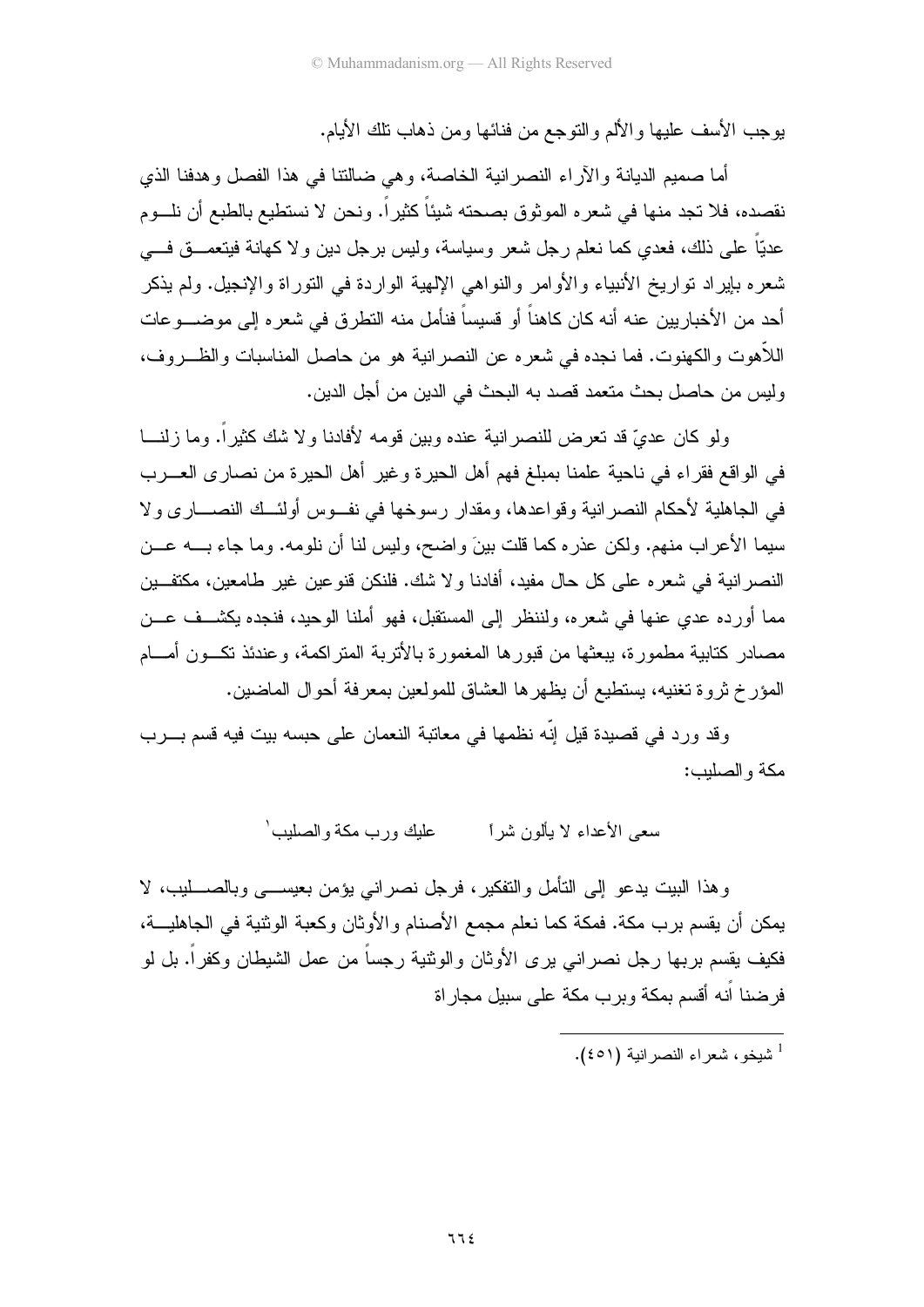العرب الوثنين ونقرباً إلى الملك النعمان، فليس لدينا دليل مقنع يفيد أن وثنيبي الحيـــرة كــــانوا يؤمنون بر ب مكة. ولم يذكر ۖ أحد من أهل الأخبار ۖ أن أصنام أولئك الوثنيين كانت بمكـــة، و أن أهل الحيرة كانوا يزورون مكة ويحجون إلى (رب البيت) في جملة من كان يحـــج إليـــه مـــن العرب. ولم يرد في روايات أهل الأخبار أن الملك (النعمان) كان ونثنياً مؤمناً بقدسية مكة وأنه حج اليها حتى نذهب إلى الفرض بأن عدياً، إنما أقسم بمكة، مجاراة لهذا الملك، بل الوارد فيها أنه كان على دين النصر انية، و إنه كان مؤمناً بهذا الدين، يزور الأديرة ويحضـــر الصــــلوات ورجل على هذا النحو من الندين لا يمكن بالطبع أن يحفل بقسم ببيت من بيوت الأصنام. تسم أن مصطلح (رب مكة)، هو مصطلح إسلامي، أخذ من عقيدة التوحيد في الإسلام، فقيل: (رب البيت) و (رب هذا البيت) '.

لقد اتخذ الأب (شيخو ) هذا البيت دليلاً على انتشار النصر انية في مكة و علـــي نتصــــر أحباء منها، و على أن النصر انبة قديمة فيها، بل بكاد بفهم من قوله أن الببت هو فـــ الأصـــل كنيسة بنيت بعد المسيح بعهد قليل: بناها النصاري الذين جاءوا إلى هذه المدينة وسكنوها، وأن صور الأنبياء وصور ة عيسى وأمه مربع التي ذكر الأخباريون أنها كانت مرسومة على جدار الكعبة والتي أمر الرسول بطمسها ومحو معالمها هي دليل على أثر النصرانية في مكة، ولهذا كان النصارى الجاهليون يحجون اليها ويقدسونها، ولهذا السبب أقســـم كصـدي بـهـــا، وأقســـم الأعشى يها كذلك حيث قال: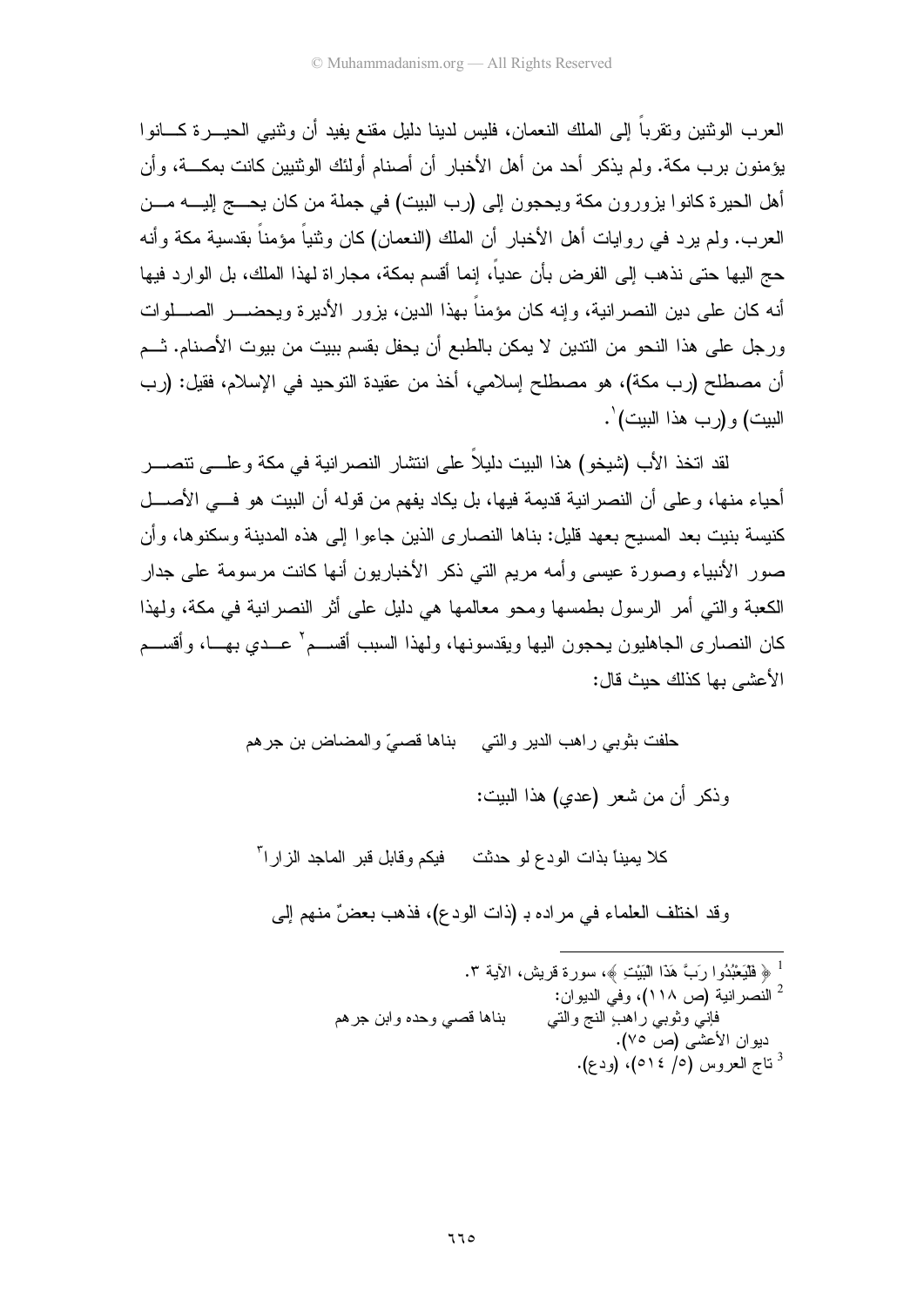أن (ذات الودع) الأوثان، أو وثن بعينه، وقيل سفينة نوح، وكان يحلف بها، وكانــت العـــرب نقسم بـها، ونقول: بذات الودع. وقيل الكعبة، لأنه كان يعلق الودع فـي ستورها ْ.

ولم يرد في شعر عدي شيء ما يتحدث عن عقيدة النتثليث، أي الإيمان بالثالوث. وكل ما ورد فيه هو الإشارة إلى عقيدة بوجود رب واحد هو (الله). وهـــو رب مســـنجيب مســـبّح خلاقٍ '. وهذا الرأي إسلامي كما هو معلوم، وقريب من عقيدة الحنفاء.

ووردت في بيت شعر وجهه إلى النعمان كلمة (أبيل)"، وأبيل اسم للمســـيح، ويطلـــق على حبر النصاري أيضاً، ومعناها الناسك والزاهد. وهي من أصل سرياني، من فعل (ابـــل) بمعنى ناح وبكي على خطاياه، ولذلك قصد بها الناسك والراهب ٔ. وقد دعا الأعشى ضــــارب الناقوس: الأبيل°.

ونسب لعدى هذا الببت:

| ناراً نلهب بالأسعار والشرر <sup>ا</sup><br>وأهبط الله إبليســــأ وأوعـــده                                                                                       |
|------------------------------------------------------------------------------------------------------------------------------------------------------------------|
| ً المصدر نفسه.<br>^                                                                                                                                              |
| فإني قــــد وكلت اليوم أمـــــري<br>إلى رب ٍ قــريب مســتجيب                                                                                                     |
| أجل أن الله قــد فضلــكم<br>فوق من أحكأ صلبـــا بازار                                                                                                            |
| واذهبي يا أميم  أن يشـــأ اللـــــ<br>أو نكن وجهه فتلك سبيل النـــــ<br>ـــه بنفسي من أزم هذه الخناق<br>لا تمنع  الحتـــوف الـــــرواقي                          |
| غير وجه المســـيح الـفــــلاق<br>ليس شيء على المنون ببـــاق<br>شعراء النصرانية (٤٥٢، ٤٥٤)، النصرانية (١٦٢).<br>3<br>إنني ولله فاقبل حلفي       لأبيل كما صلى جار |
| وروي:<br>انِنمی واللہ فاقبل حلفتی    بأبیل کلما صلبی جار<br>شعراء النصراينة (٤٥٣)، النصرانية (١٩٤).                                                              |
| " ناج العروس (٧/ ١٩٩)، (ايل)، اللسان (١٣/ ٦)، مرمرجي، معجميات عربية سامية (١٣١ وما بعدها).<br>فإني ورب الساجدين عشية          وما صك ناقوس الصلاة أبيها          |
| النصر انية (٢٠٨).<br><sup>6</sup> النصر انية (١٦٨).                                                                                                              |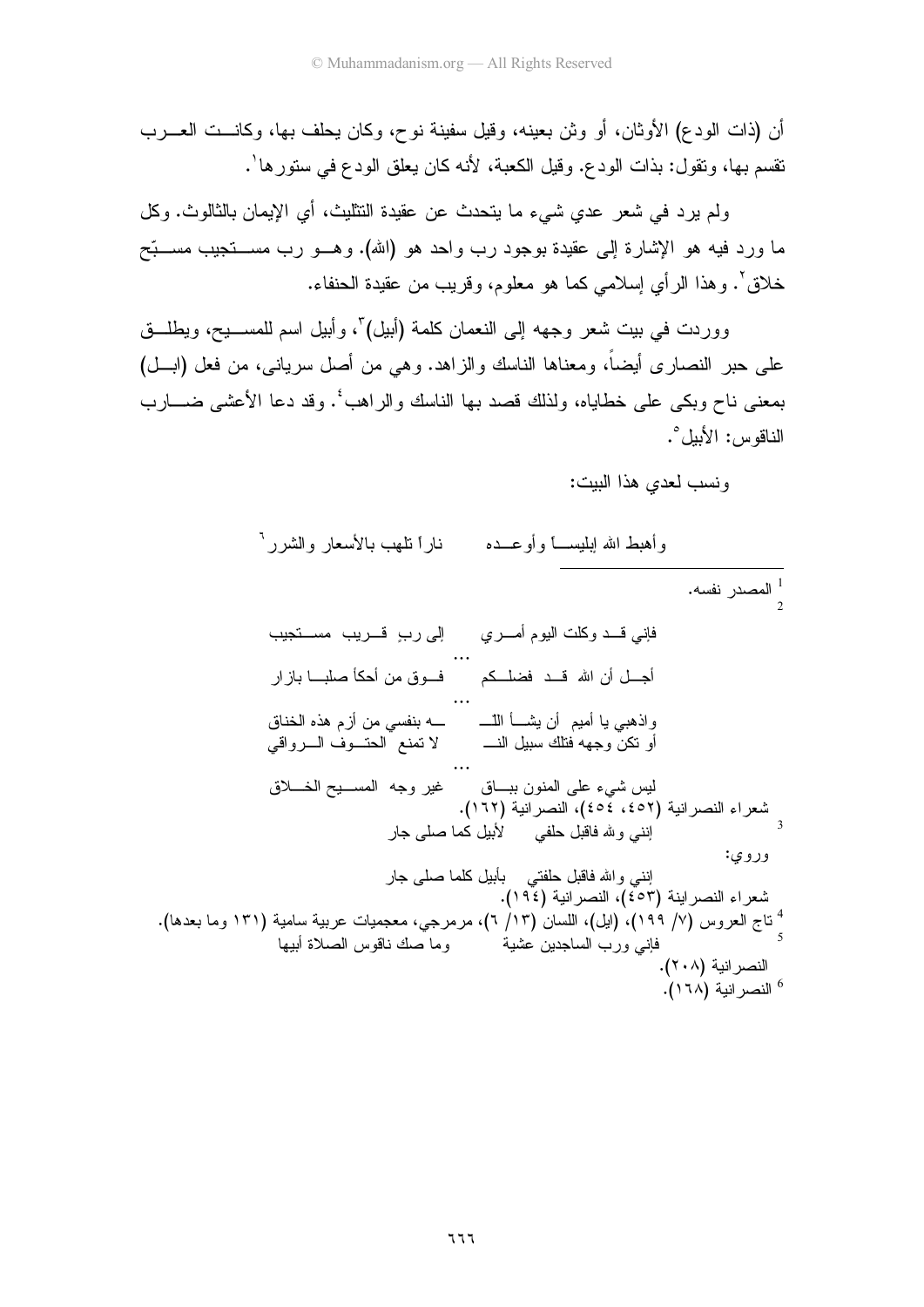ولم نزد كلمة (إبليس) في شعر منسوب لشاعر جـــاهلي أخــــر، إنمــــا وردت كلمــــة (شيطان) في شعر منسوب إلى أميّة بن أبي الصلت.

ونسب إلى عدى هذا الببت:

ناشدتنا بكتـــاب الله حرمتنا ولم تكن بكتاب الله تقتنـع ٰ

ويظهر من دراسة الشعر المنسوب لعديّ أنه كان على مذهب القائلين بالقضاء والقدر. .<br>فكل كائن خاضيع لحكم القدر ، يفعل به ما يشاء، ليس في إمكانه ر دّ شيء مقدر كائن عليه. و قد رسخت هذه العقيدة في نفس عدي ولا شك بعد أن زجّ به في السجن، وأصبح وحيداً لا يدري ما الذي سيصنع به. وهي عقيدة يسلم بها أكثر من يقع في مثل هذه الظروف، لأنها تفرج عـــن النفس، وتخفف بعض التخفيف عما بنتاب المرء وهو في هذه الحالة مـــن همـــوم وأحــــزان. والإيمان بالقدر وبأن الإنسان مسير مجبر، عقيدة لها صــــلة كبيــــرة بـــالظروف الاجتماعيـــة وبالأحوال التي تحيط بالانسان، وهي ليست من الأراء الدينية الخالصة.

ونسبت لعدي أبيات فيها حكايات من العهد العنبق، مثل هذه الأبيات و هي فـــي مبـــدأ الخلق:

| عن ظهر غيب إذا ً ما ســــائل سألا        | اسمع دیٹاً لکی یوماً تجاوبه              |
|------------------------------------------|------------------------------------------|
| فينا وعرفنا أياتــه الأولا               | أن كيف أبدى إلــــــــــه الــخلق نـعمته |
| وظلمـــة لم يـــدع فتقـــاً ولا خلــــلا | كانت رياحــــاً ومــــاءً ذا ۚ عُراثيه   |
| وعزل الماء عمـــا كان قـــد شغلا         | فأمر الظلمة السوداء فانكشفت              |
| تحت السماء سواء مثـــل ما فعـــلا        | وبسط الأرض بسطائم قدرهـــا               |
| بين النهـــار وبين الليل قـــد فصـلا     | وجعل الشمس مصراً لا خفاء به              |
| وكان اخـــر شيء صورّ الــــرجلا`         | قضىي لســتة أيــام خلائقــه              |
| بنفخة الروح في الجسم الذي جبلا '         | دعاه أدم صوتاً فاســـتجاب لــــه         |
|                                          |                                          |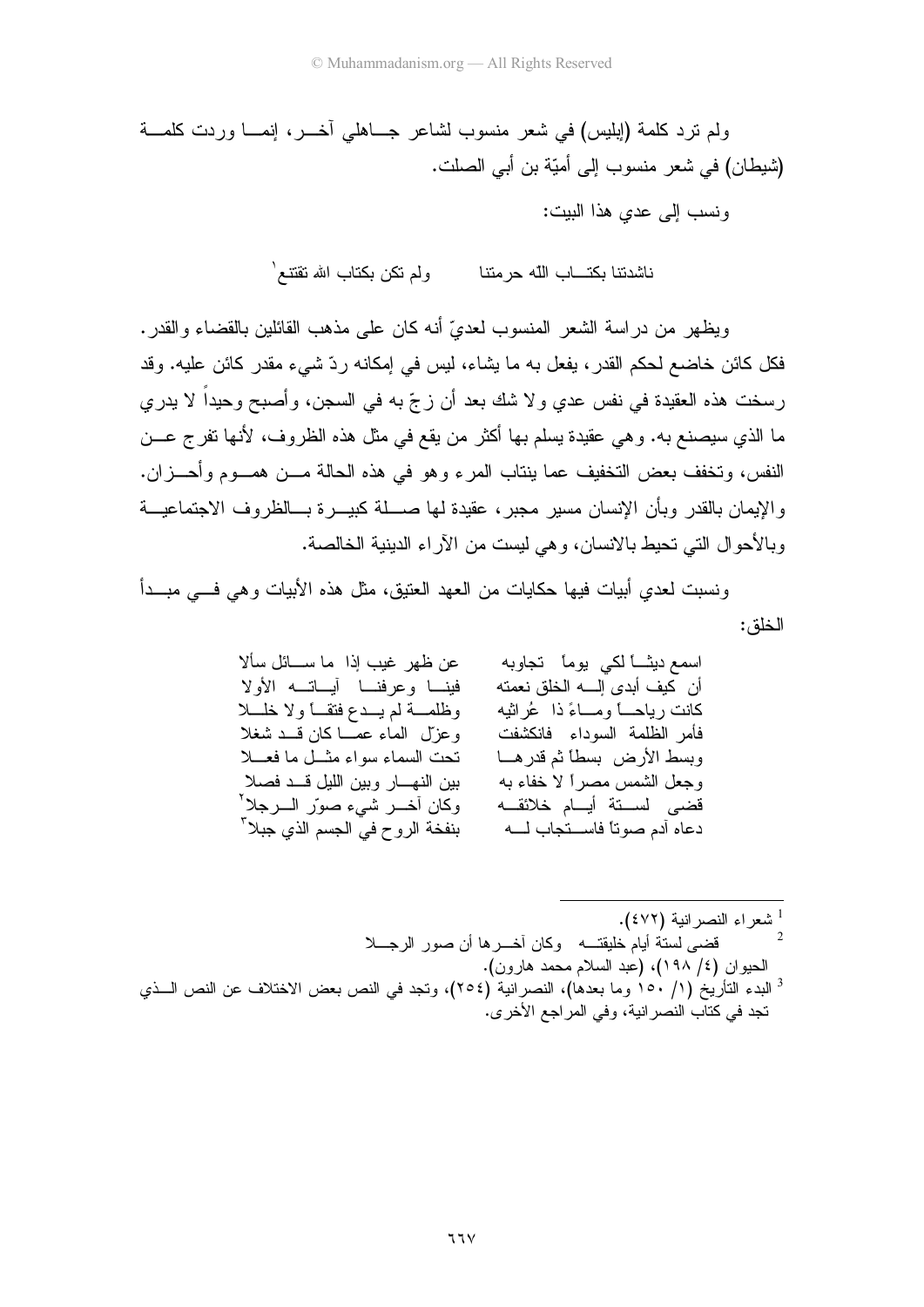وطابع هذا النظم وأسلوبه بفصحان أنه نظم من النوع التعليمي الديني، لا أدرى أكــــان شاعرنا يعترف به وينسب إلى نفسه؟ أمّا أنا، فلا أرى أنه لشاعر عربـي عاش قبل الإسلام.

ونجد في شعر (عدي) نزعة من نزعات النصوف والنأمل، جاءت اليه من الأوضــــاع النَّبي أحاطت به، من وشايات، ومن غضب الملك عليه ومن سجن، بعد أنْ كان السيد المهيمن. حتى صار الدهر عنده حالاً بعد حال. لا يدوم صفاؤه لأحد، فلا يركن أحد اليه، ولا يغتـــر إن وجد نفسه في أعلى عليين، فقد يسقط غداً إلى أسفل سافلين ٰ.

و هناك شاعر آخر اسمه (الملمس بن عبد المسبح) بدل اســم أببـــه علـــي أنـــه كـــان نصرانياً، غير أنّ هناك رواية أخرى نذكر ان اسم والده (عبد العُزى)'. وعبـــد العُـــزى مـــن أسماء الوثنين كما هو معروف. ثم إننا لا نجد في شعره ما يشير إلى آراء وعقائـــد نصـــــرانية يمكن أن يستنبط منها أنه كان نصرانياً. ورجل يحلف في شعره باللات والأنصاب لا يعقل أن يكون نصر انباً ".

أما الأعشبي، فهو شاعر عاش في الجاهلية، وأدرك أبام الرســول. ومدحـــه بقصـــبدة جميلة مشهور ة، جعلت أبا سفيان يحر ض قومه على ار ضائه خوفاً من ان يسلم ومن أن يسنظم شعراً آخر في مدح الرسول وفي ذم قريش، فجعل له مائة من الإبل جمعها من قومه على أن برجع ويؤجل أمر ٳسلامه عاماً. فرجع ٳلى بلدنه (منفوحة) باليمامة، وكان قد ولد بها، فمـــات بـها بـعد حبن و عر ف قبر ه ببن النـاس أمداً.

وكان الأعشى كما يروى أهل الأخبار جواباً في الآفاق، عرف الحيرة ونادم ملوكهـــا، وزار النجاشي في أرضه، وتجول في أرض النبيط وأرض العجم. ونتقل في أرجــاء الـــبمن وفي حضرموت وعمان وبلاد العراق وبلاد الشأم ومتع نظره

.<br>- العمدة (١/ ٢٢٣).

<sup>2</sup> Vollers, Die Gedichte des Mutalammis, Leipzig, 1903, S. 149. واللات والأنصـــاب لا نتل اطردتني حذر الهجــاء ولا ديوان المتلمس (١٧١)، (طبعة فولرس)، النصر انية (٤٠٤).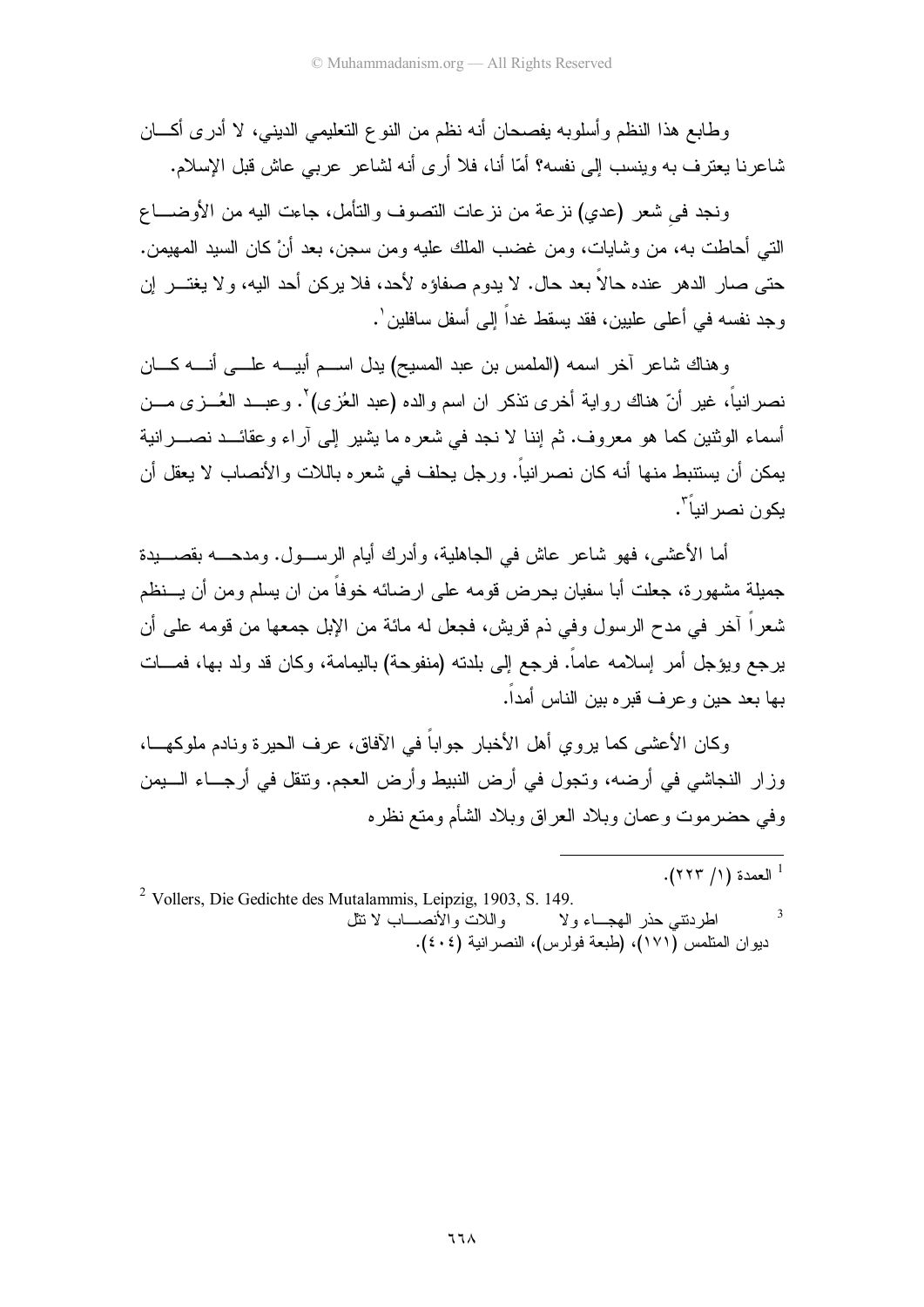بالآثار القديمة واتخذها عبر ة للمعتبرين'. وقد وسعت هذه الأسفار آفاق نظر ه و عرفتــه علــــى شعوب متعددة وعلى أراء ومعتقدات متنوعة. ومنها هذه النصرانية التي نبحث فيها.

وقد حمله اختلاطه بالنصاري العرب على الإشارة إلـــي بعــض طقوســـهم وأحـــوال عباداتهم في شعره. وإلى أن يشير إلى قصص معروفة بين أهل الكتاب، واردة بينهم، فـــذكره في شعره. فتراه يتحدث عن حمامة نوح وعن أخبار سليمان وعن جنّ سليمان وعن المبـــانـي القديمة العادية المنسوبة إليه، كما نر اه يشير إلى عادة النصارى في الطواف حول الصـــــليب أو تمثال المسيح٬ . ثم تر اه يشير إلى الصليب نصبه الراهب في الهيكل بعد أنْ زيّنه بالصور ".

وفي الشعر المنسوب اليه إقرار باله واحد كريع، ونهي عن عبـــادة الأوثـــان ومـــن النقرب منها ْ، وفيه إن الرب يكفي الإنسان ويرعاه ويساعده في حله وفي ترحاله ْ ،

وقــد طفت للمـــال آفـــاقـــه أتيت النجـــاشي في أرضـــــه وأرض النبيط وأرض العجم فأى مـرام لــه لــم أرم فنجران فالســــرو\_ من حمير فأوفيت همى وحينــا أهـــم ومن بعد ذاك إلى حضر موت بنعمي، وهل خالد ً من نعم؟ حولين بضرب فيه القــدم أقـــام بـــــه ســــابور الـجنــــود فمـــازاده ربــه قـــوة مثل مجـــاروة لـــم يقـــم ديوان العشي «طبعة رودولف كاير»، (ص ٣٣ وما بعدها). قد طفت ما بين بانقيا إلى عدن وطال في العجم نرحالي ونسياري ديوان الأعشى (١٢٦), ' قال في مدحه «فَيِس بن معديكر ب الكندى»:  $^2$ تطوف العفاة بأبوابه كطوف النصار ى ببيت الوثن ديوان الأعشى (١٩)، اللسان (١٧/ ٣٣٤)، (وثن). وما أيبلي على هيكل بناه وصلب فيه وصارا ديوان الأعشى (٤٠)، النصرانية (٢٠٤)، بروكلمان، نأريخ الأدب العربي (١/ ١٤٧ وما بعدها). ربي كريم لا يكدر نعمه فإذا نتوشد في المهارق أنشدا النصرانية (١٦٢). وذا النصب المنصوب لا تسكننه لا نعبد الأوثان، والله فاعبدا النصرانية (١٥٩). ولكن ربي كفي غربتي بحمد الإله فقد بلغن ديوان الأعشى (١٧).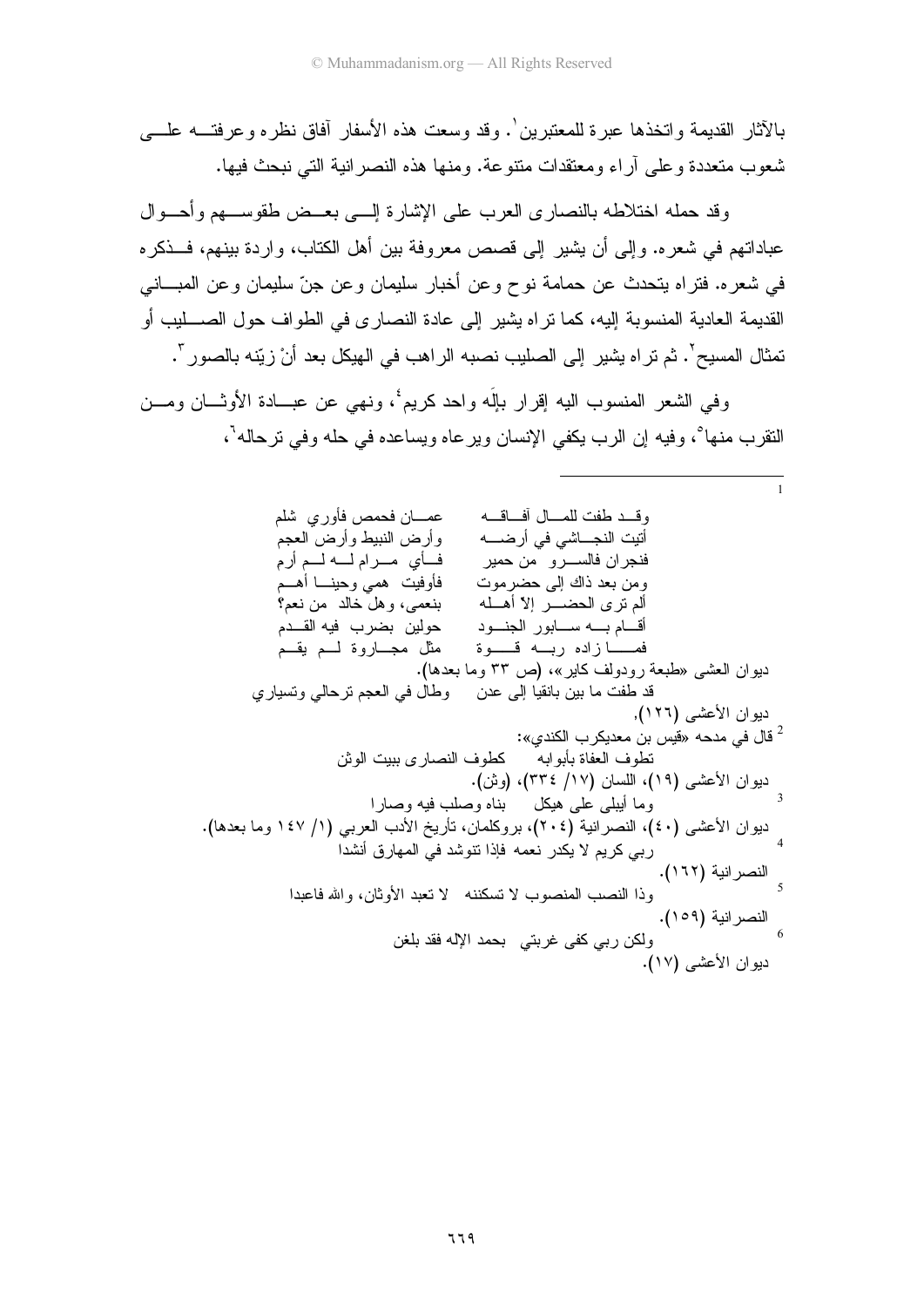وإن الإنسان عبده'. وإن الفناء واقع على كل امرىء، وليس أحد في هذه الدنيا بخالد، ولو كان الخلو د لأحد لكان لسليمان `. وفيه حديث عن البعث و الحساب يو م الدين.

ونجد في شعره معرفة بنوح وبسفينته، أشار إلى نوح في مدحه إياسا حيــث خاطبـــه بقو له:

> كما جزى المرء نوحــــاً بعدما شابا جز ي الإله إباســــاً خبر نعمته وظَّـــل يجمــــع ألو احـــــاً و أبو ابــــا ّ في فلكه اذ تبداها ليصنعهـــا

فهل أخذ الأعشى رأيه هذا عن نوح من أهل الجزيرة؟ وهل كان فـــي ذلــك قاصــــداْ متحدثاً مخاطباً رجلاً نصر انياً يعرف الحكاية والموضوع؟ أو كان متحدثاً عن نوح حديث مـــن يدين به ويعتقد، فهو رأيه ودينه. الواقع أن البت في ذلك أمر لا أراه ممكناً ما لم تتجمـــع لنـــا موارد تأريخية كثيرة، ليتمكن المرء من استتتاج رأي واضح في أمثـــال هـــذه الموضــــوعات المعقدة، التي لم ندرس مظانها المدوّنة، ولم نتنقد حتى الآن.

وقد ذهب (كاسكل) «Caskel» إلى ان (الأعشى) كان نصر انياً. وذهب الأب (شــــبخو) هذا المذهب أيضاً، وجوّز (بروكلمن) نتصره، لكن ذهب إلـــي أنــــه لـــم يكـــن متعمقـــا فــــي النصرانية'. وقد استدل (كاسكل) على نصرانيته من بيتيْن في ديوانه، ومن بيت آخر ورد في قصيدة أخر ي، لا يمكن في الواقع أن يكون دليلاً على نصر انية قائله ْ .

وذكر أنه كان قدرياً، روى روايته (يحيى بن منى) وهو من عباد الحيرة،

فأقسم بالمسذى أنسا أعبسده لتصطفقن يومأ عليك المأتم -<br><sub>د</sub> ديوان الأعشى (٥٨). لكنا سليمان البرئ من الدهر ولو كان شيء خالداً ومعمراً رأه إلهي فأصطفاه عبسادة وملكه ما بين ثريا إلى مصر قياما لسديه يعملون بلا أجر وسخر من جن الملائكة تسعة ديوان الأعشى (٢٤٣). <sup>3</sup> شعراء النصر انية (٣٨٩)، النصر انية (٢٦١). <sup>4</sup> تأريخ الأدب العربي لبروكلمن (١/ ١٤٧ وما بعدها). <sup>5</sup> انظر البيتيْن ١٢ ـــ ١٣ من القصيدة رقم ٣٤ بديوانه، والبيت ٩ من القصيدة ١٣ بالديوان، بروكلمن، تأريخ الأدب العربي (١/ ١٤٧)، (الترجمة العربية).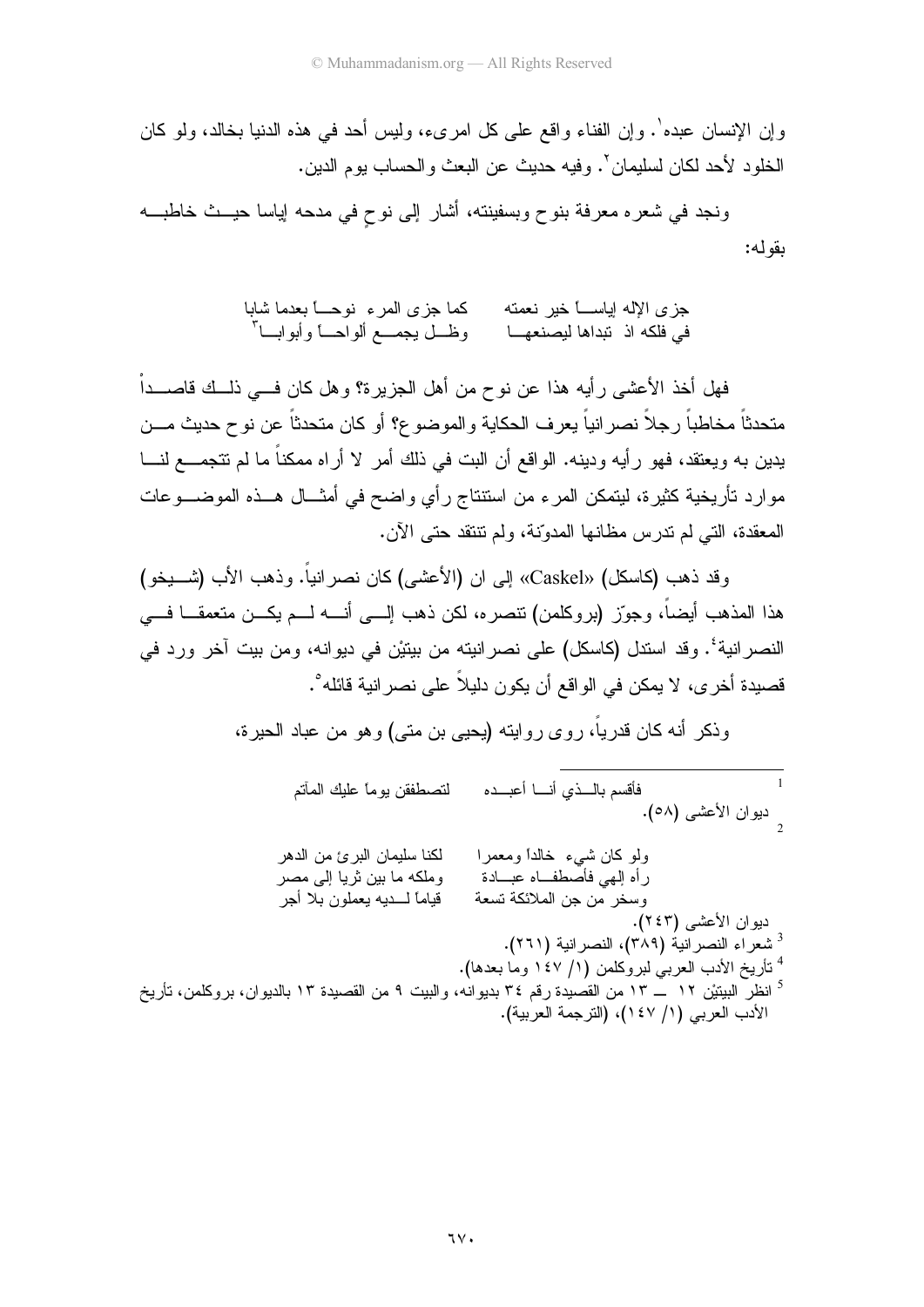انه أخذ مذهبه هذا في القدر ٍ من العباديين نصار ي الحير ة، كان يأتيهم يشتر ي مـــنهم الخمـــر ، فلقنوه ذلك. وقد استشهدوا على قوله هذا في القدر بهذا البيت:

> ل وولى المسلامة الرجلاً ا استأثر الله بالوفساء وبالعد

وقد راجعت شعر (الأعشى)، فلم أتمكن من استتباط رأي منه يدل على مقــدار علمـــه بالنصرانية وعلى مدى تعمقه أو تعمق غيره من النصارى بدينهم. فما ذكره مما لــــه علاقـــة بالنصر انية، هو شيء عام، بأتي بخاطر كل شاعر ذكي جوّاب في الأفاق، له احتكاك واتصال بالنصارى أو بغيرهم، وهو لا يصلح أن يكون دليلاً على عقيدة ودين وفهم لذلك الدين.

وفي شعر (الجعدي) كلام عن سفينة نوح، ذكر أنه قال:

يَرَ ْ فَعُ، بِالْقَارِ وِ الْحَدِيدِ مِنِ الْمَسْمَحِمِ وَ إِنَّ مَا اللَّهُ حِذْهِ عِهَا، عُمَمَا ل

والنابغة الجعدي، مخضر م، بُقال إنه كان مثل الحنفاء، أنكر الخمر والمبســـر ، و هجـــر الأز لام و الأو ثان. و كان ممن فكر في الجاهلية، و أنكر الخمر و السكر ، و هجر الأز لام و اجتنسب الأوثان، وذكر دين إبراهيم. وقد لقي الرسول، وأسلم وأنشده من شعره. وذكر أنه هو القائـــل القصبدة التي فبها:

الحمد شرِ ربي لا شريك له من لم يقلها فنفسه ظلما

على نحو شعر أمية بن أبي الصلت، وقد قبل إنها لأمية، لكن صححها حماد الر اوية".

ونجد في شعر آخر بن من غير من ذكر ت ألفاظاً و كلمات كانت معر و فة عند النصار ي وإثمارات إلى عباداتهم وعاداتهم، ورَّدت في شعر (النابغة الذبياني) ولبيد، وامـــرىء القــــبِس، و أوس بن حجر ،و آخرين غير هم ممن طافو ا في الأرضين و ارتحلو ا فوقفو ا على بعض أحـــو ال النصبار ي فأشار و ا البيها في شعر هم.

> <sup>1</sup> الأغاني (٨/ ٧٩)، نالينو (١٧). <sup>2</sup> اللسان (٤٢٥ /١٢)، (عمم). <sup>3</sup> الإصابة (٣/ ٥٠٨)، (رقم ٨٦٤١)، أمالي المرتضى (١/ ٢٦٣ وما بعدها)، المرزباني (٣٢١).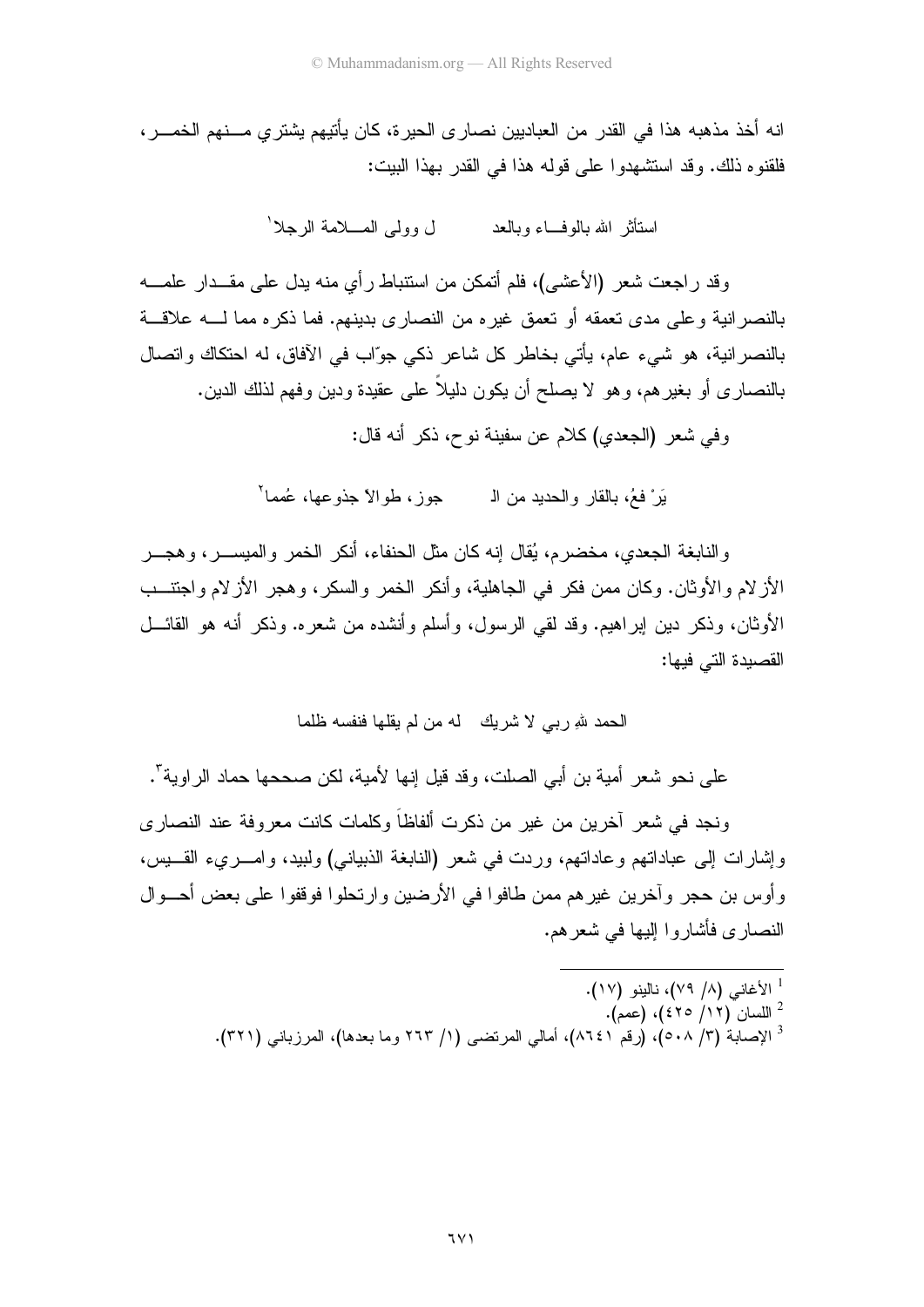ونجد في شعر (الأفوه الأودي) وهو صلاءة بن عمرو، تسجيلاً لأبناء نوح. سجلهم مع مَن سجل أسماءهم من ملوك التبابعة ممن دانت لهم الأنام، فنجده بقول:

ولما يعصمها سام وحام ہويافث حيثما حلت ولام ٰ

ولا أدري إذا كان هذا الببت من نظم شاعر جاهلي، هو الأودي، أو من نظم شـــخص أخر نظمه على لسانه في الإسلام. ولكني لا أستبعد بالطبع أن يكون خبر أولاد نوح الثلاثـــة. وهم: سام ويافث وحام، قد عُرف عند العرب النصاري وعند من كان على احتكاك واتصـــال بهم.

ونجد في بيت شعر ينسب لأفنون التغلبي ذكراً لولد آدم٬ وورود آدم في هذا البيــت، إنْ صح إنه من شعر ذلك الشاعر الجاهلي، دليل على وقوف هذا الشـــاعر علــــى قصـــــة أدم وانحدار البشر من نسله. ولا يستبعد أن يكون إذن قد وقف عليها باختلاطه ببني قومه تغلـــب، وقد كان قسم كبير ٍ منهم قد دخلوا في النصر انية. و لا يستبعد أيضاً أن يكون بعض الوثنيين قد وقفوا أيضاً على قصة الخلق كما وردت في الديانتيْن من اختلاطهم بأهل الكتاب واتصال بهم.

وقد وردت، في بيت آخر من قصيدة يُقال إنه قالها في رِثاء نفســه، لفظــة (الله) فـــي شكل يفهم منه أنه كان يدين بالتوحيد، وأن الآجال كلها بيد الله"، وأشار في بيت أخر إلى عـــاد و ار م و لقْمان و جدن <sup>٤</sup>٠

و أشبر ۖ في أشعار ۖ بعض الجاهلين إلى تعبد النصار ي وصلو اتهم سجداً وقياماً، و هــؤ لاء الذين أشير اليهم من الرهبان والناسكين الذين كانوا قد اعتكفوا في الصوامع وفي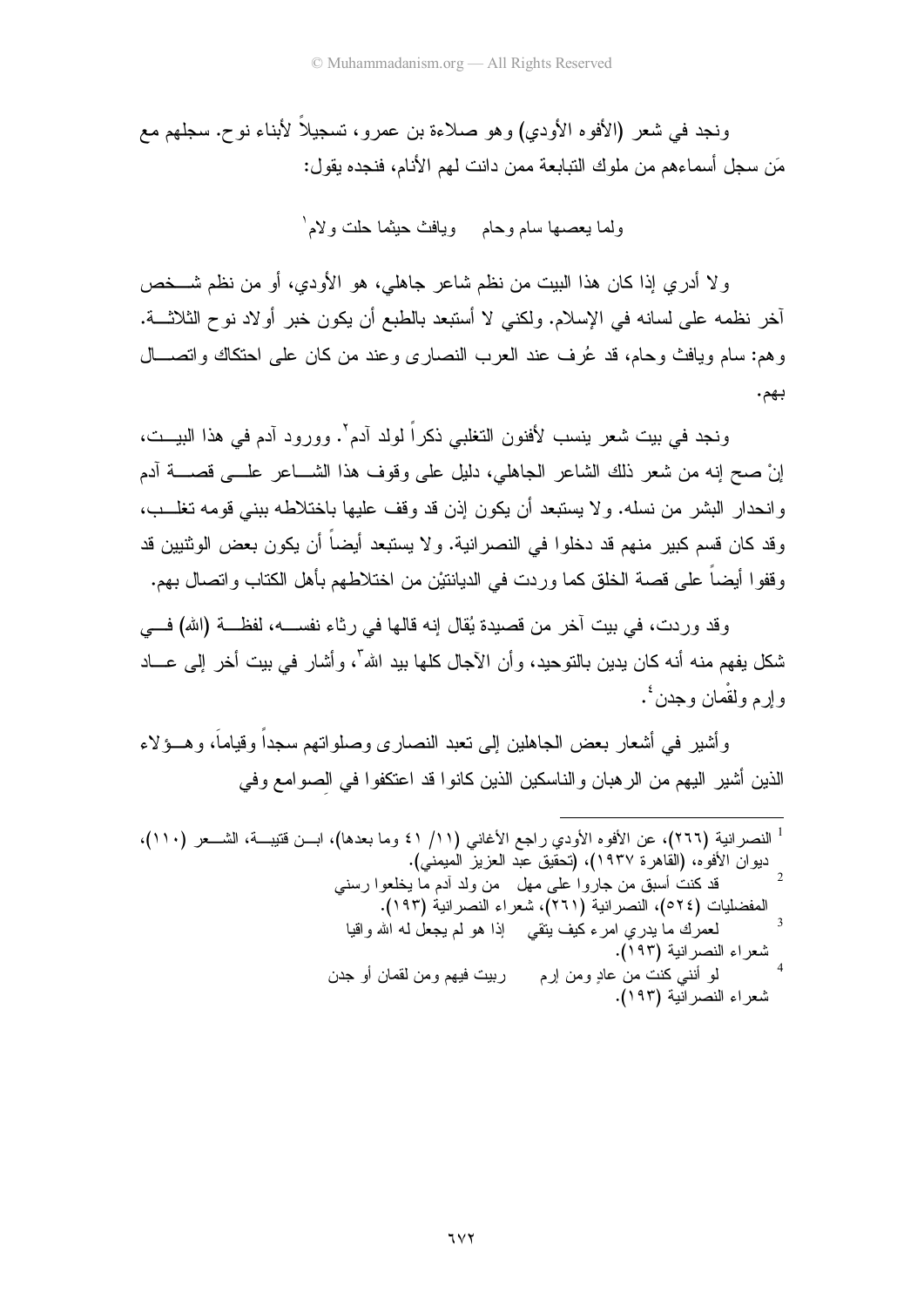البيع و الأدير ة النائية يعبدون الله، ويدعون إلى الرب نقر باً وخشية'، ومنهم من نرك الســــجود أثراً في جباههم. وقد اطلقوا على صلواتهم هذه اسم (الصلاة). وهي من الألفاظ النــــي أخـــذها أولئك النصاري من (بني إرم). وعرفت المواضع النسي كـــانوا بســـجدون فيهـــا بالمســـاجد، والمسجد هو الموضع الذي يتعبد فيه<sup>٢</sup>.

وقد كان الركوع من العادات المعروفة عند الأحناف والنصاري<sup>7</sup>، و«كانت العــــرب في الجاهلية تسمى الحنيف راكعاً إذا لم يعبد الأوثان، ويقولون: ركع إلى الله »<sup>؛</sup>. وأما إحنـــاء الرؤوس، فكان للتعظيم، ولذلك حنوا رؤوسهم في الكنائس ولرؤسائهم على ســبيل الاحتـــرام والتعظيم ْ. وقد كانوا ببجلون رؤوسهم وسادتهم كثيراً، ولذلك نزل الوحي بنأنيبهم وتقـــريعهم، إذ جعلهم هذا الاحترام في مصاف الآلهة والأرباب.

ونلحق بالصلاة التسابيح، أي ذكر الله ونقديس اسمه، وقد كان مـــن عـــادة الرهبــــان التسبيح بعد الصلاة، ولا سيما في الضحى والعشي'.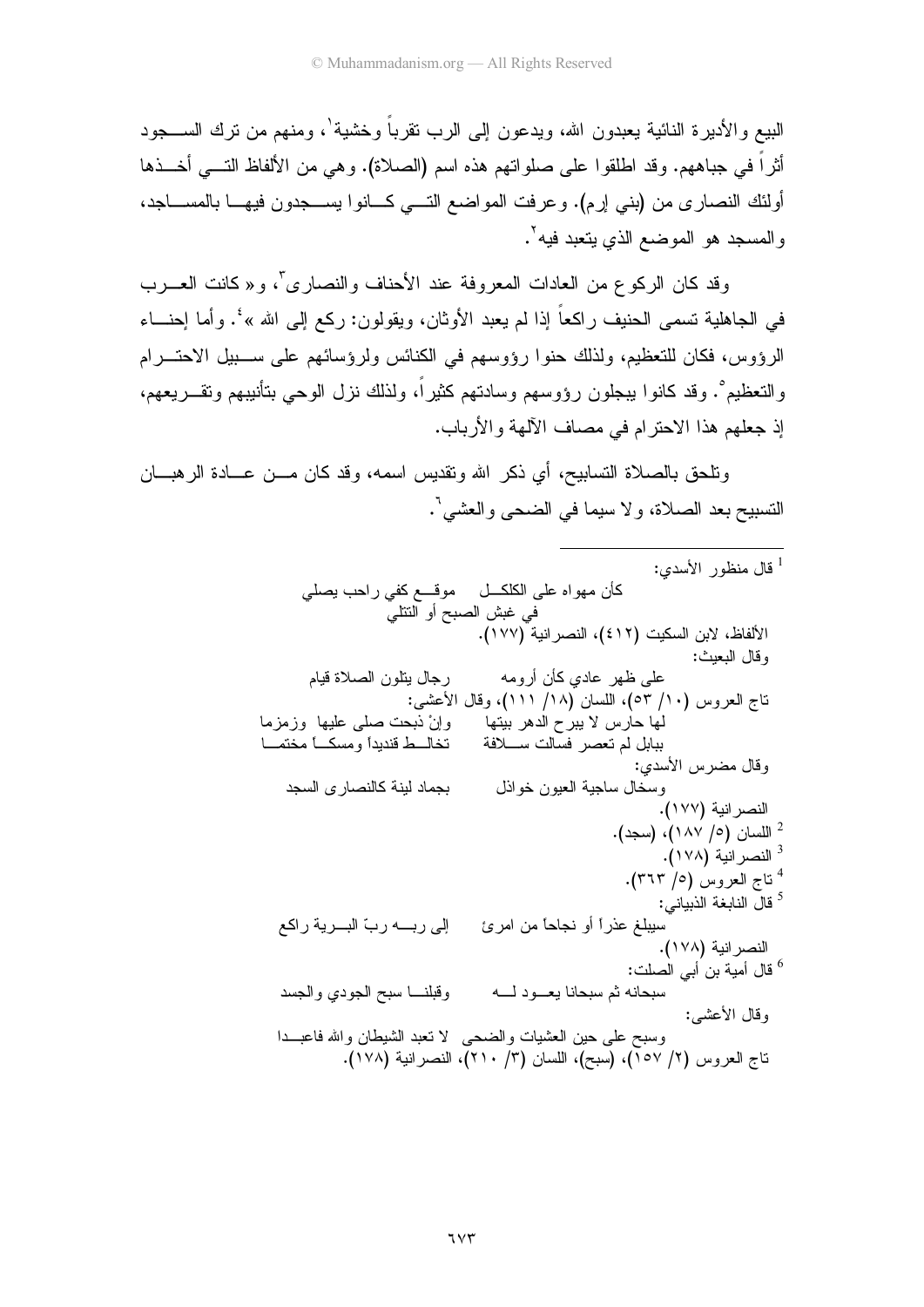و قد كان ر جال الدين، و لا سيما الر هبان منهم، يقومـــو ن بـــالفر و ض الدينيـــة فـــر ادى وجماعة، فيرنلون المزامير والأدعية بنغمات وألحان شجية. وقد عــرف ترتيــل القسيســـين (الهينم)، وذلك في حالة النغم بخفوت الصوت'. وإذا طرب القس في صوته خفياً قيـــل لـــذلك (الزمزمة)". أما إذا نغني، فيقال لذلك الشمعلة. وقد قيل للمتغنين في تلادة الزبور (المتشمعل). وورد: « شمعلة اليهود: قراءتهم، إذا اجتمعوا في فهرهم »<sup>7</sup>. وأما إذا أطلق صـــوته بالـــدعاء فيقال لذلك الجأر ٔ. واللحون من الكلمات التي أطلقت على ترتيل أهل الكتاب لكتبهم المقدســـة. فقد كانوا يقرؤون النوراة والإنجيل في المحافل باللحن. وقد أشــــير إلــــي ذلـــك فـــي بعـــض الأحاديث°. أما إذا ردد الشخص نغمات الإنجيل في حلقه، فكانوا يقولون له الترجيـــع، ومنــــه قولهم: رجع الإنجيل<sup>٢</sup>.

و (التصبيغ) من الألفاظ التي كانت ندل علي معنى خاص عند النصار ي، هو التعميــد. وقد عر فه الجاهلبون. وذكر علماء اللغة أن الصبغة الدين والملة والشريعة والفطر ة والختانـــة. « اختتن ابر اهيم، صلو ات الله عليه، فهي الصيغة.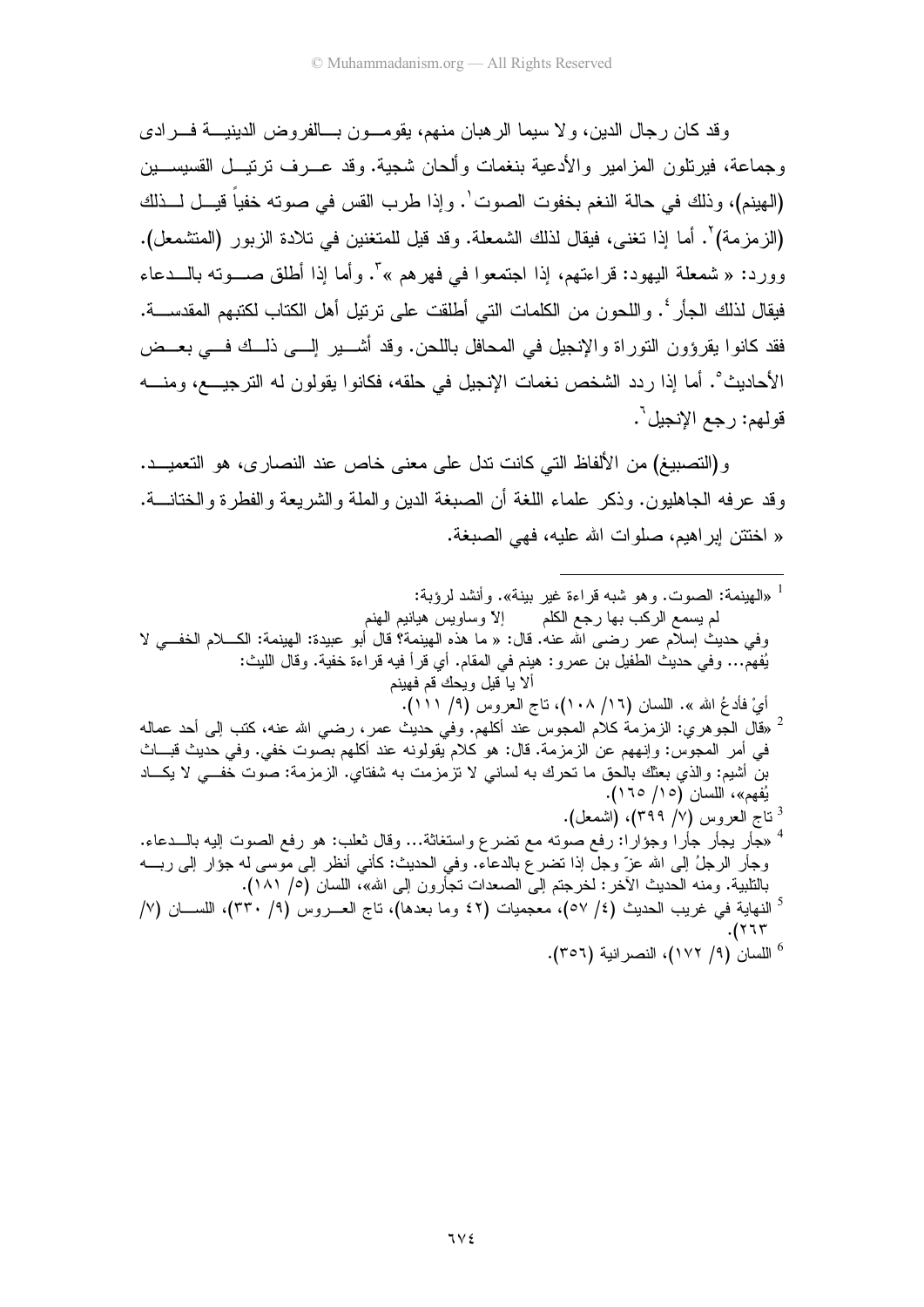فجرت الصبغة على الختانة. وصبغ الذمي ولده في اليهودية أو النصر انية صبغة قبيحة، أدخله فيها »'. و « كانت النصار ي تغمس أبناءها في، ماء المعمودية ينصــــر ونـهم »'. و قـــد صــــالح عمرُ بني نغلبَ بعدما قطعوا الفرات قاصدين اللحاق بأرض الروم، على ألا يصبغوا صبياً ولا يكرهوه على دينهم، وعلى أن عليهم الصدقة مضعفة". وعرفوا (المعمودية) بقــولهم: « لفــظ معمودية معرب معموذيت بالذال المعجمة، ومعناها الطهارة. وهو ماء أصفر للنصارى يقــدس بما يتلَّى عليه من الإنجيل، يغمسون فيه ولدهم معتقدين أنه نطهير له كالختان لغيرهم»<sup>؛</sup>.

وقد كان نصاري الجاهلية يعمدون أولادهم، يأخذونهم أطفالاً إلى الكنـــائس لتعميـــدهم على نحو ما يفعل سائر النصاري. وقد قيل له: النغميس والنصبيغ°.

والصوم من الأحكام الدينية المعروفة عند اليهود والنصارى، وقد أشير إليه في شـــعر لأمية بن أبي الصلت وفي بيت ينسب إلى النمر بن تولب<sup>٦</sup>. وقد عرف أهل الجاهلية أن اليهود كانوا بصومون، وقد أشير إلى صومهم في عاشوراء في أثناء الكلام على فرض الصوم علـــي المسلمين بصيامهم شهر رمضان، ولابد أن يكون للجاهليين علم بصوم النصارى كذلك، وذلك نتيجة لاتصالهم بهم واختلاطهم معهم.

ومن المصطلحات النصرانية (الحواريون)، وقصد بها رسـل المســبح. وقــد وردت اللفظة في مواضع من القرآن الكريم ْ. ووردت لفظة (الحواري) في بيت ينسب إلى (ضـــابيء بن الحار ث بن أر طاة البر جمي)^. و قد ر جعَ بعض الباحثين

 $7<sub>V</sub>$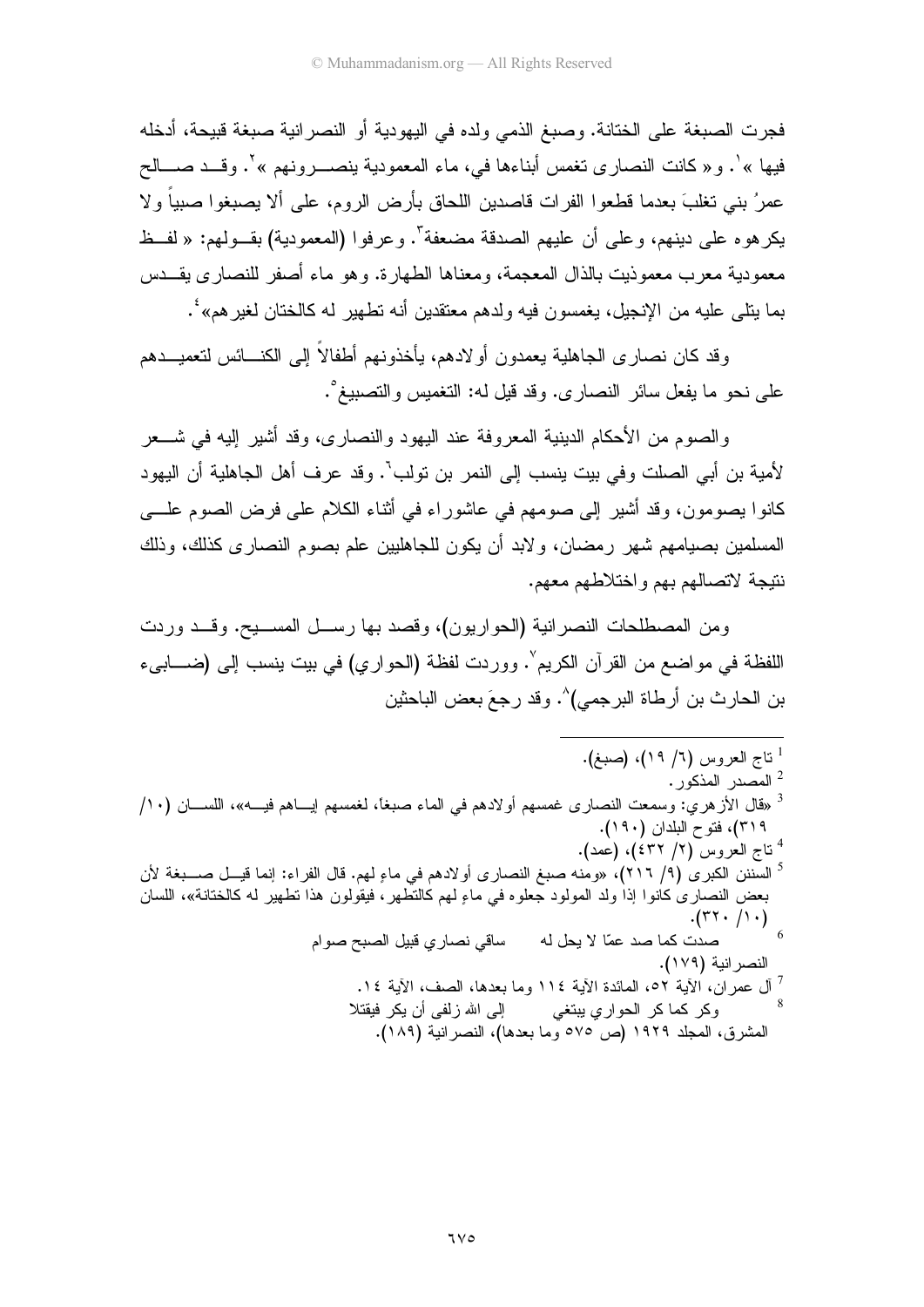أصل هذه اللفظة إلى لغة بني إرم ورجعها اللغويون إلى أصل عربي هــو (حــور)، وذهــب آخر و ن إلى أنها من أصل حبشي ٰ.

والصليب، من أهم المصطلحات المعروفة عند النصارى، لاعتقادهم بصــــلب المســــيح عليه، حتى صار رمزاً للنصرانية. وصاروا يعلقونه على أعناقهم تبركاً وتيمناً به، وينصــــبونه فوق منائر كنائسهم وقبابها، ليكون علامة على منعبّد النصارى. وقد أقسموا به. وقـــد عـــرف المسلمون تمسك النَّصـار ي بـه، واتـخاذهم لـه شعار اً، حتى كان بعضـهم برسمـه علـــي جبـهتـــه، وكانوا بلثمونه ويتمسحون به نير كاً، ويزينون صدور هم به'.

وذكر علماء اللغة (الشبر) على أنه من المصطلحات الشائعة بين النصارى. وهو على حدّ نعريفهم له: « شيء بنعاطاه النصارى بعضهم لبعض كالقربان، بنقربون بـــه، أو القربـــان بعينه »، وذكروا أيضاً أن (الشبر) الإنجيل والعطية والخير . ومن ذلك قول عديّ:

لم أخنه والذي أعطي الشير <sup>٣</sup>

ويظهر من كتب الحديث أن أهل الكتاب كانوا يخالفون المشركين في بعض عـــاداتهم: كالذي ورد عن عبد الله بن عباس من « أن النبي صلَّى الله عليه وسلَّم كان بسدل شعر ه، وكان المشركون بفرقون رؤوسهم، وكان أهل الكتاب بسدلون رؤوسهم. وكان النبي، صلَّى الله عليه وسلم، بحب مو افقة أهل الكتاب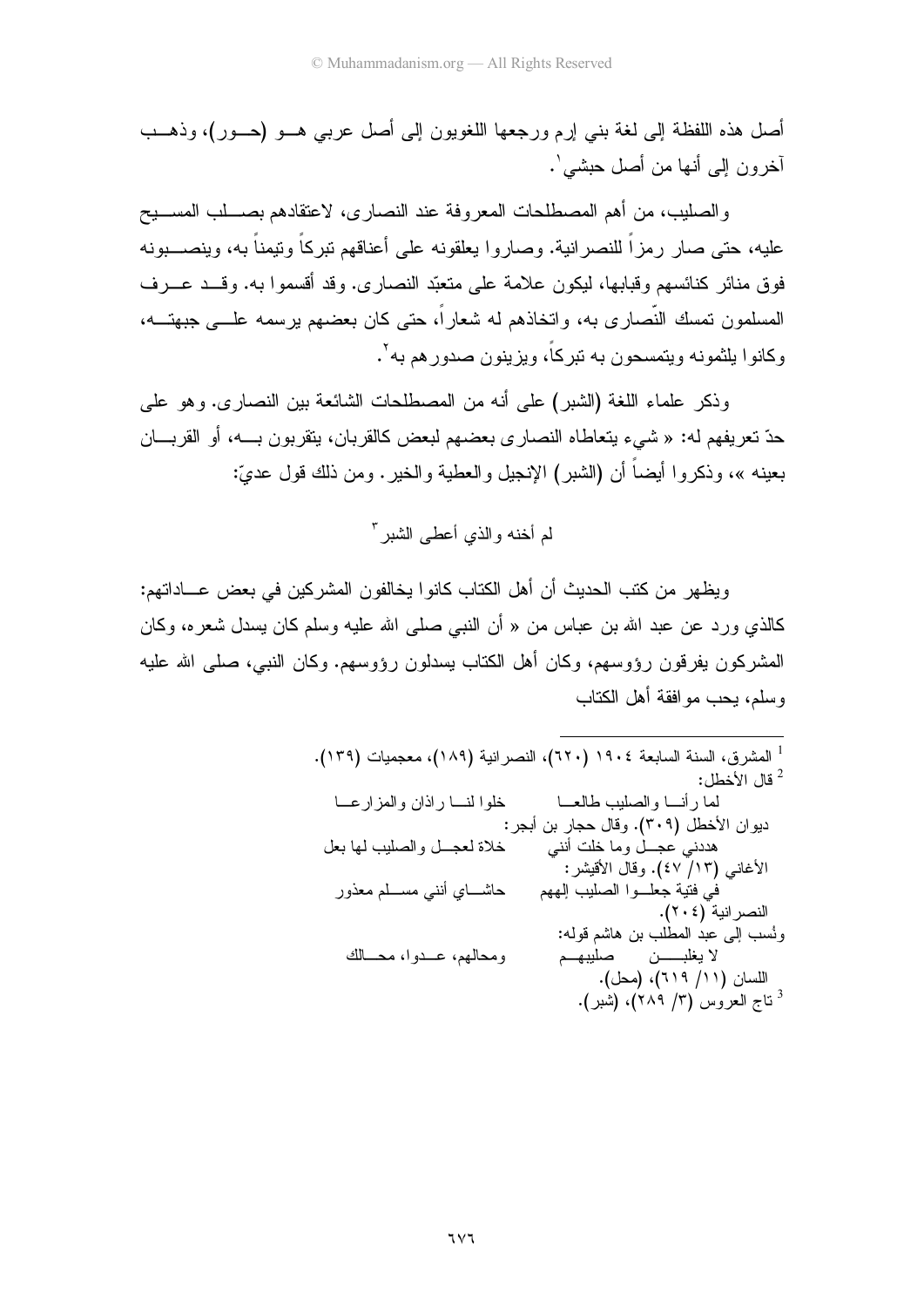فيما لم يُؤمر فيه بشيء. ثم فرق النبي صلى الله عليه وسلم رأسه » ٰ. وكالـــذي ورد مــــن أن أهل الكتاب كانو ا يخالفون الجاهليين في كيفية التحية عند ملاقاة أحدهم الآخـــر ، و أن الر ســـول أقر المصافحة.

وقد أُطلقت لفظة (المصاحف) في شعر ينسب إلــــى امـــــرىء القــــيس علـــــى أســــفار النصاري، وهو قوله: « كخطَّ زبور في مصاحف رهبان » `. والكلمة على رأي بعض علمـــاء الساميات والنصر انيات من أصل حبشي، ومفردها (مصحف) ؒ. وصحف بمعنى كتــب. وقــد وردت لفظة (صحيفة) في بيت ينسب إلى (لقيط الإيادي)<sup>؛</sup> .

و المجلة من الألفاظ المعروفة بين الجاهلين. وقد اشتهرت في العربية باقترانها باســـم (لقمان)، فقبل: « مجلة لقمان » ْ. وأطلقت عند العبر انبين على أسفار الكتاب المقــدس علـــي سبيل التخصيص أحياناً وعلى باب التعميم في بعض الأحيان`. وقد وردت في شعر للنابغـــة، ھو :

مجلتهم ذات الإلّــــه ودينهـــم قويم فما يرجون غير َ العو اقب ُ

وقصد بها كتاب النصاري، فقد مدح به الغساسنة، وهم على دين المسيح. وقصد بالسفر وبالأسفار الكتاب والكتب من النور اة والإنجبل، وكلمة (ســفر ) بمعنـــي

كتاب ُ'. و كانت النصار ي نقر أ كتبها. من الصبحف ُ'، و نفسر اللمستمعين ما جاء فبها من مشكل.

ولفظة (جهنع) من الألفاظ المعروفة عند البهود والنصاري. وهي تعني

$$
\frac{1}{2}
$$
3  
1  
1  
1  
1  
2  
2  
3  
3  
4  
3  
4  
4  
4  
4  
5  
7  
8  
4  
9  
4  
1  
1  
2  
3  
4  
4  
4  
5  
7  
8  
1  
2  
3  
4  
4  
4  
5  
7  
8  
1  
4  
9  
1  
1  
2  
3  
4  
4  
4  
5  
4  
5  
6  
7  
8  
1  
1  
2  
3  
4  
4  
5  
4  
5  
5  
6  
7  
8  
9  
1  
1  
2  
3  
4  
5  
4  
5  
5  
6  
7  
9  
1  
1  
2  
3  
4  
5  
5  
6  
9  
1  
1  
2  
3  
4  
5  
5  
5  
6  
7  
9  
1  
2  
3  
4  
5  
5  
5  
6  
7  
9  
1  
1  
2  
3  
4  
5  
5  
7  
9  
1  
1  
2  
3  
4  
5  
5  
5  
6  
7  
9  
1  
1  
2  
3  
4  
5  
1  
1  
2  
3  
5  
1  
2  
3  
5  
1  
1  
2  
3  
5  
1  
2  
3  
5  
1  
2  
3  
4  
5  
1  
2  
3  
5  
1  
2  
3  
5  
1  
2  
3  
3  
4  
5  
2  
3  
5  
5  
1  
2  
3  
5  
5  
1  
2  
3  
5  
5  
1  
2  
3  
5  
5  
1  
2  
3  
5  
1  
2  
3  
3  
4  
5  
1  
2  
3  
4  
5  
5  
1  
2  
3  
4  
5  
1  
2  
3  
4  
5  
1  
2  
3  
4  
5  
1  
2  
3  
4  
5  
1  
3  
4  
5  
5  
5  
5  
5  
5  
5  
5  
5  
5  
5  
6  
5  
6  
5  
6  
5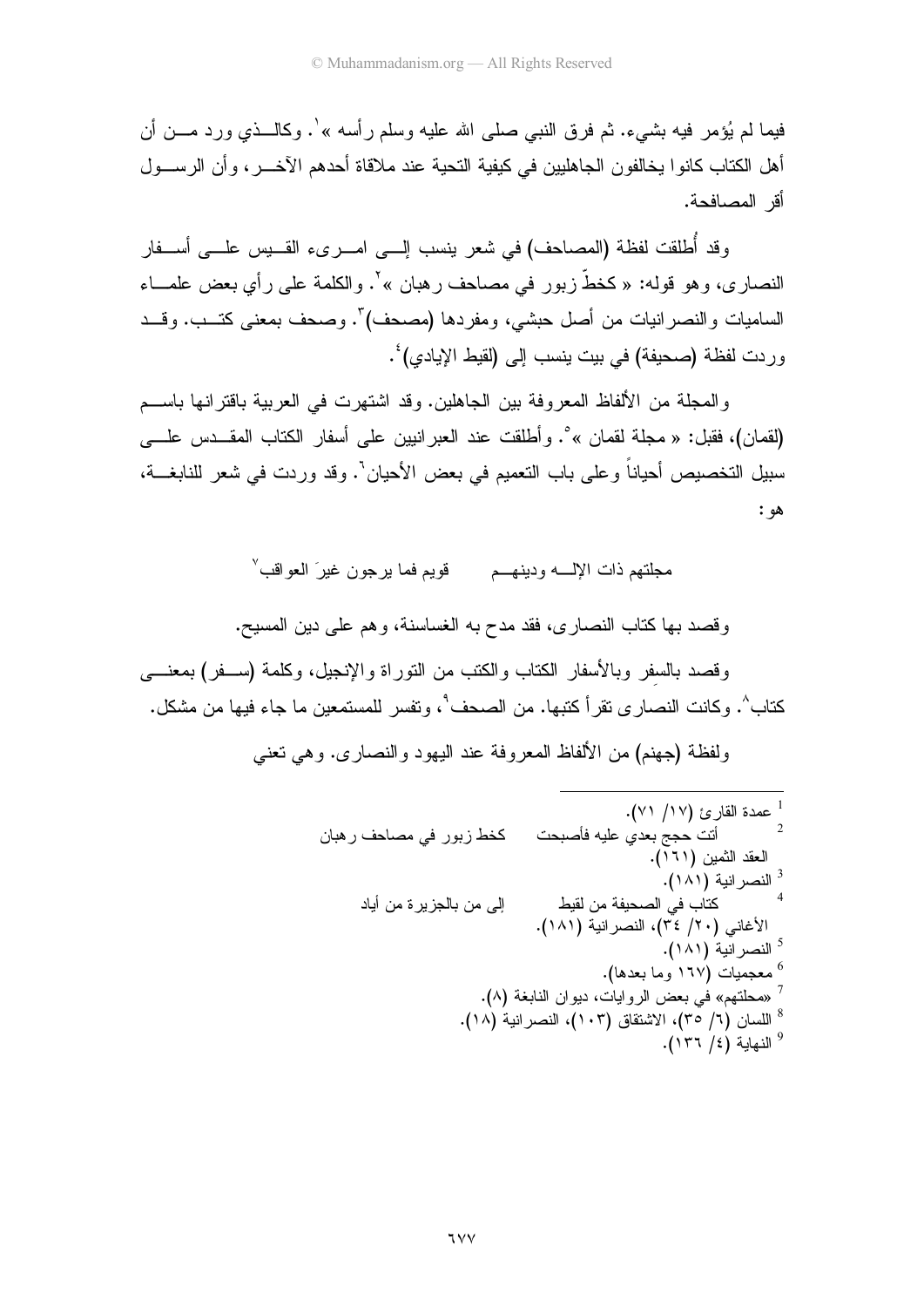الموضع الذي يكون فيه العذاب بعد الحشر ، فيخلد فيه أصحاب الآثام و المعصبية. و اللفظة مـــن أصل عبر انسي علـــي رأى المستشـــر قين و علمـــاء الســـاميات هـــو (جحينــوم) (جهينــوم) «Gehinnom»، أي (وادي حينوم)، «Hinnom»'. وهو واد يدور حول القدس نحـــو أربعـــة كيلومترات، ويُعرف اليوم باسم (وادي الربابي)، وقد كان اليهود الوثنيون يقربون في موضــــع منه يسمى (توفيث) «Topheth»، الصبيان قرابين للإلهَ (ملوخ)، «Molech» = «Molech»، يقدمونها ذبائح محروقة إكراماً له، ثم صار ٍ هذا الموضع محلاً نرمي فيه أقذار المدينة وجثــث الحيوانات، وتحرق هناك لئلا نتنشر منها الأوبئة، وصار الموضع رمزاً للجحيم، ومنه أخـــذت لفظة (جهنه) «Gehenna»، التي هي جهنم`، الموضع الذي يعاقب فيه المجر مون بعد الموت. و هو موضع يقع تحت الأرض، و اسع جداً، و أكبر حجماً من الأرض. يلقى فيه الآثمون جـــز اء إثمهم في الدنيا ومخالفتهم شريعة الرب. فبيقون فيه بعذبون. وقد اختلف في موضـــو ع أبديـــة التعذيب وبقاء وجهنم، فمنهم من رأى أن جهنم خالدة، و أن العذاب أبدى، ومنهم من ذهب إلــــى أنها نرفع بعد انتهاء التعذيب".

وقد ور دت لفظة جهنم في مو اضبع متعددة من شعر أمية بن أبي الصلت، كما ور د فيه وصفها وكيفية النعذيب فيها ٔ. ولمعرفة أصل هذا الشعر: هل هو

- $^{1}$  Ency., I, p. 998, Shorter Ency., p. 81.
- $2$  Hastings, p. 285.

<sup>3</sup> متى، الأصحاح الخامس، الآية ٢٩، الإصحاح العاشر، الآية ٢٨، 285 . Hastings, p. 285 . <sup>4</sup> «ورد في تأريخ دمشق لان عساكر (٣/ ١٢٤): قال عبد الله بن مسلم الدينوري: سُئلت هل وجـــدتم لجـــنهم ذكراً فيَّ الشعرُّ القديم، فقلت: هذا يحتاج إلى نتبع وطلب. وقد أنذكر فلم أذكر إلا شيئًا وجدنه في شعر أمية بن أبي الصلت، فإنه قال: فلا نندو جهنـــم من برئ ولا عـــدن بطـــالعهـــا أثيـــم إذا شبت جهنـــم ثم وارت وأعرض عن قوانسها الـجحيم وروى البيت في المخصص (٩/ ٦): وعــدن لا يطالعهــا رجيم جهنـــم لا تبقى بغيـــا وذكر للعديل بن الفرخ (ياقوت ٤/ ١١٧) قوله في نار جهنم وجنة الخلد: ولا نرجوان الله في جنة الخلد أما تر هبان الدار في ابني أبيكما وقد ورد اسم جهنام في شعر الأعشى. قال (الناج ٧/ ٣٧٢): دعوت خليلي مسحلا ودعوا له جهنما جدعا للهجين المذمم» النصر انية (٤٦٢ وما بعدها).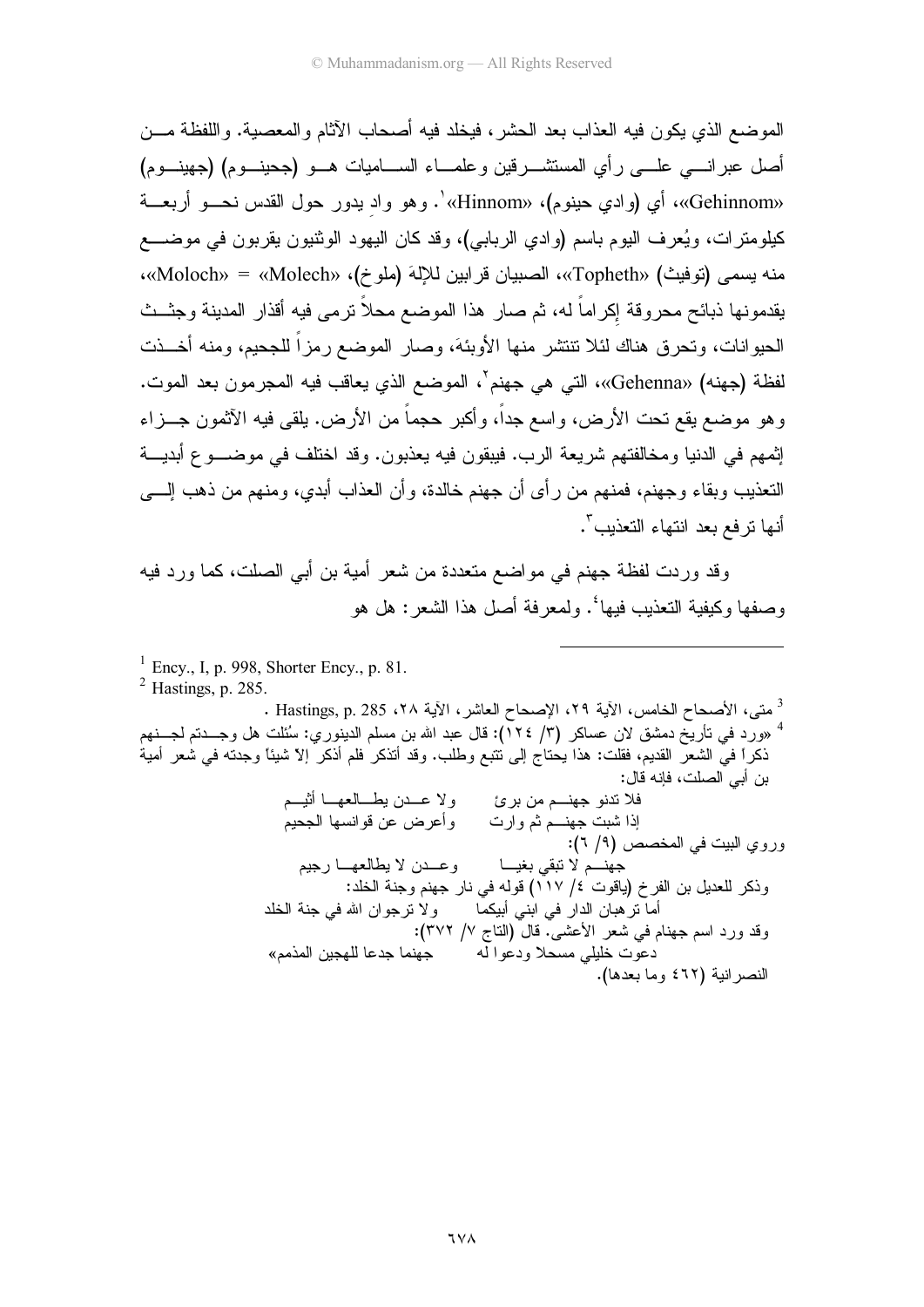من شعر ِ امية حقًّا، أو من شعر آخرين وضعوه على لسانه، لا بد من دراسته ومقارنتـــه بمـــا جاء في الإسلام عن وصف جهنم وكيفية التعذيب فيها. وهناك رواية نتفي ورود لفظة جهسنم في أي شعر جاهلي خلا هذا الشعر المنسوب إلى أمية بن أبي الصلت، ويلاحــظ أنــــه ذكـــر (عدن) مع جهنم.

ولم أجد في أشعار الجاهليين ذكراً للإنجيل، إلاَّ في الشعر المنسوب إلى (عدي بن زيد العبادي)'. وربما في شعر عدد قليل آخر من الجاهليين، لم أقف عليه. غيـــر أن عـــدم ورود اللفظة كثيراً في هذا الشعر، لا يدل على عدم معرفة الجاهلين لمها، ودليلنا على ذلك ورودهـــا في مواضع من القرآن الكريم. وورودها فيه دليل على وقوف الجساهلين عليهـــا واســـتعمالهم اياها، وأصلها من اليونانية، وقد وقف العرب عليها من السريانية أو من الحبشية٬ وقد ذكرت فيما سبق أن نفراً من أهل الكتاب كانوا قد أقاموا بمكة وكـــانوا يقــــرأون التــــوراة والإنـجيـــل بألسنتهم، فلا يستبعد إذن وقوف بعض الجاهليين، ولا سيما المثقفين منهم وأصحاب النجـــار ات الذين كانوا بقصدون الحبر ة وبلاد الشأم ونجران للنجار ة وكان لهم اتصال وثبق بنصار ي هذه الأرضين على الإنجيل وعلى الكتب الأخرى التي كان يستعملها رجال الكنيسة لافهام النساس أمور الدبن.

ويظهر ً من بعض ر و ايات الأخبار بين أن بعض أهل الجاهلية كانوا قد اطلعـــوا علــــى النَّور أة و الإنجيل، و أنهم و قفو ا علي تر جمات عربية للكتابيْن. أو أن هذا الفريق كان قد عــرب بنفسه الكتابين كلاَّ أو بعضاً، ووقف على ما كان عند أهل الكتاب من كتب في الدين. فـــذكروا مثلاً أن (ور قة بن نو فل) « كان يكتب الكتاب العبر اني، ويكتب من الإنجيل بالعبر انية ما شـــاء الله أن يكتب »، وقالوا: « وكان امرؤ نتصر في الجاهلية، وكان يكتب الكتاب العربي، ويكتب من الإنجيل بالعربية ما شاء الله أن يكتب »". وذكروا مثل ذلك عن (أمية بن أبـــى الصــــــلت)، فقالوا إنه كان قد قرأ الكتب المقدسة'، وقالوا مثل ذلك عن عدد من الأحناف.

> نشفى بحكمته أحلامنا عللا وأوتينا الملك والإنجيل نقرؤه الحيوان (٤/ ٢٤)، النصر انية (١٨٥). - اللسان (١٧١ / ١٧١)، النصر انية (١٨٥)، Shorter Ency., p. 168 . . Sprenger, Leben, I, S. 128 في فصل الأحناف، Sprenger, Leben, I, S. 128 . <sup>4</sup> ابن قتيبة، الشعر والشعراء (١٧٦).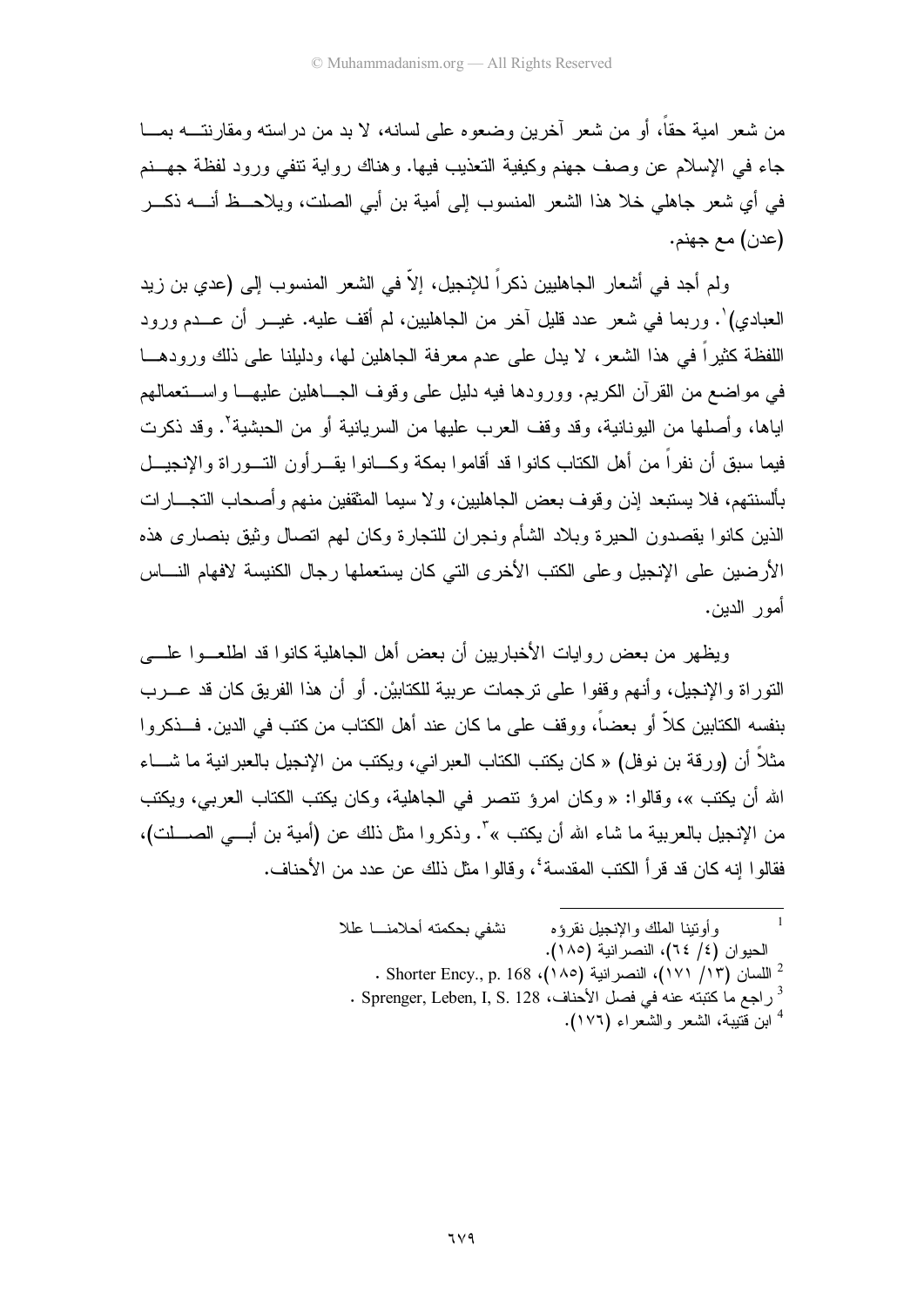و إذا كانت هذه الر و ايات صحيحة، فإنّها ندل على أنّ الجاهليين كانو ا قد و قفــو ا علـــي تر جمة العهديْن. وير ي بعض المستشر قين احتمال تر جمة العرب للكتاب المقدس قبل الإســـــلام وعند ظهوره، نرجمة من اليونانية على الأرجح. وقد استندوا في ذلك إلى خبر ذكـــره (ابـــن العبري) «Barkebraeus»، يفيد أن البطريق (المنوفيزيتي) المدعو (يوحنا) Monophysite» «Patriarch Johannes كان قد ترجم الكتاب المقدس إلى أمير عربي اسمه (عمرو بن سعد) وذلك بين سنتيْ (٦٣١) و(٢٤٠) للميلاد، والى أخبار أخرى نفيد أن بعض رجال السدين فسي العر اق كانو ا قد تر جمو ه إلى العربية وذلك قبيل الإسلام و عند ظهور ه'.

لا يستبعد وجود ترجمات للكتاب المقدس في الحيرة، لما عرف عنها مـــن تقـــدم فــــي الثقافة وفي التعليم، ولوجود النصاري المتعلمين فيها بكثرة. وقد وجد المسلمون فيهـــا حينمـــا دخلوها عدداً من الأطفال بتعلمون القراءة والكتابة وندوين الأناجيل، وقد بـــرز نفـــر مـــنهم، وظهر وا في علوم اللاَّهوت، وتولوا مناصب عالية في سلك الكهنوت في مواضع أخرى مـــز، العر اق، فلا غر ابة اذا ما قام هؤ لاء بنفسير الأناجيل وشر حها للناس للوقوف عليهـــا. وقـــد لا يستبعد ندوينهم لتفاسير ها أو لتر جمتها، لتكون في متتاول الأيدي، و لا سيما بالنسبة إلى طــــــلاب العلم المبتدئين. وقد لا يستبعد أيضاً توزيع بعض هذه الترجمات والتفاسير إلى مواضع أخـــرى لقر اءتها على الوثنيين وعلى النصار ي للنبشير `.

ونجد في كتب الأخبار بين وفي كتب قصص الأنبياء وفسي القصيص المدونسة عسن الماضين قصصاً و أمثلة وكلاماً يرجع أصله إلى بعض أسفار النور اة أو إلى الأناجيـــل، غيـــر أننا لا نستطيع أن نؤكد أن هذا المدون قد نقل عـــن الجــــاهليين، وأن أهـــل الجاهليـــة كــــانوا يعرفونه، وأنه ليس مما قصه أهل الكتاب أو مسلمة أهل الكتاب مثل كعب الأحبار ووهب بـــن منبه على المسلمين، فدخل بينهم. ثم إن القصص أكثر ه من (التلمو د) و (المشنا) و الكتـــب غيـــر القانونية، روى بشكل فيه بُعْدٌ في بعض الأحيان عن هذا المدون المعروف، وهو يفيـــدنا مــــن هذه الناحية كثيرٍ اً في الحكم على مدى معر فة العر ب بعلم أهل الكتاب.

<sup>1</sup> Sprenger, I, S. 131.<br><sup>2</sup> Ency., II, p 504.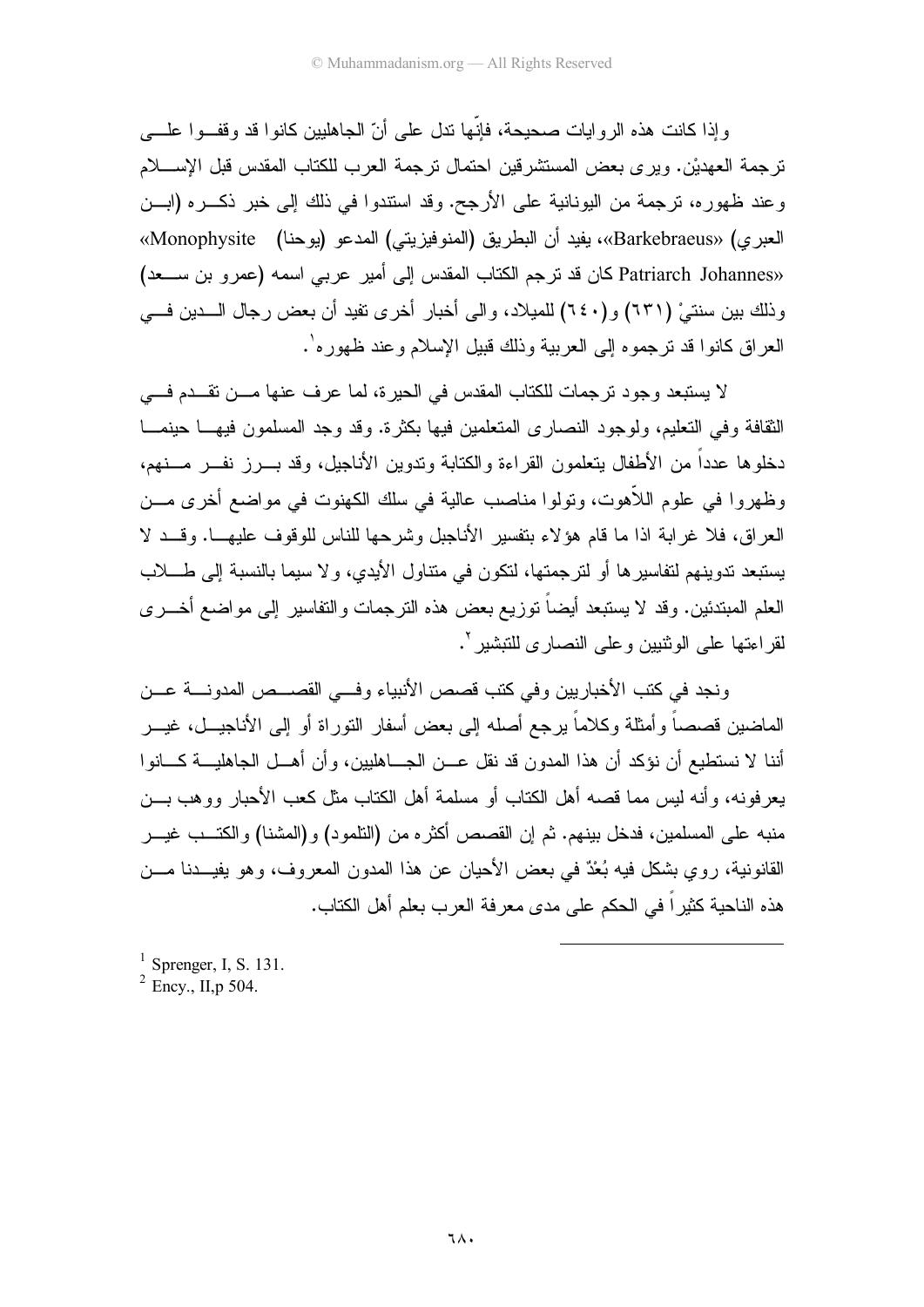وللأسماء أهمية كبيرة في تعيين مبلغ أثر لليهودية والنصر انية فسي الجساهليين. وإذا كانت أسماء الوثنيين قد ساعدت (ولمهوزن) في الكشف عن أسماء أصنام وأوثان لم تـــرد فـــي كتاب الأصنام لابن الكلبي ولا في كتب الأخباريين الأخرى، وساعدت في الكشف عن مـــدى تغلغل الوثنية في نفوس أهل الجاهلية، فإن للأسماء اليهودية أو الأسماء النصر انية التي تســـمي بها أهل الجاهلية والتي وصل خبرها إلينا أهمية كبيرة في الإفصاح عن مدى تأثر الجـــاهليين بالديانتيْن. وليس من اللازم أن نكون هذه الأسماء أسماء أناس كانوا على دين يهود، أو علــــى دين النصرانية، فالأسماء وإنْ كان لمها ارتباط في الغالب بأديان حامليها غير أنهــا لا نكــون دائماً دليلاً على دين أصحابها، فلبيئة ولبعض العادات والاعتقادات دخل في اختيار الأســـماء. وعلى ذلك فإن ما سنذكره من أسماء لا نذكرها على أن أصحابها كـــانوا بهـــوداً أو نصــــارى حتماً، وإنما نذكرها على سبيل الإشارة إلى أن بعض الجاهليين كانوا يحملون أسماء هي فـــي الغالب من أسماء اليهود والنصارى.

و في طلبعة هذه الأسماء التي بجب أن نذكر ها، الأسماء الوار دة في النور اة و الإنجبـــل، فهي أسماء عبر انية ونصر انية معر وفة، وبها تسمَّى كثيرٍ من اليهود والنصار ي. ودخولها بـــين الجاهليين العرب دليل على وجود بعض نلك المسميات بينهم، وتسمى أهــل الجاهليـــة بنلــك الأسماء.

ومن جملة تلك الأسماء: آدم وقد دعي به آدم بن ربيعة بن الحارث بن عبد المطلــب. قُتل في الجاهلية، وهو الذي وضع النبي دمه يوم فتح مكة. وقد جاء (ابن دريد) بتفسير لمهـــذه التسمية فذكر أنها من الأدمة أو بمعنى الطويل القامة ذي العنق الناصع، ولم يشر إلى وجــود علاقة لها باسم آدم أبي البشر '. غير أني لا أستبعد احتمال أخذها من التسميات التي كانت بين اليهو د أو النصار ي عند الجاهلين. غير أننا لا نعر ف من أمثال هذه التسميات غير عدد قليــل محدود بحيث لا يمكن أنْ نتَّخذها قاعدة لبناء حكم عليها في ورود هذه التسمية عند الجاهلين.

وأكثر من هذه التسمية شيوعاً اسم (إبراهيم)، ومن جملة من نسمى بها: إبــــراهيم جــــد عدي بن زيد بن حمّان بن زيد بن أيوب من بني امرىء القيس بن زيد مناة بن تمـــيم. فولـــد أيوب اير اهيم وسلم وثعلبة وزيد. منهم عدى بن زيد

الاشتقاق (٤٤)، النصر انية (٢٢٨).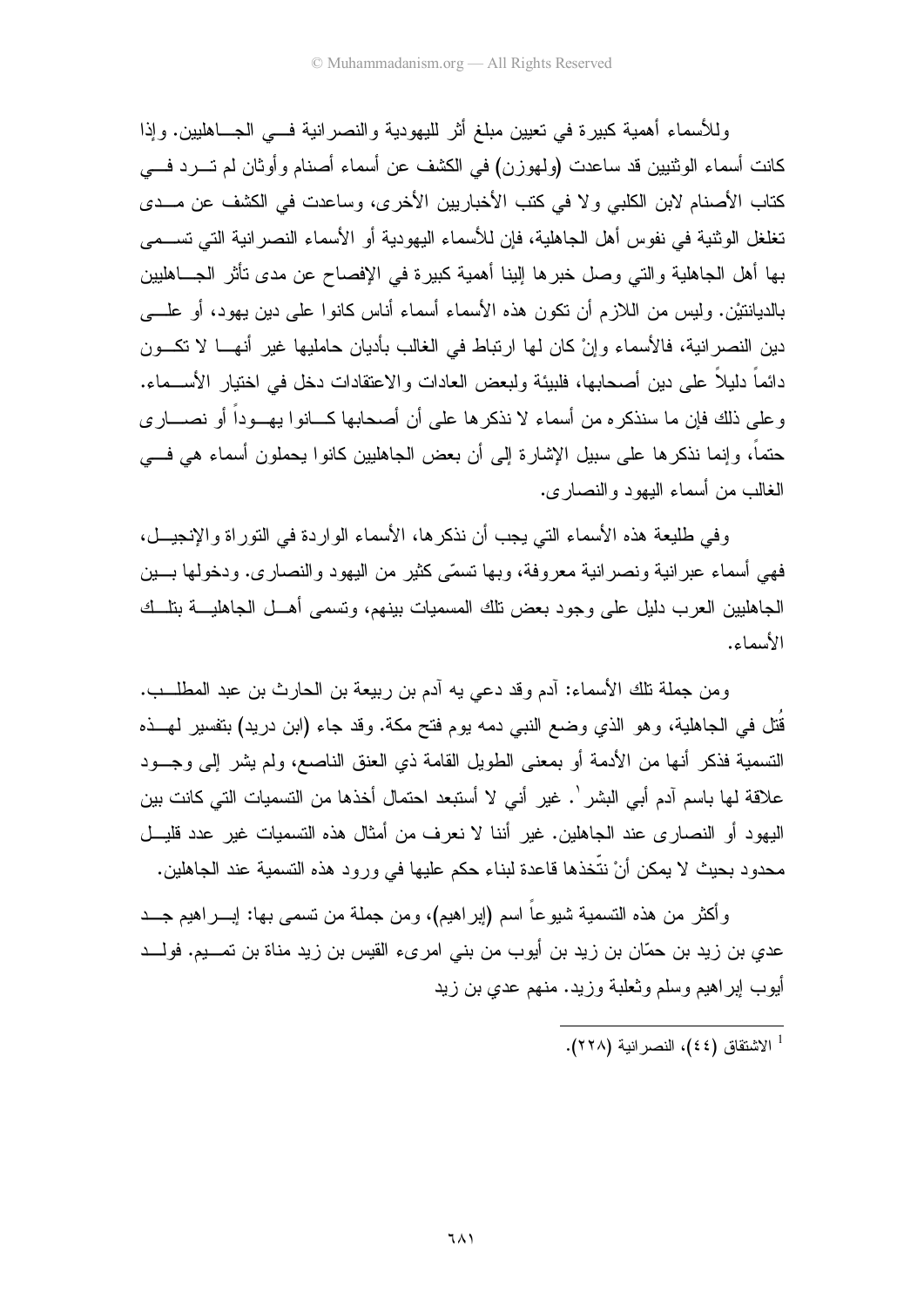ابن حمان بن زيد بن أيوب بن مجروف الشاعر . ومنهم مقاتل بن حسان بن ثعلبة بن أوس بن إبراهيم بن أيوب، الذي نُسب إليه قصر مقاتل. وقال ابن الكلبي: لا أعرف في الجاهليــــة مــــن العرب أبوب وإبر اهيم غير ٍ هذيْن، وإنما سميًّا بهذيْنِ الاسمينِ للنصرِ انية'.

وممن سمُى بايراهيم: ايراهيم بن كُتيف النبهاني، وهو شاعر قديم، وايراهيم الأشهلي، وإبراهيم بن الحارث بن خالد النيمي القرشي، وأبو رافع إبراهيم القبطي، وهـــو مـــن مـــوالي الرسول، وإبراهيم بن عبّاد الأوسي، وإبراهيم بن قيس بن حجـــر بـــن معـــديكرب الكنـــدي، وإبراهيم النجّار وهو الذي صنع المنبر لرسول الله. وأكثر هؤلاء هم مـــن الـــذين عاصـــــروا الرسول وكانوا من صحابته'. ويجب ألاّ ننسى أنّ الرسول سمّى ابنه الذي توفي صغيراً فـــي حياته ابر اهيم<sup>۳</sup>.

وعُرف من الصحابة رجل اسمه (إسحاق الغنَوَى) ُ، وعُرف ثلاثة صــحابيين باســم (إسماعيل)°. وأما (أيوب)، فقد عُرف به (أيوب بن مجروف) جدّ عدي بـــن زيـــد العبــــادي، و أبوب بن مكر ز ، كما تكَّني به أبو أبوب خالد بن ز بد الأنصار ي من الصحابة، و هـــو الـــذي نز ل عليه الر سول يو م مقدمه إلى يثر ب مهاجر اً من مكة<sup>٦</sup>.

واسم (داوود) من الأسماء التي وردت في جملة أسماء ملوك بني سليح، فذكر مسنهم (داوود اللثق)". وأظن أن لفظة (دؤاد) التي كُنّي بها الشاعر الجاهلي أبو دؤاد الإيادي هي من داوود^، و إنْ ذهب المفسر و ن فيها مذهباً آخر فقالو ا إنها من الذُود و الدو ادة و الـــدودة و أمثـــال ذلك <sup>٩</sup>. وعرف شاعر آخر باسم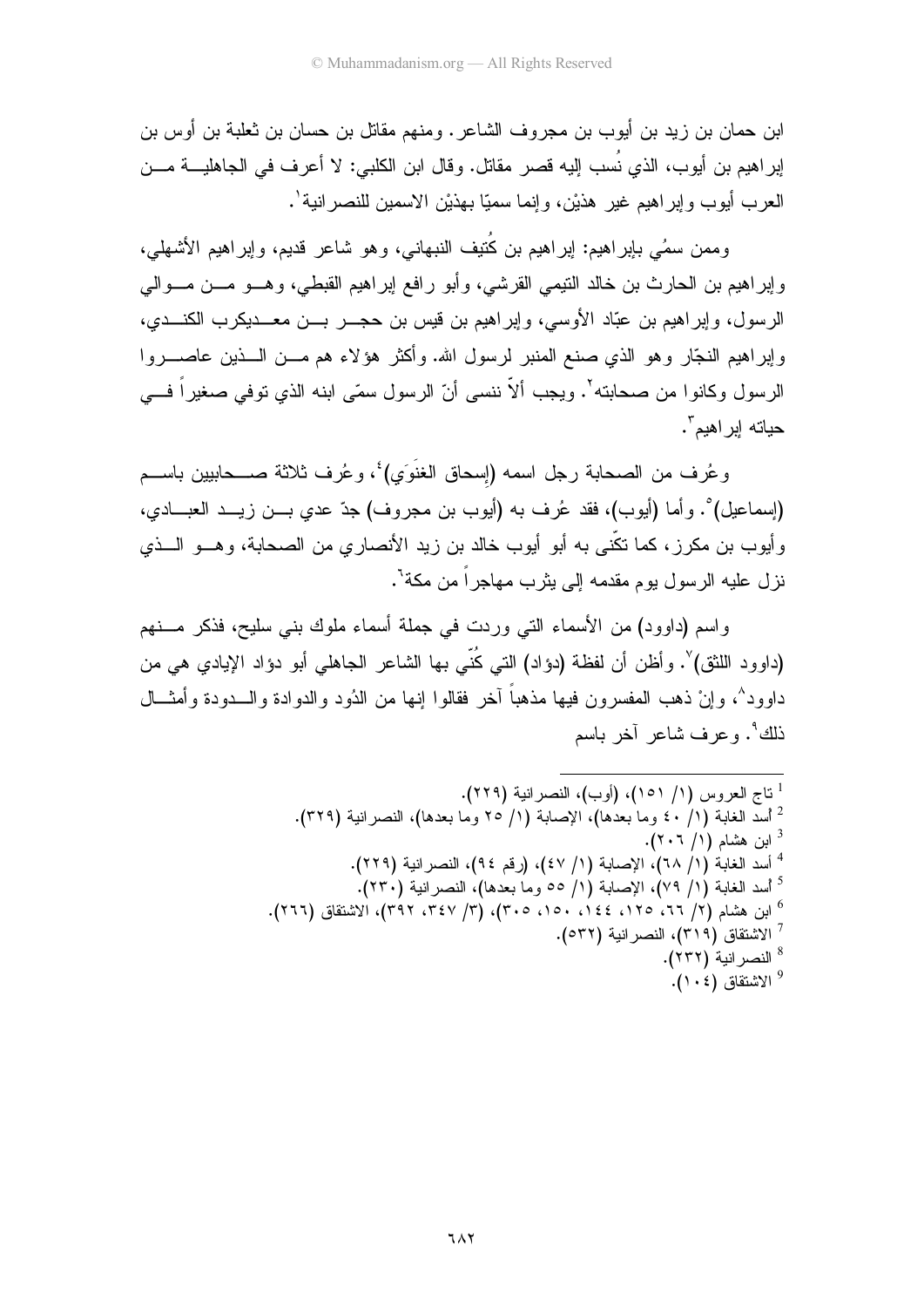داوود بن حمل الهمداني'، ومن الأنصار رجل اسمه داوود بن بلال' وصحابي اســـمه داوود بن سلمة الأنصار ي<sup>7</sup>.

وقد عرف داوود في الشعر الجاهلي بنسجه الدروع حتى ضُـــربت بدروعــــه عنــــدهم المثل. و هي في نظر هم در و ع قوية ممتاز ة، صنعها كل من الحديد الذي كان يلين بين يديــــه ُ. وقد تكرر ورود ذلك في أشعار جملة شعراء، مما يدل على أنها كانت معروفة بين الجـــاهليين مشهورة. هذا ولا بد أنْ يكون لذلك أصل بعيد ظهر من قصص بنبي إسرائيل عن داوود وعن ملكه وحروبه وتغلبه على خصومه، هذا القصص الذي جعل مـــن داوود رجـــلاً لا يســـتطاع التغلب عليه بفضل الحديد الذي لإن بين يديه، فصار در و عاً لا تمضي فيه سيو ف المقاتلين.

<sup>1</sup> النصر انية (٢٣٢). <sup>2</sup> أسد الغابة (٢/ ١٢٩)، الإصابة (١/ ٤٦٣)، (رقم ٢٢٧٨ و٢٢٨٨)، الإصابة (٤/ ١٦٩)، (٩٨٨). <sup>3</sup> الإصابة (١/ ٤٦٣). قال طرفة:  $^{\rm 4}$ وهم ما هم إذا ما لبسـوا لسج داوود لبــاس محتضر النصرانية (٢٧٢)، شعراء النصرانية (٣٠٩)، ديوان طرَّفة (٥٨). وقال حصين بن الحمام المري: صفائح بصّرى أخلصتها قيونها ومطرداً من نسج داوود بهما الحماسة لأبي تمام (١٨٩)، النصر انية (٢٧٣). وقال حسيل بن سجيع الضبي: تخير تها يو م اللقاء ملابسا وبيضاء من نسج ابن داوود نثرة الحماسة لأبي تمام (٢٨٤)، النصر انية (٢٧٣). و للبيد : ولقبد يكسون بقسوة ونعيسم ونزعن من داوود أحسن صنعه صنع الحسديد لحفظه أسسر اده لينسال العيش غيس سسروم ديوان لبيد (٨٣)، (طبعة الخالدي)، النصر انية (٢٧٣). وللأعشبي: على أثـــر العيس عير فعيـــرا ومن نسج داوود يجـــدي بهـــا النصر انية (٢٧٣)، شعر اء النصر انية (٣٨٨). ولسلامة بن جندل: مداخلة من نسج داوود شكلها كحب الجنا من أبلم متفر ق ولمه أبضا: من نســـج داوود وأل محرق غــــال غر ائبـهن في الآفــــاق النصر انية (٢٧٣).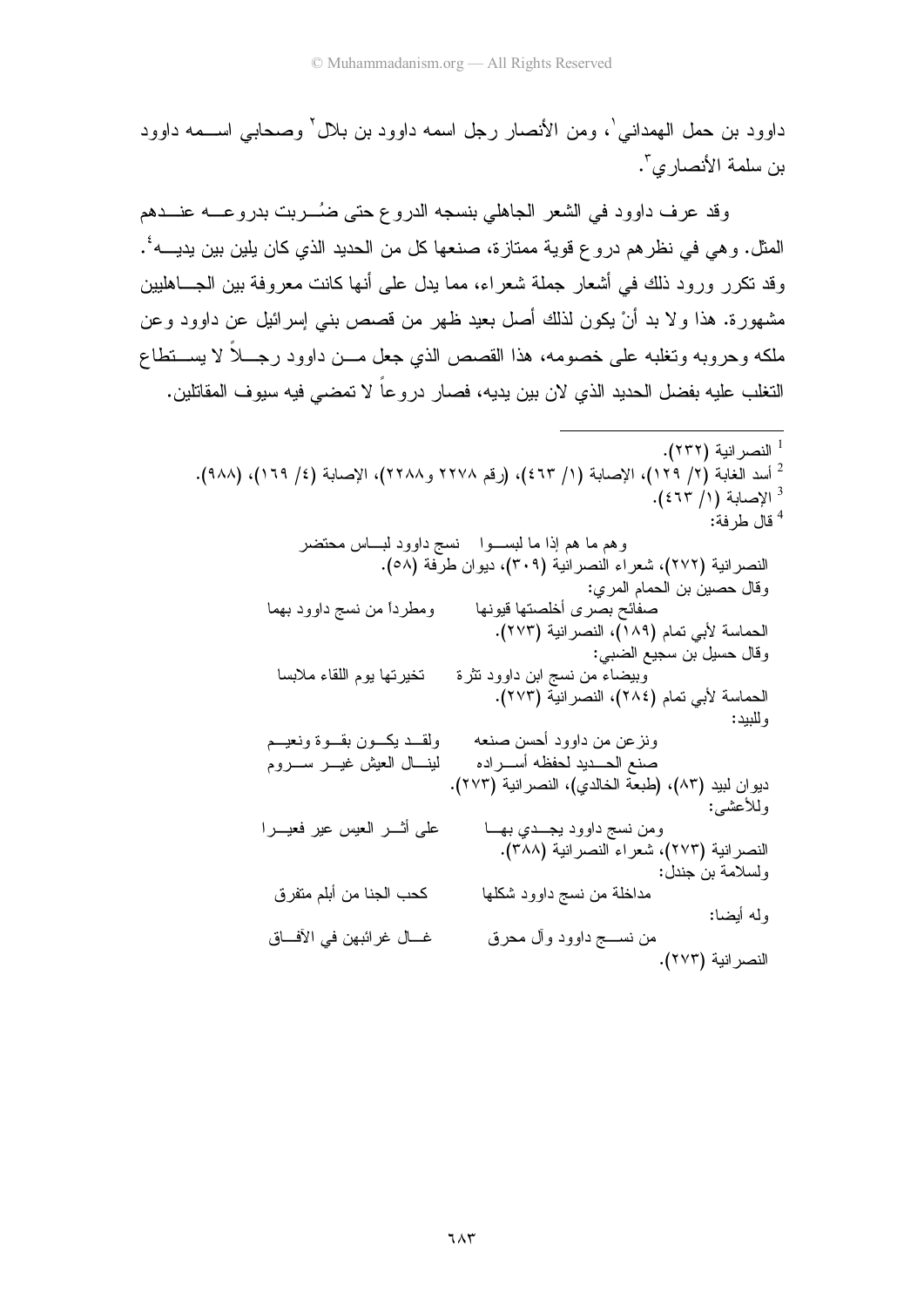ولم يخلُ شعر الأعشى من اسم داوود، فورد في مناسبة التحدث عن حوادث الزمــــان واعتداء الدهر على الإنسان، ونبدل الأيام، كما في موضع أخر في كلامه على الدروع'. أمّـــا عبيد الأبرص، فقد ذكره في أثناء كلامه على طول العمر '.

وعرف (سليمان) في أبيات للنابغة قالها في مدح النعمان ملك الحيرة بتسخيره الجـــنّ لبناء ندمر ". وعرف بمثل ذلك وببنائه الأبنية الفخمة وبسعة ملكه في شعر لشعراء آخـــرين ٔ. واذا كان ما نسب إلى أولئك الشعراء صحيحاً، كان رأيهم هذا في سليمان بتأثير ما كان يقصه أهل الكتاب على الجاهلين من قصص وارد في العهد القديم، في سفر الملوك الثالـــث وأخبــــار الأيام الثاني عن ملكه و عجيب أبنيته°.

وقد ورد اسم سليمان علماً لجملة رجال، عاشوا في الجاهلية وفي أيام الرسول، فهناك حاكم من حكام العرب المعروفين في الجاهلية اسمه (سليمان بن نوفل)`.

| يزعزعن ملكـــا أو يباعـــدن دانيا<br>ومر الليالبي كل وقت وســـاعة<br>وكان يغادي العيش أخضر صافيا<br>وردن داؤد حتى أبـــــــنـــــه |  |
|------------------------------------------------------------------------------------------------------------------------------------|--|
| الحماسة، للبحتري (٩٠)، النصر انية (٢٧٢).<br>ركضـــــأ وكـــدت أرى داؤودا<br>وطلبت ذا القرنيـــن حتى فاتتـى                         |  |
| ذزانة الأدب (١/ ٣٢٣)، النصرانية (٢٧٢).                                                                                             |  |
|                                                                                                                                    |  |
| ولا أحاشي من الأقسوام من أحد<br>ولا أرى فاعلاً في الناس بشبهه                                                                      |  |
| إلاَّ سليمان، إذا قـــال الإله لـــــه:<br>قمْ في البرية فاحددهــــا عن الفند                                                      |  |
| وخيس الجن أني قد أذنت لهـــم<br>ببنون ندمر بالصفــاح والعمـــد                                                                     |  |
| كما أطاعك وأدلله علىي الرشـــد<br>فمن أطاعك فاخضعه بطساعته                                                                         |  |
| من عصــــاك فعاقبــــه معاقبــــة<br>تنهي الظـــــلوم لا نـعقد علــي  أحد                                                          |  |
| العقد الثمين (٧)، شعراء النصرابنة (٦٦٣)، النصرانية (٢٧٤).                                                                          |  |
| <sup>4</sup> قال الأعشى:                                                                                                           |  |
| لكان سليمان البر ي من الـــــدهر                                                                                                   |  |
| براه إلهي واصطفاه عبسادة<br>وملكه ما بين سرفي إلى مصر                                                                              |  |
| قياماً لــــديه يعملون بلا اجــــر<br>وسخر من جن المسلائك شيعة                                                                     |  |
| البدء والنَّاريخ (٣/ ١٠٨)، النصر انية (٢٧٤)، ولمه أيضاً:                                                                           |  |
| فذاك سليمان الذين سخرت له<br>مع الإنس والجن والرياح والمراخيا                                                                      |  |
| الحماسة، للبحتري (٨٦ وما بعدها)، النصرانية (٢٧٥).                                                                                  |  |
| <sup>3</sup> النصر انية (٢٧٣).                                                                                                     |  |
| <sup>6</sup> اليعقوبي (١/ ٢٩٩)، النصر انية (٢٣٢).                                                                                  |  |
|                                                                                                                                    |  |

 $\overline{1}$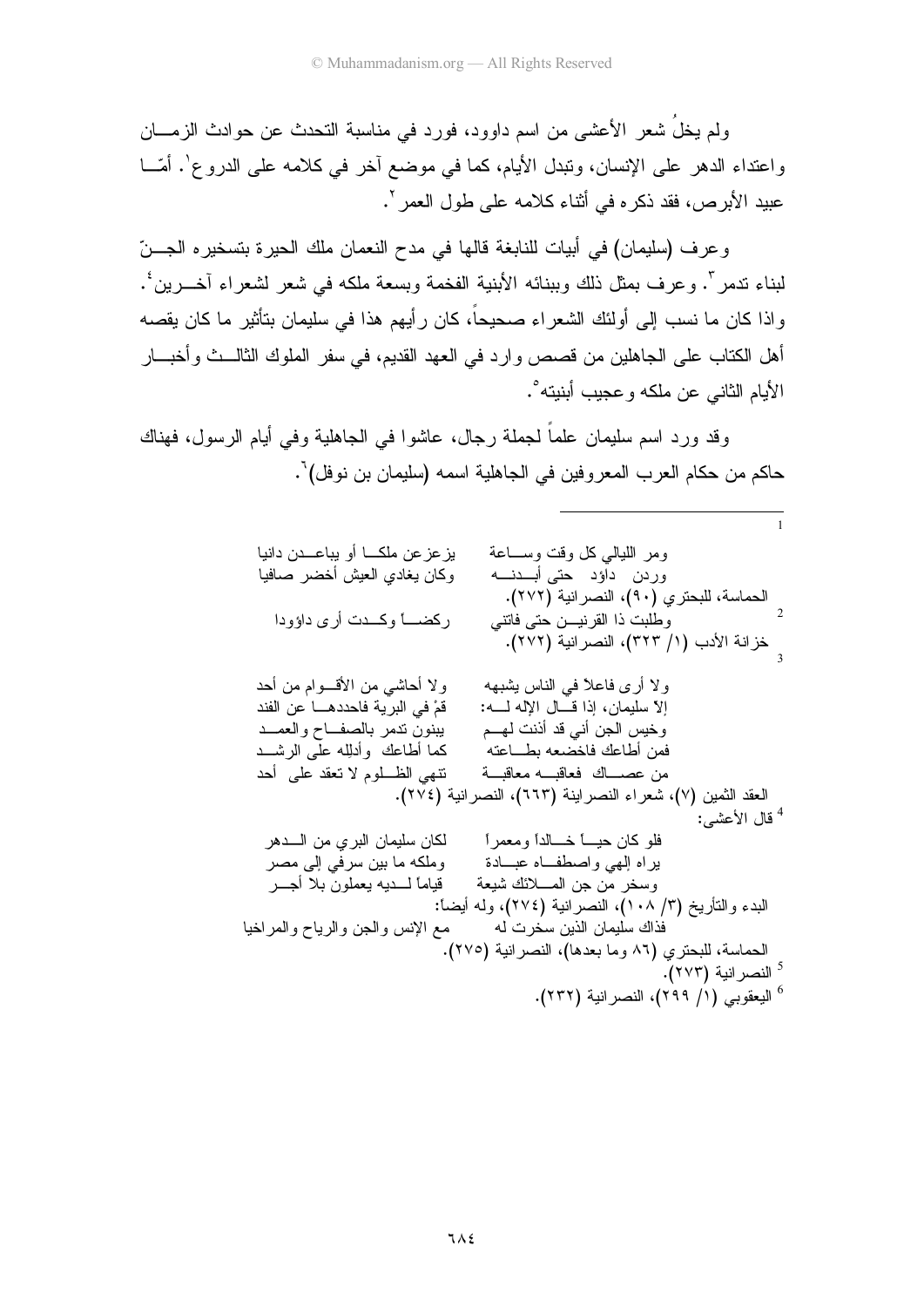و هناك جملة من الصبحابة عُر فو ا يسلبمان `. ومن هذه اللفظة نشأت الأسماء: سلبمان وسبــــلام، وسُلْيم، كما يتبين ذلك من أبيات للأسود بن يعفر ` و الحطيئة ` و النابغة ٔ . و عُر ف بسلمان ر جـــل من نصار ي بني عجل اسمه سلمان العجلي.

وهناك طائفة لأسماء نصرالنية خالصة تسمى بها نفر من الجاهلين قبل الإسلام، مثـــل: عبد المسيح، وعبد ياسوع، وعبد بسوع، وعبد بشوع، وايشوع، وأبـجر . وقد عُرف بأبـجر عدد من ملوك الرها، كما عرف بها أبجر بن جابر سيد بني عجل، وأفريم، وبـــولس، وجــــرجس، وجريج، ورومان، ورومانوس، وسرجس، وسمعان، وشمعون، ونسطاس، وحنين، و(حنينــاء) و(يحنة)°. ومن أسماء النساء: مارية، ومريم، وحنة<sup>٦</sup>، ومن بين هذه الأسماء ما كانت خاصــــة بطبقة الموالى الذين جلبوا من الخارج، وبيعوا في أسواق النخاسة، فحافظوا علـــي أســـمائهم القديمة التي تشبر الي أصولهم في النصر انبة.

ونرى ورود (عبد المسيح) بين أسماء أهل الحيرة بصورة خاصة، ورد علماً لأنــــاس معروفين جدا بينهم، وكانوا عليهم زعماء، مثل عبد المسيح بن عمرو ابن قيس بن حيّان بـــن بقيلة، وكان في جملة من خرج لملاقاة خالد بن الوليد

<sup>ا</sup> مثل سليمان بن الحارث، الاشتقاق (٢/ ٣١٨)، وسليمان الليثي بن أكيمة، وسليمان بن أبي حتمة القرشـــي، وسليمان بن صرد الخزاعي، وسليمان بن عمرو بن حديدة، وسليمان بن مسهر ، وسليمان بن هاشم بن عتبة القرشي، أسد الغابة (٢/ ٣٥٠ وما بعدها)، الإصابة (٢/ ١٢٨ ومـــا بعـــدها)، النصــــرانية (٢٣٢)، تـــاج العروس (٨/ ٣٤٤).  $\overline{2}$ من نســج داوود أببي ســـلام ودعا بمحكمة أمين ســـكها ناج العروس (٨/ ٣٤٤). جدلاء محكمة من نسج ســــلام فيه الرمـــاح وفيه كل سابغة النصر انية (٢٣٢). ونسج ســـليم كل قضـاء ذائـــل وكل صمسوت نشلة تبعية ديوان النابغة (٩٩)، النصرانية (٢٣٣)، «أراد نسج داوود، فجعله سليمان ثم غيّر الاسم، فقال سلام وسليم. ومثل ذلك في أشعار هم كثير . قال ابن بري: وقالوا في سليمان اسم النبي، صلَّى الله عليــــه وســـلم، ســـليم وسلام فغيره ضرورةً»، اللسان (١٥/ ١٩٢ وما بعدها)، ناج العروس (٨/ ٣٤٤). البكري، معجم (٤/ ٥٨٠)، ناج العروس (٩/ ١٨٦). <sup>6</sup> النصرانية (٢٣٩)، وقد أورد قائمة بالأسماء النصرانية، وأورد أمثلة لمن تسمّى بهـــا قبـــل الإســــلام مـــن الجاهليين، البكر ي، معجم (٤/ ٥٧٨)، «دير حنة».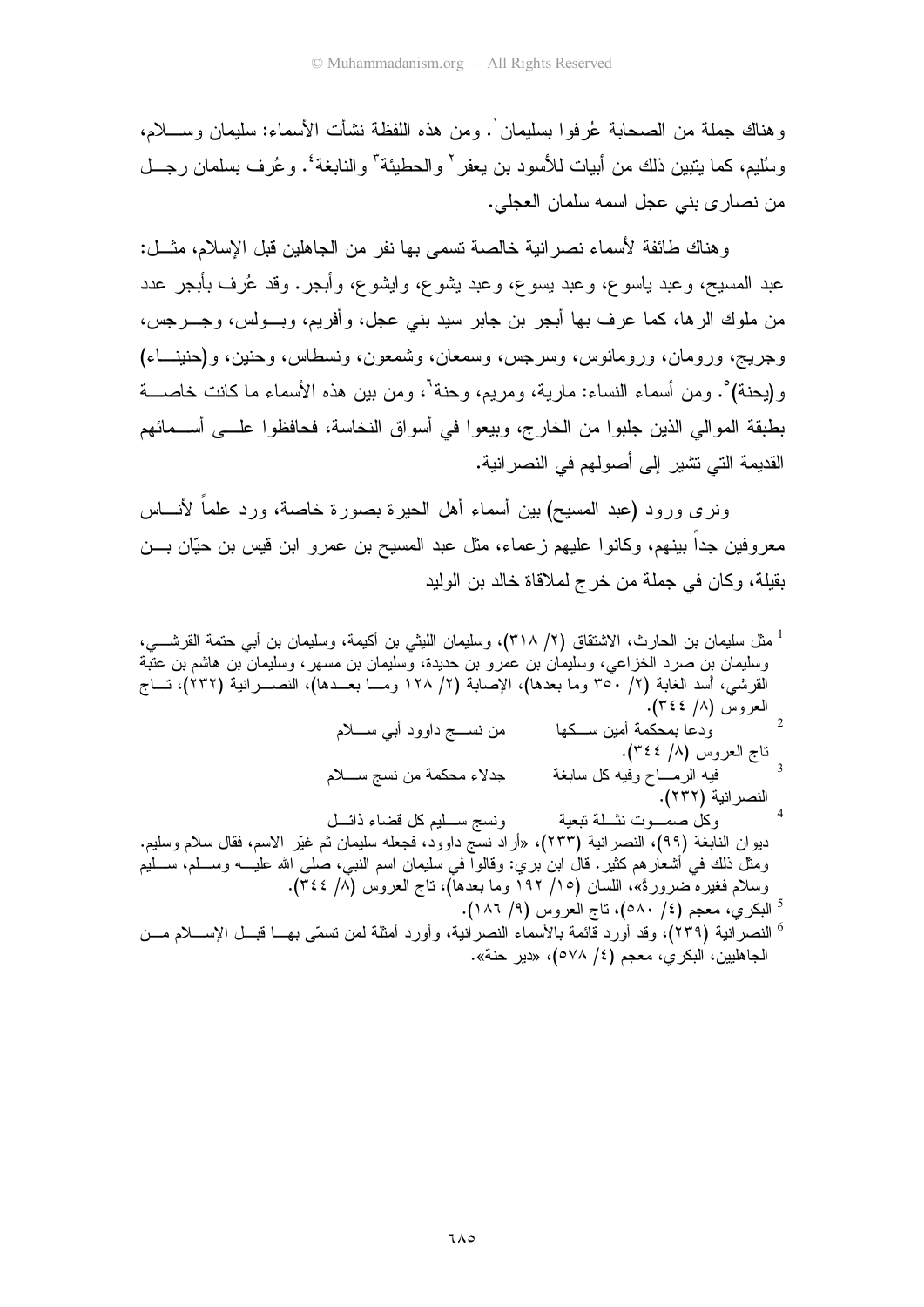للاتفاق معه على شروط الصلح'. وعادة جعل المرء نفسه عبداً لإلَه أو لشخص مقدس، كمـــا في هذه التسمية، لم تكن من العادات الخاصة بالنصار ي، فقد ر أينا أن أكثر الجـــاهلين كـــانو ا يجعلون أنفسهم عبداً لإلهَ من الآلهة، ثم يتخذون ذلك تسمية لهم، مثل عبــد العـــزي، وعبـــد يغوث، وعبد ودٍّ، وأمثال ذلك. فلما كانت النصر انية، تبرأ من نتصر من اسم الآلهــــة الوثنيـــة، وأحلوا محلها اسم المسيح.

وكان اسم والد حنظلة صاحب دير حنظة الذي بأرض بنسي علقمـــة بـــالحيرة (عبـــد المسيح)، ويذكر الأخباريون أنهم وجدوا على صدر الدير كتابة مكتوبة بالرصاص على ســـاج محفور: « بني هذا الهيكل المقدس، محبة لولاية الحق والأمانة، حنظلة بن عبد المسيح، يكون مع بقاء الدنيا تقديسه، وكما يذكر أولياؤه بالعصمة، يكون ذكر الخاطيء حنظلة »'.

غيرٍ أن هذه الأسماء البهودية الأصل أو النصر انية قليلة الاستعمال، فلم تكن مســـتعملة بنطاق واسع. وأكثر من نسمي بها، هم من الموالي والأرقاء، أو من العرب الذين كانوا علــــي أطراف العراق وبلاد الشأم، وممن نأثر بالمؤثرات الثقافية الأعجميـــة، أو ممـــن كــــان علــــي يهو دية أو نصر انية، فتسمى بأسماء محببة أو مبار كة في هاتيْن الديانتيْن.

وأهل نجران، هم الذين كانوا يجادلون الرسول في طبيعة المسيح، فلم يكـــن بمكــــة أو بيثرب قوم منهم يستطيعون مجادلته في أمور الدين. وقد ذكر بعض المفسرين أن أهل نجران كانوا أعظم قوم من النصار ي جادلوا الرسول في عيسى. جاؤوا إلى الرسول، فقالوا لــــه: مـــا شأنك نذكر صاحبنا? فقال: من هو ? قالوا: عيسى نزعم أنه عبد الله. فقال: أجل إنه عبــد الله. قالوا: فهل رأيت مثل عيسى أو أُنبئت به، ثم خرجوا من عنـــده غاضــــبين. وقـــالوا انْ كنـــت صادقاً، فأرنا عبداً يحيى الموتى ويبرىء الأكمه، ويخلق من الطين كهيئة الطير فيسنفخ فيسه، فلما عادوا قال ر سول الله: مثل عيسى كمثل آدم خلقه من نر اب، ثم قال له: كن فيكون َّ.

<sup>&</sup>lt;sup>1</sup> البلاذري، فتوح (٢٥٢)، المعمرون، للسجستاني (٣٨)، «طبعة كولدتزيهر»، المشـــرق، الســـنة الســـابعة عشرة، (١٩١٤)، (ص ١٣٢)، البلدان (٢/ ٦٧٧). <sup>2</sup> البكري، معجم (٢/ ٥٧٢)، (دير حنظلة). . تفسير الطير ي (٣/ ٢٠٧ وما بعدها).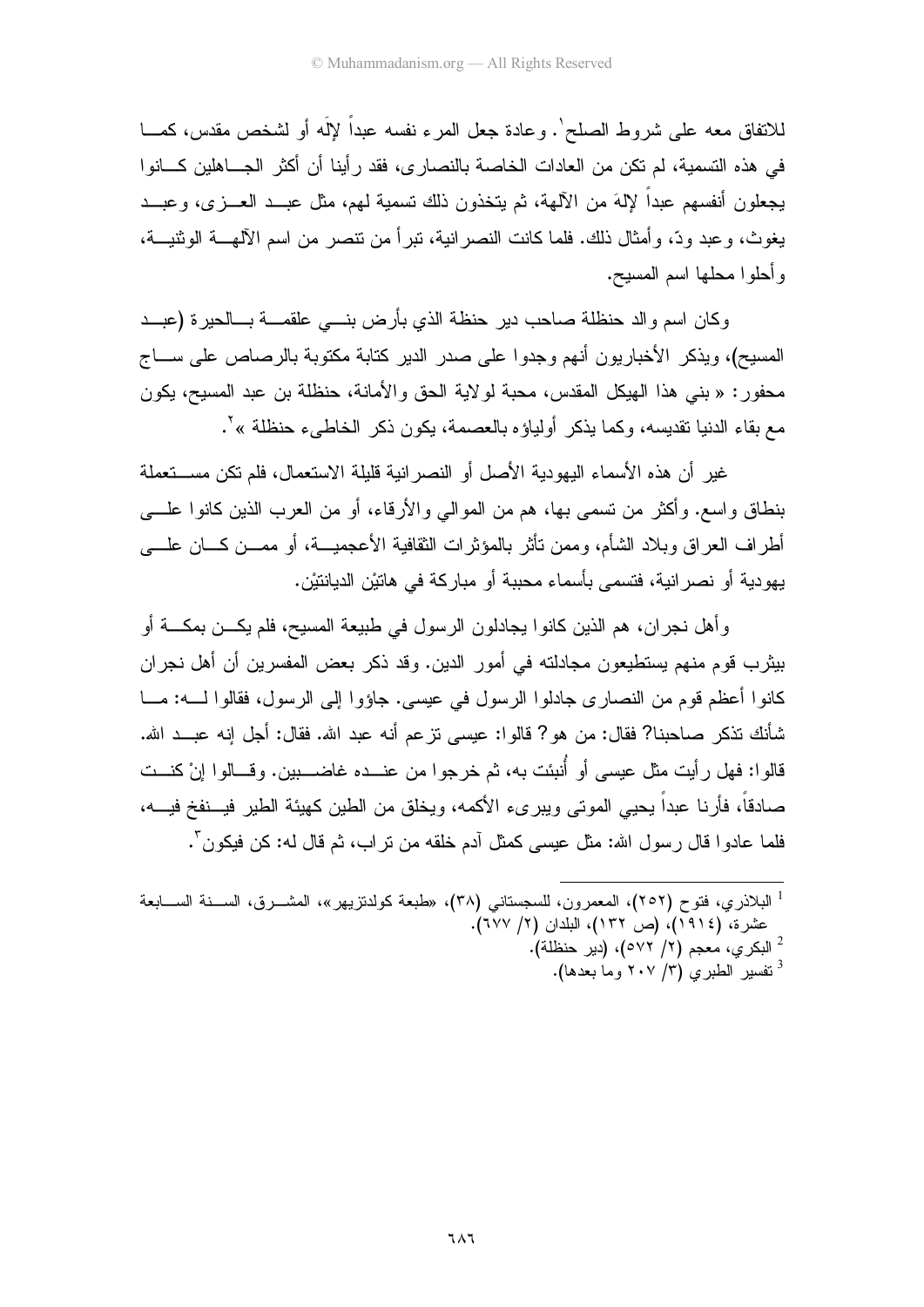وقد جادل بعض النصار ي ر سول الله في أمور الدين، ثم أسلموا. ونظر اً لقلة عـــددهم بیثری، لم یقاوموه هنا کما قاومه الیهود.

وطبيعي أن يتأثر نصارى الجاهلية بلغة بني إرم، فيستعملوا المصطلحات الدينية التسي كانت شائعة في الكنيسة، وهي مصطلحات آرمية الأصل في الغالب: فقد كانت لغــــة بنــــي إرم لغة العلم والدين عند النصاري الشرقيين. بها يقيمون طقوســـهم الدينيـــة. ومنهـــا يترجمـــون الأناجيل إلى أتباعهم النصاري العرب، فدخلت بذلك إلى العربيسة ألفساظ آرميسة ذات معسان خاصة. ومنها الألفاظ التي تكلمنا عنها وألفاظ أخرى عديدة لم نتطرق إليها، لعدم وجود صـــلة لمها بهذا الموضوع، وخشية الإطالة والخروج على صلب الموضـــوع. وهنـــاك مصـــطلحات بونانية ولاتينية وحبشية، لمها صلة بالدين وبالمجتمع دخلــت العربيـــة أيضــــاً عـــن طريـــق النصر انبة، ظهر أثر ها في نصار ي بلاد الشأم والعرببة الغرببة خاصـــة، بنـَــأَثبر الاحتكــاك المباشر والتبشير .

وقد عني بعض الباحثين بجمع المصطلحات الدينية المعروفة عند أهــل الكتـــاب فـــي الجاهلية و التي أقر ها الإسلام على نحو ما كانت نعر ف به، أو أعطاها معنـــي خاصـــاً، ومـــن بينها عدد كبير ورد في القرآن الكريم'. ولما كانت غالبية العرب على الوثنية، وهــي ديانـــة بسيطة قليلة الشعائر بالنسبة إلى اليهودية والنصرانية، لذلك كانت هذه المصـــطلحات شـــائعة معر و فة بين أهل الكتاب من الجاهليين، و قد نقلو ها من اللغات الدينية التي كتب بها علماء أهل الكتاب، فهي في الغالب من أصل سرياني أو عبراني أو يوناني أو حبشي.

وقد جمع الأب (شيخو ) في كتابه: (النصر انية و آدابها بين عـــرب الجاهليـــة) الألفـــاظ الخاصة بأهل الكتاب من الأبيات الواردة في دواوين شعر اء الجاهلية وفي كتب الأدب، وهـــي أبيات منها ما أجمع الرواة وأهل الأخبار ً على نسبتها إلى أولئك الشعر اء، ومنها ما ورد عنــد بعض الرواة والأخباريين ولم يرد في دواوين أولئك الشعراء، ليجعل من نلك الألفــاظ دلـــيلاً علَّمِي أثرِ النصرِ انية في الجاهليين، و علي مدى تغلغلها بينهم. وهو حكـــم لا يمكـــن أن يكـــون سليماً، إلاَّ بعد ثبوت صحة نسبة تلك الأبيات إلى الجاهليين.

<sup>&</sup>lt;sup>1</sup> Nöldeke, Neue Beiträge zur Semit. Sparad., S. 1, ff., J. Horovitz, Jewish Proper Names and derivatives in Koran, 145, R. Bell, The Origin of Islam in its Christian Environment, London, 1926.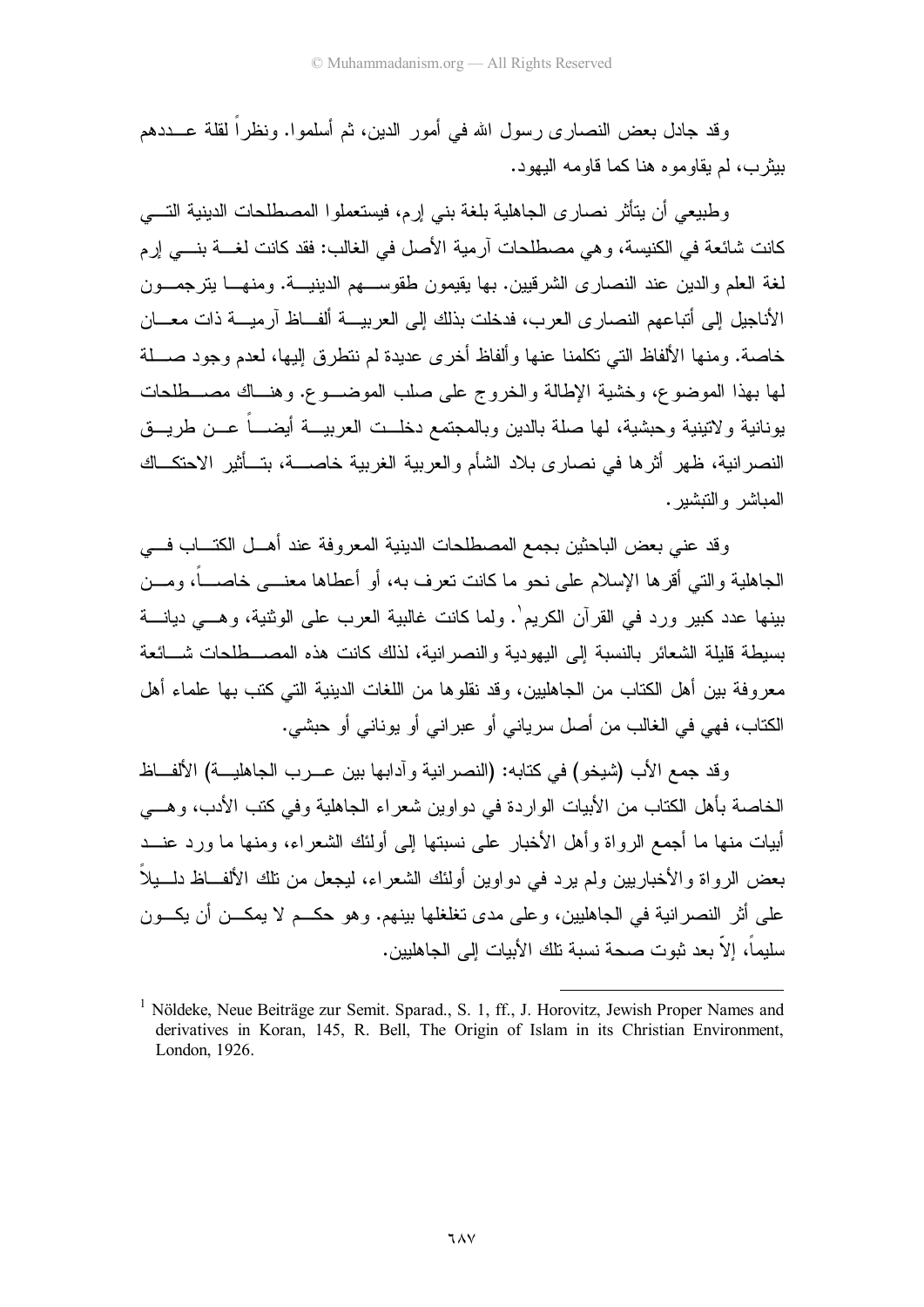و قد كان للنصر انية أثر ً مهم في نشر الكتابة العربية، المأخوذة عـــن الآر ميــــة، بـــين الجاهليين، الكتابة التي تولد منها قلمنا الذي نكتب به في الوقت الحاضر. وقد وجد المســـلمون في فتحهم للعراق مدارس عديدة لتعليم الأطفال القراءة والكتابة، كما أن تجار مكـــة ويثـــرب الذين كانوا يقصدون الشأم والعراق وجدوا الضرورة نحتم عليهم نعلم هذا الخط، فتعلَّموه. ولما نزل الوحي كتب كتابه به، فصار قلم المسلمين. كما سأتحدث عن ذلك في موضوع الخط عند الجاهلبين.

ولم يترك رجال الدين من النصاري العرب لنا أثراً كتابياً بنبيء عن مدى اشتغالهم في علم اللاهوت وفي العلوم الأخرى، غير أن هذا لا يعني أن النصارى العرب لم يزجوا علمـــاء دين منهم، ولم يعطوا النصرانية رجلاً منهم يخدمها ويقف حياته الروحية عليها، ففـــي قـــوائم أسماء من حضروا المجامع الدينية التي عقدت للنظر في الأمور الجدلية وفي القضـــايا التـــي تخص مبادئ الدين أسماء ر جال تتبيَّ أنهم كانو ا عر بـاً، وقد دونت في محاضر تلك المجـــالس أسماء المواضع التي مثلوها من بلاد العرب، كما أن بين رجال الدين الكبار الذين نبغــوا فـــي العراق من كان أصله من الحيرة، وإذ كانت غالبية سكان هذه المدينة من العرب، فلا يســـتبعد أن يكون من بين هؤ لاء العلماء النصاري الحيريين من كان من أصل عربي.

لقد كانت النصر انية عاملاً مهماً بالطبع في إدخال الأراء الإغريقية والســـريانية إلــــي نصاري العرب، فقد كانت الكنيسة مضطرة إلى دراسة الإغريقية ولغة بني إرم، لمسا للغتـــيْن من قدسية خاصـة نشأت من صلتهما بالأناجيل. وقد كان أثر الآر مية أهم في الكنيسة الشـــر قية من الإغريقية، لكونها لغة الثقافة في الهلال الخصيب في ذلك العهد. ولهــذا وجــدنا معظــم التعابير والمصطلحات الدينية عند نصارى الشرق هي من هذه اللغة، ومنها أخذها النصــــاري العرب، فصارت عربية، وقد كان السريان قد نقلوا بعض مؤلفات اليونان واللاتين إلى لغـــتهم، ولا أستبعد نقلهم بعض نلك المؤلفات، ولا سيما الدينية منها، من هذه اللغة إلى اللغة العربيـــة، وذلك قبل الإسلام، أو نرجمتها نرجمة شفوية لطلاب العلم من العرب ممن كـــانوا لا يفقهـــون لغة بنبي لِرم، أو لا يلمّون بها الِماماً صحيحاً. وإذ كانت هذه اللغة لغة مقدسة ولغـــة الكنيســـة الرسمية، وكان أكثر رجال الدين من بني إرم، فقد كانت هذه اللغة اللغة المقررة في الكنيســـة، بها بدرس ويتباحث رجال الدين وإنْ كانوا عرباً، على نحو ما يفعله رجـــال الـــدين الأعــــاجم الذين يدر سون العربية بعلومها المختلفة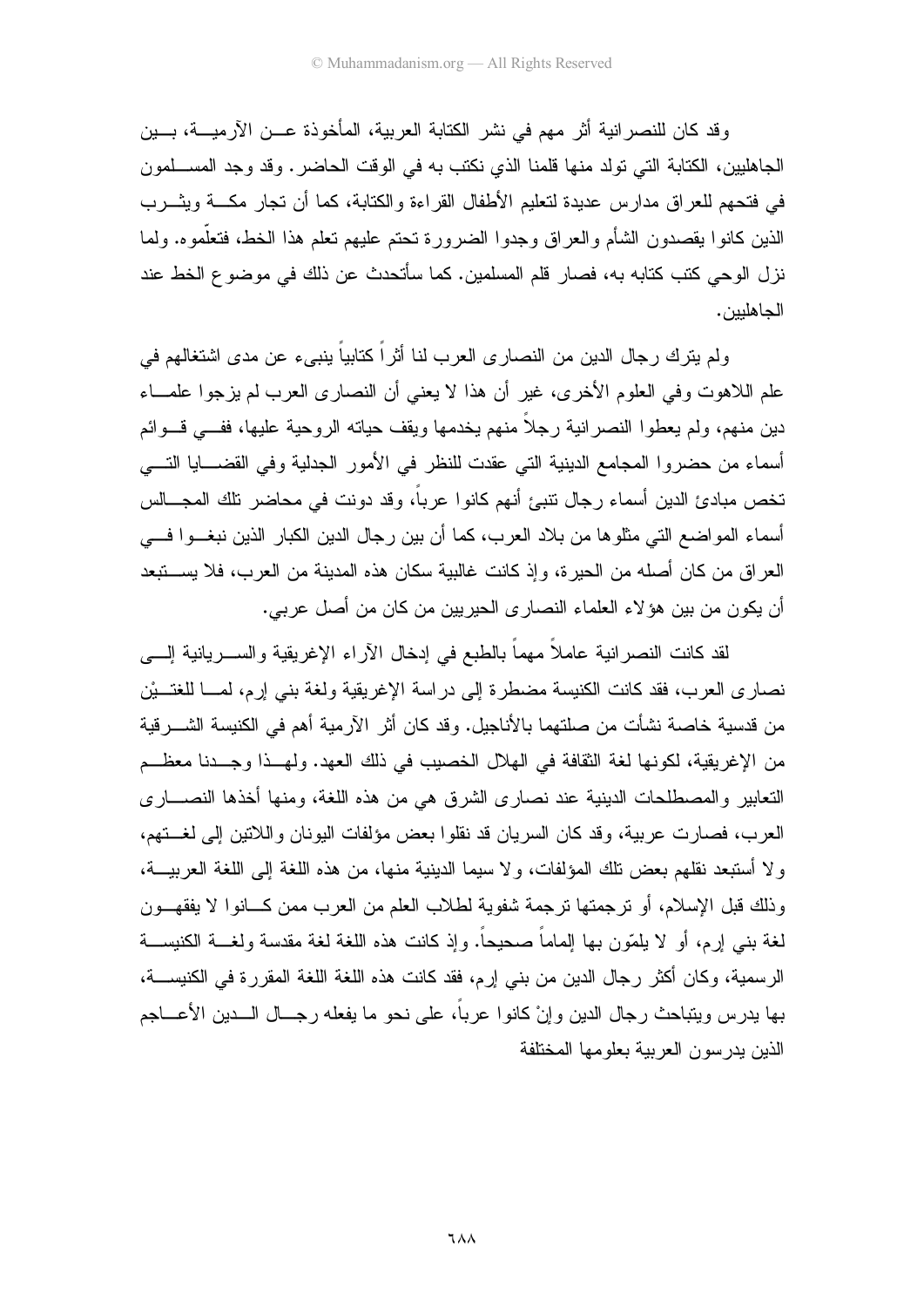ليتفقهوا بذلك في الدين، والعربية هي لغة الدين الإسلامي، وكما يفعل رجال الدين الكاثوليــك أيضاً في در استهم اللاتينية وتبحر هم بها لأن اللاتينية هي لغة النصر انية عند الكاثوليك.

وكان للنصر انية أثر آخر في نصار ي عرب الجاهلية، هو أثر ها فيهم من ناحية الفـــن، إذ أدخلت النصرانية بين العرب فناً جديداً في البناء، هو بنـــاء الكنـــائس والأديـــرة والمـــذابح والمحاريب والزخرفة، كما أدخلت النحت والتصوير المتأثرين بالنزعة النصـــرانية. ولـــدخول أكثر هذه الأشياء لأول مرة بين الجاهليين، استعملت مسمياتها الأصلية اليونانية أو الآرمية في اللغة العربية، بعد أن صقلت وهُذَّبت، حتى اكتسبت ثوباً يلائم الذوق العربـــي فـــي النطـــق. وستكشف الحفريات في المستقبل عن مدى تأثر النصارى العرب الجاهليين بسالفن النصسراني المقتبس عن الروم أو عن بنبي إرم والأحباش.